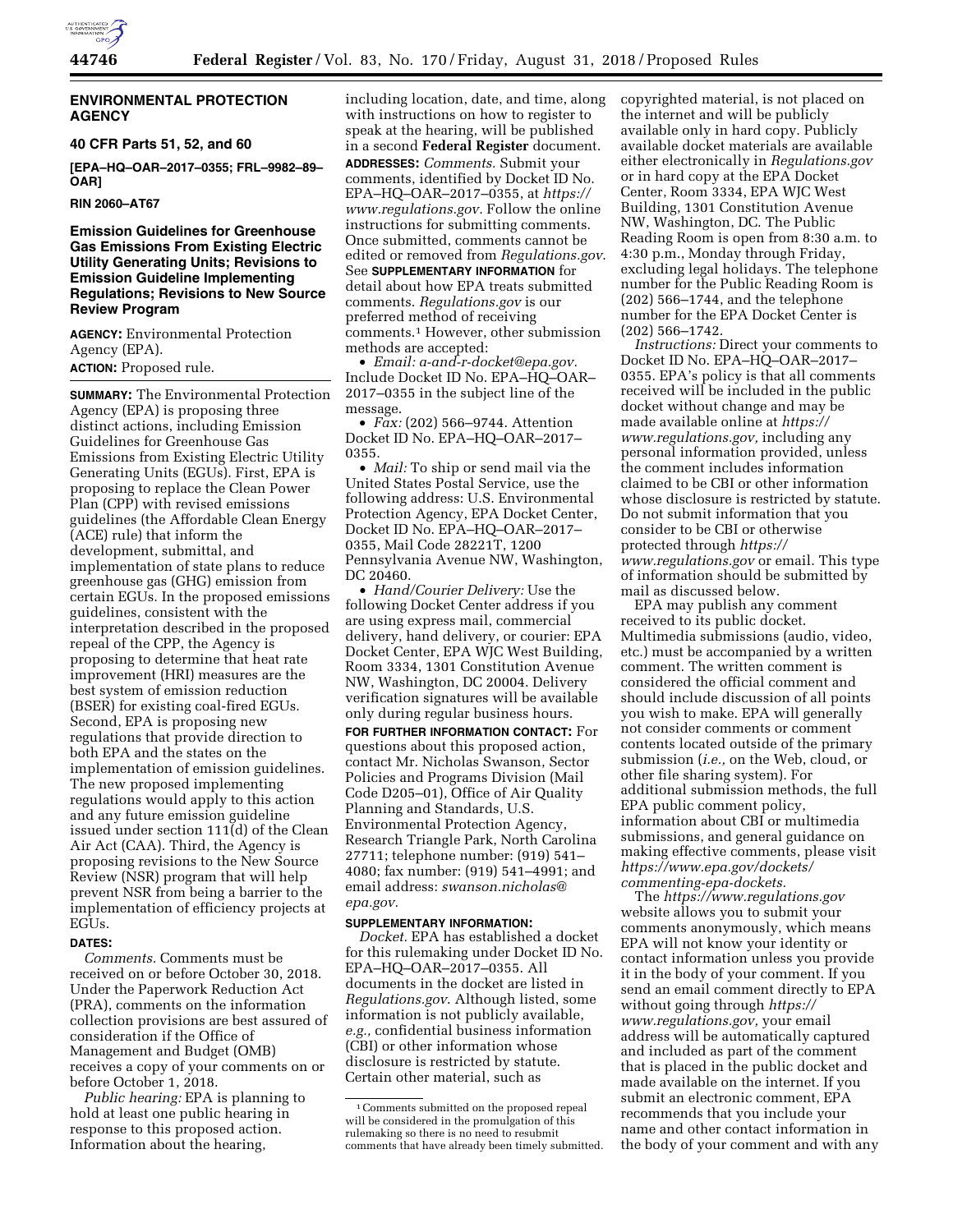digital storage media you submit. If EPA cannot read your comment due to technical difficulties and cannot contact you for clarification, EPA may not be able to consider your comment. Electronic files should not include special characters or any form of encryption and be free of any defects or viruses. For additional information about EPA's public docket, visit the EPA Docket Center homepage at *[https://](https://www.epa.gov/dockets) [www.epa.gov/dockets.](https://www.epa.gov/dockets)* 

Throughout this proposal, EPA is soliciting comment on numerous aspects of the proposed rule. EPA has indexed each comment solicitation with an alpha-numeric identifier (*e.g.,* ''C–1'', " $C-2$ ", " $C-3$ ", . . .). EPA included similar identifiers in the advance notice of proposed rulemaking (ANPRM) and asked commenters to identify the main topic area that corresponded with their comment. In this proposal, we are modifying this approach to include a unique identifier for each individual comment solicitation to provide a consistent framework for effective and efficient provision of comments.

Accordingly, we ask that commenters include the corresponding identifier when providing comments relevant to that comment solicitation. We ask that commenters include the identifier in either a heading, or within the text of each comment (*e.g.,* ''In response to solicitation of comment  $C-1$ , ...") to make clear which comment solicitation is being addressed. We emphasize that we are not limiting comment to these identified areas and encourage provision of any other comments relevant to this proposal.

*Submitting CBI.* Do not submit information containing CBI to EPA through *<https://www.regulations.gov>* or email. Clearly mark the part or all of the information that you claim to be CBI. For CBI information on any digital storage media that you mail to EPA, mark the outside of the digital storage media as CBI and then identify electronically within the digital storage media the specific information that is claimed as CBI. In addition to one complete version of the comments that includes information claimed as CBI, you must submit a copy of the comments that does not contain the information claimed as CBI directly to the public docket through the procedures outlined in *Instructions*  above. If you submit any digital storage media that does not contain CBI, mark the outside of the digital storage media clearly that it does not contain CBI. Information not marked as CBI will be included in the public docket and the EPA's electronic public docket without prior notice. Information marked as CBI will not be disclosed except in accordance with procedures set forth in 40 Code of Federal Regulations (CFR) part 2. Send or deliver information identified as CBI only to the following address: OAQPS Document Control Officer (C404–02), OAQPS, U.S. Environmental Protection Agency, Research Triangle Park, North Carolina 27711, Attention Docket ID No. EPA– HQ–OAR–2017–0355.

*Preamble acronyms and abbreviations.* We use multiple acronyms and terms in this preamble. While this list may not be exhaustive, to ease the reading of this preamble and for reference purposes, EPA defines the following terms and acronyms here:

- ACE Affordable Clean Energy Rule
- AEO Annual Energy Outlook

ANPRM Advance Notice of Proposed Rulemaking

- BACT Best Available Control Technology
- BSER Best System of Emission Reduction
- Btu British Thermal Unit
- CAA Clean Air Act
- CBI Confidential Business Information
- CCS Carbon Capture and Storage (or
- Sequestration)<br>CFR Code of Fe
- Code of Federal Regulation
- CO<sub>2</sub> Carbon Dioxide<br>CPP Clean Power Pla
- CPP Clean Power Plan
- Electric Utility Generating Unit
- EIA Energy Information Administration<br>EPA Environmental Protection Agency
- EPA Environmental Protection Agency<br>FIP Federal Implementation Plan Federal Implementation Plan
- FR Federal Register
- 
- GHG Greenhouse Gas
- HRI Heat Rate Improvement
- IGCC Integrated Gasification Combined Cycle
- kW Kilowatt<br>kWh Kilowat
- Kilowatt-hour
- MW Megawatt
- MWh Megawatt-hour
- NAAQS National Ambient Air Quality Standards
- NGCC Natural Gas Combined Cycle
- 
- NO<sub>X</sub> Nitrogen Oxides<br>NSPS New Source Per New Source Performance Standards
- NSR New Source Review<br>OMB Office of Manageme
- Office of Management and Budget
- PM2.5 Fine Particulate Matter
- PRA Paperwork Reduction Act
- Prevention of Significant Deterioration
- RIA Regulatory Impact Analysis
- RTC Response to Comments
- SIP State Implementation Plan
- SO2 Sulfur Dioxide
- UMRA Unfunded Mandates Reform Act of 1995<br>U.S. U
- United States
- VFD Variable Frequency Drive

*Organization of this document.* The information in this preamble is organized as follows:

- I. General Information
	- A. Executive Summary
	- B. Where can I get a copy of this document and other related information?
- II. Background
	- A. Regulatory and Judicial History of GHG Requirements for EGUs
- B. Executive Order 13783 and EPA's
- Review of the CPP C. Industry Trends
- III. Legal Authority
- A. Authority to Revisit Existing Regulations
- B. Authority to Regulate EGUs
- C. Legal Authority for Determination of the BSER
- IV. Affected Sources
- V. Determination of the BSER
	- A. Identification of the BSER
	- B. HRIs for Steam-Generating EGUs
	- C. HRI for Natural Gas-fired Stationary Combustion Turbines
	- D. Other Considered Systems of GHG Emission Reductions
- VI. State Plan Development
	- A. Establishing Standards of Performance
	- B. Flexibilities for States and Sources
- C. Submission of State Plans
- VII. Proposed New Implementing Regulations for Section 111(d) Emission Guidelines
	- A. Changes to the Definition of ''Emission Guideline''
	- B. Updates to Timing Requirements
	- C. Compliance Deadlines
	- D. Completeness Criteria
	- E. Standard of Performance
- F. Variance
- VIII. New Source Review Permitting of HRIs A. What is New Source Review?
	- B. Interaction of NSR and the ACE Rule
	- C. ANPRM Solicitation and Comments Received
	- D. Proposing NSR Changes for Improved ACE Implementation
- IX. Impacts
	- A. What are the air impacts?
	- B. What are the energy impacts?
	- C. What are the compliance costs?
	- D. What are the economic and employment impacts?
	- E. What are the forgone benefits of the proposed action?
- X. Statutory and Executive Order Reviews
	- A. Executive Order 12866: Regulatory Planning and Review and Executive Order 13563: Improving Regulation and Regulatory Review
	- B. Executive Order 13771: Reducing Regulation and Controlling Regulatory Costs
	- C. Paperwork Reduction Act (PRA)
	- D. Regulatory Flexibility Act (RFA)
	- E. Unfunded Mandates Reform Act (UMRA)
	- F. Executive Order 13132: Federalism
	- G. Executive Order 13175: Consultation and Coordination with Indian Tribal Governments
	- H. Executive Order 13045: Protection of Children from Environmental Health Risks and Safety Risks
	- I. Executive Order 13211: Actions Concerning Regulations That Significantly Affect Energy Supply, Distribution, or Use
	- J. National Technology Transfer and Advancement Act (NTTAA)
	- K. Executive Order 12898: Federal Actions to Address Environmental Justice in Minority Populations and Low-Income Populations
- XI. Statutory Authority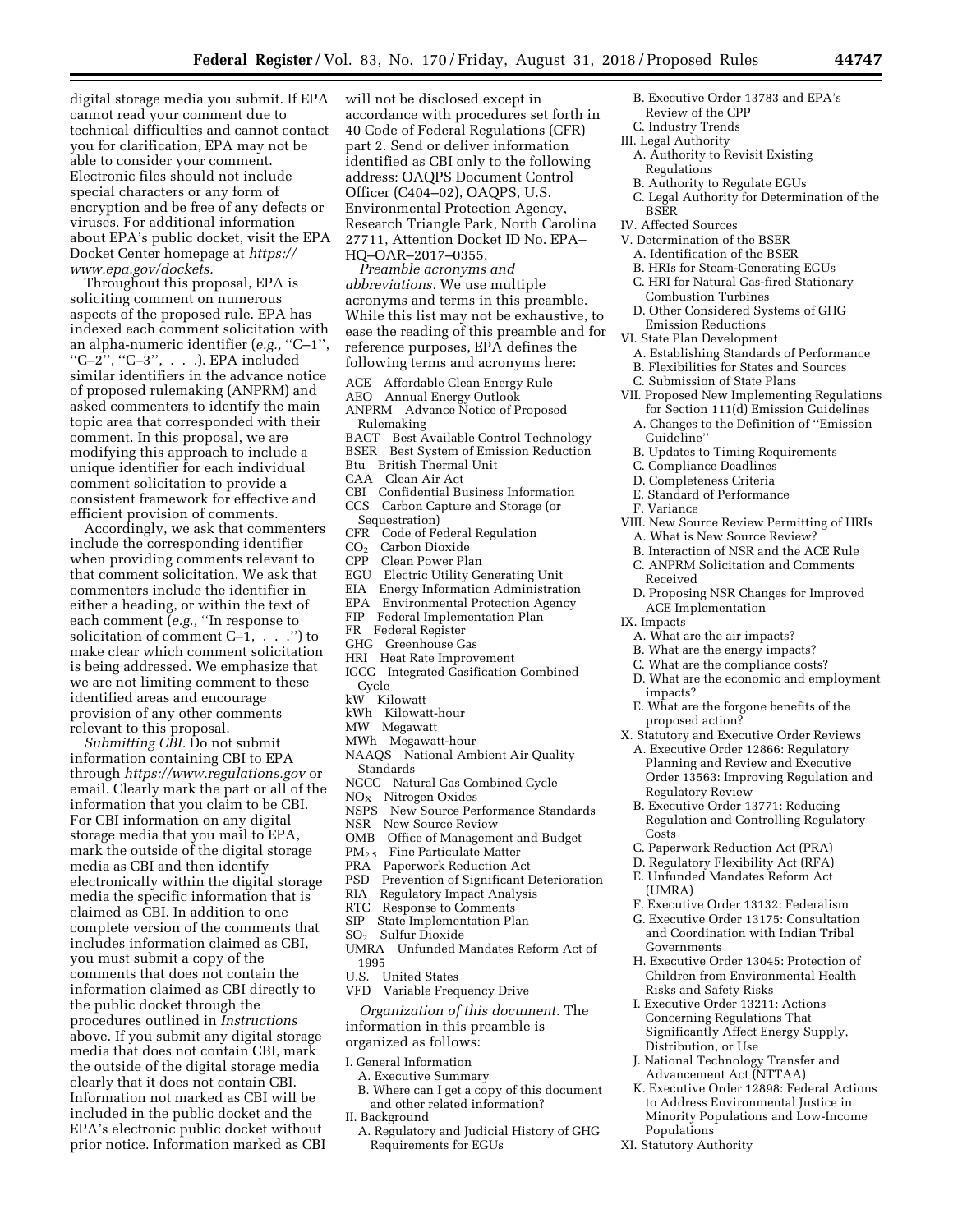# **I. General Information**

### *A. Executive Summary*

EPA is proposing the Affordable Clean Energy (ACE) rule as a replacement to the CPP (promulgated on October 23, 2015, 80 FR 64662), which sets GHG emission guidelines for existing EGUs. This proposal relies in part on the legal analysis presented in the CPP repeal that was proposed on October 16, 2017, 82 FR 48035. In the proposed repeal, EPA asserted that the BSER in the CPP exceeded EPA's authority because it established the BSER using measures that applied to the power sector as whole, rather than measures that apply at and to, and can be carried out at the level of, individual facilities. This proposed action aligns with EPA's statutory authority and obligation because, as EPA has done in the dozens of NSPSs issued to date, the BSER is to be determined by evaluating technologies or systems of emission reduction that are applicable to, at, and on the premises of the facility for an affected source. This proposal will ensure that coal-fired power plants (the most carbon dioxide  $(CO<sub>2</sub>)$  intensive portion of the electricity generating fleet) address their contribution to climate change by reducing their  $CO<sub>2</sub>$ intensity (*i.e.*, the amount of CO<sub>2</sub> they emit per unit of electricity generated).

Accordingly, the proposed ACE rule consists of three discrete sections. First, EPA is proposing to determine the BSER for existing EGUs based on HRI measures that can be applied at an affected source. EPA also proposes a corresponding emission guideline clarifying the roles of EPA and the states under CAA section 111(d). EPA's primary role in implementing CAA section 111(d) is to provide emission guidelines that inform the development, submittal, and implementation of state plans, and to subsequently determine whether submitted state plans are approvable. Per the CAA, once EPA publishes a final emission guideline, states have the primary role of developing standards of performance consistent with application of the BSER. Congress also expressly required that EPA allow states to consider sourcespecific factors—including, among other factors, the remaining useful life of the affected source—in applying a standard of performance. In this way, the state and federal roles complement each other as EPA has the authority and responsibility to determine a nationally applicable BSER while the states have the authority and responsibility to establish and apply existing source standards of performance, in consideration of source-specific factors.

Second, EPA is proposing new implementing regulations that apply to this action and any future emission guidelines promulgated under CAA section 111(d). The purpose of proposing new implementing regulations is to harmonize our 40 CFR part 60 subpart B regulations with the statute by making it clear that states have broad discretion in establishing and applying emissions standards consistent with the BSER. The discussion for the proposed revisions is found in Section VII below.

Third, EPA is proposing to give the owners/operators of EGUs more latitude to make the efficiency improvements that are consistent with EPA's proposed BSER without triggering onerous and costly NSR permit requirements. This change will allow states, in establishing standards of performance, to consider HRIs that would otherwise not be costeffective due to the burdens incurred from triggering NSR. The discussion of this issue is included in Section VII.

As with other regulations of this nature, this notice concludes with a summary of the impacts of this proposal and is supported by a Regulatory Impact Analysis (RIA) that can be found in the docket for this action. As reported in the RIA, EPA evaluated three illustrative policy scenarios modeling HRI at coalfired EGUs. EPA estimates that there are cost savings under two of the three illustrative scenarios, with average annual compliance costs ranging from a cost savings of about \$0.5 billion to a cost of about \$0.3 billion. As noted previously, this action is preceded by a proposed repeal of the CPP.2 That proposal included a detailed legal analysis demonstrating that ''building blocks'' two and three of the CPP exceeded EPA's authority. That analysis is incorporated into this proposal. Because two of the three ''building blocks'' used to establish the CPP emission guidelines were legally flawed (and because ''building block'' one was not designed in such a manner that it could or was intended to stand on its own without the other building blocks), EPA proposed that the CPP emission guidelines be withdrawn. With the ACE rule, EPA proposes to possibly replace the CPP with a rule that corrects the fundamental legal flaws in the CPP to more appropriately balance federal and

state responsibilities under CAA section 111(d), and revise the NSR program as it applies to affected EGUs to better accommodate energy efficiency projects.

This proposed action has been informed by comments submitted in response to the ANPRM, published December 28, 2017, *see* 82 FR 61507. EPA notes that it does not intend to respond to the comments received on the ANPRM. If commenters believe that any of their previously submitted comments are still applicable, they should resubmit those comments to this rulemaking to ensure they are considered.

### *B. Where can I get a copy of this document and other related information?*

In addition to being available in the docket, an electronic copy of this action is available on the internet. Following signature by the EPA Administrator, EPA will post a copy of this proposed action at *[https://www.epa.gov/](https://www.epa.gov/stationary-sources-air-pollution/electric-utility-generating-units-emission-guidelines-greenhouse)  [stationary-sources-air-pollution/electric](https://www.epa.gov/stationary-sources-air-pollution/electric-utility-generating-units-emission-guidelines-greenhouse)[utility-generating-units-emission](https://www.epa.gov/stationary-sources-air-pollution/electric-utility-generating-units-emission-guidelines-greenhouse)[guidelines-greenhouse.](https://www.epa.gov/stationary-sources-air-pollution/electric-utility-generating-units-emission-guidelines-greenhouse)* Following publication in the **Federal Register**, EPA will post the **Federal Register** version of the proposal and key technical documents at this same website.

#### **II. Background**

### *A. Regulatory and Judicial History of GHG Requirements for EGUs*

When passing and amending the CAA, Congress sought to address and remedy the dangers posed by air pollution to human beings and the environment. While the text of the CAA does not reflect an explicit intent on the part of Congress to address the potential effects of elevated atmospheric GHG concentrations, the Supreme Court in *Massachusetts* v. *EPA,* 549 U.S. 497 (2007), concluded that Congress had drafted the CAA broadly enough so that GHGs constituted air pollutants within the meaning of the CAA. EPA subsequently determined that emissions of GHGs from new motor vehicles cause or contribute to air pollution that may reasonably be anticipated to endanger public health or welfare. *See* 74 FR 66496 (December 15, 2009). This determination required EPA to regulate GHG emissions from motor vehicles.

In 2009, and again in 2016, the EPA Administrator issued findings under sections  $202(a)$  and  $231(a)(2)(A)$  of the Clean Air Act, respectively, that the current, elevated concentrations of six well-mixed GHGs in the atmosphere may reasonably be anticipated to endanger public health and welfare of current and future generations in the

<sup>2</sup>The accompanying RIA focuses on presenting the difference between the CPP and the concepts in ACE, but also includes a scenario with no CPP providing sufficient information to understand the impact of a full repeal of the CPP, a two-step approach in which the CPP is repealed and then an alternative BSER is put in place or a case in which the Agency revises the BSER promulgated in the CPP.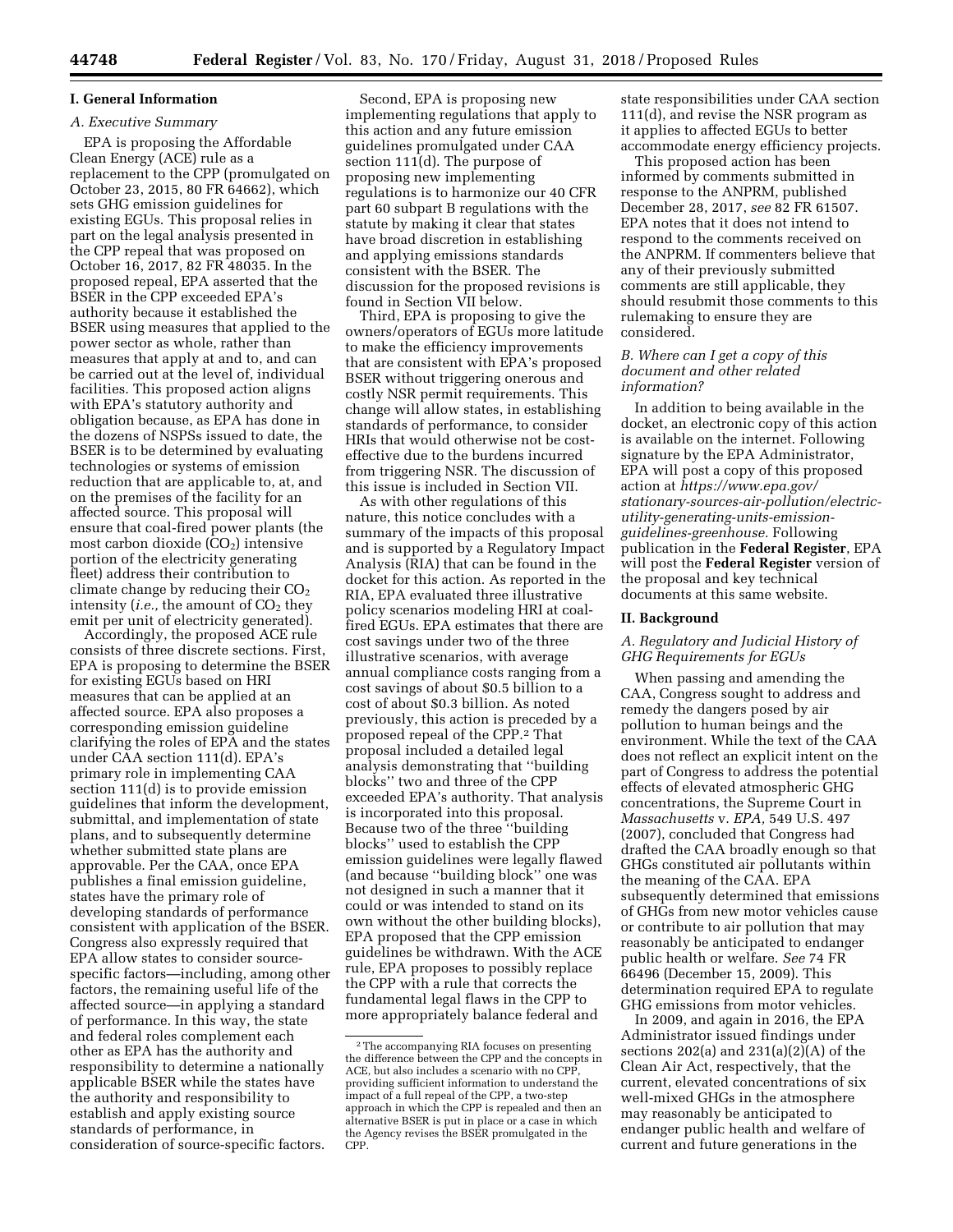United States.3 In 2015, after determining that GHGs from EGUs merited regulation under CAA section 111, EPA promulgated standards of performance for new, modified, and reconstructed EGUs under section 111(b). 80 FR 64510. Consequentially, this led to EPA's obligation to develop a 111(d) rule for existing EGUs, as described in Section III. EPA believes that the BSER in ACE is consistent both with our legal authorities under 111(d) and with what is technically feasible and appropriate for coal-fired power plants. Therefore, EPA believes that the emission reductions required from state plans are the appropriate amount for a 111(d) rule.

While the market in the power sector is driving GHG emissions down, the EPA, by proposing this emission guideline, is reinforcing the market in many respects and also ensuring that available emission reductions that are not market driven are achieved. Many regulations are promulgated to correct market failures, which otherwise lead to a suboptimal allocation of resources within the free market. Air quality and pollution control regulations address ''negative externalities'' whereby the market does not internalize the full opportunity cost of production borne by society as public goods such as air quality are unpriced.

While recognizing that optimal social level of pollution may not be zero, GHG emissions impose costs on society, such as negative health and welfare impacts, that are not reflected in the market price of the goods produced through the polluting process. For this regulatory action the good produced is electricity. If a fossil fuel-fired electricity producer pollutes the atmosphere when it generates electricity, this cost will be borne not by the polluting firm but by society as a whole, thus the producer is imposing a negative externality, or a social cost of emissions. The equilibrium market price of electricity may fail to incorporate the full opportunity cost to society of generating electricity. Consequently, absent a regulation on emissions, the EGUs will not internalize the social cost of emissions and social costs will be higher as a result. This regulation will work towards addressing this market failure by causing affected EGUs to begin to internalize the negative externality associated with  $CO<sub>2</sub>$ emissions.

Further discussion of GHG impacts, as well as the benefits of this proposal, can be found in the RIA for this action. As detailed in Chapter 3 of the RIA, EPA evaluated three illustrative policy scenarios representing ACE. These scenarios are projected to result in a decrease of annual  $CO<sub>2</sub>$  emissions of about 7 million to 30 million short tons relative to a future without a CAA section 111(d) regulation affecting the power sector.

Along with the 111(b) standard, EPA issued, under CAA section 111(d), its ''Clean Power Plan,'' consisting of GHG emission guidelines for *existing* EGUs, which states would use to develop emission standards as mentioned above. 80 FR 64662 (October 23, 2015). In February 2016, the U.S. Supreme Court stayed implementation of the CPP pending judicial review. *West Virginia*  v. *EPA,* No. 15A773 (S.Ct. Feb. 9, 2016).

In March 2017, President Trump issued Executive Order 13873, which among other things, directed EPA to reconsider the CPP. After considering the statutory text, context, legislative history and purpose, and in consideration of EPA's historical practice under CAA section 111 as reflected in its other existing CAA section 111 regulations and of certain policy concerns, EPA proposed to repeal the CPP. *See* 82 FR 48035. In a separate but related action, EPA published an ANPRM to solicit comment on what EPA should include in a potential new existing source regulation under CAA section 111(d), including soliciting comment on aspects of the respective roles of the states and EPA in that process, on the BSER in context of the statutory interpretation contained in the proposed repeal of the CPP, on what systems of emission reduction might be available and appropriate, and the potential flexibility that could be afforded under the NSR program to improve the implementation of a potential new existing source regulation for EGUs under CAA section 111(d). 82 FR 61507 (December 28, 2017). EPA received more than 270,000 comments on the ANPRM, which have informed this proposed rulemaking.

In ACE, EPA is proposing to determine that the BSER for GHG emissions from existing coal-fired EGUs is heat rate improvements that can be applied at the source, consistent with the legal interpretation expressed in the proposed repeal. The Agency is also, in this action, clarifying the respective roles of the states and EPA under CAA section 111(d), including by proposing revisions to the regulations, in 40 CFR part 60 subpart B, implementing that section. Section 111(d)(1) of the CAA

states that EPA's ''Administrator shall prescribe regulations which shall establish a procedure . . . under which each State shall submit to the Administrator a plan which (A) establishes standards of performance for any existing source for any air pollutant . . . to which a standard of performance under this section would apply if such existing source were a new source, and (B) provides for the implementation and enforcement of such standards of performance.'' *See* 42 U.S.C. 7411(d). CAA section 111(d)(1) also requires the Administrator to ''permit the State in applying a standard of performance to

any particular source under a plan submitted under this paragraph to take into consideration, among other factors, the remaining useful life of the existing source to which such standard applies.'' *Id.* 

As the plain language of the statute provides, EPA's authorized role under CAA section 111(d)(1) is to develop a procedure for states to establish standards of performance for existing sources. Indeed, the Supreme Court has acknowledged the role and authority of states under section 111(d): This provision allows ''each State to take the first cut at determining how best to achieve EPA emissions standards within its domain.'' *Am. Elec. Power Co.* v. *Connecticut,* 131 S. Ct. 2527, 2539 (2011). The Court addressed the statutory framework as implemented through regulation, under which EPA promulgates emission guidelines and the states establish performance standards: ''For existing sources, EPA issues emissions guidelines; in compliance with those guidelines and subject to federal oversight, the States then issue performance standards for stationary sources within their jurisdiction, [42 U.S.C.] § 7411(d)(1).'' *Id.* at 2537–38.

As contemplated by CAA section 111(d)(1), states possess the authority and discretion to establish appropriate standards of performance for existing sources. CAA section 111(a)(1) defines ''standard of performance'' as ''a standard of emissions of air pollutants which reflects'' what is colloquially referred to as the ''Best System of Emission Reduction'' or ''BSER''—*i.e.,*  ''the degree of emission limitation achievable through the application of the *best system of emission reduction*  which (taking into account the cost of achieving such reduction and any nonair quality health and environmental impact and energy requirements) the Administrator determines has been adequately demonstrated.'' 42 U.S.C. 7411(a)(1) (emphasis added).

<sup>3</sup> ''Finding that Greenhouse Gas Emissions From Aircraft Cause or Contribute to Air Pollution That May Reasonably Be Anticipated to Endanger Public Health and Welfare,'' 81 FR 54422 (August 15, 2016).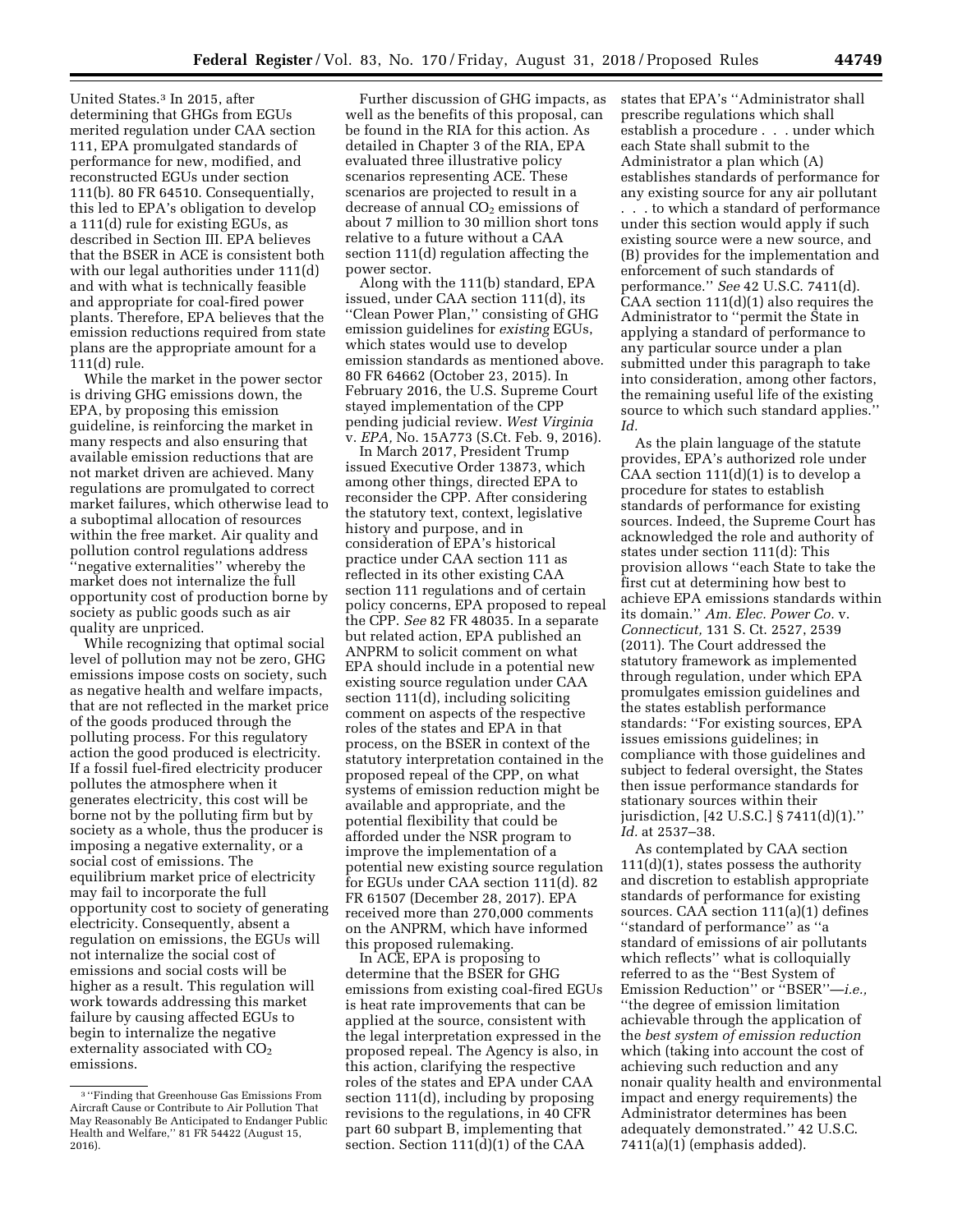In order to effectuate the Agency's role under CAA section 111(d)(1), EPA promulgated implementing regulations in 1975 to provide a framework for subsequent EPA rules and state plans under section 111(d). *See* 40 CFR part 60, subpart B (hereafter referred to as the ''implementing regulations''). The implementing regulations reflect EPA's principal task under CAA section  $111(d)(1)$ , which is to develop a procedure for states to establish standards of performance for existing sources through state plans. EPA is proposing to promulgate an updated version of the implementing regulations as part of ACE (see Section VII). Per the new proposed implementing regulations, EPA effectuates its role by publishing, an ''emission guideline'' 4 that, among other things, contains EPA's determination of the BSER for the category of existing sources being regulated. *See* 40 CFR 60.22a(b) [''Guideline documents published under this section will provide information for the development of State plans, such as:

. . . (4) An emission guideline that reflects the application of the best system of emission reduction (considering the cost of such reduction) that has been adequately demonstrated.''] In undertaking this task, EPA ''will specify different emissions guidelines . . . for different sizes, types and classes of . . . facilities when costs of control, physical limitations, geographic location, or similar factors make subcategorization appropriate.'' 40 CFR 60.22(b)(5).

In short, under EPA's new proposed regulations implementing CAA section 111(d), which tracks with the existing implementing regulations in this regard, the guideline document serves to ''provide information for the development of state plans.'' 40 CFR 60.22a(b), with the ''emission guideline,'' reflecting BSER as determined by EPA, being the principal piece of information states rely on to develop their plans that establish standards of performance for existing sources.

Because the CAA cannot necessarily be applied to GHGs in the same manner as other pollutants, *Utility Air Regulatory Group,* 134 S. Ct. 2427, 2455 (2014) (Alito, J., concurring in part and dissenting in part), it is fortuitous that CAA section 111(d) recognizes that states possess considerable flexibility in developing their plans in response to the emissions guideline(s) established by EPA. Specifically, the Act requires

that EPA permit states to consider, ''among other factors, the remaining useful life'' of an existing source in applying a standard of performance to such sources. CAA section 111(d)(1).

Additionally, while CAA section 111(d)(1) clearly authorizes states to develop state plans that establish performance standards and provides states with certain discretion in determining appropriate standards, CAA section 111(d)(2) provides EPA specifically a role with respect to such state plans. This provision authorizes EPA to prescribe a plan for a state ''in cases where the State fails to submit a satisfactory plan.'' CAA section  $111(d)(2)(A)$ . EPA therefore is charged with determining whether state plans developed and submitted under section  $111(d)(1)$  are "satisfactory," and the proposed new implementing regulations at 40 CFR 60.27a accordingly provides timing and procedural requirements for EPA to make such a determination. Just as guideline documents may provide information for states in developing plans that establish standards of performance, they may also provide information for EPA to consider when reviewing and taking action on a submitted state plan, as the new proposed implementing regulations at 40 CFR 60.27a(c) references the ability of EPA to find a state plan as ''unsatisfactory because the requirements of (the implementing regulations) have not been met.'' 5

### *B. Executive Order 13783 and EPA's Review of the CPP*

On March 28, 2017, President Trump issued Executive Order 13783, which affirms the ''national interest to promote clean and safe development of our Nation's vast energy resources, while at the same time avoiding regulatory burdens that unnecessarily encumber energy production, constrain economic growth, and prevent job creation.'' *See*  Executive Order 13783, Section 1(a). The Executive Order directs all executive departments and agencies, including EPA, to ''immediately review existing regulations that potentially burden the development or use of domestically produced energy resources and appropriately suspend, revise, or rescind those that unduly burden the development of domestic energy resources beyond the degree necessary

to protect the public interest or otherwise comply with the law.'' *Id.*  Section 1(c). The Executive Order further affirms that it is ''the policy of the United States that necessary and appropriate environmental regulations comply with the law.'' *Id.* Section 1(e). Moreover, the Executive Order specifically directs EPA to review and initiate reconsideration proceedings to ''suspend, revise, or rescind'' the CPP, ''as appropriate and consistent with law.'' *Id.* Section 4(a)–(c).

In a document signed the same day as Executive Order 13783, and published in the **Federal Register** at 82 FR 16329 (April 4, 2017), EPA announced that, consistent with the Executive Order, it was initiating its review of the CPP and providing notice of forthcoming proposed rulemakings consistent with the Executive Order.6 In the course of EPA's review of the CPP, the Agency also reevaluated its interpretation of CAA section 111, and, on that basis, the Agency proposed to repeal the CPP. *See*  82 FR 48035.

This action proposes a BSER for GHGs from existing EGUs in line with the interpretation presented in the proposed CPP repeal. *See* 82 FR 48038–42. Comments submitted on the proposed repeal will be considered in the promulgation of this rulemaking so there is no need to resubmit comments that have already been timely submitted.

#### *C. Industry Trends*

Carbon dioxide emissions in the power sector have steadily declined in recent years due to a variety of power industry trends, which are expected to continue. The reduction in power sector  $CO<sub>2</sub>$  emissions is the result of industry trends away from coal-fired generation and toward low- and zero-emitting generation sources. These trends have been driven by market factors, reduced electricity demand, and policy and regulatory efforts. These trends have resulted in a notable change to the country's overall generation mix, as more natural gas and renewable energy is used to generate electricity relative to coal-fired electricity. The price of natural gas is expected to remain low for the foreseeable future as improvements in drilling technologies and techniques continue to reduce the cost of extraction. In addition, the existing fleet of coal-fired EGUs is aging and there are very few new coal-fired generation

<sup>4</sup>*See* Section VII.A. for proposed changes to the definition of ''emission guideline'' as part of EPA's proposed new implementing regulations.

<sup>5</sup>*See also* 40 FR 53343 (''If there is to be substantive review, there must be criteria for the review, and EPA believes it is desirable (if not legally required) that the criteria be made known in advance to the States, to industry, and to the general public. The emission guidelines, each of which will be subjected to public comment before final adoption, will serve this function.'').

<sup>6</sup>EPA also withdrew the proposed federal plan and model trading rules, proposed amendments to certain regulations under 40 CFR part 60, subpart B, implementing CAA section 111(d), and proposed rule regarding the Clean Energy Incentive Plan. 82 FR 16144 (April 3, 2017).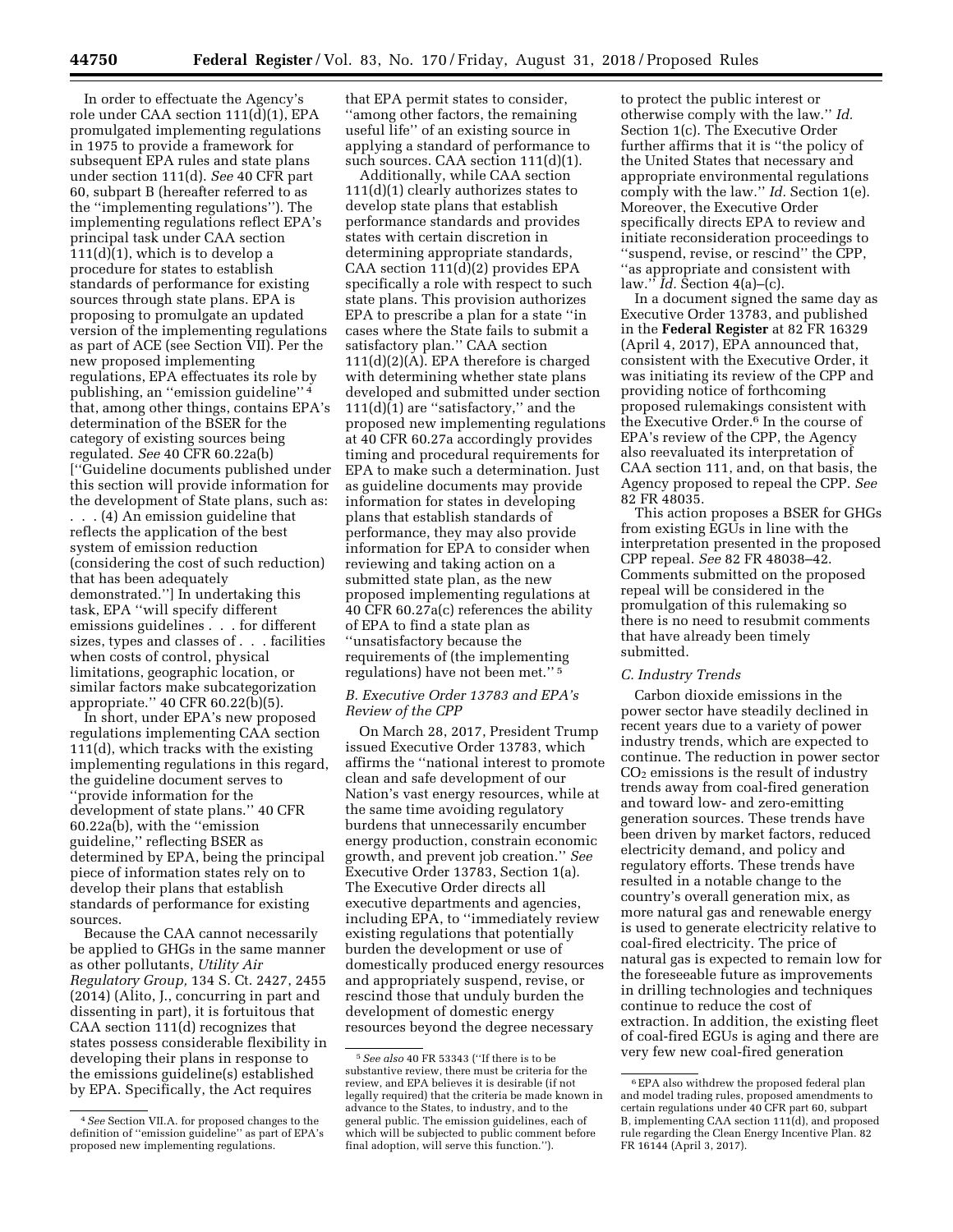projects under development. With a continued (but reduced) tax credit and declining capital costs, solar capacity will continue to grow through 2050 while tax credits that phase out for plants entering service through 2024 provide incentives for new wind capacity in the near-term. Some power plant generators have announced that they expect to continue to change their generation mix away from coal-fired generation toward natural-gas fired generation, renewables and more deployment of energy efficiency measures. All of these trends, in total, are expected to result in declining power sector CO<sub>2</sub> emissions.

In the near-term, according to the U.S. Energy Information Administration's (EIA) 2018 Annual Energy Outlook, ''the cumulative effect of increased coal plant retirements, lower natural gas prices and lower electricity demand in the AEO2018 Reference case is a reduction in the projected  $[CO<sub>2</sub>]$  emissions from electric generators, even without the [CPP]. In 2020, electric power sector  $CO<sub>2</sub>$  emissions are projected to be 1.72 billion metric tons, which is 120 million metric tons (7 percent) lower than the projected level of  $CO<sub>2</sub>$  emissions in the AEO2017 Reference case without the CPP.'' 7 In other words, these declining emission trends have continued to develop even in the absence of implementation of the CPP.

In consideration of these ongoing and projected power sector trends and a resulting decline in power sector  $CO<sub>2</sub>$ emissions, EPA is soliciting comment on whether and how to consider such trends in developing  $CO<sub>2</sub>$  emission guidelines for the power sector. A comparison of EIA projections to EPA analysis for the original proposed CPP demonstrates that the rapid changes in the power sector are leading to  $CO<sub>2</sub>$ emission reductions at a faster rate than projected even a few years ago when the CPP was promulgated (Comment C–1). EPA also notes that  $CO<sub>2</sub>$  emissions are projected to increase over time in some EIA AEO side cases, and, given the uncertainties associated with long-term emission projections, solicits comments on the applicability of those alternative results.

Because of the rapid pace of these power sector changes, it is difficult for sector analysts to fully account for these changing trends in near-term and longterm sector-wide projections. This means that regulatory decisions made today could be based on information

that may very well be outdated within the next several years. If that is the case, work put in by federal and state regulatory agencies—as well as by the affected sources themselves—to address section 111(d) requirements could quickly be overtaken by external market forces which could make those efforts redundant or, even worse, put them in conflict with industry trends that are already reducing  $CO<sub>2</sub>$  emissions.

### **III. Legal Authority**

### *A. Authority To Revisit Existing Regulations*

EPA's ability to revisit existing regulations is well-grounded in the law. Specifically, EPA has inherent authority to reconsider, repeal or revise past decisions to the extent permitted by law so long as the Agency provides a reasoned explanation. The CAA complements EPA's inherent authority to reconsider prior rulemakings by providing the Agency with broad authority to prescribe regulations as necessary. 42 U.S.C. 7601(a); *see also*  Emission Guidelines and Compliance Times for Municipal Solid Waste Landfills, 81 FR 59276, 59277–78 (August 29, 2016). The authority to reconsider prior decisions exists in part because EPA's interpretations of statutes it administers ''[are not] instantly carved in stone,'' but must be evaluated ''on a continuing basis.'' *Chevron U.S.A. Inc.*  v. *NRDC, Inc.,* 467 U.S. 837, 863–64 (1984). This is true when, as is the case here, review is undertaken ''in response to . . . a change in administrations.'' *National Cable & Telecommunications Ass'n* v. *Brand X Internet Services,* 545 U.S. 967, 981 (2005). Indeed, ''[a]gencies obviously have broad discretion to reconsider a regulation at any time.'' *Clean Air Council* v. *Pruitt,* 862 F.3d 1, 8–9 (D.C. Cir. 2017).

### *B. Authority To Regulate EGUs*

In the CPP, EPA stated that EPA's then-concurrent promulgation of standards of performance regulating  $CO<sub>2</sub>$ emissions from new, modified, and reconstructed EGUs triggered the need to regulate existing sources under CAA section 111(d). 80 FR 64715. In ACE, we are not re-opening any issues related to this conclusion, but for the convenience of stakeholders and the public, we will summarize our explanation here.

We explained in the CPP that CAA section 111(d)(1) requires EPA to promulgate regulations under which states must submit state plans regulating ''any existing source'' of certain pollutants ''to which a standard of performance would apply if such existing source were a new source.'' *Id.* 

Under CAA section 111(a)(2) and 40 CFR 60.15(a), a ''new source'' is defined as any stationary source, the construction, modification, or reconstruction of which is commenced after the publication of proposed regulations prescribing a standard of performance under CAA section 111(b) applicable to such source. We noted that, at that time, we were concurrently finalizing a rulemaking under CAA section 111(b) for  $CO<sub>2</sub>$  emissions from affected EGUs, which provided the requisite predicate for applicability of CAA section 111(d). *Id.* 

EPA explained in the 111(b) rule (80 FR 64529) that ''CAA section 111(b)(1)(A) requires the Administrator to establish a list of source categories to be regulated under section 111. A category of sources is to be included on the list 'if in [the Administrator's] judgment it causes, or contributes significantly to, air pollution which may reasonably be anticipated to endanger public health and welfare.' '' This determination is commonly referred to as an ''endangerment finding'' and that phrase encompasses both the ''causes or contributes significantly'' component and the ''endanger public health and welfare'' component of the determination. Then, for the source categories listed under section 111(b)(1)(A), the Administrator promulgates, under section 111(b)(1)(B), ''standards of performance for new sources within such category.'' EPA further explained that, because EGUs had previously been listed, it was unnecessary to make an additional finding. The Agency also noted that, under section  $111(b)(1)(A)$ , findings are category specific and not pollutant specific, so a new finding is not needed with regard to a new pollutant. The Agency further asserted that, even if it were required to make a finding, given the large amount of  $CO<sub>2</sub>$  emitted from this source category (the largest single stationary source category of emissions of  $CO<sub>2</sub>$  by far) that EGUs would easily meet that standard. The Agency further noted that, given the large amount of emissions from the source category, it was not necessary in that rule ''for the EPA to decide whether it must identify a specific threshold for the amount of emissions from a source category that constitutes a significant contribution.'' 80 FR 64531.

That CAA section 111(b) rulemaking remains on the books, although EPA is currently considering revising it. Accordingly, it continues to provide the requisite predicate for applicability of CAA section 111(d). Any comments on the issues discussed in this subsection would be more appropriately addressed

<sup>7</sup>U.S. EIA, *Annual Energy Outlook 2018 with projections to 2050* (February 6, 2018), at 102, available at *[https://www.eia.gov/outlooks/aeo/pdf/](https://www.eia.gov/outlooks/aeo/pdf/AEO2018.pdf) [AEO2018.pdf.](https://www.eia.gov/outlooks/aeo/pdf/AEO2018.pdf)*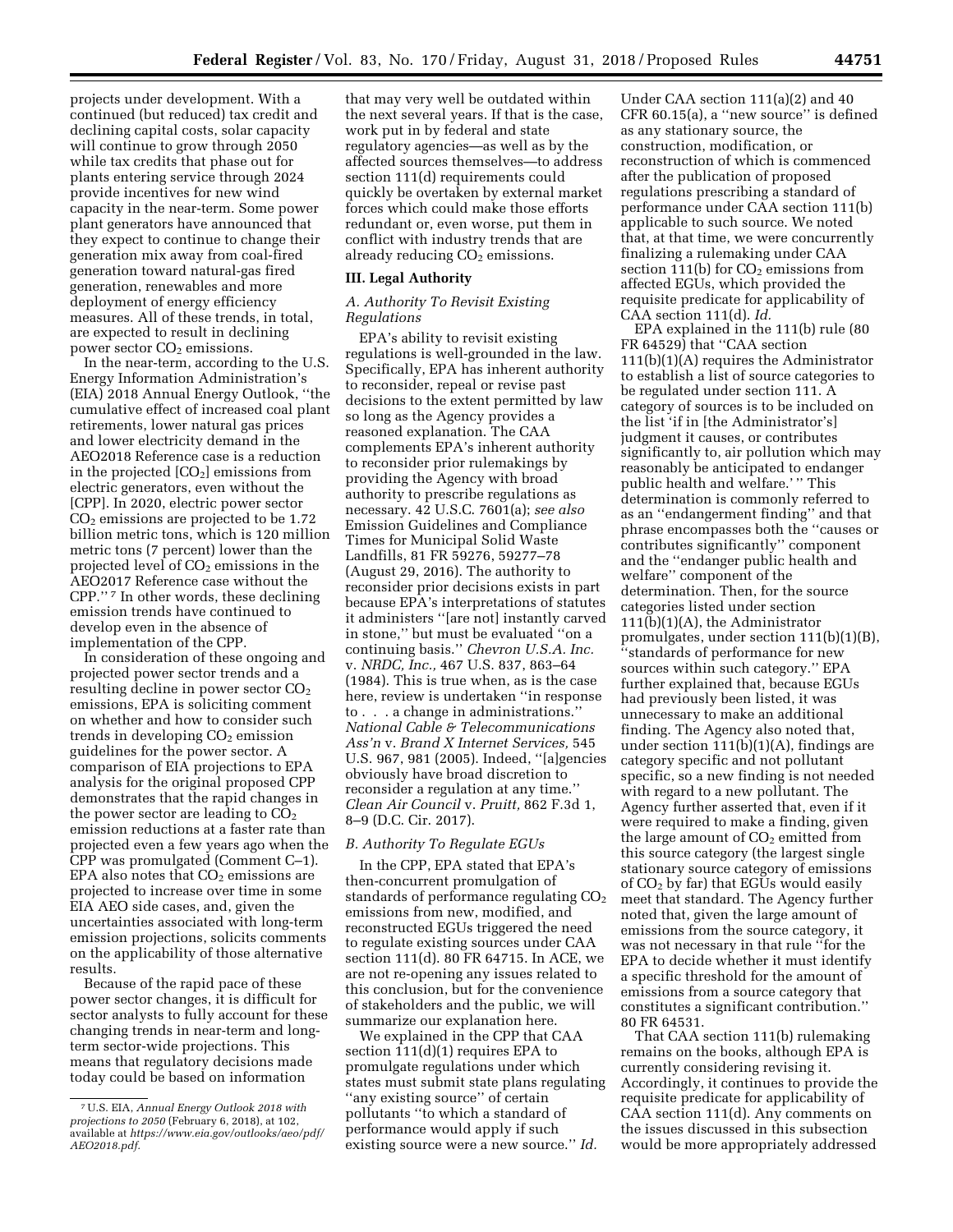to the docket on EPA's intended forthcoming proposal with regard to the new source rule.

### *C. Legal Authority for Determination of the BSER*

As discussed above, EPA's authorized role under CAA section 111(d) is to establish a procedure under which states submit plans establishing standards of performance for existing sources, reflecting the application of the best system of emission reduction that EPA has determined is adequately demonstrated for the source category. In the CPP, EPA determined that the BSER for  $CO<sub>2</sub>$  emissions from existing fossil fuel-fired power plants was the combination of emission rate improvements and limitations on overall emissions by affected power plants that can be accomplished through a combination of three sets of measures, which the EPA called ''building blocks'':

1. Improving heat rate at affected coalfired steam generating units;

2. Substituting increased generation from lower-emitting existing natural gas combined cycle units for decreased generation from higher-emitting affected steam generating units; and

3. Substituting increased generation from new zero-emitting renewable energy generating capacity for decreased generation from affected fossil fuel-fired generating units.

While building block 1 constituted measures that could be applied directly to a source—that is, integrated into its design or operation—building blocks 2 and 3 employed generation-shifting measures that departed from this traditional, source-specific approach to regulation.

As explained in the proposed repeal, after reconsidering the statutory text, context and legislative history, and in consideration of EPA's historical practice under CAA section 111 as reflected in its other existing section 111 regulations, the Agency proposes to return to a reading of section 111(a)(1) (and its constituent term, ''best system of emission reduction'') as being limited to emission reduction measures that can be applied to or at an individual stationary source. That is, such measures must be based on a physical or operational change to a building, structure, facility or installation at that source rather than measures the source's owner or operator can implement at another location. For a more detailed discussion of EPA's proposed interpretation, see 82 FR 48039–42.

In proposing ACE, EPA offers additional legal rationale to support its determination that heat-rate

improvements constitute the BSER. EPA solicits comment on these additional legal interpretations (Comment C–2).

First, as explained in the CPP preamble, reduced utilization ''does not fit within our historical and current interpretation of the BSER.'' *See* 80 FR 64780; *see also id.* at 64762 (''EPA has generally taken the approach of basing regulatory requirements on controls and measures designed to reduce air pollutants from the production process without limiting the aggregate amount of production.'') Whereas some emission reduction measures (such as a scrubber) may have an incidental impact on a source's production levels, reduced utilization is directly correlated with a source's output. Moreover, predicating a CAA section 111 standard on a source's non-performance would inappropriately inject the Agency into an owner/operator's production decisions. In returning to our historical understanding of and practice under section 111, we reiterate that reduced utilization is not a valid system of emission reduction for purposes of establishing a standard of performance. EPA believes our proposed interpretation that the BSER be limited to measures that can be applied at or to a source does not command a different result.

Second, as explained in the proposed repeal notice, interpretative constraints that may apply to interpreting CAA section 111(a)(1) (*i.e.,* determining what types of measures that may be considered as the BSER) for purposes of setting a new source performance standard under section 111(b) reasonably may be applied to interpreting the BSER for purposes of setting existing source standards under section 111(d) as well (and, given that ''standard of performance'' is given a unitary definition for purposes of the entire statutory section, applying the same interpretative constraints may in fact be required). For example, we proposed that ''the BSER should be interpreted as a source-specific measure, in light of the fact that [Best Available Control Technology, or BACT] standards, for which the BSER is expressly linked by statutory text, are unambiguously intended to be sourcespecific.'' 8 *See* 82 FR 48042.

Under the CAA and applicable regulations, certain preconstruction permits must contain emissions limitations based on application of BACT for certain regulated pollutants. EPA recommends that permitting authorities follow a five-step ''topdown'' BACT analysis, which calls for all available control technologies for a given pollutant to be identified and ranked in descending order of control effectiveness.9 The options are then assessed in consideration of technical, energy, environmental and economic factors until an option is selected as BACT.

In reviewing our BACT guidance, we have identified additional interpretive constraints that may be applied to CAA section 111. Specifically, in EPA's *PSD and Title V Permitting Guidance for Greenhouse Gases,* we explained that a BACT analysis ''need not necessarily include inherently lower polluting processes *that would fundamentally redefine the nature of the source*  proposed by the permit applicant.'' *Id.*  at 26 (emphasis added). Furthermore, we explained that ''BACT should generally not be applied to regulate the applicant's purpose or objective for the proposed facility.'' *Id.* Indeed, ''EPA has recognized that the initial list of control options for a BACT analysis does not need to include 'clean fuel' options that would fundamentally redefine the source. Such options include those that would require a permit applicant to switch to a primary fuel type (*i.e.,* coal, natural gas or biomass) other than the type of fuel that an applicant proposes to use for its primary combustion process.'' *Id.* at 27. EPA has even noted that ''applicants proposing to construct a coal-fired electric generator, have not been required by EPA as part of a BACT analysis to consider building a natural gas-fired electric turbine although the turbine may be inherently less polluting per unit product (in this case electricity).'' 10 Although in the CPP we believed that EPA's ''redefining the source'' policy was not relevant for purposes of section 111(d), *see* CPP RTC Chapter 1A, 170–72, we now believe that such a policy is relevant in light of the relationship between BACT and BSER. In the response to comments accompanying the CPP, EPA rejected the relevance to BSER under section 111 of the Agency's general policy against ''redefining the source'' in the context of PSD/BACT. EPA now believes that it was incorrect in its response, and that it is worth examining this point in some detail because it encapsulates several key aspects of the CPP's interpretation

<sup>8</sup>*See* 40 CFR 52.21(b)(12); *see also* 42 U.S.C. 7479(3).

 $^{\rm 9}\rm{The}$  five steps are: (1) Identify all available control technologies; (2) eliminate technically infeasible options; (3) rank remaining control technologies; (4) evaluate most effective controls and document results; and (5) select the BACT.

<sup>10</sup>New Source Review Workshop Manual, at B.13 (Draft) (October 1990), available at *[https://](https://www.epa.gov/sites/production/files/2015-07/documents/1990wman.pdf) [www.epa.gov/sites/production/files/2015-07/](https://www.epa.gov/sites/production/files/2015-07/documents/1990wman.pdf) [documents/1990wman.pdf.](https://www.epa.gov/sites/production/files/2015-07/documents/1990wman.pdf)*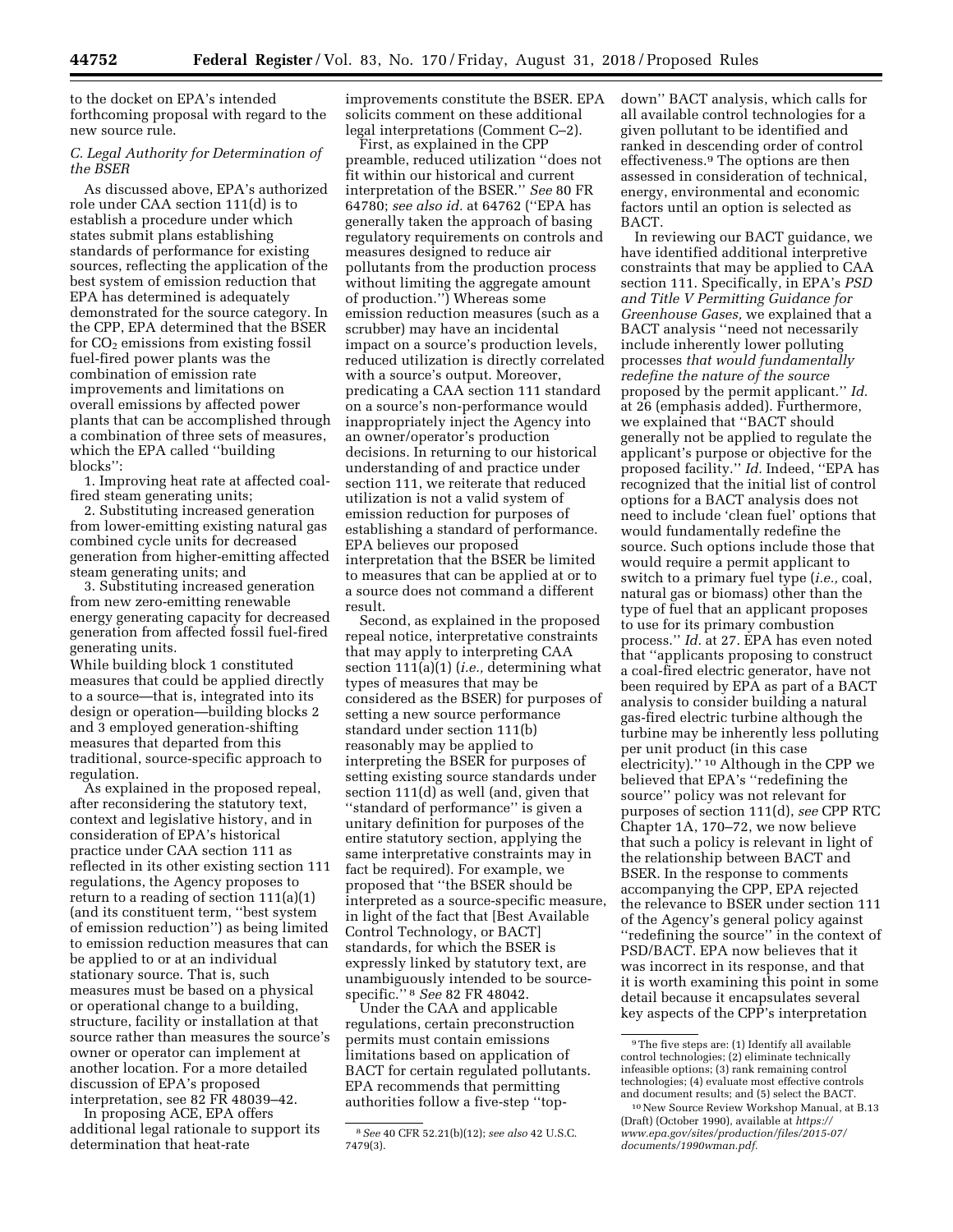of section 111 in general and section 111(d) in particular that EPA now proposes to conclude in ACE are not appropriate interpretations of the statute.

In its response to comments, EPA largely based its rejection of the relevance of PSD to BSER on what it saw as the salient distinctions between the sources subject to, and mode of operation of, the two statutory programs. In this regard, EPA spoke of the ''distinct context of the PSD program, which involves the case-bycase review of the construction of an *individual stationary source.* . . . BACT is not applicable to unmodified existing sources *nor is it applied on a source category basis.* The CAA's PSD program is *administered primarily by state and local permitting authorities* as [an] individualized preconstruction requirement under CAA section 165. Under section 111(d), the Administrator identifies a list of adequately demonstrated control options in use by the industry, selects the best of those control options after considering cost and other factors, *then selects an achievable limit for the category* through the application of the BSER across the industry. . . .'' (Emphases added.)

Here, EPA's response disregarded the fact that under CAA section 111(d), the statute explicitly tasks states—not the Administrator—with ''establishing standards of performance'' for existing sources, and that the statute expressly requires EPA to allow the state to take into account source-specific factors when doing so. A ''standard of performance'' is defined at section 111(a)(1) as ''a standard for emissions of air pollutants which reflects the *degree of emission limitation achievable*  through the application of the'' BSER. (Emphasis added.) Therefore, it is the state, not EPA, that is tasked in the first instance with ''select[ing] an achievable limit'' for existing sources—and section 111(d)'s emphasis on source-specific factors at the very least renders questionable EPA's unqualified assertion that BSER for existing sources ''is applied on a source category basis.'' In the instant proposal, EPA proposes to give full meaning to these textual and structural features of the existing-source program under section 111(d) that render it in important respects distinct from the new-source program under section 111(b) and similar to the sourceby-source PSD program: Section 111(d), unlike section 111(b), is implemented in the first instance by the states, and it is expressly linked to source-specific factors. These similarities counsel against EPA's prior rejection of the

relevance of the general policy under PSD against ''redefining the source.''

Furthermore, speaking of the generation-shifting measures that constituted the second and third ''building blocks'' of the CPP, EPA asserted that ''those measures are part of the business purposes and objectives *within the power sector.* Accordingly, the BSER, which incorporates building blocks 2 and 3, cannot be said to force a fundamental redefinition *of the business of generating electric power.*'' (Emphases added.) The emphasized phrases reveal the influence of EPA's statutory interpretation underlying the CPP: That EPA can regulate under CAA section 111 at the level of an entire industrial sector, and that the business that it is regulating is ''generating electric power'' writ large—rather than a recognition in line with the statute's text and structure, and EPA's practice prior to the CPP, of regulating the performance of individual sources through measures carried out at and by the individual source.

EPA rested on its discretionary prerogative: ''EPA's policies under CAA section 165 regarding the construction of individual sources are not controlling for purposes of establishing *categorywide standards for existing sources*  under CAA section 111(d). Even if the PSD 'redefining the source' policies were applicable in this context, *it would be within the Administrator's discretion to consider requiring a fundamental redesign* of a newly constructed or modified source[ ]. EPA's case-by-case application of CAA section 165 in the PSD program does not limit the Administrator's *discretion in establishing an emission guideline for an entire category of existing sources*  under CAA section 111(d).'' (Emphases added.) EPA has explained, both in the proposed repeal and the instant proposal, why it is proposing to conclude that the statute does not, in fact, delegate discretion to the Administrator to ''establish . . . for an entire category of existing sources'' standards that can only be accomplished by ''a fundamental redesign'' of that category, of the generation mix, and of the division of jurisdiction over electricity generation within the federal government and between the federal government and the states. But to the extent that the Agency, due to the fact that Congress did not expressly forbid such an approach, does possess that discretion, today it proposes not to exercise it.

Third, notwithstanding the relationship between BACT and BSER, we believe that measures ''redefining the source'' should be excluded from

consideration for purposes of CAA section 111(d). *See, e.g., Sierra Club* v. *EPA,* 499 F.3d 653, 655 (7th Cir. 2007) (''Refining the statutory definition . . . to exclude redesign is the kind of judgment by an administrative agency to which a reviewing court should defer.''). Indeed, the policy against redefining a source is even more sensible when applied to existing sources. Under section 111(d), regulated sources are well past the proposal stage and redefining such sources would likely require, at a minimum, significant modification and could even require decommissioning, redesign and new construction. Accordingly, we propose to recognize that the BSER analysis need not include options that would ''fundamentally redefine the source,'' irrespective of the application of that policy under PSD. For purposes of ACE, therefore, we did not consider natural gas repowering (*i.e.,* converting from a coal-fired boiler to a gas-fired turbine) or refueling (*i.e.,* converting from a coalfired boiler to a natural gas-fired boiler) as a system of emission reduction for coal-fired steam generating units.

Fourth, the legislative history underlying CAA section 111 confirms that Congress intended this provision to be source oriented. The Senate Committee Report on Senate Bill 4358 explained that ''[t]he provisions for new source performance standards [*i.e.,* S. 4538, section 113]  $11$  are designed to insure [sic] that new stationary sources *are designed, built, equipped, operated, and maintained* so as to reduce emissions to a minimum.'' S. Committee Rep. to accompany S. 4358 (Sept. 17, 1970), 1970 CAA Legis. Hist. at 415–16 (emphasis added). Similarly, ''[e]mission standards developed under [S. 4538, section 114] would be applied to existing stationary sources. However, the Committee recognizes that *certain old facilities may use equipment and processes which are not suited to the application of control technology.*'' *Id.*  at 1970 CAA Legis. Hist. at 419 (emphasis added) (noting further that in such cases, the application of standards could be waived).

The proposed interpretive scope of the BSER is reasonable because it focuses the BSER on the performance of the emitting unit itself, rather than the performance of the emitting unit and the transmission system to which it belongs. EPA's area of expertise is control of emissions at the source. EPA is not the expert agency with regard to electricity management. FERC is the expert at the

<sup>11</sup>Section 113 of Senate Bill 4538 would become CAA section 111; section 114 of the Senate Bill would become CAA section 111(d).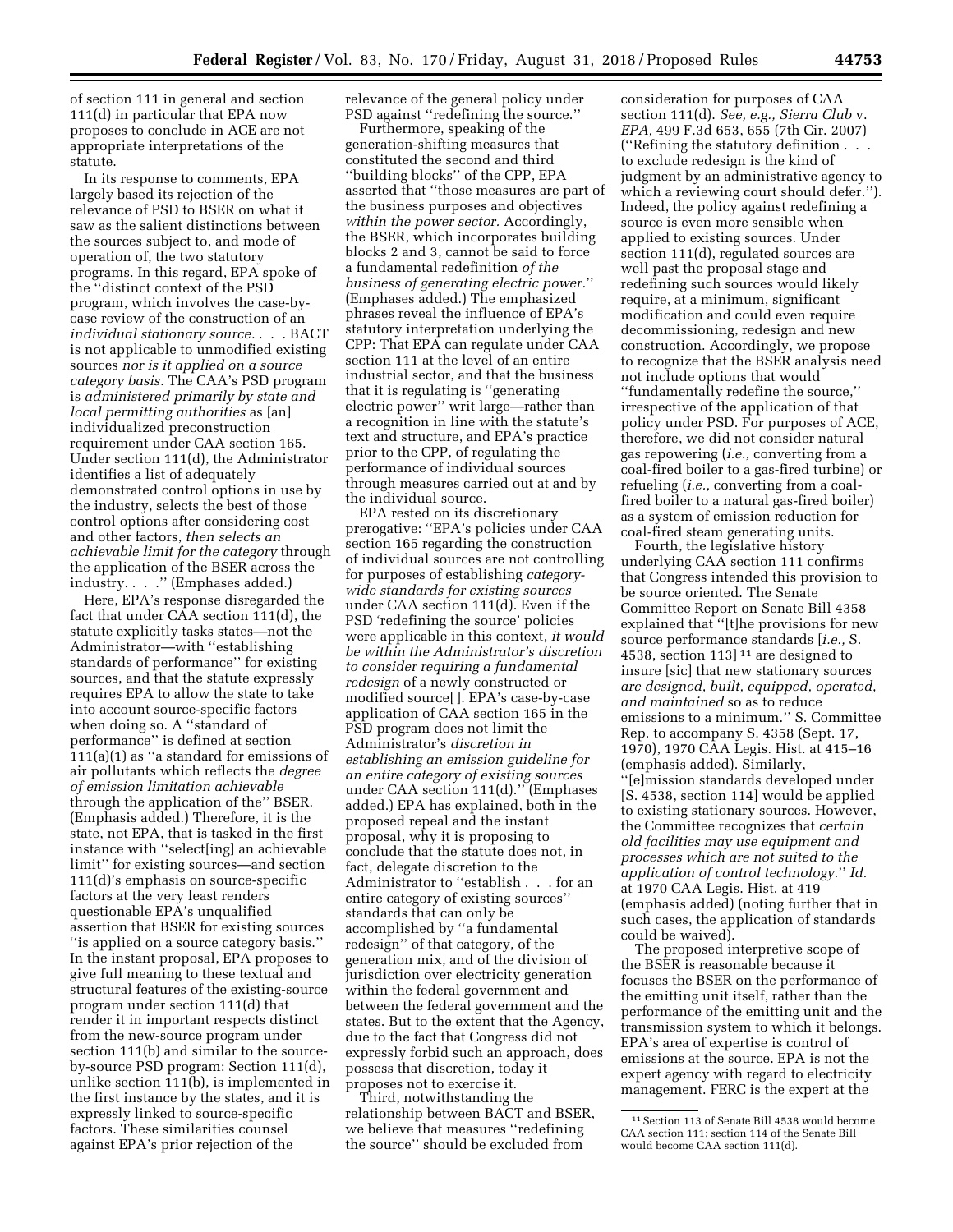federal level and public utility commissions are the experts at the state and local level. Numerous factors might be considered in determining which power plants dispatch on a given system or operate at any given time (*e.g.,* cost of service, voltage support, electricity demand, availability of renewable resources, *etc.*). Moreover, numerous factors are relevant in determining how much new/replacement generation capacity is needed and what types of generating resources best satisfy that need. EPA has no express legal authority and no particular expertise in any of these areas. This is particularly relevant because, as noted below, there are already significant changes taking place within the power sector that are resulting in shifts away from coal-fired generation to new technologies such as renewables. This shift is creating tremendous strain on the power infrastructure even without the added pressures of an EPA mandate to further shift away from additional coal-fired generation. Many experts have expressed concern that these pressures could create reliability problems. As DOE noted in a 2017 report on electricity markets and reliability, ''Ultimately, the continued closure of traditional baseload power plants calls for a comprehensive strategy for longterm reliability and resilience. States and regions are accepting increased risks that could affect the future reliability and resilience of electricity delivery for consumers in their regions. Hydropower, nuclear, coal, and natural gas power plants provide essential reliability services and fuel assurance critical to system resilience. A continual comprehensive regional and national review is needed to determine how a portfolio of domestic energy resources can be developed to ensure grid reliability and resilience.'' 12 Because EPA believes it is not appropriate to further challenge the nation's electricity system while these important technical and policy issues are being addressed. EPA believes that it is reasonable to focus on a ''BSER'' limited to consideration of emission control measures that can be applied at or to coal-fired units, ensuring that regardless of how much coal-fired generation remains, that generation is operated to minimize  $CO<sub>2</sub>$  emissions.

Also, the proposed interpretive scope of the BSER is reasonable considering the several important economic, policy

and technology shifts occurring in the power sector. The first change is being driven by low natural gas prices that make lower carbon-emitting NGCC units more competitive as compared to higher carbon-emitting coal plants. Another important change is driven by both technology changes and by state and national energy policy decisions that have made renewable energy (*e.g.,* solar and wind energy) more competitive compared to coal and natural gas. The third notable change is driven by aging coal plants, which considering the economic competitive pressures driven by natural gas and renewable generation, are leading companies to conclude that a significant number of coal plants are reaching the end of their useful economic life or are no longer economic to operate.

These trends have driven down GHG emissions from power plants, which were also key components to the BSER as defined in the CPP. In fact, the analysis that EPA has done for ACE (see RIA), as well as analysis by many others (including EIA), show that these trends have already well outpaced the projections that went into the CPP for many states. For this reason, establishing a BSER on assumptions for generation by various sources that accounts for the continuation of these trends into the future would create significant work for both states and sources that may or may not result in emission reductions from ACE if the actual trends once again prove to be stronger than projected.

While some might suggest that this argues that the BSER in ACE should still follow the same approach as the CPP, adjusting this proposal to be even more stringent ignores the fact that the uncertainties that have resulted in faster than projected emission reductions are also uncertain in the opposite direction. From 2005 to 2008, gas prices experienced several unexpected peaks that were not anticipated. If this were to happen in the future, it would make any rule based on CPP-type assumptions significantly more expensive. Similarly, while the recent past has shown continued advances in renewable cost and performance, it is not certain that those trends will be sustained. It should be noted that federal tax subsidies that have been key to this trend are set to expire over the next several years which may play a role in the future.

Because of these significant uncertainties that can have large impacts on electric reliability and the cost of electricity to consumers, EPA believes that this further supports the unreasonableness of basing the BSER on generation-shifting measures. Regardless

of the path that the power sector takes, coal-fired power plants are likely to be an important part of the generation mix for the foreseeable future, therefore EPA believes it is reasonable to ensure that the remaining coal-fired generation (which is also the most  $CO<sub>2</sub>$  intensive portion of the power sector) focuses on reducing that  $CO<sub>2</sub>$  emission intensity to the extent technically feasible considering cost.

EPA believes that a BSER focused on making these plants as efficient as possible is the best way to ensure GHG emission reductions regardless of other factors such as technology changes for other types of generation, changes in fuel price, changes in electricity demand or changes in energy policy that neither environmental regulators nor power companies have the power to control.

### **IV. Affected Sources**

EPA is proposing that an affected EGU subject to regulation upon finalization of ACE is any fossil fuel-fired electric utility steam generating unit (*i.e.,* utility boilers) that is not an integrated gasification combined cycle (IGCC) unit (*i.e.,* utility boilers, but not IGCC units) that was in operation or had commenced construction as of August 31, 2018,13 and that meets the following criteria.14 To be an affected EGU, a fossil fuel-fired electric utility steam generating unit must serve a generator capable of selling greater than 25 MW to a utility power distribution system and have a base load rating greater than 260 GJ/h (250 MMBtu/h) heat input of fossil fuel (either alone or in combination with any other fuel).

EPA is proposing different applicability criteria than in the CPP to reflect EPA's determination of the BSER for only fossil fuel-fired electric utility steam generating units. In ACE, EPA does not identify a BSER for stationary combustion turbines and IGCC units and, thus, such units are not affected EGUs for purposes of this action (see discussion below in Section V.B). It should be noted, in the CPP's identification of the BSER, no HRIs were identified as the BSER for stationary combustion turbines and IGCC units. Nevertheless, EPA solicits comment on systems of emission reduction that might be the BSER for these types of

<sup>12</sup>U.S. DOE, *Staff Report to the Secretary on Electricity Markets and Reliability* (August 2017) at 14, available at *[https://www.energy.gov/sites/prod/](https://www.energy.gov/sites/prod/files/2017/08/f36/Staff%20Report%20on%20Electricity%20Markets%20and%20Reliability_0.pdf) [files/2017/08/f36/Staff%20Report%20on%20](https://www.energy.gov/sites/prod/files/2017/08/f36/Staff%20Report%20on%20Electricity%20Markets%20and%20Reliability_0.pdf) [Electricity%20Markets%20and%20Reliability](https://www.energy.gov/sites/prod/files/2017/08/f36/Staff%20Report%20on%20Electricity%20Markets%20and%20Reliability_0.pdf)*\_ *[0.pdf.](https://www.energy.gov/sites/prod/files/2017/08/f36/Staff%20Report%20on%20Electricity%20Markets%20and%20Reliability_0.pdf)* 

<sup>13</sup>Under section 111(a) of the CAA, determination of affected sources is based on the date that EPA proposes action on such sources. January 8, 2014 is the date the proposed GHG standards of performance for new fossil fuel-fired EGUs were<br>published in the **Federal Register** (79 FR 1430).

<sup>&</sup>lt;sup>14</sup> To be clear, this definition of an affected EGU does not, at this time, include stationary combustion turbines for reasons discussed later in this document.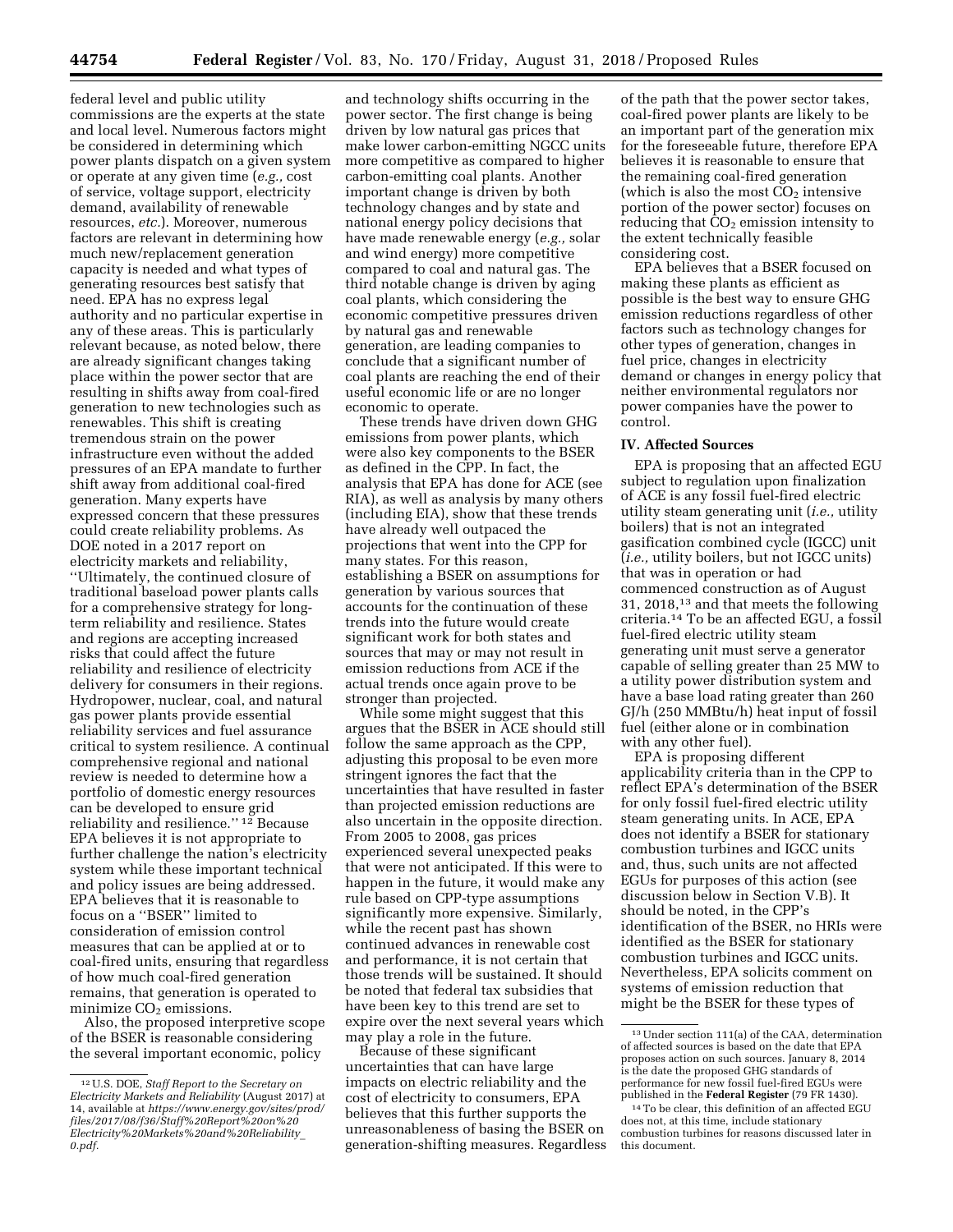EGUs (Comment C–3). EPA notes that, under the CPP, certain EGUs were not considered to be affected EGUs, and therefore were exempt from inclusion in a state plan. Similarly, EPA is proposing for ACE, the following EGUs would be excluded from a state's plan: (1) Those units subject to 40 CFR 60 subpart TTTT as a result of commencing modification or reconstruction; (2) steam generating units subject to a federally enforceable permit limiting net-electric sales to onethird or less of their potential electric output or 219,000 MWh or less on an annual basis; (3) non-fossil units (*i.e.,*  units capable of combusting at least 50 percent non-fossil fuel) that have historically limited the use of fossil fuels to 10 percent or less of the annual capacity factor or are subject to a federally enforceable permit limiting fossil fuel use to 10 percent or less of the annual capacity factor; (4) units that serve a generator along with other steam generating unit(s) where the effective generation capacity (determined based on a prorated output of the base load rating of each steam generating unit) is 25 MW or less; (5) municipal waste combustor unit subject to 40 CFR part 60, subpart Eb; or (6) commercial or industrial solid waste incineration units that are subject to 40 CFR part 60, subpart CCCC. EPA solicits comment on whether there should be a different definition of affected EGUs for ACE (Comment C–4).

### **V. Determination of the BSER**

CAA section 111(d)(1) directs EPA to promulgate regulations establishing a CAA section 110-like procedure under which states submit state plans that establish ''standards of performance'' for emissions of certain air pollutants from sources which, if they were new sources, would be subject to new source standards under section 111(b), and that provide for the implementation and enforcement of those standards of performance. The term ''standard of performance'' is defined in section 111(a)(1) as ''a standard for emissions of air pollutants which reflects the degree of emission limitation achievable through the application of the best system of emission reduction [BSER] which (taking into account the cost of achieving such reduction and any nonair quality health and environmental impact and energy requirements) the Administrator determines has been adequately demonstrated.''

Thus, EPA is authorized to determine the BSER for affected sources. *See also*  40 CFR 60.22. In making this determination, EPA identifies all

''adequately demonstrated'' 15 ''system[s] of emission reduction'' for a particular source category and then evaluates those systems to determine which is the "best"<sup>16</sup> while "taking into account'' the factors of ''cost . . . nonair quality health and environmental impact and energy requirements.'' Because CAA section 111 does not set forth the weight that should be assigned to each of these factors, courts have granted the Agency a great degree of discretion in balancing them. *Lignite Energy Council* v. *EPA,* 198 F.3d 930, 933 (D.C. Cir. 1999) (internal citations omitted).

CAA section  $111(d)(1)$  assigns responsibility to the states for establishing standards of performance for affected existing sources—in contrast to section 111(b), which directs EPA to set standards of performance for affected new sources.

### *A. Identification of the BSER*

In ACE, EPA identified several systems of emission reduction for existing fossil-fuel fired steam generating EGUs (*i.e.,* heat rate improvements; carbon capture and storage; and fuel co-firing, including with natural gas and biomass) and evaluated each of these systems to determine which is the ''best'' while taking into account cost, nonair quality health and environmental impact and energy requirements.

EPA proposes to identify ''heat rate improvements'' (which may also be referred to as ''efficiency improvements'') as the BSER for existing fossil-fuel fired steam generating EGUs. The basis for this determination is discussed below. A

16The D.C. Circuit recognizes that EPA's evaluation of the ''best'' system must also include ''the amount of air pollution as a relevant factor to be weighed . . . .'' *Id.* at 326.

discussion of other potential CO<sub>2</sub> reduction measures that EPA has determined are not BSER (but which states may allow sources to use for compliance purposes) is also provided below.

The U.S. fleet of existing coal-fired EGUs is a diverse group of units with unique individual characteristics, spread across the country. Coal-fired power plants are customized facilities that were designed and built to meet local and regional electricity needs over the past 100 years, with no two plants being identical. Geography and elevation, unit size, coal type, pollution controls, cooling system, firing method and utilization rate are just a few of the parameters that can impact the overall efficiency and performance of individual units. As a result, heat rates of existing coal-fired EGUs in the U.S. vary substantially. The variation in heat rates among EGUs with similar design characteristics, as well as year-to-year variation in heat rate at individual EGUs, indicate that there is potential for HRIs that can improve  $CO<sub>2</sub>$  emission performance for the existing coal-fired EGU fleet, but that this potential may vary considerably at the unit level.

EPA does not currently have sufficient information on adequately demonstrated systems of emission reduction—including HRI opportunities—for existing natural gasfired stationary combustion turbines. As such, the Agency is currently unable to determine the BSER for such units. In this action, EPA solicits information on adequately demonstrated systems of GHG emission reduction for such units—especially on the efficiency, applicability, and cost of such systems (Comment C–5). This is discussed in greater detail below.

### *B. HRIs for Steam-Generating EGUs*

As mentioned above, EPA proposes in ACE to identify ''heat rate improvements'' as the BSER for existing steam generating fossil fuel-fired EGUs. Heat rate is a measure of efficiency that is commonly used in the power sector. The heat rate is the amount of energy input, measured in British thermal units (Btu), required to generate one kilowatthour (kWh) of electricity. The lower an EGU's heat rate, the more efficiently it operates. As a result, an EGU with a lower heat rate will consume less fuel per kWh generated and emit lower amounts of  $CO<sub>2</sub>$  and other air pollutants per kWh generated as compared to a less efficient unit. An EGU's heat rate can be affected by a variety of design characteristics, site-specific factors, and operating conditions, including:

• Thermodynamic cycle of the boiler;

<sup>15</sup>Case law under CAA section 111(b) explains that ''[a]n adequately demonstrated system is one which has been shown to be reasonably reliable, reasonably efficient, and which can reasonably be expected to serve the interests of pollution control without becoming exorbitantly costly in an economic or environmental way.'' *Essex Chemical Corp.* v. *Ruckelshaus,* 486 F.2d 427, 433–34 (D.C. Cir. 1973). While some of these cases suggest that ''[t]he Administrator may make a projection based on existing technology,'' *Portland Cement Ass'n* v. *Ruckelshaus,* 486 F.2d 375, 391 (D.C. Cir. 1973), the D.C. Circuit has also noted that ''there is inherent tension'' between considering a particular control technique as both ''an emerging technology and an adequately demonstrated technology,'' *Sierra Club*  v. *Costle,* 657 F.2d 298, 341 n.157 (D.C. Cir. 1981). *See also NRDC* v. *Thomas,* 805 F.2d 410, n. 30 (D.C. Cir. 1986) (suggesting that ''a standard cannot both require adequately demonstrated technology and also be technology-forcing.''). Nevertheless, EPA appears to ''have authority to hold the industry to a standard of improved design and operational advances, so long as there is substantial evidence that such improvements are feasible.'' *Sierra Club,*  657 F.2d at 364.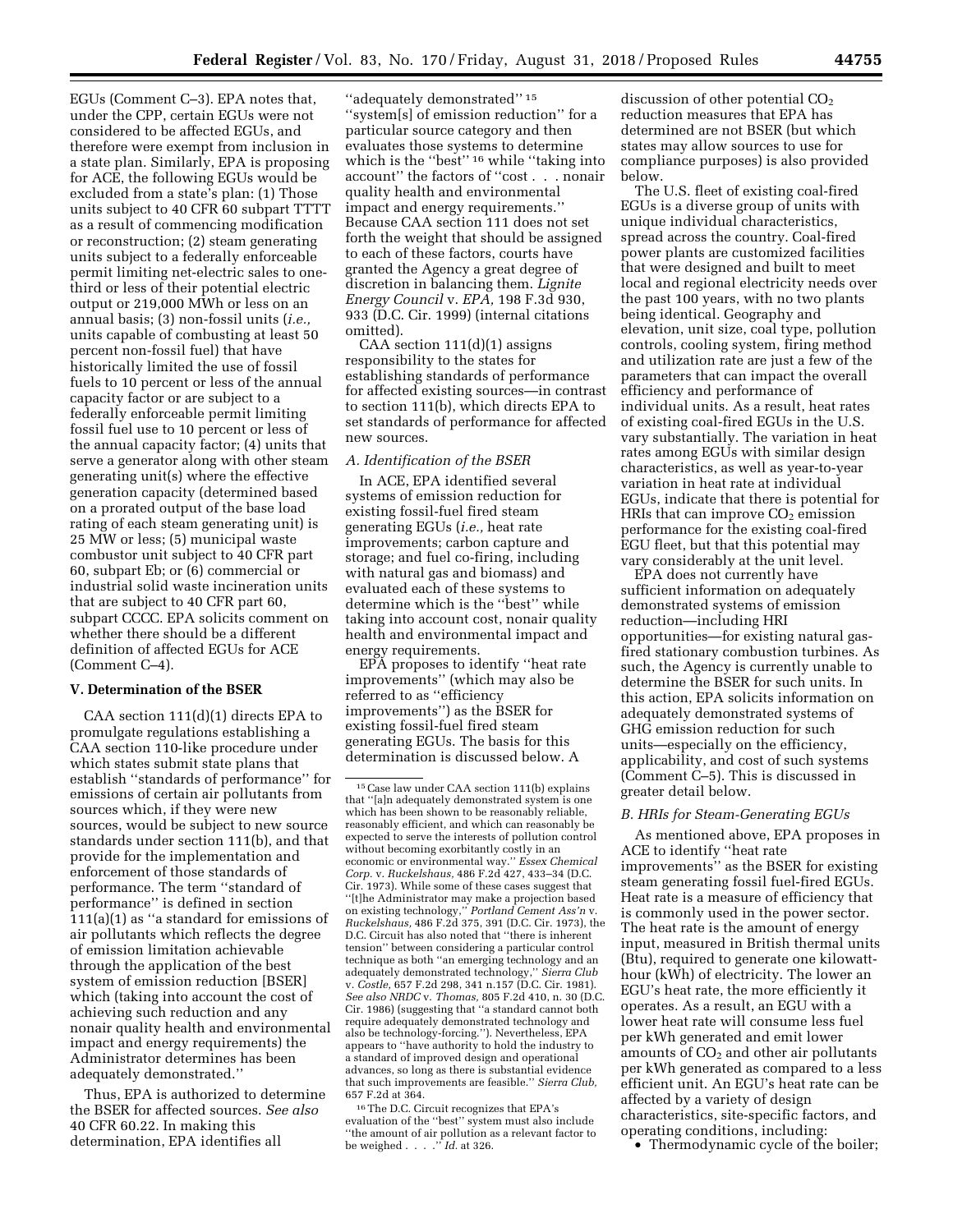• Boiler and steam turbine size and design;

• Cooling system type;

• Auxiliary equipment, including pollution controls;

• Operations and maintenance practices;

- Fuel quality; and
- Ambient conditions.

In the CPP, EPA quantified emission reductions achievable through heat rate improvements on a regional basis (*i.e.,*  building block 1). The Agency concluded that EGUs can achieve on average a 4.3 percent improvement in the Eastern Interconnection, a 2.1 percent improvement in the Western Interconnection and a 2.3 percent improvement in the Texas Interconnection. *See* 80 FR 64789. The Agency then applied all three of the building blocks to 2012 baseline data and quantified, in the form of  $CO<sub>2</sub>$ emission rates, the reductions achievable in each interconnection in 2030 and selected the least stringent as a national performance rate. *Id.* at 64811–819. EPA noted that building block 1 measures could not by themselves constitute the BSER because of a potential ''rebound effect.'' 17 *Id.* at 64787.

EPA believes that building block 1, as constructed in CPP, does not represent an appropriate BSER, and ACE better reflects important changes in the formulation and application of the BSER in accordance with the CAA. For example, the percent improvement applied as the BSER under CPP was determined at the interconnect-level, and did not take into account remaining useful life or other source-specific factors, which are addressed in this proposed rule.18 The current fleet of existing fossil fuel-fired EGUs is quite diverse in terms of size, age, fuel type, operation (*e.g.,* baseload, cycling), boiler type, *etc.* Many coal-fired EGUs now operate under load-following and cycling conditions as opposed to the steady baseload operating conditions that were more common a decade ago.

There are available technologies and equipment upgrades, as well as best operating and maintenance practices, that EGU owners or operators may utilize to improve an EGU's heat rate. In the ANPRM, EPA solicited information

on a number of technology and equipment upgrades and good practices (specifically including, but not limited to, those that were listed in Tables 1 and 2 of the ANPRM, *see* 82 FR 61514) that have the potential to reduce an EGU's heat rate.

Specifically, the Agency solicited information on: (1) Potential HRIs from technologies and best operating and maintenance practices; (2) costs of deploying the technologies and the best operating and maintenance practices, including applicable planning, capital and operating and maintenance costs; (3) owner and operator experiences deploying the technologies and employing best operating and maintenance practices; (4) barriers to or from deploying the technologies and operating and maintenance practices; and (5) any other technologies or operating and maintenance practices that may exist for improving heat rate, but were not listed in the ANPRM.

EPA received useful information in the comments submitted in response to the ANPRM. Many commenters contended that any evaluation of the HRI potential of the coal-fired EGU fleet must be done on a unit-by-unit basis since the opportunities for HRI are source-specific and dependent upon the individual unit's design, configuration, and operating and maintenance history. Many commenters emphasized the significant influence that the operating mode (*i.e.,* whether the unit operates at consistent baseload conditions or in cycling or load-following mode or as a low capacity factor unit that is subject to frequent startups and shutdowns) has on an individual EGU's heat rate and HRI potential. Many commenters also claimed that owners and operators of fossil fuel-fired EGUs already routinely conduct HRI efforts and, as a result, there are relatively few economic improvement opportunities available.

1. Potential HRI Measures— Technologies and Equipment Upgrades

As mentioned above, numerous technologies and equipment upgrades, as well as best operating and maintenance practices (which are discussed in the next section), have been identified as potential measures to improve an EGU's heat rate. In the ANPRM, EPA solicited information on a large number of technology and equipment upgrades and best operating and maintenance practices that have the potential to reduce an EGU's heat rate. *See* Tables 1 and 2 of the ANPRM, 82 FR 61514.

In this action, EPA is proposing to determine that heat rate improvement is the BSER for affected existing coal-fired

EGUs and is proposing a list of ''candidate technologies'' of HRI measures for states to use in establishing standards of performance under CAA section 111(d)(1). States can use the information that EPA provides on the ''degree of emission limitation achievable through application of the [BSER]'' to establish standards of performance for affected EGUs covered by a state's plan.19 While a large number of HRI measures have been identified in a variety of studies conducted by government agencies and outside groups (*see* Table 3 in ANPRM, 82 FR 61515), some of those identified technologies have limited applicability and many provide only negligible HRI. EPA believes that it would be overly burdensome to require States to evaluate the degree of emission limitation achievable from the application of every single identified HRI measure including those with negligible benefits—at each source (or subcategory of sources) within their borders. Therefore, EPA has identified a list of the ''most impactful'' HRI measures that we are proposing to serve as technologies, equipment upgrades and best operating and maintenance practices that form the list of ''candidate technologies'' constituting the BSER. The candidate technologies of the BSER is listed in Table 1 below. Best operating and maintenance practices are discussed in the next section. States are expected to evaluate each of the BSER HRI measures in the candidate technologies in establishing a standard of performance for any particular source. The States, in applying a standard of performance, may take into consideration, among other factors, the remaining useful life of the existing source to which the standard would apply. EPA solicits comments on whether other unlisted HRI measures should also be included as part of the BSER and added to the candidate technologies (Comment C–6). EPA also solicits comment on each of the candidate technologies described further below, including whether any additional technologies should be added to the list, and whether there is additional information that EPA should be aware of and consider in determining the BSER and establishing the candidate technologies for HRI measures (Comment C–7).

The technologies and operating and maintenance practices listed and

<sup>17</sup>As discussed below, EPA modeled a range of potential HRIs for ACE and the Agency's analysis indicates that system-wide emission decreases from heat rate improvements will likely outweigh any potential system-wide emission increases. Accordingly, EPA proposes to conclude that the ''rebound effect'' does not preclude a determination that HRIs constitute the BSER.

<sup>&</sup>lt;sup>18</sup>The Agency solicits comments, nonetheless, on whether and how to retain building block 1 in lieu of the proposed approach.

<sup>19</sup>The states, in applying the unit-specific standard, may also take into consideration, among other factors, the remaining useful life of the existing source to which the standard applies. *See*  CAA section 111(d)(1).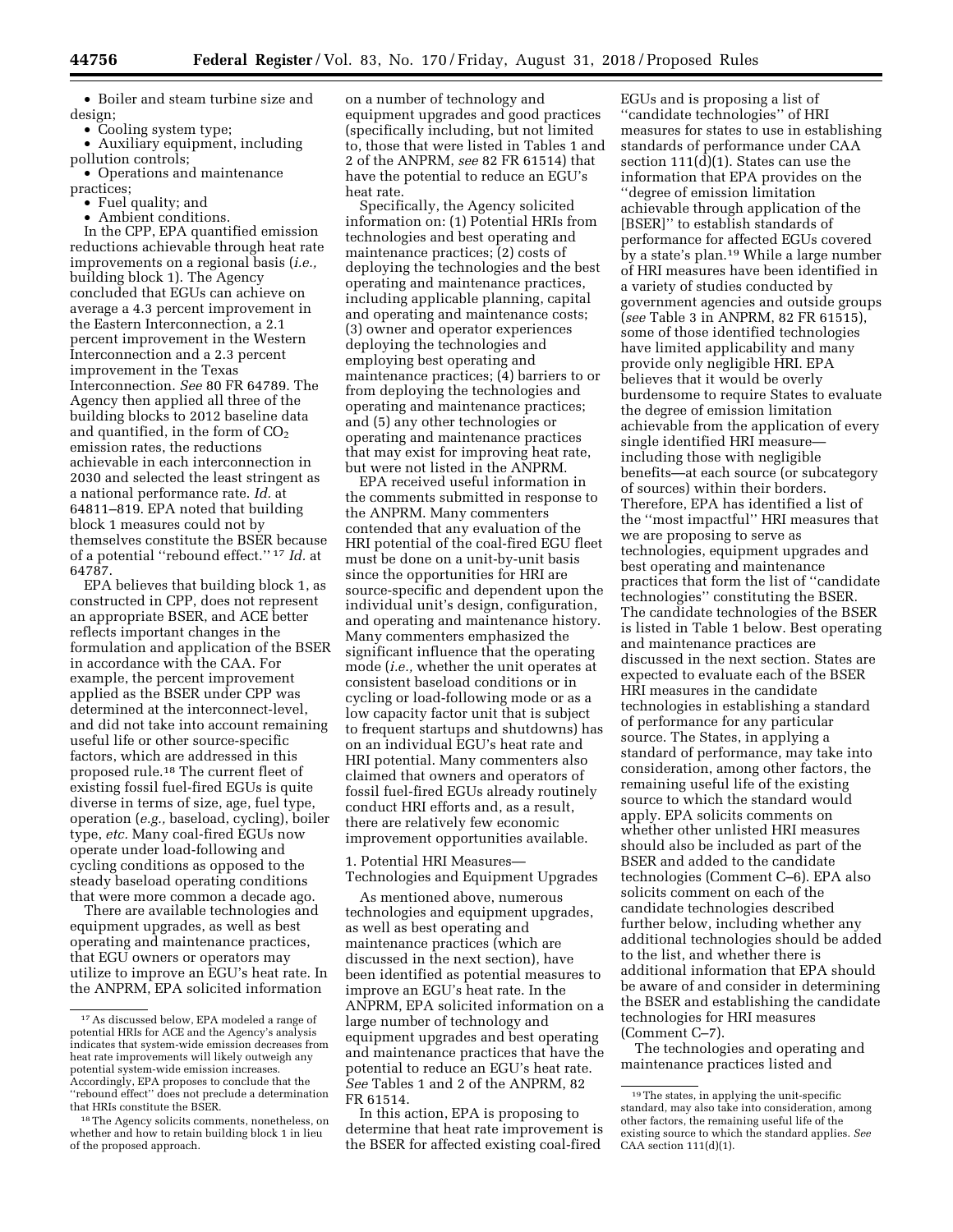described below may not be available or appropriate for all types of EGUs; and some owners or operators will have

already deployed some of the technologies and employed some of the best operating and maintenance practices.

| TABLE 1—SUMMARY OF MOST IMPACTFUL HRI MEASURES AND RANGE OF THEIR HRI POTENTIAL (%) BY EGU SIZE |  |  |  |
|-------------------------------------------------------------------------------------------------|--|--|--|
|-------------------------------------------------------------------------------------------------|--|--|--|

|                                        | $<$ 200 MW |     | 200-500 MW |     | >500 MW                                                                     |     |  |
|----------------------------------------|------------|-----|------------|-----|-----------------------------------------------------------------------------|-----|--|
| HRI measure                            | Min        | Max | Min        | Max | Min                                                                         | Max |  |
| Neural Network/Intelligent Sootblowers | 0.5        | 1.4 | 0.3        | 1.0 | 0.3                                                                         | 0.9 |  |
|                                        | 0.2        | 0.5 | 0.2        | 0.5 | 0.2                                                                         | 0.5 |  |
| Air Heater & Duct Leakage Control      | 0.1        | 0.4 | 0.7        | 0.4 | 0.1                                                                         | 0.4 |  |
| Variable Frequency Drives              | 0.2        | 0.9 | 0.2        | 1.0 | 0.2                                                                         | 1.0 |  |
| Blade Path Upgrade (Steam Turbine)     | 0.9        | 2.7 | l.O        | 2.9 | 1.0                                                                         | 2.9 |  |
| Redesign/Replace Economizer            | 0.5        | 0.9 | 0.5        | 1.0 | 0.5                                                                         | 1.0 |  |
|                                        |            |     |            |     | Can range from 0 to >2.0% depending on the unit's historical O&M practices. |     |  |

#### a. Neural Network/Intelligent Sootblower

*Neural networks.* Computer models, known as neural networks, can be used to simulate the performance of the power plant at various operating loads. Typically, the neural network system ties into the plant's distributed control system for data input (process monitoring) and process control. The system uses plant specific modeling and control modules to optimize the unit's operation and minimize the emissions. This model predictive control can be particularly effective at improving the plants performance and minimizing emissions during periods of rapid load changes. The neural network can be used to optimize combustion conditions, steam temperatures, and air pollution control equipment.

*Intelligent Sootblowers.* During operations at a coal-fired power plant, particulate matter (ash or soot) builds up on heat transfer surfaces. This buildup degrades the performance of the heat transfer equipment and negatively affects the efficiency of the plant. Power plant operators use steam injection 'sootblowers'' to clean the heat transfer surfaces by removing the ash build-up. This is often done on a routine basis or as needed based on monitored operating characteristics. Intelligent sootblowers (ISB) are automated systems that use process measurements to monitor the heat transfer performance and strategically allocate steam to specific areas to remove ash buildup.

The cost to implement an ISB system is relatively inexpensive if the necessary hardware is already installed. The ISB software/control system is often incorporated into the neural network software package mentioned above. As such, the HRIs obtained via installation of neural network and ISB systems are not necessarily cumulative.

The efficiency improvements from installation of intelligent sootblowers

are often greatest for EGUs firing subbituminous coal and lignite due to more significant and rapid fouling at those units as compared to EGUs firing bituminous coal.

### b. Boiler Feed Pumps

A boiler feed pump (or boiler feedwater pump) is a device used to pump feedwater into a boiler. The water may be either freshly supplied or returning condensate produced from condensing steam produced by the boiler. The boiler feed pumps consume a large fraction of the auxiliary power used internally within a power plant. Boiler feed pumps can require power in excess of 10 MW on a 500–MW power plant. Therefore, the maintenance on these pumps should be rigorous to ensure both reliability and highefficiency operation Boiler feed pumps wear over time and subsequently operate below the original design efficiency. The most pragmatic remedy is to rebuild a boiler feed pump in an overhaul or upgrade.

#### c. Air Heater and Duct Leakage Control

The air pre-heater is a device that recovers heat from the flue gas for use in pre-heating the incoming combustion air (and potentially for other uses such as coal drying). Properly operating air pre-heaters play a significant role in the overall efficiency of a coal-fired EGU. A major difficulty associated with the use of regenerative air pre-heaters is air leakage from the combustion air side to the flue gas side. Air leakage affects boiler efficiency due to lost heat recovery and affects the axillary load since any leakage requires additional fan capacity. The amount of air leaking past the seals tends to increase as the unit ages. Improvements to seals on regenerative air pre-heaters have enabled the reduction of air leakage.

#### d. Variable Frequency Drives (VFDs)

*VFD on ID Fans.* The increased pressure required to maintain proper flue gas flow through add-on air pollutant control equipment may require additional fan power, which can be achieved by an induced draft (ID) fan upgrade/replacement or an added booster fan. Generally, older power plant facilities were designed and built with centrifugal fans.

The most precise and energy-efficient method of flue gas flow control is use of VFD. The VFD controls fan speed electrically by using a static controllable rectifier (thyristor) to control frequency and voltage and, thereby, the fan speed. The VFD enables very precise and accurate speed control with an almost instantaneous response to control signals. The VFD controller enables highly efficient fan performance at almost all percentages of flow turndown.

Due to current electricity market conditions, many units no longer operate at base-load capacity and, therefore, VFDs, also known as variablespeed drives on fans can greatly enhance plant performance at off-peak loads. Additionally, because utilities are phasing in their environmental equipment upgrades, new fans are oversized and operated at lower capacities until all additional equipment has been added. Under these scenarios, VFDs can significantly improve the unit heat rate. VFDs as motor controllers offer many substantial improvements to electric motor power requirements. The drives provide benefits such as soft starts, which reduce initial electrical load, excessive torque, and subsequent equipment wear during startups; provide precise speed control; and enable high-efficiency operation of motors at less than the maximum efficiency point. During load turndown, plant auxiliary power could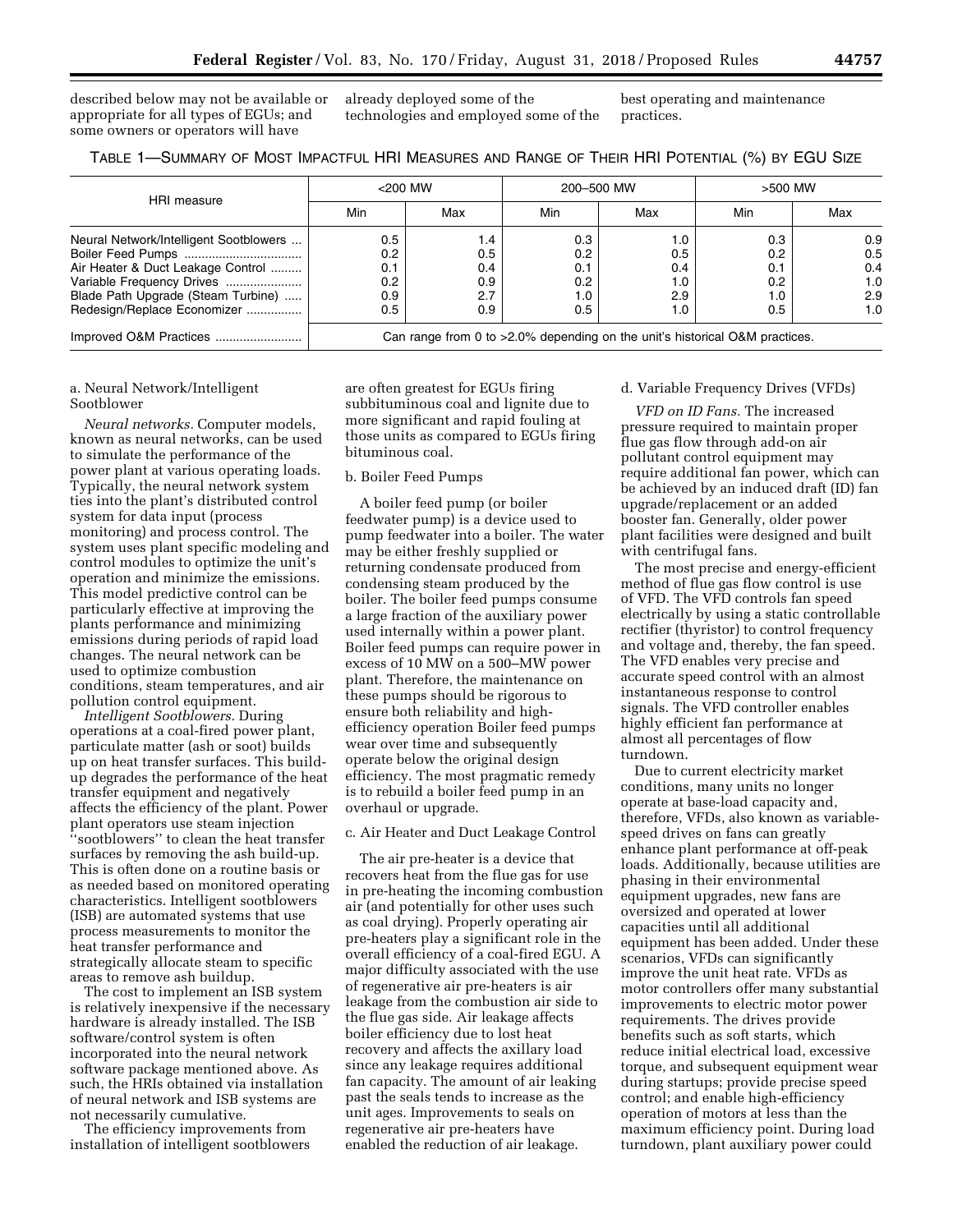be reduced by 30–60 percent if all large motors in a plant were efficiently controlled by VFD. With unit loads varying throughout the year, the benefits of using VFDs on large-size equipment, such as FD or ID fans, boiler feedwater and condenser circulation water pumps, can have significant impacts. Because plants today usually use either new booster ID fans or new ID fans, the option of investing in VFDs generally appeals to plant operators since they are incurring long outages to install the either new or additional air emission controls equipment. There are circumstances in which the HRI has been estimated to be much higher than that shown in Table 1, depending on the operation of the unit. Cycling units realize the greatest gains representative of the upper range of HRI, whereas units which were designed with excess fan capacity will exhibit the lower range.

*VFD on Boiler Feed Pumps.* VFDs can also be used on boiler feed water pumps as mentioned previously. Generally, if a unit with an older steam turbine is rated below 350 MW the use of motor-driven boiler feedwater pumps as the main drivers may be considered practical from an efficiency standpoint. If a unit cycles frequently then operation of the pumps with VFDs will offer the best results on heat rate reductions, followed by fluid couplings. The use of VFDs for boiler feed pumps is becoming more common in the industry for larger units. And with the advancements in low pressure steam turbines, a motor-driven feed pump can improve the thermal performance of a system up to the 600– MW range, as compared to the performance associated with the use of turbine drive pumps. Smaller and older units will generally not upgrade to a VFD boiler feed pump drive due to high capital costs.

#### e. Blade Path Upgrade (Steam Turbine)

Upgrades or overhauls of steam turbines offer the greatest opportunity for HRI on many units. Significant increases in performance can be gained from turbine upgrades when plants experience problems such as steam leakages or blade erosion. The typical turbine upgrade depends on the history of the turbine itself and its overall performance. The upgrade can entail myriad improvements, all of which affect the performance and associated costs. The availability of advanced design tools, such as computational fluid dynamics (CFD), coupled with improved materials of construction and machining and fabrication capabilities have significantly enhanced the efficiency of modern turbines. These improvements in new turbines can also

be utilized to improve the efficiency of older steam turbines whose efficiency has degraded over time. Upgrades or overhauls of steam turbines may offer the greatest opportunity for HRI on many units. Significant increases in performance can be gained from turbine upgrades when plants experience problems such as steam leakages or blade erosion. The typical turbine upgrade depends on the history of the turbine itself and its overall performance. The upgrade can entail myriad improvements, all of which affect the performance and associated costs.

### f. Redesign/Replace Economizer

In steam power plants, economizers are heat exchange devices used to capture waste heat from boiler flue gas which is then used to heat the boiler feedwater. This use of waste heat reduces the need to use extracted energy from the system and, therefore, improves the overall efficiency or heat rate of the unit. As with most other heat transfer devices, the performance of the economizer will degrade with time and use, and power plant representatives contend that economizer replacements are often delayed or avoided due to concerns about triggering NSR requirements. In some cases, economizer replacement projects have been undertaken concurrently with retrofit installation of selective catalytic reduction (SCR) systems because the entrance temperature for the SCR unit must be controlled to a specific range.

2. Potential HRI Measures—Best Operating and Maintenance Practices

Many unit operators can achieve additional HRI by adopting best operating and maintenance practices. The amount of achievable HRI will vary significantly from unit to unit. In setting a standard of performance for a specific unit or subcategory of units, states should consider the opportunities for HRI from the following actions.

#### a. Adopt HRI Training for O&M Staff

EGU operators can obtain HRI by adopting ''awareness training'' to ensure that all O&M staff are aware of best practices and how those practices affect the unit's heat rate.

b. Perform On-Site Appraisals To Identify Areas for Improved Heat Rate Performance

Some large utilities have internal groups that can perform on-site evaluations of heat rate performance improvement opportunities. Outside (*i.e.,* third party) groups can also provide site-specific/unit-specific

evaluations to identify opportunities for HRI.

c. Improved Steam Surface Condenser— Cleaning

Effective operation of the steam surface condenser in a power plant can significantly improve a unit's heat rate. In fact, in many cases it can pose the most significant hindrance to a plant trying to maintain its original design heat rate. Since the primary function of the condenser is to condense steam flowing from the last stage of the steam turbine to liquid form, it is most desirable from a thermodynamic standpoint that this occurs at the lowest temperature reasonably feasible. By lowering the condensing temperature, the backpressure on the turbine is lowered, which improves turbine performance.

*Condenser Cleaning.* A condenser degrades primarily due to fouling of the tubes and air in-leakage. Tube fouling leads to reduced heat transfer rates, while air in-leakage directly increases the backpressure of the condenser and degrades the quality of the water. Condenser tube cleaning can be performed using either on-line methods or more rigorous off-line methods. A full economic analysis should be performed to determine which off-line cleaning method is to be used. Such an analysis would result in an optimum offline or reduced-load cleaning schedule that could average between two and three cleanings a year. These analyses consider inputs such as operating data, plant performance, loads, time of year, etc., to accurately assess cleaning schedules for optimum economic performance.

#### 3. Cost of HRI

### a. Reasonableness of Cost

As mentioned earlier, under CAA section 111(a)(1), EPA is required to determine ''the best system of emission reduction which (taking into account the cost . . .) . . . has been adequately demonstrated.'' In several cases, the D.C. Circuit has elaborated on this cost factor in various ways, stating that EPA may not adopt a standard for which costs would be ''exorbitant,'' 20 ''greater than the industry could bear and survive," <sup>21</sup> "excessive," <sup>22</sup> or ''unreasonable.'' 23 These formulations appear to be synonymous and suggest a cost-reasonableness standard. Therefore, in this action, EPA has evaluated

<sup>20</sup> *Lignite Energy,* 198 F.3d at 933.

<sup>21</sup>*Portland Cement,* 513 F.2d at 508.

<sup>22</sup>*Sierra Club,* 657 F.2d at 343.

<sup>23</sup> *Id.*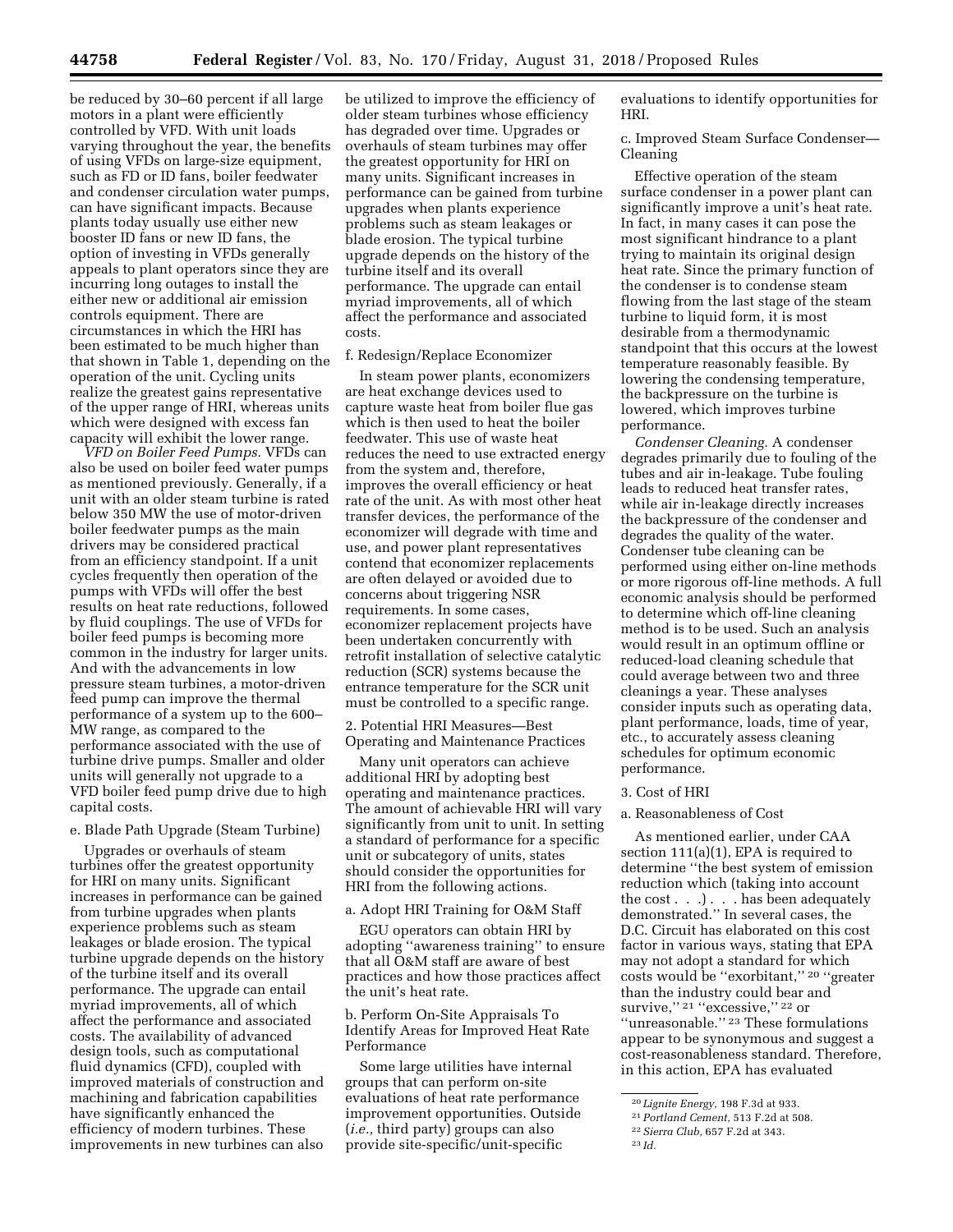whether the costs of HRI are considered to be reasonable.

Any efficiency improvement made by an EGU will also reduce the amount of fuel consumed per unit of electricity output; fuel costs can account for as much as 70 percent of production costs of power. The cost attributable to CO<sub>2</sub> emission reductions, therefore, is the net cost of achieving HRIs after any savings from reduced fuel expenses. So, over some time period (depending upon, among other factors, the extent of HRIs, the cost to implement such improvements, and the unit utilization rate), the savings in fuel cost associated with HRIs may be sufficient to cover the costs of implementing the HRI measures. Thus, the net costs of HRIs associated with reducing  $CO<sub>2</sub>$  emissions from affected EGUs can be relatively low depending upon each EGUs' individual circumstances. It should be noted that this cost evaluation is not an attempt to determine the affordability of the HRI in a business or economic sense

(*i.e.,* the reasonableness of the imposed cost is not determined by whether there is an economic payback within a predefined time period). However, the ability of EGUs to recoup some of the costs of HRIs through fuel savings supports a finding that cost recovery is a reasonable factor in determining cost effectiveness.24

Most often, when evaluating costs for criteria pollutants—in a BACT analysis, for example—the emphasis is focused on the cost of control relative to the amount of pollutant removed—a metric typically referred to as the ''costeffectiveness.'' There have been relatively few BACT analyses evaluating GHG reduction technologies for coalfired EGUs; and, therefore not a large number of GHG cost-effectiveness determinations to compare against as a measure of the cost reasonableness. Nevertheless, in PSD and Title V permitting guidance for GHG emissions, EPA noted that ''it is important in BACT reviews for permitting authorities to

consider options that improve the overall energy efficiency of the source or modification—through technologies, processes and practices at the emitting unit. In general, a more energy efficient technology burns less fuel than a less energy efficient technology on a per unit of output basis.'' 25 EPA has also noted that a ''number of energy efficiency technologies are available for application to both existing and new coal-fired EGU projects that can provide incremental step improvements to the overall thermal efficiency.'' 26

### b. Cost of the HRI Candidate Technologies Measures

The estimated costs for the BSER candidate technologies are presented below in Table 2. These are cost ranges from the 2009 S&L Study 27 updated to \$2016. These costs correspond to ranges of HRI (percent) presented earlier in Table 1.

| Table 2—Summary of Cost (\$2016/kW) of HRI Measures |  |  |  |
|-----------------------------------------------------|--|--|--|
|-----------------------------------------------------|--|--|--|

|                                        | $<$ 200 MW            |      | 200-500 MW |      | >500 MW |      |  |
|----------------------------------------|-----------------------|------|------------|------|---------|------|--|
| HRI measure                            | Min                   | Max  | Min        | Max  | Min     | Max  |  |
| Neural Network/Intelligent Sootblowers | 4.7                   | 4.7  | 2.5        | 2.5  | 1.4     | 1.4  |  |
|                                        | 1.4                   | 2.0  | 1.1        | 1.3  | 0.9     | 1.0  |  |
| Air Heater & Duct Leakage Control      | 3.6                   | 4.7  | 2.5        | 2.7  | 2.1     | 2.4  |  |
|                                        | 9.1                   | 11.9 | 7.2        | 9.4  | 6.6     | 7.9  |  |
| Blade Path Upgrade (Steam Turbine)     | 11.2                  | 66.9 | 8.9        | 44.6 | 6.2     | 31.0 |  |
| Redesign/Replace Economizer            | 13.1                  | 18.7 | 10.5       | 12.7 | 10.0    | 11.2 |  |
|                                        | Minimal capital cost. |      |            |      |         |      |  |

In the CPP, EPA estimated the potential national average net HRI by coal-fired EGUs to between 2.1 to 4.3 percent for each interconnection, or about 4 percent nationally, with the improvements coming from some combination of best operating practices and equipment upgrades. The Agency noted in the CPP that the maximum cost of HRI from Table 2 is expected to be less than the \$100/kW value used in the CPP proposal, especially as the EGU size increases; and, therefore, the Agency assessed the economic effects of HRI costs that might range from \$50 to \$100/kW. The technical applicability and efficacy of HRI measures and the cost of implementing them are dependent upon site specific factors and

can vary widely from site to site. Because there is inherent flexibility provided to the states in applying the standards of performance, there is a wide range of potential outcomes that are highly dependent upon how the standards are applied (and to what degree states take into consideration other factors, including remaining useful life).

In the RIA accompanying this proposal, the Agency evaluates three illustrative scenarios that recognize the inherent flexibility provided to states in applying standards of performance and provide insight on potential outcomes. For those illustrative scenarios, EPA evaluates costs ranging from \$50/kW to \$100/kW. EPA requests comment, with

analysis, on other cost ranges that may be appropriate.

4. Nonair Quality Health and Environmental Impacts, Energy Requirements, and Other Considerations

As directed by CAA section 111(a)(1), EPA has taken into account nonair quality health and environment requirements, and energy requirements for each of the candidate BSER technologies listed in Tables 1 and 2. None of the candidate technologies, if implemented at a coal-fired EGU, would be expected to result in any deleterious effects on any of the liquid effluents (*e.g.,* scrubber liquor) or solid byproducts (*e.g.,* ash, scrubber solids). All of these candidate technologies, when

<sup>24</sup>While some EGUs may not realize the full potential of cost recuperation from fuel savings, we expect that the net costs of implementing heat rate improvements as an approach to reducing  $CO<sub>2</sub>$ emissions from fossil fuel-fired EGUs are

<sup>&</sup>lt;sup>25</sup> See page 21, "PSD and Title V Permitting Guidance for Greenhouse Gases,'' EPA–457/B–11–

<sup>001,</sup> March 2011; *[https://www.epa.gov/sites/](https://www.epa.gov/sites/production/files/2015-12/documents/ghgpermittingguidance.pdf) [production/files/2015-12/documents/ghgpermitting](https://www.epa.gov/sites/production/files/2015-12/documents/ghgpermittingguidance.pdf) [guidance.pdf](https://www.epa.gov/sites/production/files/2015-12/documents/ghgpermittingguidance.pdf)*.

<sup>26</sup>See page 25, ''Available and Emerging Technologies for Reducing Greenhouse Gas Emissions from Coal-fired Electric Generating Units,'' October 2010; *[https://www.epa.gov/sites/](https://www.epa.gov/sites/production/files/2015-12/documents/electricgeneration.pdf)* 

*[production/files/2015-12/documents/](https://www.epa.gov/sites/production/files/2015-12/documents/electricgeneration.pdf)  [electricgeneration.pdf](https://www.epa.gov/sites/production/files/2015-12/documents/electricgeneration.pdf)*.

<sup>27</sup> ''Coal-Fired Power Plant Heat Rate Reductions'' Sargent & Lundy report SL–009597 (2009) *[https://](https://www.epa.gov/sites/production/files/2015-08/documents/coalfired.pdf)  [www.epa.gov/sites/production/files/2015-08/](https://www.epa.gov/sites/production/files/2015-08/documents/coalfired.pdf) [documents/coalfired.pdf](https://www.epa.gov/sites/production/files/2015-08/documents/coalfired.pdf)*.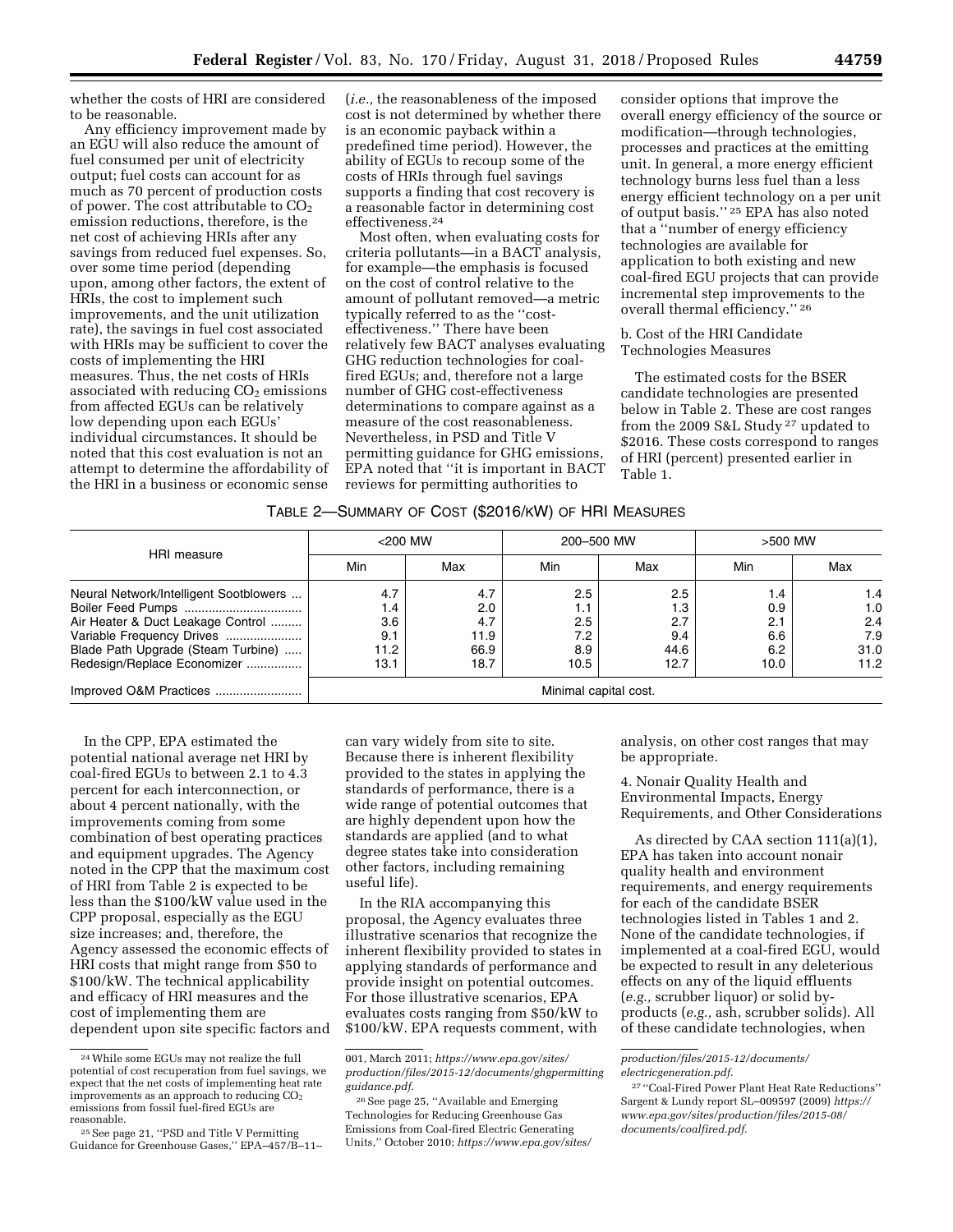implemented, would have the effect of improving the efficiency of the coalfired EGUs to which they are applied. As such, the EGU would be expected to use less fuel to produce the same amount of electricity as it did prior to the efficiency (heat rate) improvement. None of candidate technologies is expected to impose any significant additional auxiliary energy demand.

Implementation of heat rate improvement measures also would achieve reasonable reductions in  $CO<sub>2</sub>$ emissions from affected sources in light of the limited cost-effective and technically feasible emissions control opportunities. In the same vein, because

existing sources face inherent constraints that new sources do not, existing sources present different, and in some ways more limited, opportunities for technological innovation or development. Nevertheless, the proposed emissions guidelines encourage technological development by promoting further development and market penetration of equipment upgrades and process changes that improve plant efficiency.

5. Potential HRI at Existing Coal-Fired EGUs

Government agencies and laboratories, industry research

organizations, engineering firms, equipment suppliers, and environmental organizations have conducted studies examining the potential for improving heat rate in the U.S. EGU fleet or a subset of the fleet. Table 3 below provides a list of some reports, case studies, and analyses about HRI opportunities in the United States. EPA is seeking comment on how these studies (and any others that the Agency should be aware of) can inform our understanding of potential HRI opportunities (Comment C–8).

### TABLE 3—HRI REPORTS, CASE STUDIES, AND ANALYSES

HRI report organization/publication (author, if known)—title—year [URL]

- Congressional Research Service (Campbell)—Increasing the Efficiency of Existing Coal-fired Power Plants (R43343)—2013 [*[https://fas.org/](https://fas.org/sgp/crs/misc/R43343.pdf)  [sgp/crs/misc/R43343.pdf](https://fas.org/sgp/crs/misc/R43343.pdf)*].
- EIA—Analysis of Heat Rate Improvement Potential at Coal-Fired Power Plants—2015 [*[https://www.eia.gov/analysis/studies/powerplants/](https://www.eia.gov/analysis/studies/powerplants/heatrate/pdf/heatrate.pdf)  [heatrate/pdf/heatrate.pdf](https://www.eia.gov/analysis/studies/powerplants/heatrate/pdf/heatrate.pdf)*].
- EPA—Greenhouse Gas Mitigation Measures—2015 [*<https://www.regulations.gov/document?D=EPA-HQ-OAR-2013-0602-37114>*].
- NETL—Opportunities to Improve the Efficiency of Existing Coal-fired Power Plants—2009 [*[http://www.netl.doe.gov/File%20Library/](http://www.netl.doe.gov/File%20Library/Research/Energy%20Analysis/Publications/OpportImproveEfficExistCFPP-ReportFinal.pdf)  [Research/Energy%20Analysis/Publications/OpportImproveEfficExistCFPP-ReportFinal.pdf](http://www.netl.doe.gov/File%20Library/Research/Energy%20Analysis/Publications/OpportImproveEfficExistCFPP-ReportFinal.pdf)*].
- NETL—Improving the Thermal Efficiency of Coal-Fired Power Plants in the United States—2010 [*[http://www.netl.doe.gov/File%20Library/](http://www.netl.doe.gov/File%20Library/Research/Energy%20Analysis/Publications/ThermalEfficCoalFiredPowerPlants-TechWorkshopRpt.pdf)  [Research/Energy%20Analysis/Publications/ThermalEfficCoalFiredPowerPlants-TechWorkshopRpt.pdf](http://www.netl.doe.gov/File%20Library/Research/Energy%20Analysis/Publications/ThermalEfficCoalFiredPowerPlants-TechWorkshopRpt.pdf)*].

NETL—Improving the Efficiency of Coal-Fired Power Plants for Near Term Greenhouse Gas Emissions Reductions (DOE/NETL–2010/ 1411)—2010 [*[http://www.netl.doe.gov/File%20Library/Research/Energy%20Analysis/Publications/DOE-NETL-2010-1411-ImpEfficCFPP](http://www.netl.doe.gov/File%20Library/Research/Energy%20Analysis/Publications/DOE-NETL-2010-1411-ImpEfficCFPPGHGRdctns-0410.pdf) [GHGRdctns-0410.pdf](http://www.netl.doe.gov/File%20Library/Research/Energy%20Analysis/Publications/DOE-NETL-2010-1411-ImpEfficCFPPGHGRdctns-0410.pdf)*].

- NETL—Options for Improving the Efficiency of Existing Coal-Fired Power Plants (DOE/NETL–2013/1611)—2014 [*[https://www.netl.doe.gov/](https://www.netl.doe.gov/energy-analyses/temp/FY14_OptionsforImprovingtheEfficiencyofExistingCoalFiredPowerPlants_040114.pdf)  energy-analyses/temp/FY14*\_*[OptionsforImprovingtheEfficiencyofExistingCoalFiredPowerPlants](https://www.netl.doe.gov/energy-analyses/temp/FY14_OptionsforImprovingtheEfficiencyofExistingCoalFiredPowerPlants_040114.pdf)*\_*040114.pdf*].
- IEA (Reid)—Retrofitting Lignite Plants to Improve Efficiency and Performance (CCC/264)—2016 [*[http://bookshop.iea-coal.org/](http://bookshop.iea-coal.org/reports/ccc-264/83861)  [reports/ccc-264/83861](http://bookshop.iea-coal.org/reports/ccc-264/83861)*].
- IEA (Henderson)—Upgrading and Efficiency Improvement in Coal-fired Power Plants (CCC/221)—2013 [*[http://bookshop.iea-coal.org/](http://bookshop.iea-coal.org/reports/ccc-221/83186)  [reports/ccc-221/83186](http://bookshop.iea-coal.org/reports/ccc-221/83186)*].

European Commission—Integrated Pollution Prevention and Control Reference Document on Best Available Techniques for Large Combustion Plants—2006 [*[http://eippcb.jrc.ec.europa.eu/reference/BREF/lcp](http://eippcb.jrc.ec.europa.eu/reference/BREF/lcp_bref_0706.pdf)*\_*bref*\_*0706.pdf*].

#### Industry/Industrial Groups:

EPRI—Range of Applicability of Heat Rate Improvements—2014 [*<https://www.epri.com/#/pages/product/000000003002003457>*].

ABB Power Generation—Energy Efficient Design of Auxiliary Systems in Fossil-Fuel Power Plants [*[https://library.e.abb.com/public/](https://library.e.abb.com/public/5e627b842a63d389c1257b2f002c7e77/Energy%20Efficiency%20for%20Power%20Plant%20Auxiliaries-V2_0.pdf)  [5e627b842a63d389c1257b2f002c7e77/Energy%20Efficiency%20for%20Power%20Plant%20Auxiliaries-V2](https://library.e.abb.com/public/5e627b842a63d389c1257b2f002c7e77/Energy%20Efficiency%20for%20Power%20Plant%20Auxiliaries-V2_0.pdf)*\_*0.pdf*].

Alstom Engineering (Sutton)—CO2 Reduction Through Energy Efficiency in Coal-Fired Boilers—2011 [*[http://www.mcilvainecompany.com/](http://www.mcilvainecompany.com/Universal_Power/Subscriber/PowerDescriptionLinks/Jim%20Sutton%20-%20Alstom%20-%203-31-2011.pdf)  Universal*\_*[Power/Subscriber/PowerDescriptionLinks/Jim%20Sutton%20-%20Alstom%20-%203-31-2011.pdf](http://www.mcilvainecompany.com/Universal_Power/Subscriber/PowerDescriptionLinks/Jim%20Sutton%20-%20Alstom%20-%203-31-2011.pdf)*].

GE—Comments of the General Electric Company—2014 [*<https://www.regulations.gov/document?D=EPA-HQ-OAR-2013-0602-22971>*].

National Petroleum Council—Electric Generation Efficiency—2007 [*http://www.npc.org/Study*\_*Topic*\_*[Papers/4-DTG-ElectricEfficiency.pdf](http://www.npc.org/Study_Topic_Papers/4-DTG-ElectricEfficiency.pdf)*].

S&L—Coal-fired Power Plant Heat Rate Reductions (SL–009597)—2009 [*[https://www.regulations.gov/document?D=EPA-HQ-OAR-2013-](https://www.regulations.gov/document?D=EPA-HQ-OAR-2013-0602-36895)  [0602-36895](https://www.regulations.gov/document?D=EPA-HQ-OAR-2013-0602-36895)*].

S&L—Coal Fired Power Plant Heat Rate Reduction—NRECA (SL–012541)—2014 [*[https://www.regulations.gov/](https://www.regulations.gov)document?D=EPA-HQ-OAR-2013-0602-22767 Supp 33*].

Storm Technologies—Applying the Fundamentals for Best Heat Rate Performance of Pulverized Coal Fueled Boilers—2009 [*[http://](http://www.stormeng.com/pdf/EPRI2009HeatRateConference%20FINAL.pdf) [www.stormeng.com/pdf/EPRI2009HeatRateConference%20FINAL.pdf](http://www.stormeng.com/pdf/EPRI2009HeatRateConference%20FINAL.pdf)*].

Environmental Groups/Academic Studies:

Lehigh University—Reducing Heat Rates of Coal-fired Power Plants—2009 [*[http://www.lehigh.edu/](http://www.lehigh.edu/~inenr/leu/leu_61.pdf)*∼*inenr/leu/leu*\_*61.pdf*].

NRDC—Closing the Power Plant Carbon Pollution Loophole: Smart Ways the Clean Air Act Can Clean Up America's Biggest Climate Polluters (12–11–A)—2013 [*<https://www.nrdc.org/sites/default/files/pollution-standards-report.pdf>*].

Resources for the Future (Lin *et al.*)—Regulating Greenhouse Gases from Coal Power Plants Under the Clean Air Act (RFF–DP–13–05)— 2014 [*<http://www.rff.org/files/sharepoint/WorkImages/Download/RFF-DP-13-05.pdf>*].

Sierra Club (Buckheit & Spiegel)—Sierra Club 52 Unit Study—2014 [*[http://content.sierraclub.org/environmentallaw/sites/](http://content.sierraclub.org/environmentallaw/sites/content.sierraclub.org.environmentallaw/files/Appendix%201%20-%20Rate%20v%20Load%20Summary.pdf)  [content.sierraclub.org.environmentallaw/files/Appendix%201%20-%20Rate%20v%20Load%20Summary.pdf](http://content.sierraclub.org/environmentallaw/sites/content.sierraclub.org.environmentallaw/files/Appendix%201%20-%20Rate%20v%20Load%20Summary.pdf)*].

#### Other Publications:

Power Engineering International (Co<sub>x</sub>)—Dry Sorbent Injection for SO<sub>x</sub> Emissions Control—2017 [http://www.powerengineeringint.com/ *[articles/print/volume-25/issue-6/features/dry-sorbent-injection-for-sox-emissions-control.html](http://www.powerengineeringint.com/articles/print/volume-25/issue-6/features/dry-sorbent-injection-for-sox-emissions-control.html)*].

Power Mag (Korellis)—Coal-Fired Power Plant Heat Rate Improvement Options, Parts 1 & 2—2014 [*[http://www.powermag.com/coal-fired](http://www.powermag.com/coal-fired-power-plant-heat-rate-improvement-options-part-2)[power-plant-heat-rate-improvement-options-part-2](http://www.powermag.com/coal-fired-power-plant-heat-rate-improvement-options-part-2)*] [*[http://www.powermag.com/coal-fired-power-plant-heat-rate-improvement-options-part-](http://www.powermag.com/coal-fired-power-plant-heat-rate-improvement-options-part-1)[1](http://www.powermag.com/coal-fired-power-plant-heat-rate-improvement-options-part-1)*].

Power Mag (Peltier)—Steam Turbine Upgrading: Low-hanging Fruit—2006 [*[http://www.powermag.com/steam-turbine-upgrading-low](http://www.powermag.com/steam-turbine-upgrading-low-hanging-fruit)[hanging-fruit](http://www.powermag.com/steam-turbine-upgrading-low-hanging-fruit)*].

Government Studies: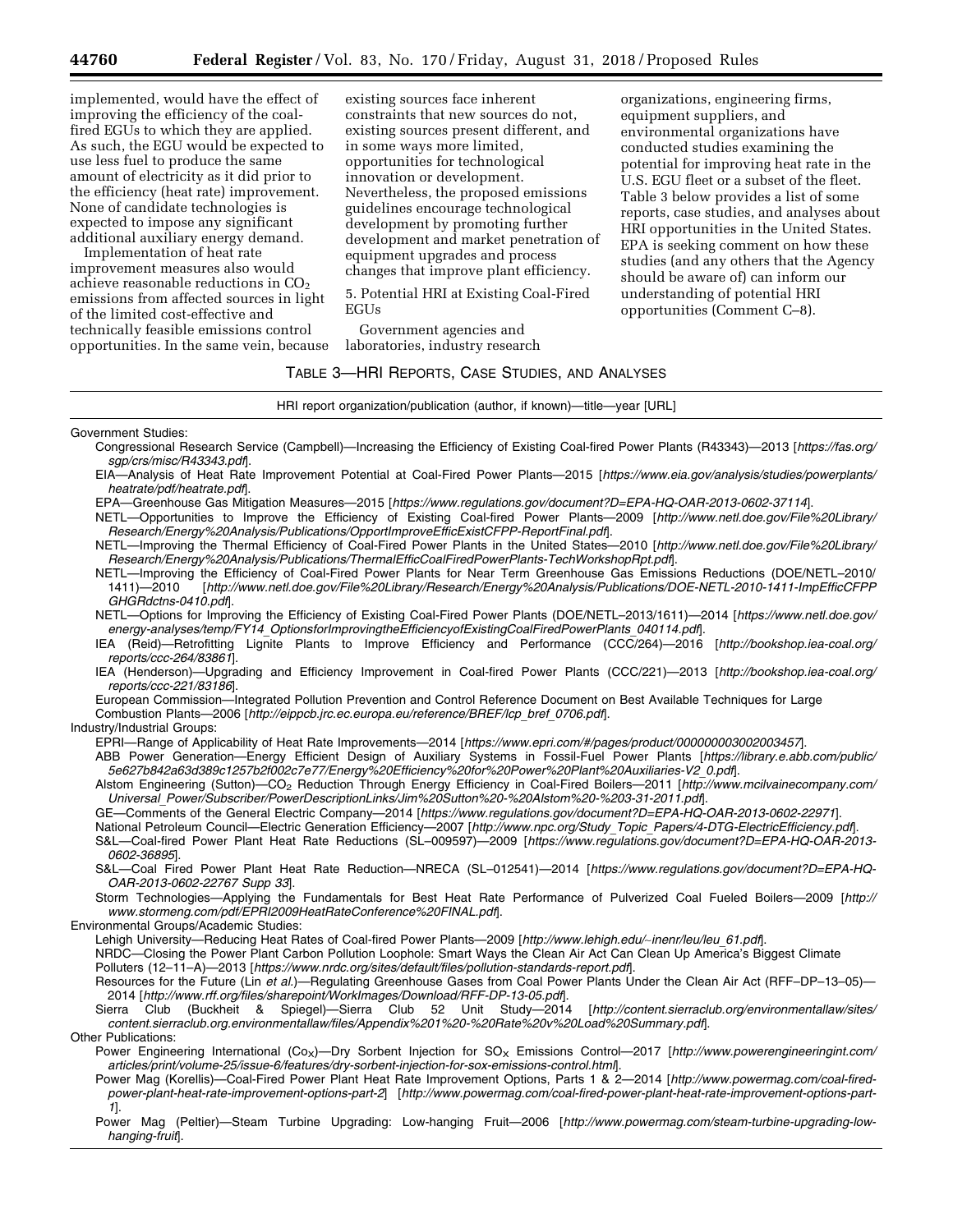It has been noted that unit-level HRIs, with the resulting reductions in variable operating costs at those improved EGUs,

could lead to increases in utilization of those EGUs as compared to other generating options (*i.e.,* ''rebound effect''). *See generally* 80 FR 64745.

As part of the cost-benefit analysis in the RIA for this proposed action, EPA modeled a range of potential HRIs (percent improvement, as described in the RIA). The results of the modeling, for the years of analysis for this rule, predict that there will be no cumulative increases in system-wide emissions relative to a scenario where no action is taken. While the RIA shows that, under certain assumptions, sources that adopt HRI may increase generation, due to their improved efficiency and relatively improved economic competitiveness, they also generally reduce emissions (as a group) because they can generate higher levels of electricity with a lower overall emission rate. Hence, EPA analysis indicates that the system-wide emission decreases due to reduced heat rate are likely to be larger than any system-wide increases due to increased operation. EPA solicits comment on this conclusion (Comment C–9).

### *C. HRI for Natural Gas-Fired Stationary Combustion Turbines*

EPA has also considered opportunities for emission reductions at natural gas-fired stationary combustion turbines as a part of the BSER—at both simple cycle turbines and combined cycle turbines—and previously determined that the available emission reductions would likely be expensive or would likely provide only small overall reductions relative to those that were predicted through application of other systems of emission reduction identified in the CPP building blocks. In the development of the CAA section 111(b) standards of performance for new, modified, and reconstructed EGUs, several commenters provided information on options that may be available to improve the efficiency of existing natural gas-fired stationary combustion turbines. *See* 80 FR 64620. Commenters—including turbine manufacturers—described specific technology upgrades for the compressor, combustor, and gas turbine components that operators of existing combustion turbines may deploy. The commenters noted that these state-of-the-art gas path upgrades, software upgrades, and combustor upgrades have the potential to reduce GHG emissions by a significant amount. In addition, one turbine manufacturer stated that existing combustion turbines can achieve the largest efficiency

improvements by upgrading existing compressors with more advanced compressor technologies, potentially improving the combustion turbine's efficiency by an additional margin. *See*  80 FR 64620.

In addition to upgrades to the combustion turbine, the operator of a NGCC unit may have the opportunity to improve the efficiency of the heat recovery steam generator and steam cycle using retrofit technologies that may reduce the GHG emissions by 1.5 to 3 percent. These include: (1) Steam path upgrades that can minimize aerodynamic and steam leakage losses; (2) replacement of the existing highpressure turbine stages with state-of-theart stages capable of extracting more energy from the same steam supply; and (3) replacement of low-pressure turbine stages with larger diameter components that extract additional energy and that reduce velocities, wear, and corrosion.

In the ANPRM, EPA requested comment on the broad availability and applicability of any HRIs for natural gas combustion turbine EGUs. EPA also solicited comment on the Agency's previous determination in the CPP that the available GHG emission reduction opportunities would likely provide only small overall GHG reductions as compared to those from HRIs at existing coal-fired EGUs. *See* 80 FR 64756.

Several commenters suggested that there are significant opportunities for emission reductions via HRIs at natural gas combined cycle EGUs while many other commenters contended that any such emission reductions would be minimal and too expensive. Still, other commenters noted that operational changes—such as lower capacity factor or fluctuations in load (cycling)—affect the heat rate and make it difficult to accurately gauge the availability of HRI opportunities for NGCC EGUs.

However, while numerous comments suggested that there are available HRI opportunities at existing NGCC EGUs, no commenters provided specific information on the availability, applicability, or cost of HRI opportunities for NGCC units—nor did any commenters provide any information on the magnitude of expected heat rate reductions.

To assess potential HRI of existing NGCC EGUs, EPA looked at 11 years of historical gross heat rate data from 2007 to 2017 for existing NGCC EGUs that reported both heat input and gross electricity output to the Agency in 2017. The Agency used the 2007 to 2016 data to calculate a ''benchmark'' heat rate for each unit. EPA evaluated the HRI potential using an approach that is similar to the method used to determine

a unit-specific standard that was finalized for modified coal-fired EGUs. The Agency evaluated the HRI potential by comparing the 2017 national annual heat rate with the best annual heat rate in the years from 2007 to 2016 year. The HRI potential was calculated nationally and at each regional interconnection: East, West, and Texas. Nationally the HRI evaluation suggested an average HRI potential of 3.4 percent.

EPA also conducted a literature search and found some papers suggesting potential for improvement in the heat rate. The literature suggested that most HRIs would be accompanied by commensurate capacity increases.28 EPA takes comment on the estimates in this paper and is seeking any other information commenters have about the performance and cost of potential HRIs for turbines (Comment C–10). We also take comment on whether if EPA determined that HRIs in that range were available for similar costs, it would be appropriate for EPA to reconsider its determination that there are no HRIs that represent the BSER (Comment C– 11).

### *D. Other Considered Systems of GHG Emission Reductions*

EPA also considered other systems of GHG emission reductions that may be applied to affected EGUs but is not proposing that they should be part of the BSER for the reasons discussed below. EPA acknowledges that there may be other methods and technologies suitable for adoption at some specific sources, but states and sources are best suited to determine if those alternative measures and technologies are appropriate and/or allowable compliance measures.

### 1. Carbon Capture and Storage (CCS) 29

EPA has previously determined that CCS (or partial CCS) should not be a part of the BSER for existing fossil fuelfired EGUs because it was significantly more expensive than alternative options for reducing emissions and may not be a viable option for many individual facilities. *See* 80 FR 64756. Even assuming that CAA section 111(d) may be used to project technological

<sup>28</sup>Phillips, J.; Levine, P.; ''Gas Turbine Performance Upgrade Options'', FERN Engineering Paper, available at *[http://www.fernengineering.com/](http://www.fernengineering.com/pdf/gt_upgrade_options.pdf)  pdf/gt*\_*upgrade*\_*[options.pdf.](http://www.fernengineering.com/pdf/gt_upgrade_options.pdf)* 

<sup>29</sup>CCS is sometimes referred to as Carbon Capture and Sequestration. It is also sometimes referred to as CCUS or Carbon Capture Utilization and Storage (or Sequestration), where the captured  $CO<sub>2</sub>$  is utilized in some useful way and/or permanently stored (for example, in conjunction with enhanced oil recovery). In this document, we consider these terms to be interchangeable and for convenience will exclusively use the term CCS.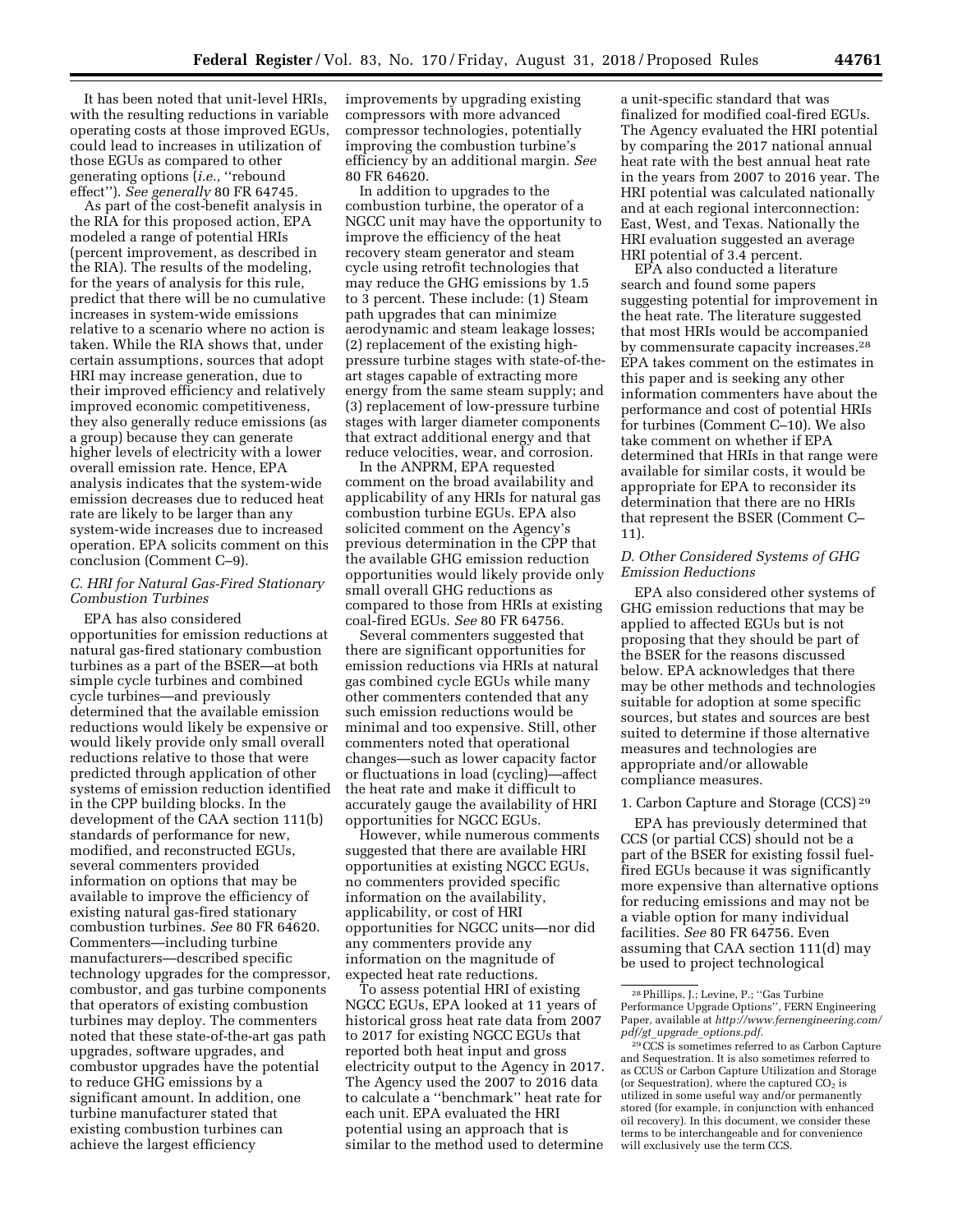advances, EPA must balance innovative technologies against their economic, energy, nonair health and environmental impacts. EPA continues to believe that neither CCS nor partial CCS are technologies that can be considered the BSER for existing fossil fuel-fired EGUs. However, if there is any new information regarding the availability, applicability, costs, or technical feasibility of CCS technologies, commenters are encouraged to provide that information to EPA (Comment C–12).

Similarly, EPA considered whether CCS or partial CCS should be the BSER for natural gas-fired stationary combustion turbines and have determined that, currently, the technology is exorbitantly expensive, has not been adequately demonstrated, and would not be available for a large number of existing sources. Similar technologies—such as use of the novel Allam Cycle 30—are, while seemingly promising, still in the early demonstration phase.

#### 2. Fuel Co-Firing

EPA has previously determined that co-firing of alternative fuels (biomass or natural gas) in coal-fired utility boilers is not part of BSER for existing fossil fuel-fired sources due to cost and feasibility considerations. *See* 80 FR 64756. Although some fuel co-firing methods are technically feasible for some affected sources, there are factors and considerations that prevent its inclusion as BSER. In general, fuel use opportunities are dependent upon many regional considerations and characteristics (*e.g.,* access to biomass, or natural gas pipeline infrastructure limitations), that prevent its adoption as BSER on a national level (whereas nearly all sources can or have implemented some form of heat rate improvement measures). Another important factor is cost, and broader application of fuel co-firing methods has been shown to be costly. While this proposal does not include fuel co-firing methods as BSER, EPA proposes that they be allowed as compliance options that states may consider (see Section VI). EPA solicits comment, nevertheless, on whether co-firing methods should be included among the list of BSER candidate technologies for states to evaluate when establishing a standard of performance for each affected source in their jurisdiction.

#### a. Natural Gas Co-Firing

Coal-fired power plants typically use natural gas or other clean fuel (such as

low sulfur fuel oil) for start-up operations and, if needed, to maintain the unit in ''warm stand-by.'' Some plants co-fire natural gas simultaneously with coal—either directly as a combustion fuel or in configuration referred to as natural gas reburn, which is used for NOx control. During periods of natural gas co-firing, an EGU's  $CO<sub>2</sub>$ emission rate is reduced as natural gas is a less carbon intensive fuel than coal. For example, at 10 percent natural gas co-firing, the net emissions rate (lb/ MWh-net) of a typical unit would decrease by approximately 4 percent. On the other hand, co-firing can negatively impact a unit's efficiency due to the high hydrogen content of natural gas and the resulting production of water as a combustion by-product. And depending on the design of the boiler and extent of modifications, some boilers may be forced to de-rate (a reduction in generating capacity) in order to maintain steam temperatures at or within design limits, or for other technical reasons.

In evaluating BSER technology options, CAA section 111(a)(1) directs EPA to take into account nonair quality health and environmental impacts, and energy requirements. EPA is unaware of any significant nonair quality health or environmental impacts associated with natural gas co-firing. However, in taking energy requirements into account, EPA notes that co-firing natural gas in coalfired utility boilers is not the best, most efficient use of natural gas and, as noted above, can lead to inefficient operation of utility boilers. NGCC stationary combustion turbine units are much more efficient at using natural gas as a fuel for the production of electricity and it would not be an environmentally positive outcome for utilities and owner/operators to redirect natural gas from the more efficient NGCC EGUs to the less efficient coal-fired EGUs in order to satisfy an emission standard at the coal-fired unit.

Moreover, unlike coal, natural gas cannot be stored in quantities sufficient for sustained utilization on site. Accordingly, delivery of natural gas via pipeline is essential for using natural gas at coal-fired EGUs. Many existing coal-fired plants, however, do not have access to natural gas transportation infrastructure and gaining access would be either infeasible (due to technical or timing considerations) or unreasonably costly.31 For plants that currently co-fire

natural gas and have access to an existing natural gas pipeline, many may be capacity constrained (*i.e.,* they are not able to greatly increase purchase volumes with the existing infrastructure). Accordingly, although natural gas fuel prices are currently low and some sources currently co-fire natural gas, on balance, there are notable challenges and concerns with instituting natural gas co-firing on a wide variety of units across the country. Therefore, EPA is not proposing that natural gas co-firing should be part of the BSER.

#### b. Co-Firing Biomass

The infrastructure, proximity and cost aspects of co-firing biomass at existing coal EGUs are similar in nature and concept to those of natural gas. While there are some existing coal-fired EGUs that currently co-fire with biomass fuel, those are in relatively close proximity to cost-effective biomass supplies; and, there are regional supply and demand dynamics at play. As with the other emission reduction measures discussed in this section, EPA expects that use of some types of biomass may be economically attractive for certain individual sources. However, on a broader scale, biomass co-firing is more expensive and/or less achievable than the measures determined to be part of the BSER. As such, EPA is not proposing that the use of biomass fuels is part of the BSER because too few individual sources will be able to employ that measure in a costreasonable manner.

#### **VI. State Plan Development**

### *A. Establishing Standards of Performance*

### 1. Application of the BSER

As discussed in Section III above, EPA has the authority to determine the BSER as part of regulations it promulgates pursuant to CAA section 111(d)(1) (providing that states shall submit plans to EPA establishing ''standards of performance'' for existing sources); *see also* CAA section 111(a)(1) (defining ''standard of performance'' with reference to the ''best system of emission reduction which . . . the Administrator determines has been adequately demonstrated''). For such regulations, EPA has traditionally promulgated emission guidelines governing the process for states to

<sup>30</sup>*[https://www.netpower.com/.](https://www.netpower.com/)* 

<sup>&</sup>lt;sup>31</sup> In addition to new pipeline infrastructure, conversion to natural gas co-firing in a coal-fired boiler typically involves installation of new gas burners and supply piping, modifications to combustion air ducts and control dampers, and possibly modifications to the boiler's steam

superheater, reheater, and economizer heating surfaces that transfer heat from the hot flue gas exiting the boiler furnace. The conversion may also involve modification and possible deactivation of some downstream air pollution emission control equipment.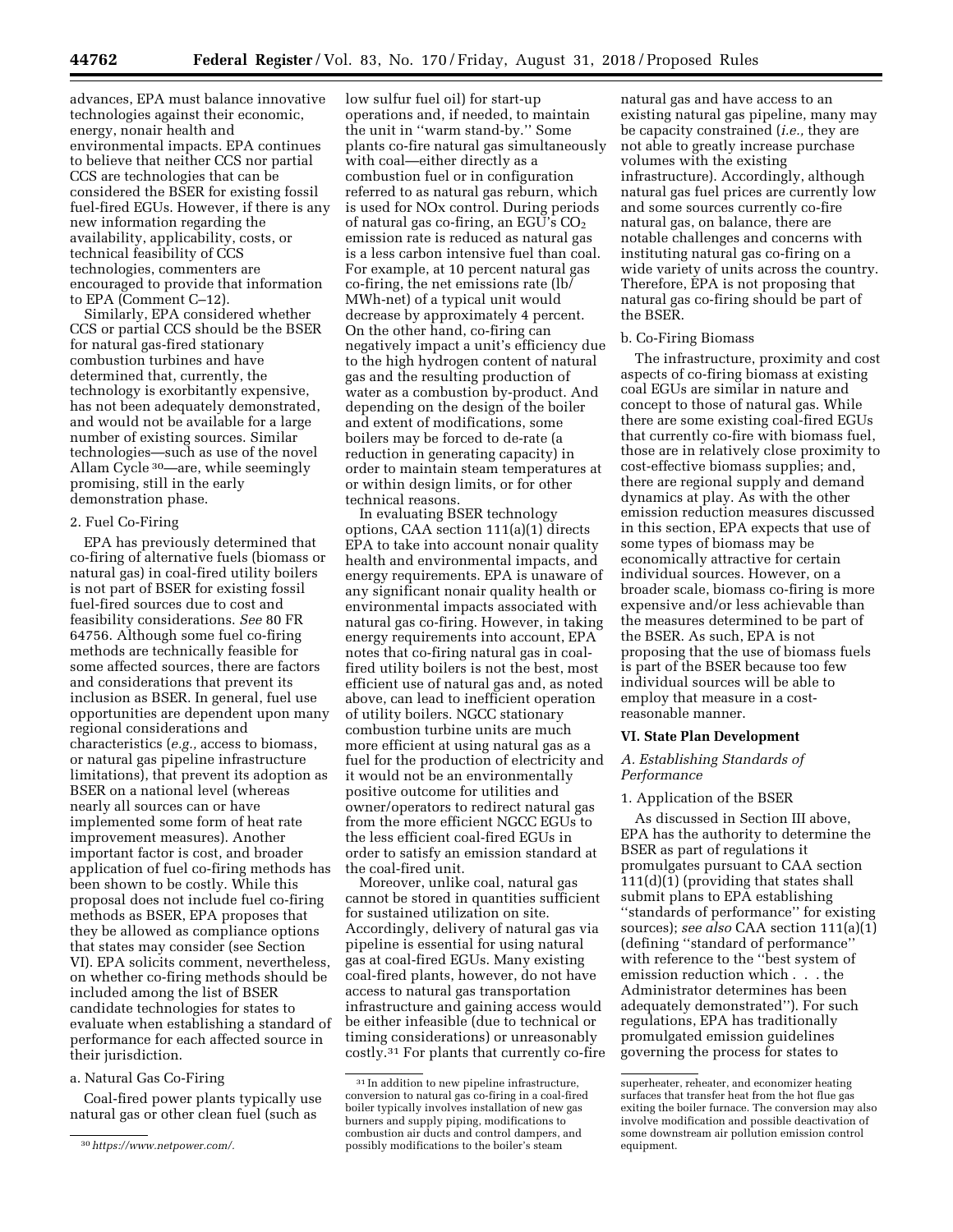submit plans which establish standards of performance which reflect the degree of emission limitation achievable through application of the BSER to each affected source within the state, in addition to the implementing regulations EPA initially promulgated in 1975 to set the general framework under which it would administer section 111(d). The implementing regulations that are also being proposed in this action (see Section VII below for a discussion on the proposed new implementing regulations) contain certain requirements for EPA in promulgating an emission guideline under section 111(d). One requirement of the new proposed implementing regulations (consistent with the previous implementing regulations and section 111(d) of the CAA) is that an EPA-promulgated emission guideline provide information on the degree of emission reduction which is achievable with each system, together with information on the costs, and nonair health and environmental effects, and energy requirements of applying each system to designated facilities.32 This means that EPA will provide, in addition to the BSER, *information* on the degree of emission reduction that is achievable when the BSER is applied. In the case of this proposed rulemaking and as described above in Section V, EPA is proposing that the BSER is HRI made at the unit level. To meet the requirements of the new proposed implementing regulations, EPA is proposing candidate technologies for HRI measures corresponding to a range of reductions and costs as information regarding the degree of emission reduction achievable through application of the BSER. Because affected EGUs in each state are different and the application of different HRI measures may take into account sourcespecific factors, EPA is providing expected ranges of HRIs. These ranges are shown in Table 1.

EPA expects that states can use the information that EPA provides on the degree of emission limitation in developing standards of performance for affected EGUs as part of establishing a standard of performance for inclusion in a state's plan pursuant to the requirements of section 111(d)(1). In

this case, the ranges of HRIs are provided as guidance for states to use in evaluating the efficacy of implementing each measure identified as part of the BSER candidate technologies at each affected EGU. While the HRI potential range is provided as guidance for the states, the actual HRI performance for each of the candidate technologies will be unit-specific and will depend upon a range of unit-specific factors. The states will use the information provided by EPA as guidance, but will be expected to conduct unit-specific evaluations of HRI potential, technical feasibility, and applicability for each of the BSER candidate technologies. Once a state evaluates the HRIs identified as part of the BSER in establishing a standard of performance for a particular affected EGU, it is within the state's discretion to take certain factors concerning that source, such as remaining useful life, into consideration when determining how the standard of performance should be applied. The next section describes how states may derive a standard of performance reflecting the degree of emission limitation achievable through application of the BSER.

Additionally, the new proposed implementing regulations require that an emission guideline identify information such as a timeline for compliance with standards of performance that reflect the application of the BSER. *See* proposed 40 CFR 60.22a. However, given the sourcespecific nature of this proposed emission guideline and reasonably anticipated variation between standards established for sources within a state, EPA believes it more appropriate that a state establish tailored compliance deadlines for its sources based on the standard ultimately determined for each source. Accordingly, the EPA proposes to supersede this aspect of proposed 40 CFR 60.22a, as allowed under the applicability provision under proposed 60.20a, and allow for states to include appropriate compliance deadlines for sources based on the standards of performance determined as part of the state plan process.

EPA is proposing, consistent with the new proposed implementing regulations (subpart Ba), that states will include custom compliance schedules for affected EGUs as part of their state plan. This is another area that states have latitude for taking into account unit specific factors. It should be noted however, that per the proposed new implementing regulations, if a state chooses to include a compliance schedule for a source that extends more than twenty-four months from the

submittal of the state plan, the plan must also include legally enforceable increments of progress for that source (*See* proposed 40 CFR 60.24a(d)(1)). The EPA solicits comment on whether states should determine source-specific compliance schedules under this emission guideline, or if a uniform compliance schedule is appropriate, and if so, what length of time is appropriate. (Comment C–13).

### 2. Determination of a Unit's Standard of Performance

As described in other parts of this section, while EPA's role is to determine the BSER, section 111(d)(1) squarely places the responsibility of establishing a standard of performance for an existing source on the state as part of developing a state plan. EPA is proposing that once EPA determines the BSER, states are expected to evaluate each of the BSER HRI measures that EPA has determined represent BSER in establishing a standard of performance for each source within their jurisdiction. The states, in applying the standards of performance, may take into consideration, among other factors, the remaining useful life of the existing source to which the standard would apply (see Section VI.B.1 for further discussion on remaining useful life and other factors). The proposed BSER is a list of candidate technologies that are HRI measures, which states should evaluate, and potentially apply to existing sources as appropriate based upon the specific characteristics of those units. In general, EPA envisions that, under the proposed program, the states would set standards based on considerations most appropriate to individual sources or groups of sources (*e.g.,* subcategories). These may include consideration of historical emission rates, effect of potential HRIs (informed by the information in EPA's candidate technologies described earlier in Section V), or changes in operation of the units, among other factors the state believes are relevant. As such, states have considerable flexibility in determining emission standards for units, as contemplated by the express statutory text.

Several commenters on the ANPRM suggested that EPA should develop a default methodology for determining appropriate standards of performance that are consistent with the BSER. More specifically, commenters suggested that EPA should use a methodology that is similar to the one finalized for major modifications at coal-fired EGUs under the section 111(b) program—*i.e.,* based on the use of historical heat rate or emissions data for the individual

<sup>32</sup>This is consistent with the statutory definition of ''standard of performance'' at CAA section 111(a)(1) (emphases added): ''a standard for emissions of air pollutants which reflects the *degree of emission limitation achievable* through the application of the best system of emission reduction which (*taking into account the cost of achieving such reduction and any nonair quality health and environmental impact and energy requirements*) the Administrator determines has been adequately demonstrated.''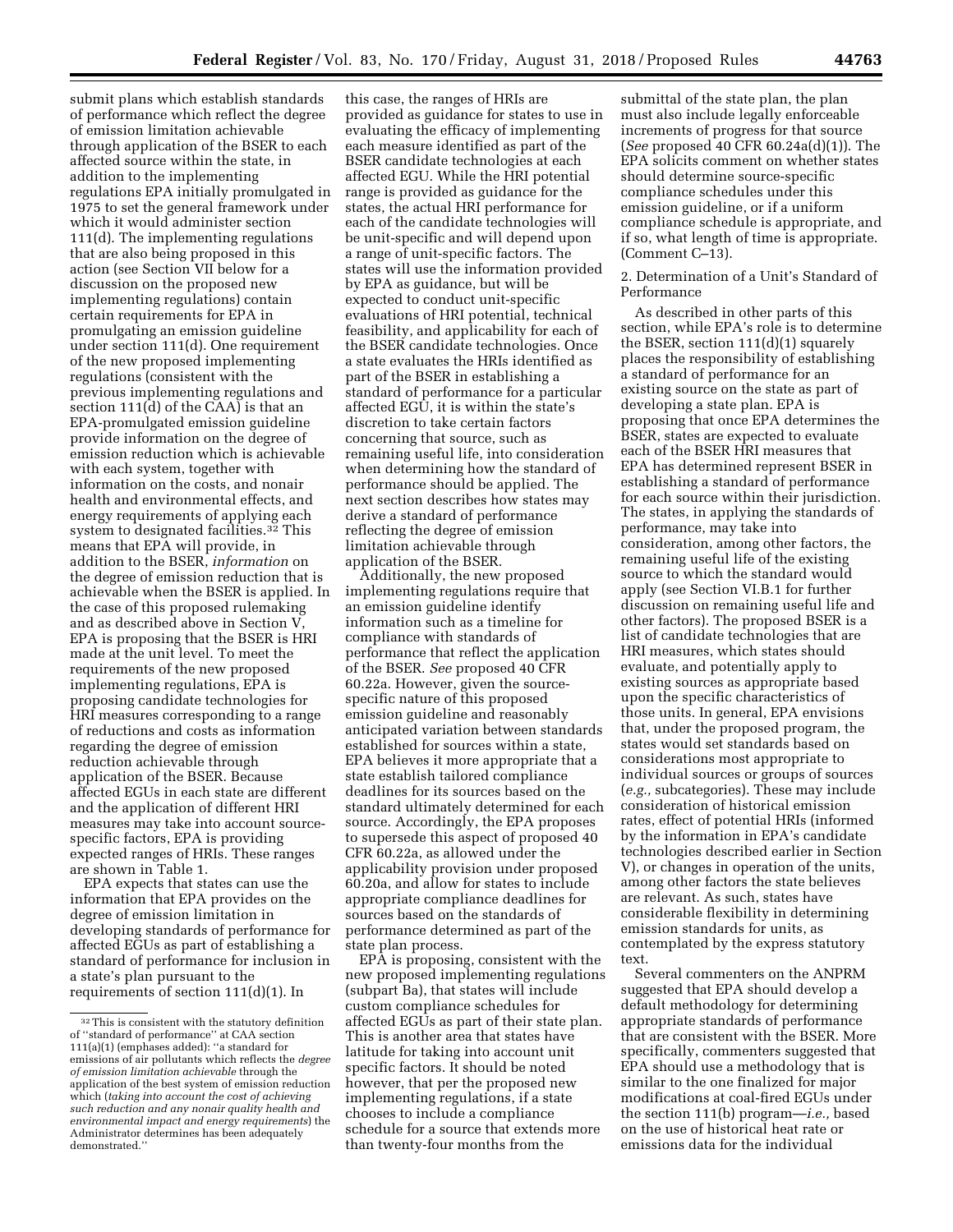source. Commenters also suggested that any approach covering all existing units should use at least ten years' worth of historical data and should be based on rolling averages for multiple year periods (*e.g.,* the fourth highest threeyear average during the historical lookback period). Other commenters suggested that the approach used for major modifications was too stringent to apply to all units. EPA understands that if the Agency were to provide a specific and presumptively-approvable methodology for establishing standards of performance, that approach would provide states with certainty in how to develop plans. EPA is not proposing a specific methodology or formula for establishing standards of performance for existing sources in this action. EPA believes that such a presumptive standard could be viewed as limiting a state's ability to deviate from the prescribed methodology and that the approach could ultimately be more limiting than helpful. While EPA is not proposing a presumptive formulaic approach in this action, the Agency is soliciting comment on approaches based on the use of historical heat rate or emissions data for the individual source (Comment C–14). The circumstances and considerations for establishing standards of performance under CAA 111(b) for affected sources that have undergone a modification (*i.e.,* any physical change in or change in the method of operation that increases the hourly emissions of GHG) are not the same as the circumstances and considerations for states should take into account in establishing standards of performance under these proposed emission guidelines, but there are certainly parallels and similarities.

As mentioned earlier, states may take into consideration other factors, including remaining useful life, when applying unit-specific standards of performance. Consideration of these factors may result in the application of the standard of performance in a less stringent manner than would otherwise be suggested by strict implementation of the BSER technologies. This topic is discussed in detail in Section VI.B.

As previously described, this proposal seeks to clarify the Agency's and states' roles under section 111(d). The statute is clear that EPA determines the BSER, and states submit plans that establish standards of performance for existing sources that, under the definition of ''standard of performance in CAA section 111(a)(1), reflect the degree of emission limitation achievable though the application of the BSER. Consistent with the statute, EPA's proposed implementing regulations at 40 CFR

60.22a(b)(2) specify that an emission guideline must include *information* on the degree of emission reduction which is achievable, but does not require that EPA must provide a standard of performance that presumptively reflects such degree of emission reduction which is achievable through application of the BSER, as that is appropriately the states' role. EPA is proposing to clarify that the implementing regulations do not require EPA to provide a presumptive numerical standard as part of its emission guidelines and that the ranges of expected emission reductions that can be achieved in EPA's BSER determination adequately provide sufficient information to the states on the degree of emission limitation that will result from application of the BSER to existing sources to appropriately inform the states' exercise of their authority to develop plans under 111(d).

Given that section 111(d)(1) requires states to submit plans that establish standards of performance for affected sources, EPA believes it is consistent with the spirit of cooperative federalism to provide information sufficient to assist states in the development of state plans, which in turn will provide both states and sources with regulatory certainty via a plan that is approvable under section 111(d)(2) and applicable regulations. As mentioned above, EPA is proposing to provide information regarding ranges of expected reductions associated with the various HRIs identified as the BSER, which will assist states in establishing appropriate standards of performance for affected EGUs. EPA proposes to determine providing such information is consistent with both the implementing regulations at 40 CFR 60.22(b) and CAA section 111(d) regarding the roles of states and EPA determining the degree of emission limitation achievable through application of the BSER.

As described below in Section VI.B, under the statute, the proposed new implementing regulations, and these proposed emission guidelines, states have considerable flexibility in developing their plans and establishing and applying standards of performance to existing sources. One of the areas of flexibility described is in the standard setting process for EGUs. As part of this flexibility, EPA is proposing that states should have broad flexibility on whether and how the state chooses to group, sort, or subcategorize affected EGUs within the state to establish standards of performance. In evaluating affected EGUs, if a state finds that there is an overlap in circumstances around a group of EGUs, it might make sense to implement a uniform methodology for

setting a standard of performance across that group. Another area of flexibility is explicitly provided in the statutory text of 111(d)(1) itself. The statute requires that EPA's regulations implementing section 111(d) shall permit the State in applying a standard of performance to any particular source under a plan submitted under this paragraph to take into consideration, among other factors, the remaining useful life of the existing source to which such standard applies.

#### 3. Forms of Standards of Performance

As described further in Section VII.C of this preamble, EPA is proposing a new implementing regulation for section 111(d) which includes a proposed definition of ''standard of performance that aligns with the statutory definition of the term under CAA section 111(a)(1). EPA is further proposing, as part of the new implementing regulations, that a specific emission guideline may contain provisions that supersede the applicability of the implementing regulations. In the context of these emission guidelines, EPA is proposing that an allowable emission rate (*i.e.,*  rate-based standard in, for example, lb  $CO<sub>2</sub>/MWh-gross$ ) be the form of standard of performance that states would include in their state plans for affected EGUs. Primarily, an allowable emission rate most closely aligns to EPA's BSER determination for these emission guidelines. When HRIs are made at an EGU, by definition, the  $CO<sub>2</sub>$ emission rate will decrease as described above in Section V.B. There is a natural correspondence between the BSER and an allowable emission rate as the standard of performance in this action. Secondly, EPA is proposing that state plans include only the one form of standard of performance (*i.e.,* proposing only an allowable emission rate) to create continuity across states, prevent ambiguity, and to ensure as much simplicity as possible. However, EPA solicits comment on whether other forms of standards of performance should be allowed in state plans and whether a different form of standard should be the primary form that is authorized for state plans under a final emission guideline in response to this proposal (Comment C–15).

EPA is proposing an allowable emission rate of  $CO<sub>2</sub>$  as the form of the standard of performance because it creates the most straightforward system for states to determine standards and ensure compliance. This also creates a more streamlined evaluation for EPA to consider in state plan evaluation as there are fewer variables to consider (*e.g.,* projections of utilization which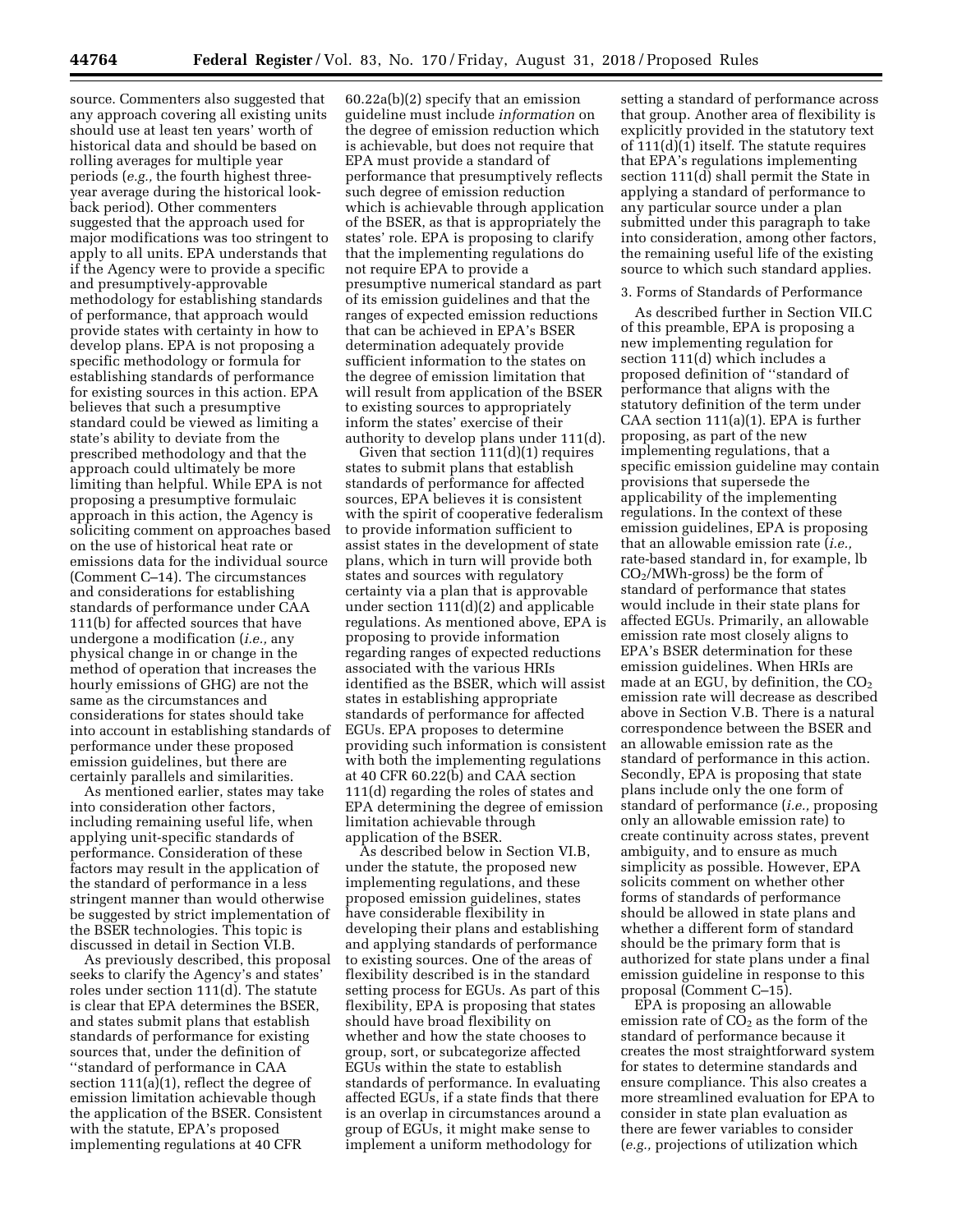would be required if the standard of performance took a mass-based form).

### 4. Gross Versus Net Emission Standards

EPA also requests comment on the merits of differentiating between gross and net heat rate (Comment C–16). This may be particularly important when considering the effects of part load operations (*i.e.,* net heat rate would include inefficiencies of the air quality control system at a part load whereas gross heat rate would not). This will also be important in recognizing the improved efficiency obtained from upgrades to equipment that reduce the auxiliary power demand.

### *B. Flexibilities for States and Sources*

Once EPA determines the BSER, section 111(d)(1) of the CAA requires that ''each State shall submit to the Administrator a plan which (A) establishes standards of performance for any existing source [. . .], and (B) provides for the implementation and enforcement of such standards of performance.'' Section 111(d)(1) further requires EPA to ''permit the State in applying a standard of performance to any particular source under a plan [. . .] to take into consideration, among other factors, the remaining useful life of the existing source to which such standard applies.''

In light of the cooperative-federalist structure of section 111(d) and its express language requiring that EPA allow states to take into account sourcespecific factors when establishing standards of performance for existing sources, EPA believes it is appropriate in this proposal to provide considerable flexibility for states to set standards of performance for units and also allow states to have considerable latitude for implementing measures and standards for affected EGUs. A detailed discussion of the flexibility that states have in developing standards of performance is provided below in Section VI.B.1. States also have flexibility in the measures and processes that they put in place for affected EGUs to meet their compliance obligations. One of the examples of this is discussed in Section VI.B.2 on averaging and trading. As previously discussed, the BSER's candidate technologies affords states considerable flexibility to determine how to apply standards of performance to affected sources. Several commenters noted in the ANPRM that flexibility for States and affected sources should be part of any replacement rule, with States being able to choose from a wide variety of possible methods for developing a standard of performance, along with options for how to implement the

standard through their state plans. Other commenters suggested that any flexible compliance opportunities provided should be directly linked to the determination of the BSER, such that increased compliance flexibility in the state's establishment of a standard of performance for an existing source can only be included to the extent that the flexibility is included as part of the **BSER** 

Another important and distinctly different element of flexibility in this proposal is the availability of compliance options for affected sources in meeting their standards of performance. To the extent that a state develops a standard of performance for an affected source within its jurisdiction, the state is free to give the source flexibility to meet that standard of performance using either BSER technologies or some other non-BSER technology or strategy. In other words, an affected source may have broad discretion in meeting its standard of performance within the requirements of a state's plan. For example, there are technologies, methods, and/or fuels that can be adopted at the affected source to allow the source to comply with its standard of performance that were not determined to be the BSER, but which may be applicable and prudent for specific units to use to meet their compliance obligations. Examples of non-BSER technologies and fuels include HRI technologies that were not included as candidate technologies, CCS, and fuel co-firing (natural gas or certain biomass). In keeping with past programs that regulated affected sources using a standard of performance, EPA takes no position regarding whether there may be other methods or approaches to meeting such a standard, since there are likely various approaches to meeting the standard of performance that EPA is either unable to include as part of the BSER, or is unable to predict. EPA proposes that affected sources may use both BSER and non-BSER measures to achieve compliance with their state plan obligations.

To demonstrate that measures taken to meet compliance obligations for a source actually reduce its emission rate, EPA proposes that the measures should meet two criteria: (1) They are implemented at the source itself, and (2) they are measurable at the source of emissions using data, emissions monitoring equipment or other methods to demonstrate compliance, such that they can be easily monitored, reported and verified at a unit. There may be other technologies or compliance measures that meet these general criteria. EPA solicits comment on

whether these two criteria are appropriate or not and why, and whether there may be compliance flexibilities that might meet the two proposed criteria (Comment C–17). This proposed rule is intended to generally allow compliance flexibility in state plans where appropriate, to the extent they contribute to meeting any particular standard of performance, consistent with the criteria. EPA is further soliciting comment on whether there are certain non-BSER measures that should be disallowed for compliance, and if so, under what criteria or rationale should measures be disallowed for compliance (Comment C–18).

Section 111(d)(1)(B) additionally requires state plans to include measures that provide for the implementation and enforcement of standards of performance. EPA believes states can meet these requirements by including measures as described in Section VI.C of this proposal regarding state plan components, such as monitoring, reporting, and recordkeeping requirements. EPA solicits comments on what other implementation and enforcement measures may be necessary for states to meet the requirements of section 111(d)(1)(B) (Comment C–19). Additionally, as part of ensuring that regulatory obligations appropriately meet statutory requirements such as enforceability, EPA has historically and consistently required that obligations placed on sources be quantifiable, nonduplicative, permanent, verifiable, and enforceable. EPA is similarly proposing that standards of performance places on affected EGUs as part of a state plan be quantifiable, non-duplicative, permanent, verifiable, and enforceable.

The Agency specifically recognizes that some entities may be interested in using biomass as a compliance option for meeting the state determined emission standard.33 As with the other non-BSER measures discussed in this section, EPA expects that use of biomass may be economically attractive for certain individual sources even though on a broader scale it may be more expensive or less achievable than the measures determined to be part of the BSER (and therefore EPA is not proposing to determine that it should be included within the BSER, which is properly limited to measures likely to be cost-reasonable for a greater proportion

<sup>33</sup>EPA believes that biomass co-firing can meet the two criteria above because the biomass can be burned at the source and there are different methods that can be used to monitor or calculate the amount of biogenic  $CO<sub>2</sub>$  emissions associated with biomass use at a unit.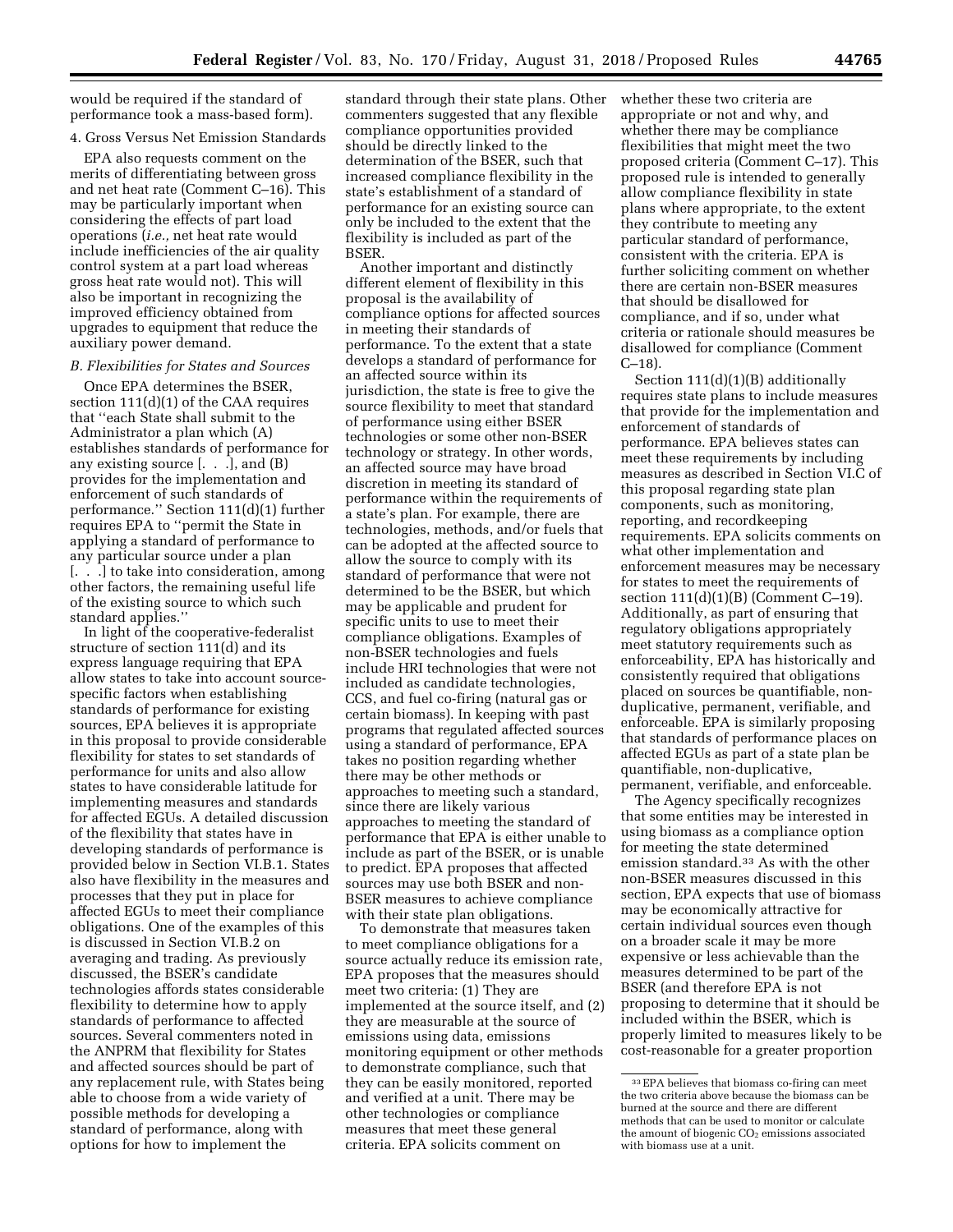of existing sources than we believe biomass to be at this time).

Certain kinds of biomass, including that from managed forests, have the potential to offer a wide range of economic and environmental benefits, including carbon benefits. However, these benefits can typically only be realized if biomass feedstocks are sourced responsibly, which can include ensuring that forest biomass is not sourced from lands converted to nonforest uses. States that intend to propose the use of forest-derived biomass for compliance by affected units may refer to EPA's April 2018 statement on its intended treatment of biogenic  $CO<sub>2</sub>$ emissions from stationary sources that use forest biomass for energy production.34 35 As discussed in the recent statement, EPA's policy is to treat biogenic  $CO<sub>2</sub>$  emissions resulting from the combustion of biomass from managed forests at stationary sources for energy production as carbon neutral.36 EPA will continue to evaluate the applicability of this policy of treating forest-biomass derived biogenic  $CO_2$  as carbon neutral based on relevant information, including data from interagency partners on updated trends in forest carbon stocks.

EPA solicits comments on the inclusion of forest-derived biomass as a compliance option for affected units to meet state plan standards under this rule (Comment C–20). The Agency also solicits comment on the inclusion of non-forest biomass (*e.g.,* agricultural, waste stream-derived) for energy production as a compliance option, and what value to attribute to the biogenic  $CO<sub>2</sub>$  emissions associated with nonforest biomass feedstocks (Comment C– 21). EPA recognizes that CCS technology (described above in this section) could be applied in conjunction with biomass use.

1. State Discretion To Consider Remaining Useful Life and Other Factors in Setting Standards of Performance

Section 111(d)(1) requires that EPA's regulations must permit states to take into account, among other factors, an

affected source's remaining useful life when establishing an appropriate standard of performance. In other words, Congress explicitly envisioned under section 111(d)(1) that states could implement standards of performance that vary from EPA's emission guidelines under appropriate circumstances.

Congress explicitly mentions consideration of remaining useful life in 111(d). Ultimately remaining useful life impacts cost. When EPA develops a BSER, EPA typically considers factors such as cost relative to assumptions about a typical unit. If the remaining useful life of a particular unit is less, that will generally increase the cost of control because the time to amortize capital costs is less. When congress mentions other factors, EPA believes that these are generally other factors that may substantially increase costs relative to a more typical unit.

As such, EPA is proposing, as part of the proposed implementing regulations, to permit states to take into account remaining useful life, among other factors, in establishing a standard of performance for a particular affected source, consistent with section 111(d)(1)(B). EPA solicits comments on the manner in which states should be permitted to exercise their statutory authority to take into account remaining useful life and on what ''other factors'' might appropriately be besides remaining useful life (Comment C–22). As described in Section VII.F., EPA further proposes as part of the new implementing regulations that the following factors give meaning to section  $111(d)(1)(B)$ :

• Unreasonable cost of control resulting from plant age, location, or basic process design;

• Physical impossibility of installing necessary control equipment; or

Other factors specific to the facility (or class of facilities) that make application of a less stringent standard or final compliance time significantly more reasonable. Given that there are unique attributes and aspects of each affected source, there are important factors that influence decisions to invest in technologies to meet a potential performance standard. These include timing considerations like expected life of the source, payback period for investments, the timing of regulatory requirements, and other unit-specific criteria. The state may find that there are space or other physical barriers to implementing certain HRIs at specific units. Or the state may find that some heat rate improvement options are either not applicable or have already been implemented at certain units. EPA

understands that many of these ''other factors'' that can affect the application of the BSER candidate technologies distill down to a consideration of cost. Applying a specific candidate technology at an affected EGU can be a unit-by-unit determination that weighs the value of both the cost of installation and the  $CO<sub>2</sub>$  reductions. Accordingly, EPA proposes that these factors are the types that are specific to the facility (or class of facilities) that make a variance from the emission guideline significantly more reasonable, as allowed under proposed 40 CFR 60.24a(e)(3). EPA, therefore, proposes to allow states to take these factors into account in establishing a standard of performance for state plans in response to this emission guideline. EPA further solicits comments on what are other factors that states should be allowed to consider in establishing a standard of performance, per the proposed variance provision (Comment C–23).

As previously described, EPA proposes that states that utilize the proposed variance provision in the new implementing regulations to establish a less stringent standard of performance for an affected EGU and/or a compliance schedule that is longer than that contemplated in EPA's final emission guideline must demonstrate as part of their state plan submission that such application of the provision meets the criteria described in the factors in Section VII.D. EPA also recognizes that for some sources, the criteria may result in determining that no measures in the candidate technologies are applicable. Two examples of this might be a unit with a very short remaining useful life or a unit that has already implemented all of the candidate technologies of the BSER. In cases such as these, a state should still establish a standard of performance. In the case of a unit with a short remaining useful life, EPA takes comment on what such a standard might look like (Comment C–24). For instance, a state could set a standard using both an emission rate and a compliance deadline to address this instance. The emission standard would only be applicable if a source did not shut down by the compliance deadline. In the case of an affected EGU that has already implemented all of the candidate technologies, EPA would expect that a state set a standard of performance that would reflect an emission rate that is at least as stringent as ''business as usual'' for that source without allowing for any backsliding on performance. EPA requests comment on these proposed treatments of a source that either has a short remaining useful

<sup>34</sup>*[https://www.epa.gov/sites/production/files/](https://www.epa.gov/sites/production/files/2018-04/documents/biomass_policy_statement_2018_04_23.pdf)  [2018-04/documents/biomass](https://www.epa.gov/sites/production/files/2018-04/documents/biomass_policy_statement_2018_04_23.pdf)*\_*policy*\_*statement*\_ *2018*\_*04*\_*[23.pdf.](https://www.epa.gov/sites/production/files/2018-04/documents/biomass_policy_statement_2018_04_23.pdf)* 

<sup>35</sup>This policy statement aligns with provisions in the Consolidated Appropriations Act, 2018, which calls for EPA, the Department of Energy and the Department of Agriculture to establish policies that, consistent with their missions, jointly ''reflect the carbon-neutrality of forest bioenergy and recognize biomass as a renewable energy source, provided the use of forest biomass for energy production does not cause conversion of forests to non-forest use.'' *[https://www.congress.gov/115/bills/hr1625/BILLS-](https://www.congress.gov/115/bills/hr1625/BILLS-115hr1625enr.pdf)[115hr1625enr.pdf.](https://www.congress.gov/115/bills/hr1625/BILLS-115hr1625enr.pdf)*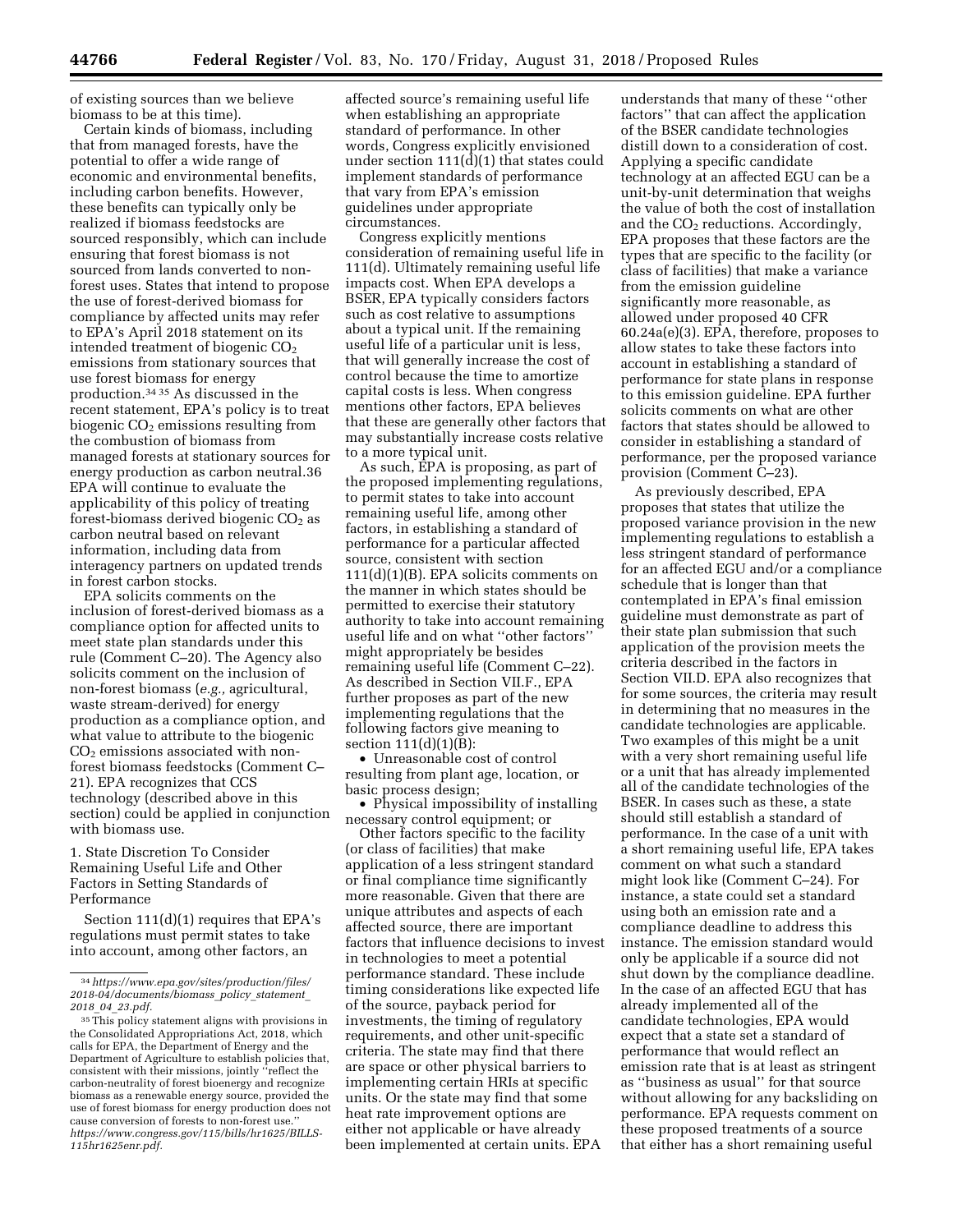life or has already implemented all of the HRIs identified as the BSER.

EPA is also generally soliciting comment on whether there are considerations in allowing states to utilize this proposed variance provision in the new implementing regulations in response to the final emission guideline, including the potential interaction of the compliance flexibilities proposed in this proposal with utilization of the provision (Comment C–25). For example, could states authorize trading as a compliance mechanism for affected EGUs and additionally invoke this provision, or would utilizing both trading and this provision in establishing standards in a state plan potentially result in such standards going beyond what section 111(d) permits (*i.e.,* would allowing for both trading and a variance with respect to the same standard result in a standard that is impermissibly less stringent than what application of the BSER in conjunction with invocation of this provision would result in)? EPA welcomes comments on the legality and appropriateness of utilizing this provision generally, and in the context of specific compliance flexibilities that states may employ in developing their plans (Comment C–26).

Another consideration for states in determining a standard of performance with consideration to unique aspects at an affected EGU is the interaction between BSER and NSR. EPA is aware that the prospect of triggering NSR, and its associated permitting requirements, may have discouraged sources from implementing some heat rate improvements previously. In Section VIII of this preamble, EPA discusses proposed changes to alleviate NSR burdens for EGUs undertaking heat rate improvements. The proposed action on NSR would ultimately impact the level of reductions reflected in the standard of performance that a state establishes for its sources. In considering each of the candidate technologies, EPA believes it is appropriate for states to consider the potential that the application of HRI may trigger NSR for some sources, and associated NSR requirements could ultimately impact the cost of HRI and the way the state applies standards to an affected EGU. EPA solicits comment on any factors that may play a role in a state setting a standard of performance with consideration to NSR (Comment C–27).

### 2. Averaging and Trading

EPA solicits comment on the question of whether CAA section 111(d) authorizes states to include averaging and trading between existing sources in

the plans they submit to meet the requirements of a final emission guideline (Comment C–28). Section 111(d)(1) provides that states shall submit a plan which (A) establishes standards of performance for any existing source of certain air pollutants to which a 111(b) standard would apply if they were new sources, and (B) provides for the implementation and enforcement of such standards of performance. EPA's regulations under section 111(d) must permit the state, in applying a standard of performance to any particular existing source under a state plan, to consider, among other factors, the remaining useful life of that source.

To be clear, this section discusses averaging in the context of averaging across a facility and across multiple existing sources. For a discussion on EPA allowing individual EGU emissions averaging over a period of time, see Section VI.C.

EPA is proposing to allow states to incorporate, as a part of their plan, emissions averaging among EGUs across a single facility. The Agency's determination of the BSER is predicated on measures that can be implemented at the facility level and averaging across a facility is consistent with the proposed BSER. EPA is proposing that averaging at a facility only be applicable to affected EGUs (*i.e.* coal-fired steam EGUs) for several reasons. First, if averaging could include non-affected EGUs, this might not result in real reductions, but simply result in averaging with lower-emitting emitting fossil-fuel-fired EGUs such as NGCC units that would have been operating anyway. Further, even if it did result in generation shifting to lower emitting units it is contrary to the intention of the rule which is to focus on reducing the rate at coal-fired EGUs when they run, not to reduce the amount they run. Second, EPA is currently considering whether NGCC units should become affected EGUs. How NGCC units fit into an averaging program will be determined if a determination is made that they are affected EGUs in this program. Third, EPA is proposing that facility-wide averaging only apply to affected EGUs because it would mirror the BSER determination for this rule. The EPA solicits comment on whether this type of facility-wide averaging of affected EGUs is appropriate and whether there should be other types of considerations involved (Comment C– 29). EPA is also taking comment on the possibility of averaging affected EGUs with non-affected EGUs within a facility in the limited case when they represent incremental new non-emitting capacity

(Comment C–30). This would be consistent with a compliance option such as integrated solar.

Notwithstanding EPA's discussion above, EPA believes that there are both legal and practical concerns may weigh against the inclusion of averaging and trading between existing sources in state plans at any level more broad than averaging between sources across a particular facility. First, EPA is concerned that averaging and trading across affected sources (or between affected sources and non-affected sources, *e.g.,* wind turbines) would be inconsistent with our proposed interpretation of the BSER as limited to measures that apply at and to an individual source. Because state plans must establish standards of performance—which by definition ''reflect . . . the application of the [BSER],'' CAA section 111(a)(1) implementation and enforcement of such standards should correspond with the approach used to set the standard in the first place. Applying a different analytical approach to standard-setting may result in asymmetrical regulation (for example, a state's implementation measures might result in a more stringent standard than could otherwise be derived from application of the BSER).37

Second, EPA believes that if section 111(d) authorized states to include trading and averaging between sources in their plans, the express provision under 111(d)(1) authorizing states to consider existing sources' remaining useful life and other factors when establishing and applying standards of performance could be viewed as superfluous. Once a state takes into consideration a source's remaining useful life and other factors (*e.g.,*  unreasonable cost of control resulting from plant age, location, or basic process design; physical impossibility of installing necessary control equipment; whether the source has already undertaken some of the measures encompassed in the BSER; or other factors), then additional compliance flexibilities may not be required or otherwise appropriate. Indeed, averaging and trading by themselves would appear to eliminate the need to take into consideration a source's remaining useful life: If a source cannot meet a performance standard (or if it is impractical or inadvisable to require that source to do so), but if the state, in its plan, is authorized to permit that

<sup>37</sup>While CAA section 116 allows for states to adopt more stringent state laws, and provides that the CAA does not preempt such state laws, it does not provide that those more stringent standards are federalized.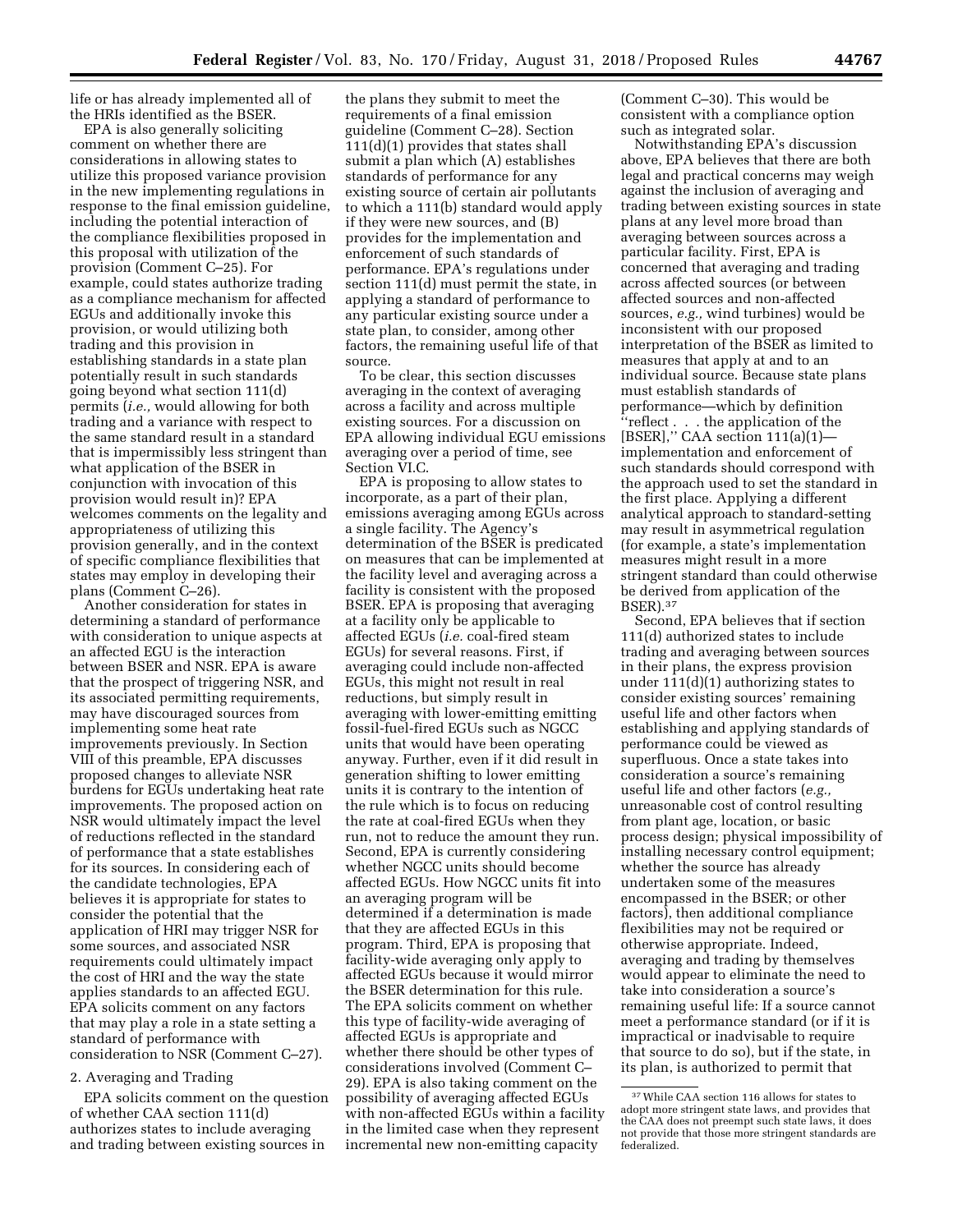source to average or otherwise obtain credits for its performance with other sources' performance, there may have been no need for Congress to specifically require EPA to permit states to conduct a remaining-useful-life analysis. Moreover, the source-focused language in 111(d)(1) both generally weighs in favor of EPA's proposed interpretation of the BSER as limited to source-specific measures, and specifically weighs against interpreting section 111(d) to authorize state plans to include averaging and trading.

Third, multiple practical concerns regarding emissions averaging and trading between sources inform EPA's concerns regarding inclusion of those mechanisms in state plans under section 111(d) and its solicitation of comment on this issue. These concerns include the relative complexity of development and implementation of a state plan that includes averaging or trading, as well as the difficulty in ensuring robust compliance with standards of performance by means of averaging or trading. Trading programs necessitate developing adequate means of evaluation, monitoring, and verification (EM&V) to ensure that standards of performance are actually complied with, and these programmatic aspects increase the burden on states in developing a satisfactory state plan, and on sources in demonstrating compliance. Additionally, either a massbased or rate-based trading program potentially brings into question of whether the state has established standards of performance that appropriately reflect the BSER. Under a trading program, a single source could potentially shut down or reduce utilization to such an extent that its reduced or eliminated operation generates adequate compliance instruments for a state's remaining sources to meet their standards of performance without implementing any additional measures at any other source. This compliance strategy might undermine EPA's BSER, which EPA is proposing to determine as a menu of heat rate improvements. It would also undermine the purpose of section 111 in a broader sense. The section is directed toward the *improvement* of performance of new sources, and, through section 111(d)'s specific procedures, of existing sources. It is *not,* under EPA's proposed interpretation of section 111 (and contrary to the interpretation underlying the CPP), directed toward the aggregate emissions of an industrial sector as a whole, at either the state or national level. Adopting an interpretation of section 111(d) that could lead to relying

on the shutdown or reduced operation of one or a small handful of sources in order to cap or limit the source category's aggregate emissions, while not resulting in the improved performance of any other source, may be contrary to the structure and purpose of section 111 as a whole and section 111(d) specifically.

However, EPA recognizes that there are significant benefits of averaging and trading across affected sources and is interested in whether emissions averaging could be a way to provide flexibility while still focusing on a core tenet of the BSER for this rule: Reducing emissions per MWH of coal-fired generation. Since averaging traditionally focuses only on the emission rate during hours of operation, it focuses on encouraging lowering emissions per MW generated and not on encouraging generation shifting away from the affected source category. The EPA welcomes comment on whether there is a way to allow trading between affected EGUs across affected sources while not encouraging generation shifting (Comment C–31).

EPA is soliciting comment on whether section 111(d) should be read not to authorize states to include trading and averaging between sources, EPA is also interested in affording flexibility to states and sources in meeting their respective obligations and solicits public comment on whether this proposed interpretation and conclusion is compatible with that goal. EPA is primarily interested in comments pertaining to whether averaging could and should be allowed for trading, and to what degree (*i.e.,* averaging across a state, or trading) (Comment C–32). If a commenter believes that averaging across multiple affected sources should be allowed as part of a state's plan, EPA requests comment on how the averaging system should conceptually work (Comment C–33). EPA requests comment on how allowing averaging across multiple affected sources would or would not undermine the BSER determination (Comment C–34). If a commenter believes that trading should be allowed as part of a state's plan, EPA requests comment on what type of EM&V criteria should be included for the compliance instruments (Comment C–35). If a commenter believes that trading should be allowed as part of a state's plan, EPA requests comment on whether sources should be allowed to bank compliance instruments (Comment C–36). If a commenter believes that averaging across multiple affected sources should be allowed as part of a state's plan, EPA requests comment on what mechanisms states would need to

employ to ensure compliance is maintained and tracked for purposes of providing for the implementation and enforcement of the standards of performance (Comment C–37). If a commenter believes that averaging across multiple affected sources should be allowed as part of a state's plan, EPA requests comment on which and/or if technology should be limited in the averaging program (Comment C–38). If a commenter believes that averaging across multiple affected sources should be allowed as part of a state's plan, EPA requests comment on whether affected EGUs across state lines could be able to average and what measures state plans should include to provide for the implementation and enforcement of such multi-state averaging (Comment C– 39). EPA further requests comment on the issues of statutory interpretation laid forth above, whether they are appropriate interpretations of section 111(d) specifically and section 111 generally, in terms of the provision's text, structure, and purpose (Comment C–40). EPA additionally solicits comment on whether such averaging, trading, or ''bubbling'' compliance flexibilities as are available under other sections of title I of the CAA suggest that such flexibilities should be afforded under state plans under section 111(d) (Comment C–41).

#### *C. Submission of State Plans*

Section 111(d)(1) of the Clean Air Act requires that in addition to establishing standards of performance for affected sources, such plans must also provide for the implementation and enforcement of such standards. As described in Section VII, EPA is proposing new implementing regulations for section 111(d), which in part carry over a number of the same provisions currently present in the existing implementing regulations under 40 CFR part 60, subpart B. EPA is proposing that these provisions apply for states to meet the requirement that state plans include implementation and enforcement measures. EPA requests comment on whether these provisions are appropriate to apply for purposes of meeting obligations under a final rule in response to this proposal, or whether other implementation or enforcement measures should be required (Comment C–42).

Additionally, EPA is proposing that states must include appropriate monitoring, reporting, and recordkeeping requirements to ensure that state plans adequately provide for the implementation and enforcement of standards of performance. Each state will have the flexibility to design a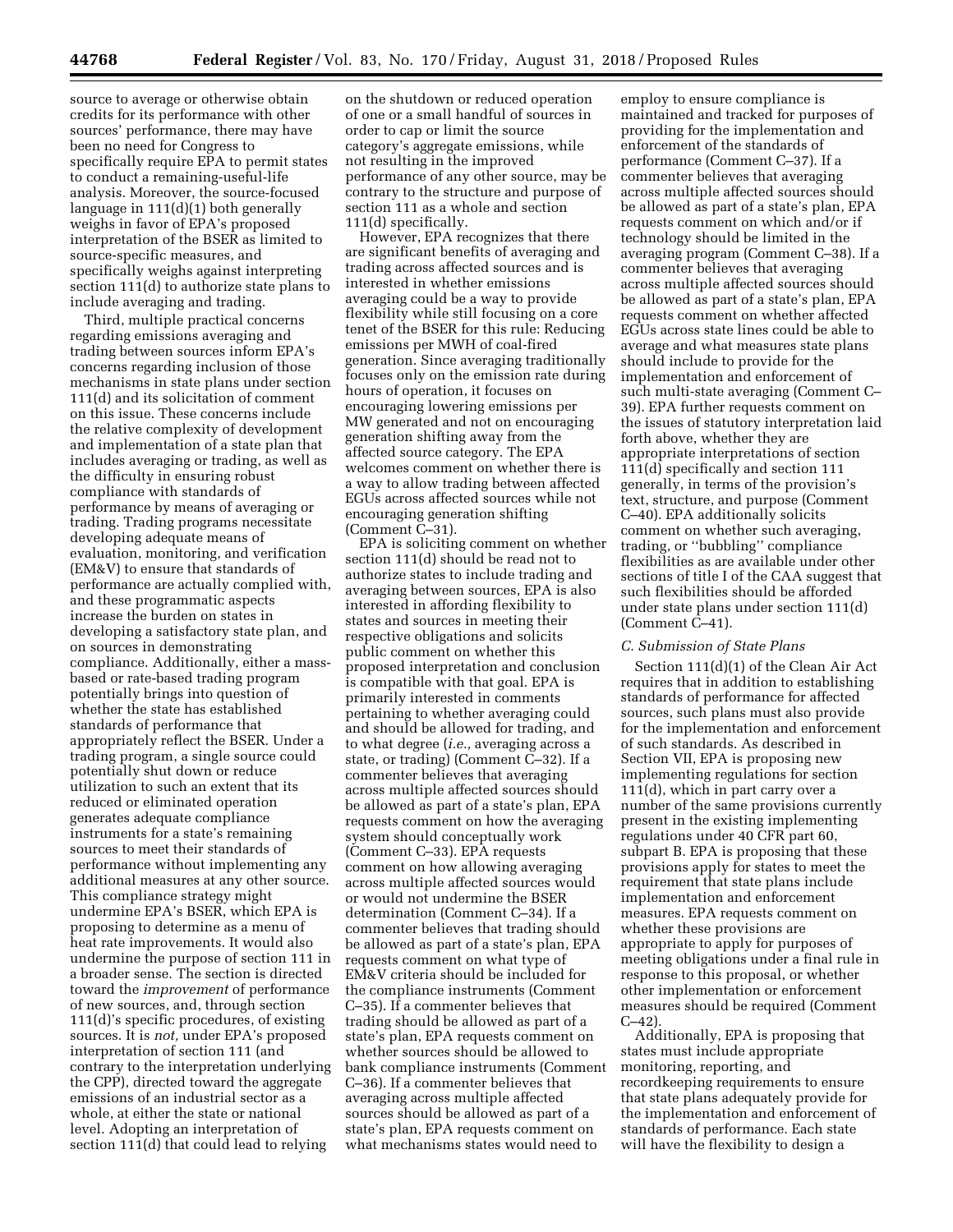monitoring program for assessing compliance with the standards of performance identified in the plan. Most potentially affected coal-fired EGUs already continuously monitor  $CO<sub>2</sub>$ emissions, heat input, and gross electric output and report hourly data to EPA under 40 CFR part 75. Accordingly, if a state plan establishes a standard of performance for a unit's  $CO<sub>2</sub>$  emissions rate (*e.g.,* lb/MWh), EPA proposes that states may elect to use data collected by EPA under 40 CFR part 75 to meet the required monitoring, reporting, and recordkeeping requirements under this emission guideline.

EPA also notes that states have it within their discretion to establish averaging times for affected EGUs. Averaging the emission rate of an affected EGU over different time periods may have different effects on the demonstration of compliance for an EGU to the state. EPA solicits comment on whether there should be any bounds or consideration to the averaging times that states are allowed to consider (Comment C–43).

EPA is further proposing to apply generally the proposed new implementing regulations for timing, process and required components for state plan submissions and implementation for state plans required under for affected EGUs. The new implementing regulations are described in detail in Section VII. In addition to application of the implementing regulations to state plans in response to a final emission guideline under this proposal, EPA is also proposing that state plans be comprehensively submitted electronically through an EPA provided platform. EPA solicits comment on whether electronic submittals are appropriate and less burdensome to states (Comment C–44) and whether this should be the sole means of submitting state plans (Comment C–45). EPA believes that electronic submittals will ease the burden of state plan submittals for both states and EPA.

In section 60.5740a of the regulatory text for this proposal, there is description and list of what a state plan must include. EPA solicits comment on whether this list is comprehensive to submit a state plan (Comment C–46).

### **VII. Proposed New Implementing Regulations for Section 111(d) Emission Guidelines**

Distinct from EPA's proposed emission guidelines for the regulation of GHGs for existing affected EGUs, EPA is also proposing to promulgate new regulations to implement section 111(d) regulations. As previously described,

the current implementing regulations at 40 CFR part 60, subpart B were promulgated in 1975 [*See* 40 FR 53346.]. Section 111(d)(1) of the CAA explicitly requires that EPA establish regulations similar to those under section 110 of the CAA to establish a procedure for states to submit plans to EPA. The implementing regulations have not been significantly revised since their original promulgation in 1975. Notably, the implementing regulations do not reflect section 111(d) in its current form as amended by Congress in 1977, and do not reflect section 110 in its current form as amended by Congress in 1990. Accordingly, EPA believes that certain portions of the implementing regulations do not appropriately align with section 111(d), contrary to that provision's mandate that EPA's regulations be ''similar'' to the provisions under section 110. Therefore, EPA is proposing to promulgate new implementing regulations that are in accordance with the statute in its current form. As previously discussed, agencies have the ability to revisit prior decisions, and EPA believes it is appropriate to do so here in light of the potential mismatch between certain provisions of the implementing regulations and the statute.38

EPA is proposing to largely carry over the current implementing regulations in 40 CFR part 60, subpart B to a new subpart that will be applicable to EPA's emission guidelines and state plans or federal plans associated with such emission guidelines, both those contemplated in this proposal and for any others that may be published or promulgated either concurrently or subsequent to final promulgation of the new implementing regulations. For purposes of regulatory certainty, EPA believes it is appropriate to apply these new implementing regulations prospectively, and retain the existing implementing regulations as applicable to section 111(d) emission guidelines and associated state plans that were promulgated previously. Additionally, the existing implementing regulations at 40 CFR part 60, subpart B are applicable to regulations promulgated under CAA section 129, and associated state plans. EPA intends to retain the applicability of the existing implementing regulations with respect to rules and state plans

associated with section 129, and the proposed new implementing regulations are intended to apply only to section 111(d) regulations and associated state plans issued solely under the authority of section 111(d). EPA requests comments on this proposed applicability of both the existing and new implementing regulations (Comment C–47).

EPA is aware that there are a number of cases where state plan submittal and review processes are still ongoing for existing 111(d) emission guidelines. Because EPA is proposing changes to the timing requirements to more closely align 111(d) with both general SIP submittal timing requirements and because of the realities of how long these actions take, EPA is proposing to apply the changes to timing requirements to both emission guidelines published after the new implementing regulations are finalized, and to all ongoing emission guidelines already published under section 111(d). EPA is soliciting comment on the proposed timing requirements for prospective emission guidelines under the new implementing regulations and the alignment of ongoing emission guidelines by amending their respective regulatory text to incorporate the new timing requirements. (Comment C–48). EPA is proposing to apply the timing changes to all ongoing 111(d) regulations for the same reasons that EPA is changing the timing requirements prospectively. Based on years of experience with working with states to develop SIPs under section 110, EPA believes that given the comparable amount of work, effort, coordination with sources, and the time required to develop state plans that more time is necessary for the process. Giving states three years to develop state plans is more appropriate than the nine months provided for under the existing implementing regulations considering the workload. These practical considerations regarding the time needed for state plan development are also applicable and true for recent emission guidelines where the state plan submittal and review process are still ongoing.

For those provisions that are being carried over from the existing implementing regulations into the new implementing regulations, EPA believes the placement of those provisions under a new subpart is a ministerial action that does not require reopening the substance of those provisions for notice and comment. EPA is not intending to substantively change those provisions from their original promulgation, and continues to rely on the record under

<sup>38</sup>The authority to reconsider prior decisions exists in part because EPA's interpretations of statutes it administers ''[are not] instantly carved in stone,'' but must be evaluated ''on a continuing basis.'' *Chevron U.S.A. Inc.* v. *NRDC, Inc.,* 467 U.S. 837, 863–64 (1984). Indeed, ''[a]gencies obviously have broad discretion to reconsider a regulation at any time.'' *Clean Air Council* v. *Pruitt,* 862 F.3d 1, 8–9 (DC Cir. 2017).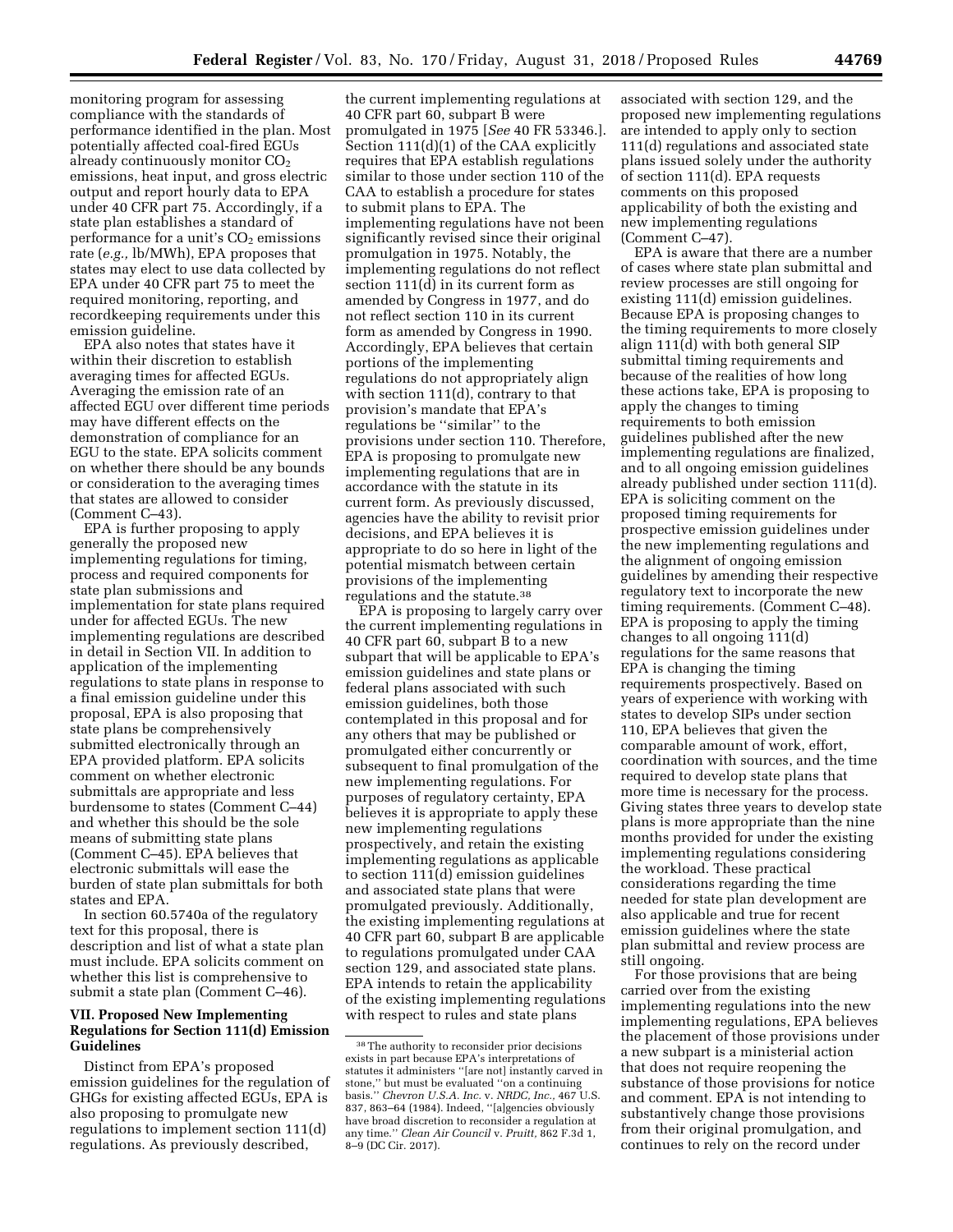which they were promulgated. Therefore, EPA is not soliciting comment on the following provisions, which remain substantively the same from their original promulgation: 40 CFR 60.21a(a)–(d), (g)–(j) (Definitions); 60.22a(a), 60.22a(b)(1)–(3), (b)(5), (c) (Publication of emission guidelines); 60.23a(a)–(c), (d)(3)–(5), (e)–(h) (Adoption and submittal of State plans; public hearings); 60.24a(a)–(d), (f) (Standards of performance and compliance schedules); 60.25a (Emission inventories, source surveillance, reports); 60.26a (Legal authority); 60.27a(a), (e)–(f) (Actions by the Administrator); 60.28a(b) (Plan revisions by the State); 60.29a (Plan revisions by the Administrator).

EPA is also sensitive to potential confusion over whether these new implementing regulations would apply to an emission guideline previously promulgated or to state plans associated with a prior emission guideline, so EPA is proposing that the new implementing regulations are applicable only to emission guidelines and associated plans developed after promulgation of this regulation, including the emission guideline being proposed as part of this action for GHGs and existing affected EGUs. EPA solicits comment on this proposed applicability of the new implementing regulations (Comment C– 49).

While EPA is carrying over a number of requirements from the existing implementing regulations, EPA is proposing specific changes to better align the regulations with the statute. These changes are reflected in the proposed regulatory text for this action, and EPA solicits comments on both the substance of these changes and the proposed regulatory text (Comment C– 50). These changes include:

• An explicit provision allowing a specific emission guideline to supersede the requirements of the new implementing regulations;

• Changes to the definition of ''emission guideline'';

• Updated timing requirements for the submission of state plans;

• Updated timing requirements for EPA's action on state plans;

• Updated timing requirements for EPA's promulgation of a federal plan;

• Updated timing requirement for when increments of progress must be included as part of a state plan;

• Completeness criteria and a process for determining completeness of state plan submissions similar to CAA section  $110(k)(1)$  and  $(2)$ ;

• Updated definition replacing ''emission standard'' with ''standard of performance;''

• Usage of the internet to satisfy certain public hearing requirements;

• No longer making a distinction between public health-based and

welfare-based pollutants in an emission guideline; and,

• Updating the variance provision to be consistent with CAA section  $111(d)(1)(B)$ .

EPA is proposing to include a provision in the new implementing regulations that expressly allows for any emission guideline to supersede the applicability of the implementing regulations as appropriate. EPA cannot foresee all of the unique circumstances and factors associated with a particular future emission guideline, and therefore different requirements may be necessary for a particular 111(d) rulemaking that EPA cannot envision at this time. The proposed provision is parallel to one contained in the 40 CFR part 63 General Provisions implementing section 112 of the CAA. EPA solicits comments on the inclusion of such provision as part of the implementing regulations for section 111(d) (Comment C–51).

Because EPA is updating the implementing regulations and many of the provisions from the existing implementing regulations are being carried over, EPA wants to be clear and transparent with regard to the changes that are being made to the implementing regulations. As such, EPA is providing Table 4 that summarizes the changes being made. EPA also has included in the docket for this action a red-linestrike-out of the changes that are being proposed.

### TABLE 4—SUMMARY OF CHANGES TO THE IMPLEMENTING REGULATIONS

| New implementing regulations—subpart Ba for all future 111(d)                                                                                                                                                                                                             | Existing implementing regulations—subpart B for all previously                                                                                                    |
|---------------------------------------------------------------------------------------------------------------------------------------------------------------------------------------------------------------------------------------------------------------------------|-------------------------------------------------------------------------------------------------------------------------------------------------------------------|
| emission guidelines                                                                                                                                                                                                                                                       | promulgated 111(d) emission guidelines                                                                                                                            |
| Explicit authority for a new 111(d) emission guideline requirement to<br>supersede these implementing regulations.                                                                                                                                                        | No explicit authority.                                                                                                                                            |
| Use of term "guideline document"; does not require EPA to provide a                                                                                                                                                                                                       | Use of term "emission guideline"; arguably required EPA to provide a                                                                                              |
| presumptive emission standard.                                                                                                                                                                                                                                            | presumptive emission standard.                                                                                                                                    |
|                                                                                                                                                                                                                                                                           | Use of term "emission standard".                                                                                                                                  |
| "Standard of performance" allows states to include design, equipment,<br>work practice, or operational standards when EPA determines it's not<br>feasible to prescribe or enforce a standard pf performance, con-<br>sistent with the requirements of CAA section 111(h). | "Emission standard" allows states to prescribe equipment specifica-<br>tions when EPA determines it's clearly impracticable to establish an<br>emission standard. |
| State submission timing: 3 years from promulgation of a final emission                                                                                                                                                                                                    | State submission timing: 9 months from promulgation of a final emis-                                                                                              |
| quideline.                                                                                                                                                                                                                                                                | sion guideline.                                                                                                                                                   |
| EPA action on state plan submission timing: 12 months after deter-                                                                                                                                                                                                        | EPA action on state plan submission timing: 4 months after submittal                                                                                              |
| mination of completeness.                                                                                                                                                                                                                                                 | deadline.                                                                                                                                                         |
| Timing for EPA promulgation of a federal plan, as appropriate: 2 years<br>after finding of failure to submit a complete plan, or disapproval of<br>state plan.                                                                                                            | Timing for EPA promulgation of a federal plan, as appropriate: 6<br>months after submittal deadline.                                                              |
| Increments of progress are required if compliance schedule for a state                                                                                                                                                                                                    | Increments of progress are required if compliance schedule for a state                                                                                            |
| plan is longer than 24 months after the plan is due.                                                                                                                                                                                                                      | plan is longer than 12 months after the plan is due.                                                                                                              |
| Completeness criteria and process for state plan submittals                                                                                                                                                                                                               | No previous discussion.                                                                                                                                           |
| Usage of the internet to satisfy certain public hearing requirements                                                                                                                                                                                                      | No previous discussion.                                                                                                                                           |
| No distinction made in treatment between health-based and welfare-                                                                                                                                                                                                        | Different provisions for health-based and welfare-based pollutants;                                                                                               |
| based pollutants; variance provision available regardless of type of                                                                                                                                                                                                      | state plans must be as stringent as EPA's emission guideline for                                                                                                  |
| pollutant.                                                                                                                                                                                                                                                                | health-based pollutants unless variance provision is invoked.                                                                                                     |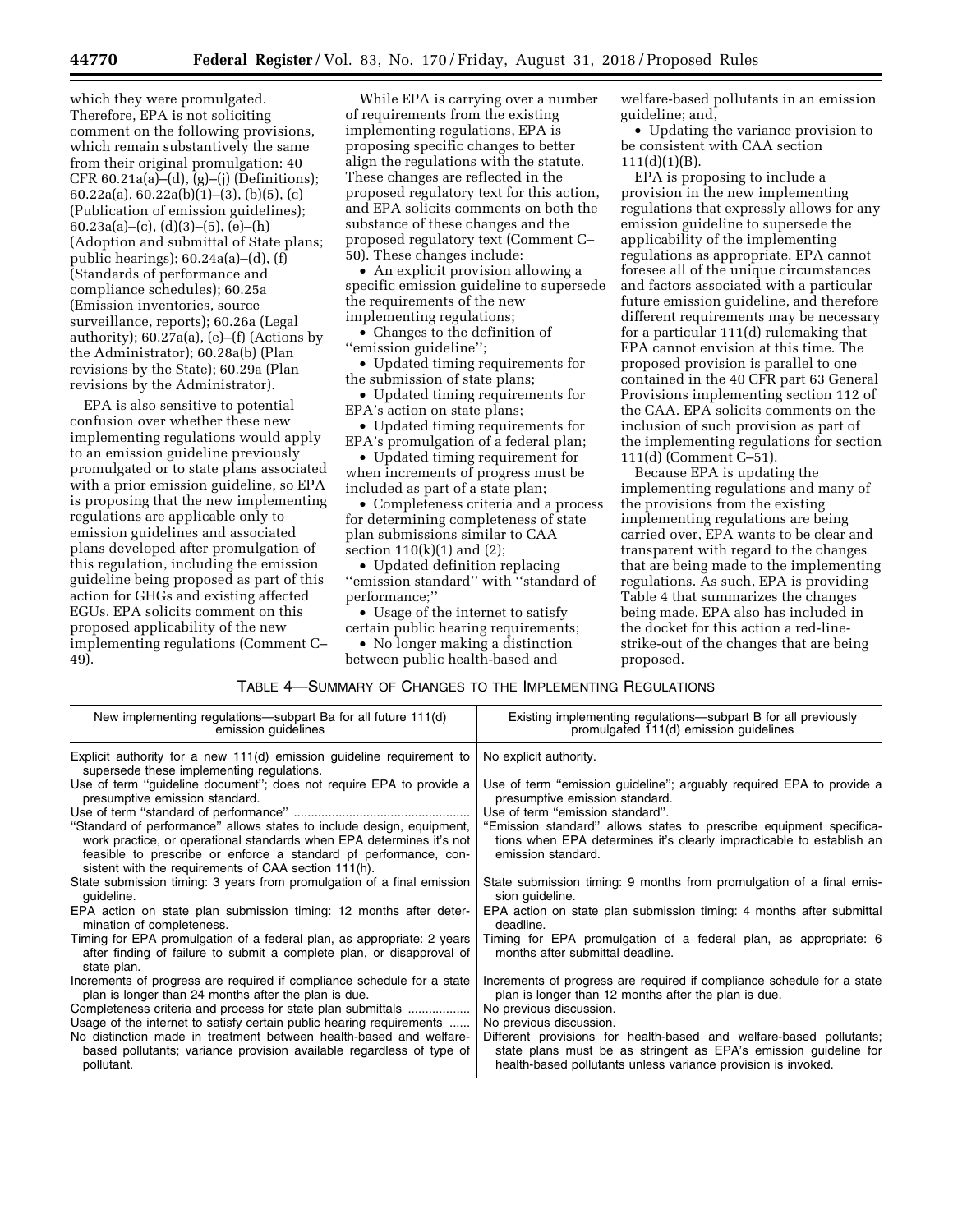### *A. Changes to the Definition of*  ''*Emission Guideline*''

The existing implementation regulations under 40 CFR 60.21(e) contain a definition of ''emission guideline'', defining it as a guideline which reflects the degree of emission reduction achievable through the application of the best system of emission reduction which (taking into account the cost of such reduction) the Administrator has determined has been adequately demonstrated for designated facilities. This definition additionally references that an emission guideline may be set forth in 40 CFR part 60, subpart C or a ''final guideline document'' published under 40 CFR 60.22(a). While the implementing regulations do not define the term ''final guideline document,'' 40 CFR 60.22 generally contains a number of requirements pertaining to the contents of guideline documents, which are intended to provide information for the development of state plans. *See* 40 CFR 60.22(b). The preambles for both the proposed and final existing implementing regulations suggest that an ''emission guideline'' would be a guideline provided by EPA that presumptively reflects the degree of emission limitation achievable by the BSER. EPA believes it is important to at least provide information on such degree of emission limitation in order to guide states in their establishment of standards of performance as required under CAA section 111(d). However, EPA does not believe anything in CAA section  $111(a)(1)$  or section  $111(d)$ compels EPA to provide a presumptive emission standard that reflects the degree of emission limitation achievable by application of the BSER. Accordingly, as part of the new implementing regulations, EPA proposes to re-define ''emission guideline'' as a final guideline document published under § 60.22a(a), which includes information on the degree of emission reduction achievable through the application of the best system of emission reduction which (taking into account the cost of such reduction and any nonair quality health and environmental impact and energy requirements) EPA has determined has been adequately demonstrated for designated facilities.

### *B. Updates to Timing Requirements*

The timing requirements in the existing implementing regulations for state plan submissions, EPA's action on state plan submissions and EPA's promulgation of federal plans generally track the timing requirements for SIPs

and federal implementation plans (FIPs) under the 1970 version of the Clean Air Act. Congress revised these SIP/FIP timing requirements in section 110 as part of the 1990 Clean Air Act amendments. EPA proposes to accordingly update the timing requirements regarding state and federal plans under section 111(d) to be consistent with the current timing requirements for SIPs and FIPs under section 110. The existing implementing regulations at 40 CFR 60.23(a)(1) requires state plans to be submitted to EPA within nine months after publication of a final emission guideline, unless otherwise specified in an emission guideline. EPA is proposing, as part of new implementing regulations, to provide states with three years after the notice of the availability of the final emission guideline to adopt and submit a state plan to EPA. Because of the amount of work, effort, and time required for developing state plans that include unit-specific standards, and implementation and enforcement measures for such standards, EPA believes that extending the submission date of state plans from nine months to three years is appropriate. Because states have considerable flexibility in implementing section 111(d), this timing also allows states to interact and work with the Agency in the development of state plan and minimize the chances of unexpected issues arising that could slow down eventual approval of state plans. EPA solicits comment on generally providing states with three years after the publication of the final emission guidelines, and solicits comment on any other timeframes that may be appropriate for submission of state plans given the flexibilities EPA intends to provide through its emission guidelines (Comment C–52). EPA also proposes to give itself discretion to determine in a specific emission guideline that a shorter time period for the submission of state plans particular to that emission guideline is appropriate. Such authority is consistent with CAA section 110(a)(1)'s grant of authority to the Administrator to determine that a period shorter than three years is appropriate for the submission of particular SIPs implementing the NAAQS.

Following submission of state plans, EPA will review plan submittals to determine whether they are ''satisfactory'' as per CAA section 111(d)(2)(A). Given the flexibilities section 111(d) and emission guidelines generally accord to states, and EPA's prior experience on reviewing and acting on SIPs under section 110, EPA

is proposing to extend the period for EPA review and approval or disapproval of plans from the four-month period provided in EPA implementing regulations to a twelve-month period after a determination of completeness (either affirmatively by EPA or by operation of law, see below for EPA's proposal on completeness) as part of the new implanting regulations. This timeline will provide adequate time for EPA to review plans and follow noticeand-comment rulemaking procedures to ensure an opportunity for public comment on EPA's proposed action on a state plan. EPA solicits comment on extending the timing of EPA's action on a state plan from 4 months of when a plan is due to 12 months from determination that a state plan submission is complete (Comment C– 53).

EPA additionally proposes to extend the timing from six months in the existing implementing regulations to two years, as part of new implementing regulations, for EPA to promulgate a federal plan for states that fail to submit an approvable state plan in response to a final emission guideline. This twoyear timeline is consistent with the FIP deadline under section 110(c) of the CAA. EPA solicits comment on change in timing for EPA to promulgate a federal plan from six months to two years (Comment C–54). EPA solicits comment on extending deadline for promulgating a final (*i.e.,* after appropriate notice and comment) federal plan for a state to two years after either (1) EPA finds that a state has failed to submit a complete plan, or (2) EPA disapproves a state plan submission (Comment C–55).

#### *C. Compliance Deadlines*

The existing implementing regulations require that any compliance schedule for state plans extending more than 12 months from the date required for submittal of the plan must include legally enforceable increments of progress to achieve compliance for each designated facility or category of facilities. 40 CFR 60.24(e)(1). However, as described in section VII.B, the EPA is proposing certain updates to the timing requirements for the submission of, and action on, state plans. Consequently, it follows that the requirement for increments of progress should also be updated in order to align with the proposed new timelines. Given that the EPA is proposing a period of up to 18 months for its action on state plans (*i.e.*  12 months from the determination that a state plan submission is complete, which could occur up to six months after receipt of the state plan), EPA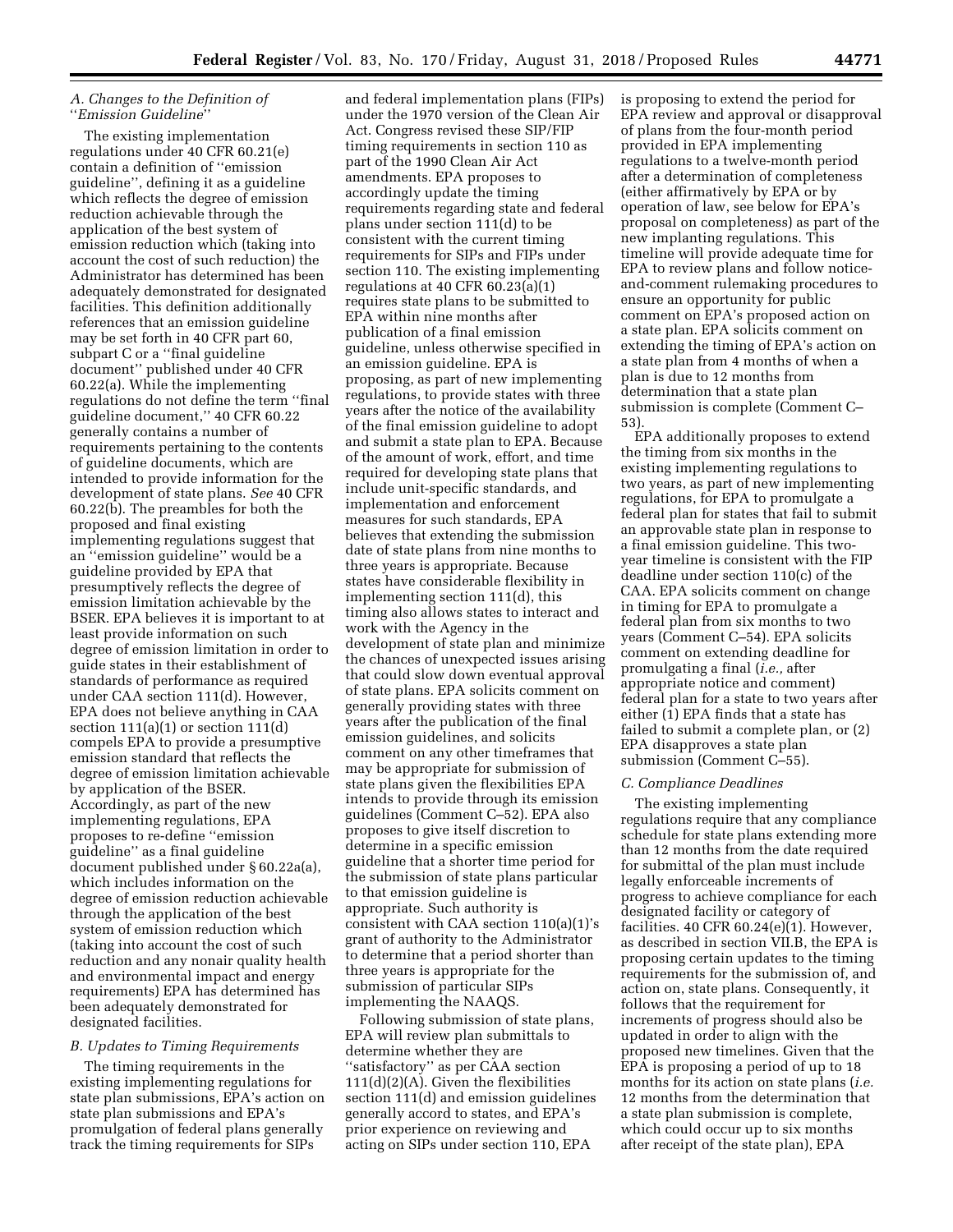believes it is appropriate that the requirement for increments of progress should attach to plans that contain compliance periods that are longer than the period provided for EPA's review of such plans. This way, sources subject to a plan have more certainty that their regulatory compliance obligations would not change between the period between when a state plan is due and when EPA acts on a plan. Accordingly, EPA proposes that increments of progress will be included for state plans that contain compliance schedules longer than 24 months from the date when state plans are due for a particular emission guideline. EPA solicits comments on whether this 24-month component, or some other period of time, is appropriate as a trigger for requiring increments of progress as part of a plan's compliance schedule.

#### *D. Completeness Criteria*

Similar to requirements regarding determinations of completeness under section  $110(k)(1)$ , EPA is proposing completeness criteria that provide the Agency with a means to determine whether a state plan submission includes the minimum elements necessary for EPA to act on the submission. EPA would determine completeness simply by comparing the state's submission against these completeness criteria. In the case of SIPs under CAA section 110(k)(1), EPA promulgated completeness criteria in 1990 at Appendix V to 40 CFR part 51 (55 FR 5830; February 16, 1990). EPA proposes to adopt criteria similar to the criteria set out at section 2.0 of Appendix V for determining the completeness of submissions under CAA section 111(d).

EPA notes that the addition of completeness criteria in the framework regulations does not alter any of the submission requirements states already have under any applicable emission guideline. The completeness criteria proposed by this action are those that would generally apply to all plan submissions under section 111(d), but specific emission guidelines may supplement these general criteria with additional requirements.

The completeness criteria that EPA is proposing in this action can be grouped into administrative materials and technical support. For administrative materials, the completeness criteria mirror criteria for SIP submissions because the two programs have similar administrative processes. Under these criteria, the submittal must include the following:

(1) A formal letter of submittal from the Governor or the Governor's designee requesting EPA approval of the plan or revision thereof.

(2) Evidence that the state has adopted the plan in the state code or body of regulations. That evidence must include the date of adoption or final issuance as well as the effective date of the plan, if different from the adoption/ issuance date.

(3) Evidence that the state has the necessary legal authority under state law to adopt and implement the plan.

(4) A copy of the official state regulation(s) or document(s) submitted for approval and incorporated by reference into the plan, signed, stamped and dated by the appropriate state official indicating that they are fully adopted and enforceable by the state. The effective date of the regulation or document must, whenever possible, be indicated in the document itself. The state's electronic copy must be an exact duplicate of the hard copy. For revisions to the approved plan, the submission must indicate the changes made to the approved plan by redline/strikethrough.

(5) Evidence that the state followed all of the procedural requirements of the state's laws and constitution in conducting and completing the adoption/issuance of the plan.

(6) Evidence that public notice was given of the plan or plan revisions with procedures consistent with the requirements of 40 CFR 60.23, including the date of publication of such notice.

(7) Certification that public hearing(s) were held in accordance with the information provided in the public notice and the state's laws and constitution, if applicable and consistent with the public hearing requirements in 40 CFR 60.23.

(8) Compilation of public comments and the state's response thereto.

The technical support required for all plans must include each of the following:

(1) Description of the plan approach and geographic scope.

(2) Identification of each designated facility; identification of emission standards for each designated facility; and monitoring, recordkeeping, and reporting requirements that will determine compliance by each designated facility.

(3) Identification of compliance schedules and/or increments of progress.

(4) Demonstration that the state plan submission is projected to achieve emissions performance under the applicable emission guidelines.

(5) Documentation of state recordkeeping and reporting requirements to determine the performance of the plan as a whole.

(6) Demonstration that each emission standard is quantifiable, nonduplicative, permanent, verifiable, and enforceable.

EPA intends that these criteria be generally applicable to all CAA section 111(d) plans submitted on or after final new implementing regulations are promulgated, with the proviso that specific emission guidelines may provide otherwise.

Consistent with the requirements of CAA section  $110(k)(1)(B)$  for SIPs, EPA is proposing to determine whether a state plan is complete (*i.e.,* meets the completeness criteria) no later than 6 months after the date, if any, by which a state is required to submit the plan. EPA further proposes that any plan or plan revision that a State submits to EPA, and that has not been determined by EPA by the date 6 months after receipt of the submission to have failed to meet the minimum completeness criteria, shall on that date be deemed by operation of law to be a complete state plan. Then, as previously discussed, EPA is relatedly proposing to act on a state plan submission within 12 months after determining a plan is complete, either through an affirmative determination or by operation of law.

When plan submissions do not contain the minimum elements, EPA is proposing to find that a state has failed to submit a complete plan through the same process as finding a state has made no submission at all. Specifically, EPA would notify the state that its submission is incomplete and therefore, that it has not submitted a required plan, and EPA would also publish a finding of failure to submit in the **Federal Register**, which triggers EPA's obligation to promulgate a federal plan for the state. This determination that a submission is incomplete and the state has failed to submit a plan is ministerial in nature and requires no exercise of discretion or judgment on the Agency's part, nor does it reflect a judgment on the eventual approvability of the submitted portions of the plan.

### *E. Standard of Performance*

As previously described, the implementing regulations were promulgated in 1975 and effectuated the 1970 version of the Clean Air Act as at it existed at that time. The 1970 version of section 111(d) required state plans to include ''emission standards'' for existing sources, and consequently the implementing regulations refer to this term. However, as part of the 1977 amendments to the CAA, Congress replaced the term ''emission standard'' in section 111(d) with ''standard of performance.'' EPA has not since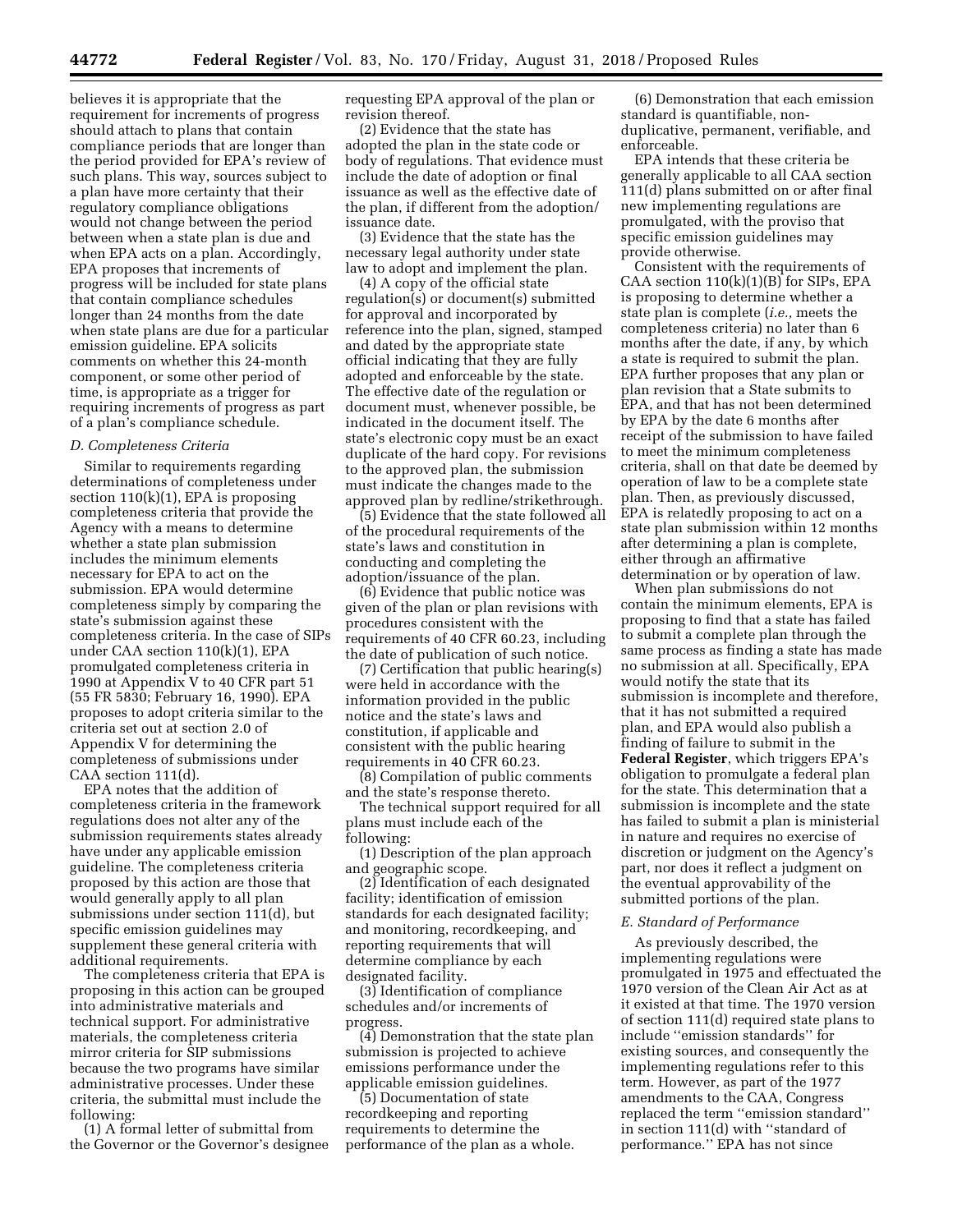revised the implementing regulations to reflect this change in terminology. For clarity's sake and to better track with statutory requirements, EPA is proposing to include a definition of ''standards of performance'' as part of the new implementing regulations, and to consistently refer to this term as appropriate within those regulations in lieu of referring to an ''emission standard.'' Additionally, the current definition of ''emission standard'' in the implementing regulations is incomplete and requires clean-up regardless. For example, the definition encompasses equipment standards, which is an alternative form of standard provided for in CAA section 111(h) under certain circumstances. However, section 111(h) provides for other forms of alternative standards, such as work practice standards, which are not covered by the existing regulatory definition of ''emission standard.'' Furthermore, the definition of ''emission standard'' encompasses allowance systems, a reference that was added as part of EPA's Clean Air Mercury Rule. 70 FR 28605. This rule was vacated by the D.C. Circuit, and therefore this added component to the definition of ''emission standard'' had no legal effect because of the court's vacatur. Consistent with the court's opinion, EPA signaled its intent to remove this reference as part of its Mercury Air Toxics rule. 77 FR 9304. However, in the final regulatory text of that rulemaking, EPA did not take action removing this reference, and it remains as a vestigial artifact.

For these reasons, EPA is proposing to replace the existing definition of ''emission standard'' with a definition of ''standard of performance'' that tracks with the definition provided for under CAA section  $111(a)(1)$ . This means a standard of performance for existing sources would be defined as a standard for emissions or air pollutants which reflects the degree of emission limitation achievable through the application by the state of the best system of emission reduction which (taking into account the cost of achieving such reduction and any nonair quality health and environmental impact and energy requirements) the Administrator determines has been adequately demonstrated. EPA is further proposing to incorporate into a definition of standard of performance CAA section 111(h)'s allowance for design, equipment, work practice, or operational standards as alternative standards of performance under the statutorily prescribed circumstances. Currently, the existing implanting

regulations allow for state plans to prescribe equipment specifications when emission rates are ''clearly impracticable'' as determined by EPA. CAA section  $111(h)(1)$  by contrast allows for alternative standards such as equipment standards to be promulgated when standards of performance are ''not feasible to prescribe or enforce,'' as those terms are defined under CAA section 111(h)(2). Given the potential discrepancy between the conditions under which alternative standards may be established based on the different terminology used by the statute and existing implementing regulations, EPA proposes to use the ''not feasible to prescribe or enforce'' language as the condition for the new implementing regulations under which alternative standards may be established.

EPA solicits comment on all of these means of tracking and incorporating the section 111(a)(1) and 111(h) for purposes of a regulatory definition of ''standard of performance,'' and requests comment on any other considerations for such definition (Comment C–56).

### *F. Variance*

EPA believes that the existing implementing regulations' distinction between public health-based and welfare-based pollutants is not a distinction unambiguously required under section 111(d) or any other applicable provision of the statute. EPA does not believe the nature of the pollutant in terms of its impacts on health and/or welfare impact the manner in which it is regulated under this provision. Particularly, 60.24(c) requires that for health-based pollutants, a state's standards of performance must be of equivalent stringency to EPA's emission guidelines. However, section  $111(d)(1)(B)$  requires that EPA's regulations must permit states to take into account, among other factors, an affected source's remaining useful life when establishing an appropriate standard of performance. In other words, Congress explicitly envisioned under section  $111(d)(1)(B)$  that states could implement standards of performance that vary from EPA's emission guidelines under appropriate circumstances. Notably, the implementing regulations at 40 CFR 60.24(f) contain a variance provision that allow for states to also apply less stringent standards on sources under certain circumstances. However, the variance provision attaches to the distinction between health-based and welfare-based pollutants, and is available to the states only under EPA's discretion. The variance provision was also promulgated prior to Congress's

addition of the requirement in section  $111(d)(1)(B)$  that EPA permit states to take into account remaining useful life and other factors, and the terms of the regulatory provision and statutory provision do not match one another, meaning that the variance provision may not account for all of the factors envisioned under section 111(d)(1)(B). Given all of these factors, EPA is proposing to not make a distinction between health-based and welfare-based pollutants and attach requirements contingent upon this distinction as part of the new implementing regulations. EPA is also proposing a new variance provision to permit states to take into account remaining useful life, among other factors, in establishing a standard of performance for a particular affected source, consistent with section  $111(d)(1)(B)$ .

Given that there are unique attributes and aspects of each affected source, these other factors may be ones that influence decisions to invest in technologies to meet a potential performance standard. Such other factors may include timing considerations like expected life of the source, payback period for investments, the timing of regulatory requirements, and other unit-specific criteria. EPA solicits comments on how a new variance provision can permit states to take into account remaining useful life and other factors, and what other factors might appropriately be (Comment C– 57). EPA is also soliciting comment on whether the factors outlined in the existing variance provision at 40 CFR 60.24(f) are appropriate to carry over to a new variance provision if they adequately give meaning to the requirements of section 111(d)(1)(B) (Comment C–58). Those factors are:

• Unreasonable cost of control resulting from plant age, location, or basic process design;

• Physical impossibility of installing necessary control equipment; or

• Other factors specific to the facility (or class of facilities) that make application of a less stringent standard or final compliance time significantly more reasonable.

### **VIII. New Source Review Permitting of HRIs**

#### *A. What is New Source Review?*

The NSR program is a preconstruction permitting program that requires stationary sources of air pollution to obtain permits prior to beginning construction. The NSR program applies both to new construction and to modifications of existing sources. New construction and modifications of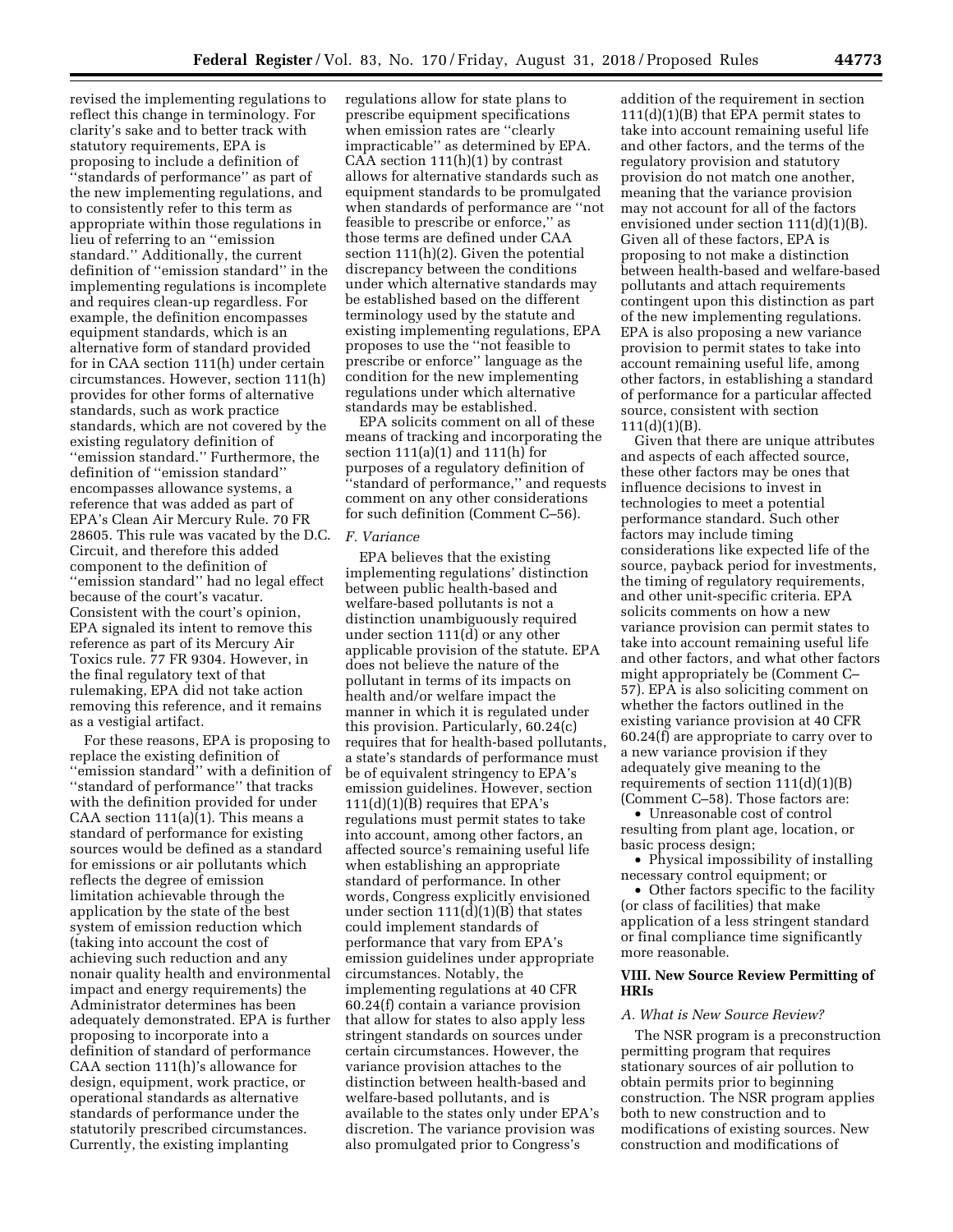stationary sources that emit or increase emissions of ''regulated NSR pollutants'' 39 at or above certain thresholds defined in either the CAA or the NSR regulations are subject to major NSR requirements, while smaller emitting sources and modifications may be subject to minor NSR requirements.40 A pollutant is a ''regulated NSR pollutant'' if it meets at least one of four requirements, which are, in general, any pollutant for which EPA has promulgated a NAAQS or a NSPS, certain ozone depleting substances, and ''[a]ny pollutant that otherwise is subject to regulation under the Act.'' *See, e.g.,* 40 CFR 52.21(b)(50). For purposes of NSR, hazardous air pollutants are excluded. *Id.* 

NSR permits for major sources emitting pollutants for which the area is classified as attainment or unclassifiable, and for other pollutants regulated under the CAA, are referred to as prevention of significant deterioration (PSD) permits. NSR permits for major sources emitting pollutants for which the area is in nonattainment are referred to as nonattainment NSR (NNSR) permits. The pollutant(s) at issue and the air quality designation of the area where the facility is located or proposed to be built determine the specific permitting requirements.41 Among other requirements, the CAA requires sources subject to PSD to meet emission limits based on Best Available Control Technology (BACT) as specified by section 165(a)(4), and the CAA requires sources subject to NNSR to meet the Lowest Achievable Emissions Rate (LAER) pursuant to section 173(a)(2). These technology requirements for major NSR permits are not predetermined by a rule or state plan, but are case-by-case determinations made by the permitting authority.42

41PSD applies on a regulated NSR pollutant-byregulated NSR pollutant basis. The PSD requirements do not apply to regulated NSR pollutants for which the area is designated as nonattainment. NNSR could only be applicable with regard to a source's emissions of criteria pollutants, as those are the only pollutants with respect to which areas are designated as attainment or nonattainment.

42The term 'best available control technology' means an emission limitation . . . which the permitting authority, on a case by case basis, taking into account energy, environmental, and economic

Other requirements to obtain a major NSR permit vary depending on whether the source needs a PSD or an NNSR permit.

The test to determine whether a source is subject to major NSR differs for new stationary sources and for modifications to existing stationary sources. A new source is subject to major NSR permitting requirements if its potential to emit (PTE) any regulated NSR pollutant equals or exceeds the statutory emission threshold. For sources in attainment areas, the major source threshold is either 100 or 250 tons per year, depending on the type of source.43 The major source threshold for sources in nonattainment areas is generally 100 tons per year, although lower thresholds apply to sources located in areas classified at higher levels of nonattainment.

A modification at an existing major source is subject to major NSR permitting requirements when it is a ''major modification,'' which occurs when a source undertakes a physical change or change in method of operation (*i.e.,* a ''project'') 44 that would result in both (1) a significant emissions increase from all emission units that are part of the project, and (2) a significant net emissions increase from the source, which is determined by a source-wide analysis that considers creditable emission increases and decreases occurring at the source as a result of other projects over a 5-year contemporaneous period. *See, e.g.,* 40 CFR 52.21(b)(2)(i). For this analysis, the NSR regulations define emissions rates that are ''significant'' for each NSR pollutant. *See, e.g.,* 40 CFR 52.21(b)(23). In calculating the emissions increase that will result from a proposed project, existing NSR regulations require a comparison of the ''projected actual emissions'' (PAE) to the ''baseline actual emissions'' (BAE). The PAE is currently defined as the maximum *annual* rate that the modified unit is projected to emit a pollutant in any one of the 5 years (or 10 years if the design capacity increases) after the project, excluding any increase in emissions that (1) is

unrelated to the project, and (2) could have been accommodated during the baseline period (commonly referred to as the ''demand growth exclusion''). *See, e.g.,* 40 CFR 52.21(b)(41). For electric utility steam generating units (EUSGU), the BAE is defined as the average *annual* rate of actual emissions during any 24-month period within the last 5 years. *See, e.g.,* 40 CFR 52.21(b)(48)(i). For non-EUSGUs, the BAE is defined the same as for EUSGUs, except that the 24-month period can be within the last 10 years. *See, e.g.,* 40 CFR 52.21(b)(48)(ii).45

As noted above, new stationary sources and modifications of stationary sources that do not require a major NSR permit may instead require a minor NSR permit prior to construction. Minor NSR permits are primarily issued by state and local air agencies. Minor NSR requirements are approved into an implementation plan in order to achieve and maintain national ambient air quality standards (NAAQS). *See* CAA section 110(a)(2)(C).<sup>46</sup> The Act, EPA regulations and EPA guidance each specify minor NSR requirements, although the requirements are not as prescriptive as those covering the major NSR program. This reduced specificity affords agencies flexibility in designing their minor NSR programs. Since the minor NSR program deals with smaller sources and smaller increases in air pollution, the control requirements that are identified for a minor NSR permit tend to be less stringent than a BACT or LAER requirement for a major NSR permit. In addition, the time to process a permit for a minor NSR source or a minor modification is generally faster than for a major NSR permit, due to having fewer requirements.

#### *B. Interaction of NSR and the ACE Rule*

Since emission guidelines that are established pursuant to CAA section 111(d) apply to units at existing sources, the way in which the NSR programs treat modifications of existing sources is implicated by implementation of a CAA section 111(d) program. Specifically, in complying with the emission guidelines, a state agency may develop

<sup>39</sup> 40 CFR 51.165(a)(1)(xxxvii), 40 CFR 52.21(b)(50).

<sup>40</sup>The one exception to this approach is for GHG. Regardless of the GHG emissions resulting from construction of a new source or modification, the source will not be required to obtain a major NSR permit unless the emissions of another regulated NSR pollutant equal or exceed the major NSR threshold. 80 FR 50199 (August 19, 2015); *Utility Air Regulatory Group* v. *EPA,* 134 S. Ct. 2427 (2015).

impacts and other costs, determines is achievable for such facility . . .'' 42 U.S.C. 7479(3); *see e.g., supra* Section III.C; PSD and Title V Permitting Guidance for Greenhouse Gases (Mar. 2011), available at *[https://www.epa.gov/sites/production/](https://www.epa.gov/sites/production/files/2015-07/documents/ghgguid.pdf)  [files/2015-07/documents/ghgguid.pdf.](https://www.epa.gov/sites/production/files/2015-07/documents/ghgguid.pdf)* 

<sup>43</sup>The NSR major source and major modification emission thresholds are expressed in short tons (*i.e.,*  2000 lbs.).

<sup>44</sup>The NSR regulations expressly exempt certain activities from being considered a physical change or change in method of operation, including routine maintenance, repair and replacement, increases in hours of operation or production rate, and change in ownership. *See, e.g.,* 40 CFR 52.21(b)(2)(iii).

<sup>45</sup>While we are discussing federal regulations, a state or local permitting authority may have different regulations to define NSR applicability if approved by EPA into its implementation plan.

<sup>46</sup>EPA's regulations at 40 CFR 51.160–51.169 apply to state permitting programs; however, these provisions cover both major and minor sources. The requirements that apply to strictly minor sources are limited to sections 51.160–51.164. In addition, in 2011 EPA created the Indian country minor NSR permitting program, which authorizes EPA regional offices to issue minor source permits on tribal lands. These regulations are located at 40 CFR 49.101–49.104 and 49.151–49.164.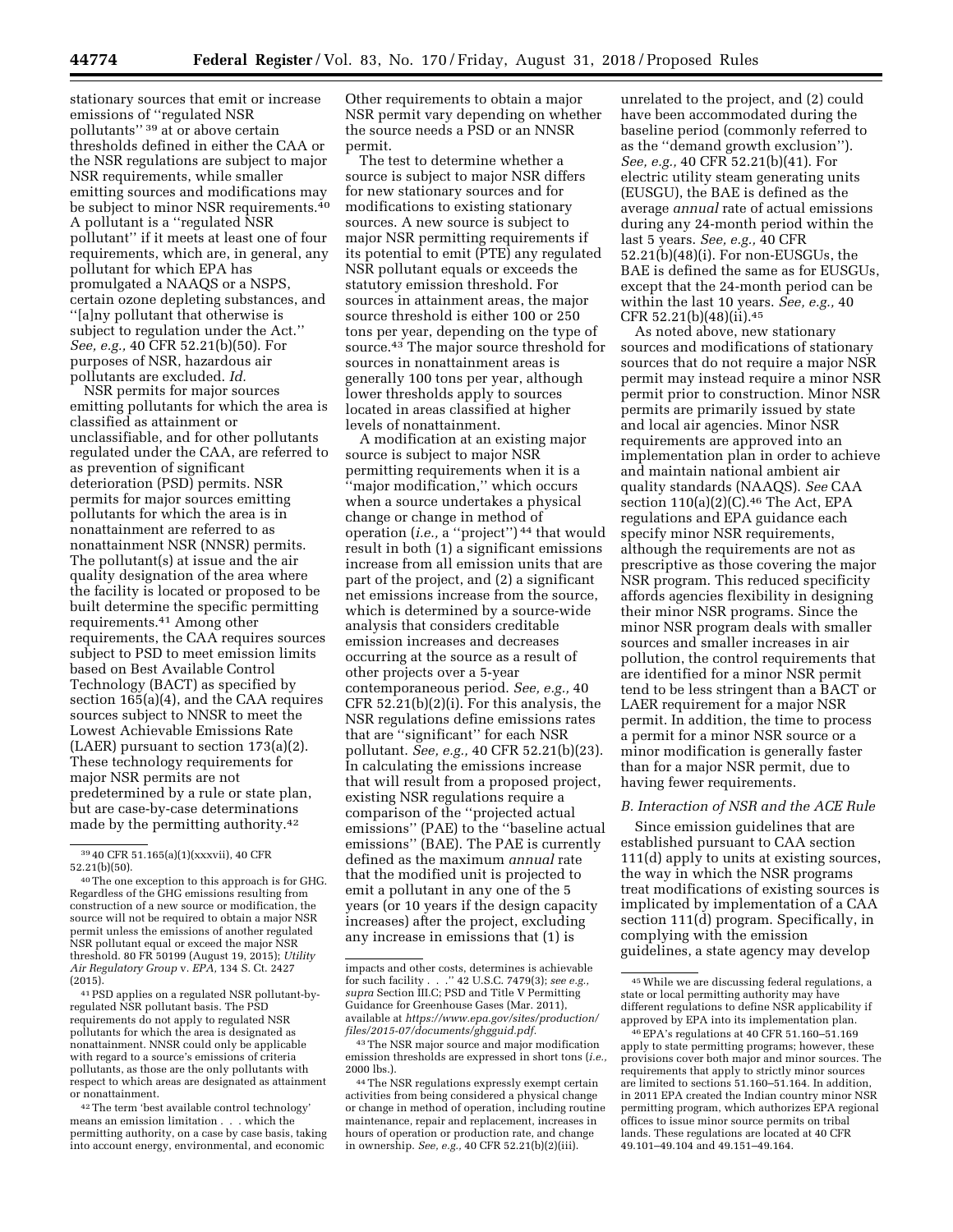a CAA section 111(d) plan that results in an affected source undertaking a physical or operational change. As explained above, under the NSR program undertaking a physical or operational change may require that the source obtain a preconstruction permit for the proposed change, with the type of NSR permit depending on the amount of the emissions increase resulting from the change and the air quality at the location of the source. Thus, a source that is adding equipment or otherwise making changes to its facility, on either its own volition or to comply with a national or state level requirement, will typically need some type of NSR permit prior to making such changes to its facility. EPA sought to exempt environmentally beneficially pollution control projects from NSR requirements in a 2002 rule that codified longstanding EPA policy, but this rule was struck down in court. *New York* v. *EPA,* 413 F.3d 3, 40–42 (DC Cir. 2005) (*New York* 

*I*). With respect to the proposed action, should it be promulgated, states will be called upon to develop a section 111(d) plan that evaluates BSER technologies for each of their EGU sources and assigns emission reduction compliance obligations to their affected EGUs. Assuming the promulgated action adopts the same form as this proposal, the state may require a source with an affected EGU to achieve a HRI of a specified percentage. As described in Section VI.B of this preamble, a HRI project is designed to lower the heat rate of the EGU, which correlates to the unit consuming less fuel per kWh and emitting lower amounts of  $CO<sub>2</sub>$  (and other air pollutants) per kWh generated as compared to a less efficient unit. Along with this increase in energy efficiency, the EGU which undergoes the HRI project will typically experience greater unit availability and reliability, all of which contribute to lower operating costs. EGUs that operate at lower costs are generally preferred in the dispatch order by the system operator over units that have higher operational costs,47 and EPA's regulatory impact analysis (RIA) for this action (located in the docket) shows that improving an EGU's heat rate will lead to increased generation due to its improved efficiency and relative economics. As the EGU increases its

generation, to the extent the EGU operates beyond its historical levels by a meaningful amount, it could result in an increase in emissions on an annual basis, as calculated pursuant to the current NSR regulations. Specifically, if a source is undertaking a HRI project and its future emissions (*i.e.,* PAE) are projected to increase above its historical emissions (*i.e.,* BAE) in an amount greater than the relevant ''significant'' level, the source could be required to obtain a major NSR permit for the modification.

Thus, it is possible that a source undertaking a HRI project at its EGU would project, or actually experience, an increase in operation of its EGU and a corresponding increase in annual emissions. This would require the source, at a minimum, to conduct an analysis to determine whether the project by itself is projected to lead to a significant emissions increase (at step one of the two-step analysis that determines whether a project constitutes a ''major modification''). If so, the source would have to conduct a netting analysis to determine whether there is also a significant net increase when contemporaneous increases and decreases from other projects are considered (step two of that analysis). If both of these types of increases would be projected to occur, this could result in the source being subject to additional pollutant control requirements (*e.g.,*  BACT or LAER), in addition to the substantial extra time and cost of applying for a major NSR permit prior to undertaking the HRI project. Such could be the consequence despite the fact that the project would lower the EGU's output-based emissions rate for its air pollutants, and despite the fact that the resulting effect on the dispatch order could yield an emission reduction from a system-wide standpoint.

Similarly, over the years, some stakeholders have asserted that the NSR rules discourage companies from exercising the discretion to undertake energy efficiency improvement projects, which they assert results in less environmentally protective outcomes from a system-wide standpoint. Stakeholders have claimed that triggering major NSR permitting requirements can increase the costs of beneficial plant improvement projects, like HRIs, and often contribute to a company's decision to forego the projects. For instance, a commenter on the CPP proposal stated that ''many coal-fired plants may refrain from making improvements based on the financial risk associated with potentially triggering a New Source Review, which may result in the

requirement to invest in additional emissions controls . . . . [T]he [permitting] requirements could increase costs of potential heat rate improvements and therefore are a potential impediment which should be recognized in the rule's calculations.'' 48

In promulgating the CPP, EPA noted that these stakeholders expressed concerns of the potential NSR permitting effects from a state implementing the rule, stating ''[w]hile there may be instances in which an NSR permit would be required, we expect those situations to be few . . . states have considerable flexibility in selecting varied measures as they develop their plans to meet the goals of the emission guidelines. One of these flexibilities is the ability of the state to establish emission standards in their CAA section 111(d) plans in such a way so that their affected sources, in complying with those standards, in fact would not have emissions increases that trigger NSR. To achieve this, the state would need to conduct an analysis consistent with the NSR regulatory requirements that supports its determination that as long as affected sources comply with the emission standards in their CAA section 111(d) plan, the source's emissions would not increase in a way that trigger NSR requirements.'' 80 FR 64920 (October 23, 2015). The CPP also explained that sources can voluntarily take enforceable limits on hours of operation, in the form of a synthetic minor source limitation, in order to avoid triggering major NSR requirements that would otherwise apply to the source. 80 FR 64781, 64920.

However, these concerns regarding the applicability of NSR take on even greater significance and may not be as easily avoided in the context of this proposed rule, which constrains the compliance options available in the CPP to within-the-fenceline measures and may therefore more directly result in individual sources making HRIs.

Individuals within the academic community have examined the NSR interplay with making efficiency gains at existing coal plants. A 2014 report projected that 80 percent of non-retiring coal-fired units have emissions rates for  $NO<sub>X</sub>$  and  $SO<sub>2</sub>$  at levels that exceed those typically required under NSR and concluded that the units would have to install additional controls for  $NO<sub>x</sub>$  or sulfur dioxide  $(SO<sub>2</sub>)$  if these HRI projects triggered the applicability of

<sup>47</sup>*See, e.g.,* Comments of Florida Municipal Elec Association on the U.S. Environmental Protection Agency's ANPRM entitled, ''State Guidelines for Greenhouse Gas Emissions from Existing Electric Utility Generating Units,'' 82 FR 61507 (December 28, 2017) at 11 (EPA–HQ–OAR–2017–0545–0155); *see also [https://www.eia.gov/todayinenergy/](https://www.eia.gov/todayinenergy/detail.php?id=7590) [detail.php?id=7590.](https://www.eia.gov/todayinenergy/detail.php?id=7590)* 

<sup>48</sup>Electric Power Research Institute comments U.S. Environmental Protection Agency's Proposed Rule ''Carbon Pollution Emissions Guidelines for Existing Stationary Sources: Electric Utility Generating Units,'' 79 FR 34830 (June 18, 2014) at 12–13 (EPA–HQ–OAR–2013–0602–21697).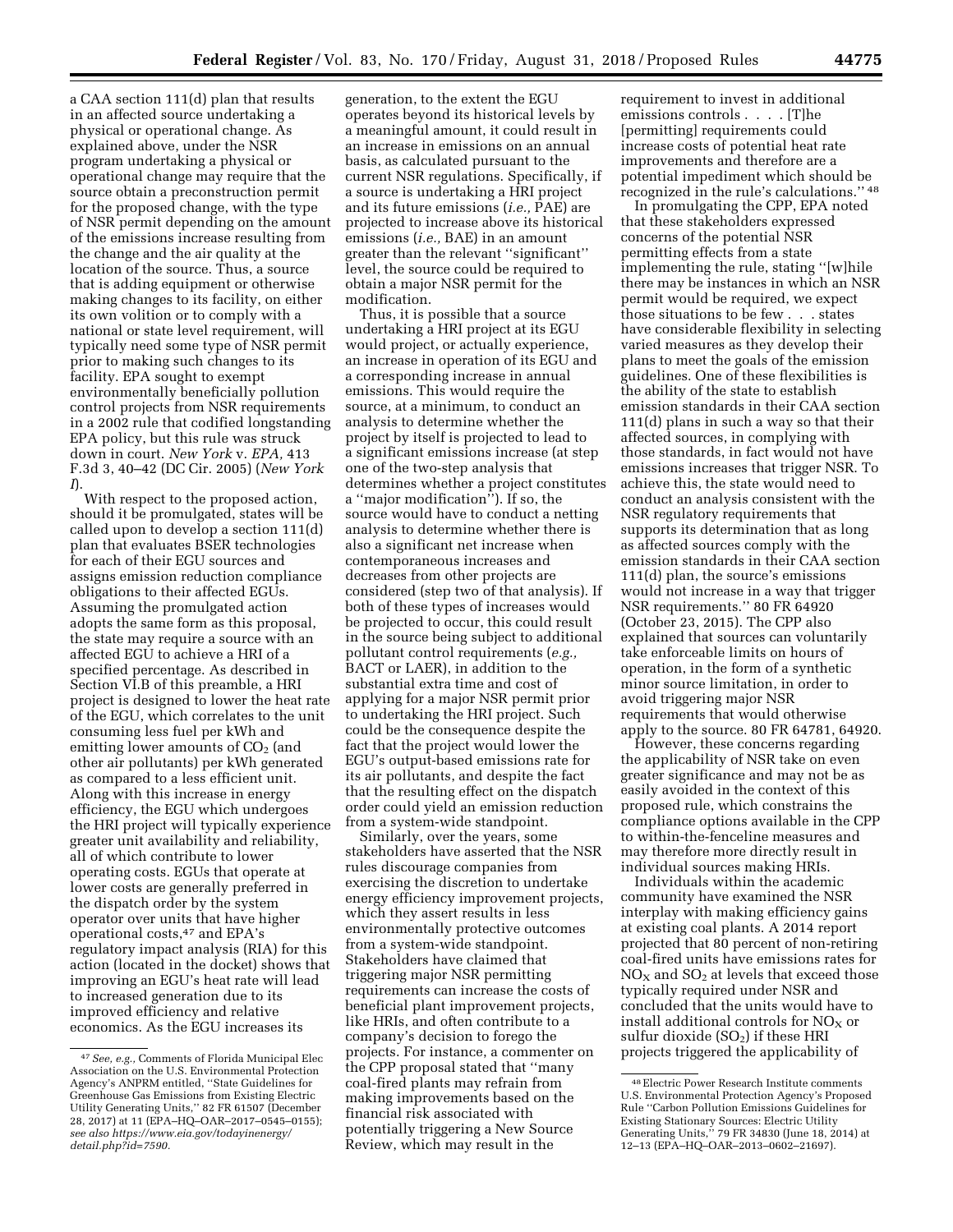NSR.49 For these units then, the potential requirement to undertake a HRI to satisfy 111(d) may result in substantial time, effort, and money to comply with the requirements of major NSR. In addition, the potential need to permit so many of the projects being required under a 111(d) plan could substantially increase the burden for permit agencies in processing permit applications. To help reduce the effect this may have on the effective and prompt implementation of a revised CAA section 111(d) standard for EGUs, EPA is proposing revisions to the NSR regulations in this action.

### *C. ANPRM Solicitation and Comments Received*

Through the ANPRM, EPA took comment on the topic of how the NSR program overlays with emission guidelines established under CAA section 111(d). EPA specifically acknowledged the concerns raised previously by stakeholders regarding the potential for a source to make energy efficient improvements that could trigger major NSR requirements. Furthermore, as EPA did in the CPP, EPA described current approaches available within the NSR program to avoid triggering NSR requirements. These include the ability for a source to obtain a synthetic minor source limitation, which restricts its hours of operation and its emissions below major NSR levels, and the Plantwide Applicability Limit (PAL), which allows a source to operate within a source-wide emissions cap to avoid triggering NSR for changes.

The ANPRM solicited input on possible actions that EPA can take to harmonize and streamline the NSR applicability or the NSR permitting processes for an amended rule. EPA requested comment on ways to minimize the impact of the NSR program on the implementation of a performance standard for EGU sources under CAA section 111(d), specifically asking ''[w]hat rule or policy changes or flexibilities can EPA provide as part of the NSR program that would enable EGUs to implement projects required under a CAA section 111(d) plan and not trigger major NSR permitting while maintaining environmental protections?'' 82 FR 61519 (Dec. 28, 2017).

Several ANPRM commenters reiterated concerns that were raised on the CPP proposal regarding the NSR program—specifically that, if an air agency, as part of its plan to comply with emission guidelines established pursuant to CAA section 111(d), requires an affected source to make modifications (*e.g.,* HRI projects), it could potentially trigger major NSR requirements. Some commenters alleged that the NSR program unfairly treats sources that are undertaking changes to become more energy efficient by requiring a costly and time consuming permitting burden. As expressed by one industry representative, ''EGUs engaging in HRI projects can face NSR preconstruction permitting requirements consisting of, at a minimum, costly, detailed analyses and permitting delays. In some cases, this has resulted in costly and protracted litigation, and expensive new emission control requirements, both of which result in substantial time delays for these projects. These concerns remain should unit operators pursue HRI upgrades . . . that could trigger NSR in an effort to comply with

. . . revised CAA section 111(d) GHG emissions guidelines.'' 50 Another commenter noted that the major NSR permitting process ''is time and resource intensive'' and, including pre-permit application work, ''can take as long as 3 years or longer.'' 51 The same commenter noted that ''[the] uncertainty of permit timing can hinder investment decisions as much as the actual permit schedule delays.'' 52 Some commenters indicated that the current flexibilities offered within the NSR program are not sufficient to avoid placing a significant permitting burden on EGUs *and*  permitting agencies, which could result in substantial delays during the planned implementation stage.53 To avoid such outcomes, a number of commenters suggested that EPA undertake actions to clarify or change the NSR regulations, including, for example, revising the

51 General Electric Company (GE) comments on the U.S. Environmental Protection Agency's ANPRM entitled, ''State Guidelines for Greenhouse Gas Emissions from Existing Electric Utility Generating Units,'' 82 FR 61507 (December 28, 2017) at 29–30 (EPA–HQ–OAR–2017–0545–0271). 52 *Id.* at 30.

53*See, e.g.,* Ohio Environmental Protection Agency comments on the U.S. Environmental Protection Agency's ANPRM entitled, ''State Guidelines for Greenhouse Gas Emissions from Existing Electric Utility Generating Units,'' 82 FR 61507 (December 28, 2017) at 9, 32 (EPA–HQ– OAR–2017–0545–0246).

NSR modification applicability to be based on pounds per kilowatt-hour (lb/ kW-h) 54 or rejecting as BSER any project that would result in triggering NSR.55

However, other commenters disagreed. For instance, the Natural Resources Defense Council (NRDC) suggested that changes to the NSR program ''are unwarranted.'' 56 They added that EPA needs to remain in the boundary of the controlling judicial decisions in considering what approaches could be used to reduce the number of existing sources that will be subject to NSR permitting while crafting CAA section 111(d) plans. NRDC focused the basis of many of its concerns on the court's opinion in *New York* v. *EPA,* 443 F.3d 880 (D.C. Cir. 2006) (*New York II*), which vacated EPA's attempt to more clearly define ''routine maintenance, repair, and replacement'' (RMRR) projects that are exempt from major NSR by EPA's rules. NRDC also referenced the following observation from an earlier decision by the same court that vacated the ''pollution control project exclusion'' that EPA finalized in 2002: ''Absent clear congressional delegation, however, EPA lacks authority to create an exemption from NSR by administrative rule."<sup>57</sup>

### *D. Proposing NSR Changes for Improved ACE Implementation*

### 1. Overview

EPA acknowledges the NSR program may have unintended consequences for implementation of this emission guidelines for GHG emissions from existing EGUs. Based on the comments received on the ANPRM and EPA's experience with the NSR program generally, EPA recognizes the potential for triggering major NSR permitting when sources undertake HRI projects. EPA further recognizes that the prospect of a protracted permitting process and a possible requirement to install pollution control equipment at the emissions unit can create a disincentive for sources to voluntarily make energy efficiency

56Natural Resources Defense Council comments on the U.S. Environmental Protection Agency's ANPRM entitled, ''State Guidelines for Greenhouse Gas Emissions from Existing Electric Utility Generating Units,'' 82 FR 61507 (December 28, 2017) at 14–17 (EPA–HQ–OAR–2017–0545–0358).

57*New York* v. *EPA,* 413 F.3d 3, 41 (D.C. Cir. 2005) (*New York I*) (*citing Sierra Club* v. *EPA,* 129 F.3d 137, 140 (D.C. Cir. 1997)).

<sup>49</sup>Sarah K. Adair, David C. Hoppock, Jonas J. Monast (from Duke University's Nicholas Institute for Environmental Policy Solutions and School of Law, ''*New Source Review and coal plant efficiency gains: How new and forthcoming air regulations affect outcomes*''*;* Elsevier, Energy Policy 70 (2014), 183–192.

 $^{50}\rm{E}$  Edison Electric Institute comments on the U.S. Environmental Protection Agency's ANPRM entitled, ''State Guidelines for Greenhouse Gas Emissions from Existing Electric Utility Generating Units,'' 82 FR 61507 (December 28, 2017) at 22 (EPA–HQ–OAR–2017–0545–0221).

<sup>54</sup> GE comments, *supra* note at 33.

<sup>55</sup> Indiana Municipal Power Agency comments on the U.S. Environmental Protection Agency's ANPRM entitled, ''State Guidelines for Greenhouse Gas Emissions from Existing Electric Utility Generating Units,'' 82 FR 61507 (December 28, 2017) at 3 (EPA–HQ–OAR–2017–0545–0204).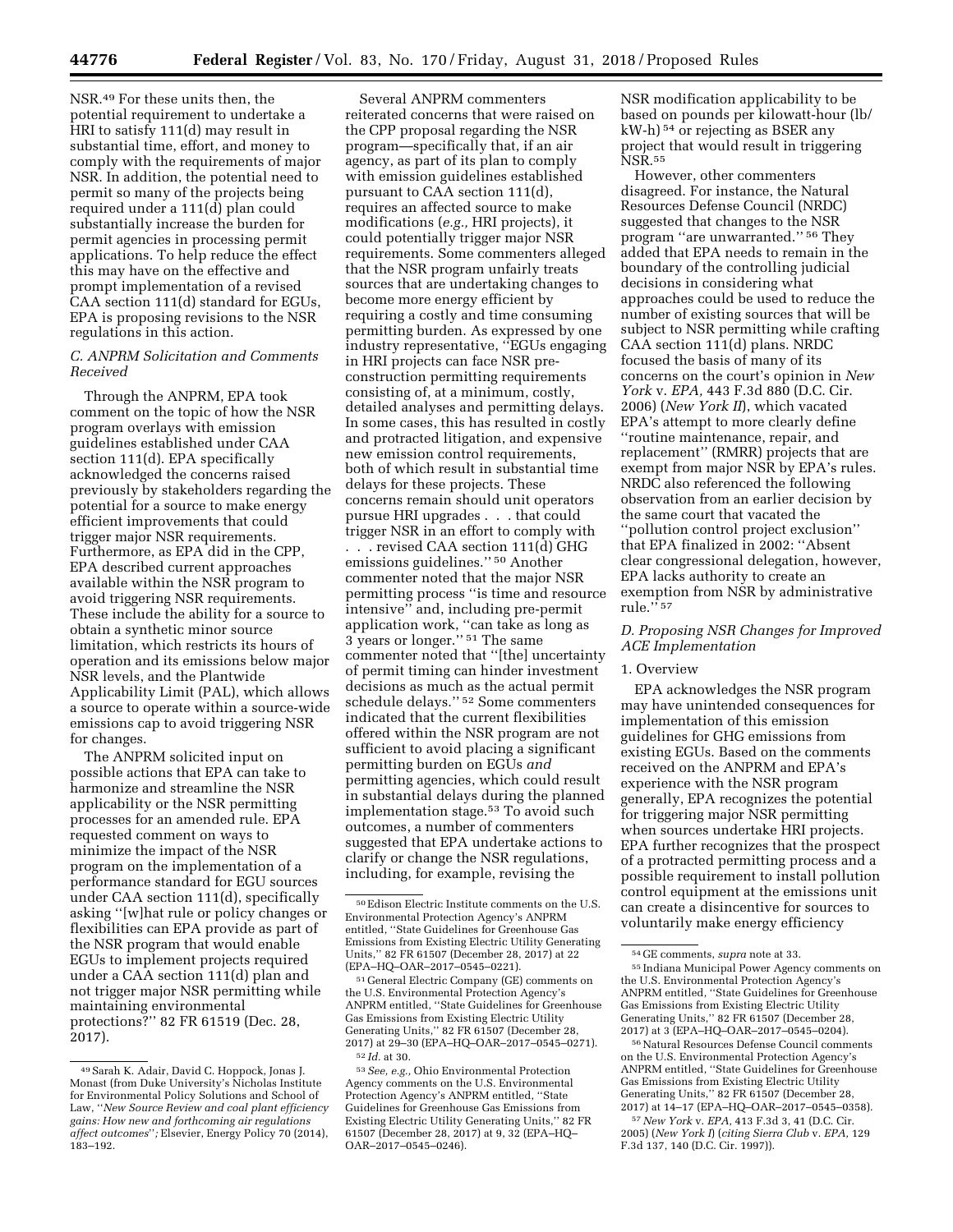improvements. Many of these concerns with the NSR program were raised nearly two decades ago, and formed the cornerstone of EPA's initiative in the early 2000's to reform the NSR program.58

But this dynamic takes on a new character in the context of a regulation that may result in a source undertaking a HRI or another project to meet a standard of performance as determined by the state. When a state's 111(d) plan requires an EGU to comply with a standard of performance, sources cannot choose to forego a project in an effort to avoid NSR permitting as they could with improvement projects they were otherwise considering. Despite recent actions by EPA to streamline the NSR program, the reality remains that a source that undertakes a HRI project may trigger major NSR under the current NSR applicability test when required to undertake a HRI project as part of a state's 111(d) plan. As has been noted by commenters on the ANPRM, this can require the source to undertake significant planning and analysis with the process to receive a preconstruction permit, sometimes taking 3 or more years. This added time and cost to sources and the associated burden on permitting agencies could hinder the effective and prompt implementation of state 111(d) plans.

In this context, our approach in the CPP of encouraging agencies to minimize the triggering of major NSR for their affected EGUs by conducting emissions analyses as part of their CAA section 111(d) plan development does not appear to be a sufficient solution. While EPA supports states having the primary authority to implement the air programs, state agencies should not be burdened with having to determine a ''work around'' for the NSR program requirements in developing their plans

to implement the emission guidelines for affected EGUs. The responsibility of ensuring that emission guidelines under 111(d) are clearly articulated and easily implementable rests squarely with EPA. Thus, EPA addressing the time delays and costs that can result from NSR requirements could be one tool for helping ensure the successful implementation of a national program for controlling GHG emissions from existing EGUs.

It is important for a state that is developing a CAA section 111(d) plan to completely understand the full costs being imposed on their affected sources in order for the state to make informed decisions in applying a standard of performance to each of their existing sources (much like a state would consider, among other factors, the remaining useful life of each source). However, EPA has historically not considered the costs of complying with other CAA programs, like NSR, when determining BSER for a source category under section 111. This was in part because, for many years, EPA applied a policy of excluding pollution control projects from NSR. But, as noted earlier in this section, EPA's attempt to codify such a policy in the NSR regulations was struck down by the D.C. Circuit in 2005. Since that decision, EPA has not written a significant number of rules under section 111, and the rules that EPA has written have not presented a need to consider this question. However, due to the nature of the electric utility industry and the types of candidate control measures being considered in this proposal, it may be appropriate to consider NSR compliance costs in this instance. Specifically, the BSER measures chosen in this rule may result in a source undertaking a physical change that significantly increases its annual emissions and triggers major NSR permitting requirements such that permitting costs are unavoidable. However, due to the case-specific analysis required to determine NSR applicability, it would likely be difficult for a state to adequately predict and quantify the effect of a HRI on an EGU's operational costs, change in dispatch order, and other variables that would factor into whether the source needs a major NSR permit or, perhaps, a minor NSR permit. In addition, even if a state can reasonably predict an EGU's emissions increase resulting from a HRI project such that it can expect the source will need a major NSR permit, it would likely be difficult to predict the expected permitting costs since the emission control and other permitting requirements are case-by-case

determinations and can therefore vary significantly due to a number of factors, including how well the source is already controlled, the emissions from nearby sources and their contribution to air quality concerns, whether the source is located in an attainment or nonattainment area, and the potential for the air permit to trigger other requirements (*e.g.,* Endangered Species Act, National Historic Preservation Act). In some cases, a source triggering major NSR may be required to conduct extensive modeling and install additional pollution controls for non-GHG pollutants. Thus, the case-by-case nature of the NSR program can lead to uncertainty for a state that is creating its 111(d) plan and wanting to ensure that the plan fully appreciates the projected compliance costs for its affected EGUs.

EPA is, therefore, inviting comment on whether it is appropriate to consider the costs of NSR compliance in the BSER analysis under section 111(d), assuming that triggering NSR cannot otherwise be avoided through actions by the source or through revisions to the NSR regulations that are proposed by EPA in this rule or if EPA does not finalize revisions to the NSR regulations (Comment C–59). In addition, EPA solicits comment on how a state or local permitting agency may estimate or project the cost for the source to comply with any NSR requirements that may flow from a selected BSER, and on how the potential for delays because of an influx of NSR permit applications may be accounted for in setting an implementation schedule for 111(d) plans (Comment C–60).

Recognizing that EPA issuing this 111(d) rule would mean that a source may no longer be in a position to forego a HRI project due to unwanted permitting costs, EPA has continued to look for ways to reduce the costs of NSR requirements, while being mindful of the requirements of the CAA and the court decisions on prior NSR reform rules that were referenced by some commenters. In this light, EPA believes that a past option for revising the NSR regulation that EPA has considered may warrant further consideration to address this concern. In 2005 and 2007, EPA previously proposed adopting an hourly emissions rate test for NSR applicability for EGUs. While this rulemaking was never completed, EPA believes that it warrants a fresh look in a new context here where NSR program flexibility takes on added significance as a means to facilitate the HRI projects that are expected to be undertaken should the proposed ACE rule be finalized. This same idea was also raised by a few

<sup>58</sup> In May 2001, President Bush's National Energy Policy Development Group issued findings and key recommendations for a National Energy Policy. This document included numerous recommendations for action, including a recommendation that the EPA Administrator, in consultation with the Secretary of Energy and other relevant agencies, review NSR regulations, including administrative interpretation and implementation. The recommendation requested that EPA issue a report to the President on the impact of the regulations on investment in new utility and refinery generation capacity, energy efficiency, and environmental protection. The report to the President was issued on June 13, 2002, and is available at *[https://www.epa.gov/nsr/new](https://www.epa.gov/nsr/new-source-review-report-president)[source-review-report-president.](https://www.epa.gov/nsr/new-source-review-report-president)* In the report to the President, EPA concluded ''[as] applied to existing power plants and refineries . . . the NSR program has impeded or resulted in the cancellation of projects which would maintain and improve reliability, efficiency and safety of existing energy capacity. Such discouragement results in lost capacity, as well as lost opportunities to improve energy efficiency and reduce air pollution.'' New Source Review Report to the President at 3.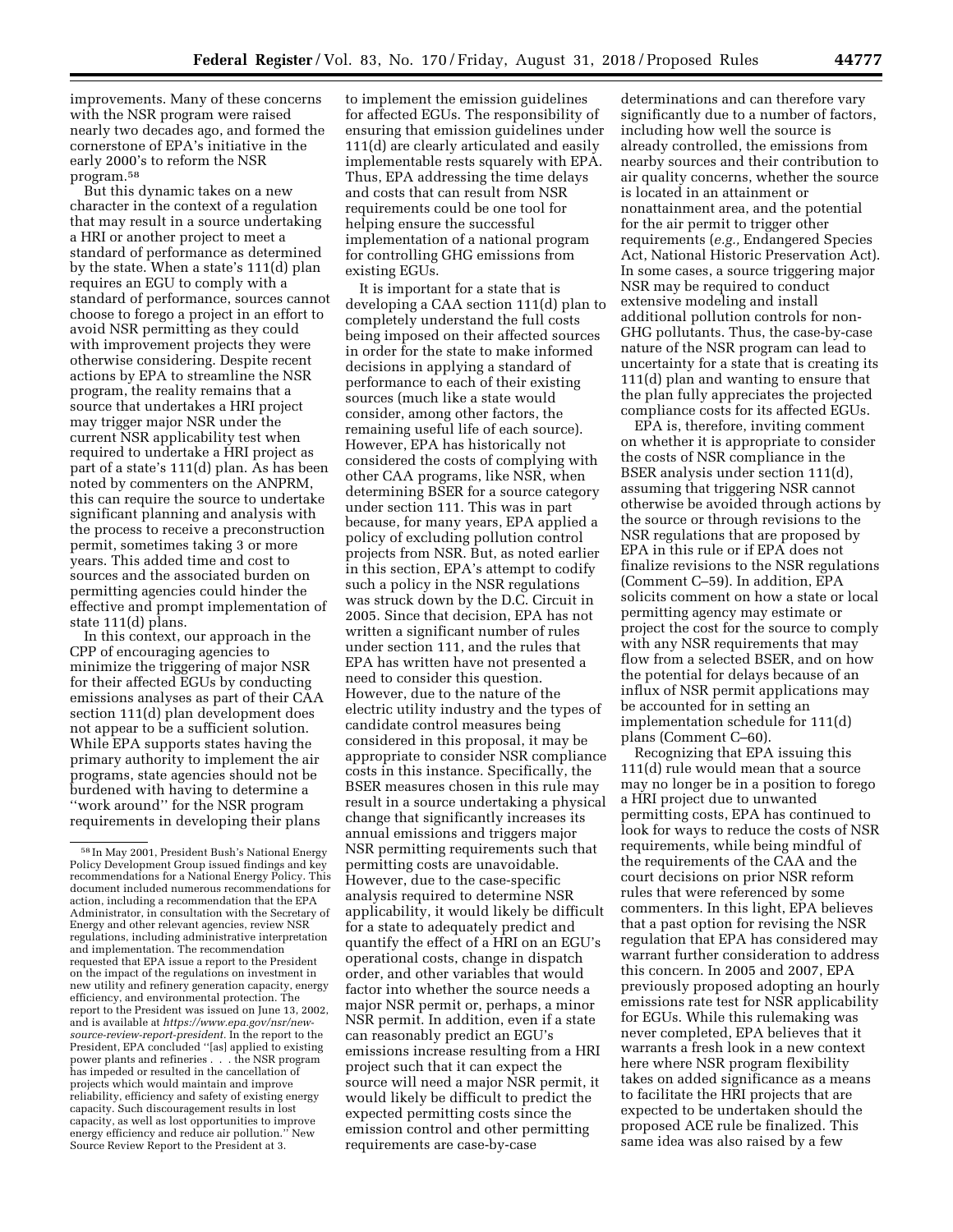commenters on the ANPRM.59 Thus, EPA is soliciting comment on whether a narrower range of options for implementing an hourly emissions test for NSR for EGUs would both help promote energy efficiency and the effectiveness of implementing the ACE rule, while at the same time being consistent with the NSR provisions in CAA and past judicial decisions

interpreting those provisions (Comment

2. The 2007 Supplemental Rule Proposal

In 2007, EPA proposed to revise the NSR provisions to include an NSR applicability test for EGUs that is based on maximum hourly emissions. 72 FR 26202 (May 8, 2007). The 2007 proposed action was a ''supplemental'' notice of proposed rulemaking (SNPRM), because the 2007 proposal followed an earlier action by EPA that proposed a more limited form of the hourly emissions test for NSR applicability. 70 FR 61081 (October 20, 2005) (NPRM). These proposals followed EPA's NSR regulatory reform efforts of 2002 and 2003, when EPA promulgated final regulations that implemented several of the recommendations in the New Source Review Report to the President.<sup>60</sup> Those earlier regulatory actions, however, left the NSR provisions for electric utilities largely unchanged.

The 2007 SNPRM requested comment on two basic options, and various alternatives within each of the two options, for changing the test for determining an emissions increase from an EGU undergoing a physical or operational change. The proposal included emissions test alternatives based on an EGU's maximum *achieved*  hourly emissions rate—applying either a ''statistical approach'' or a ''one-in-5 year baseline approach''—and an EGU's maximum *achievable* hourly emissions rate, which mirrored the NSPS modification applicability test. While EPA did not propose rule amendments in the 2005 NPRM, in 2007 EPA proposed to amend 40 CFR part 51 to include a new provision at § 51.167, which largely mirrored the NSPS

modification provisions in § 60.2 and § 60.14. The 2007 SNPRM provided EPA's legal and policy basis for incorporating an hourly emissions increase test within the NSR program  $for EGIIs$ 

For the proposed maximum achieved hourly test alternatives, an EGU owner/ operator would determine whether an emissions increase would occur by comparing the pre-change maximum actual hourly emissions rate to a projection of the post-change maximum actual hourly emissions rate. In establishing the baseline, both alternatives considered the unit's actual performance during the 5-year period immediately preceding the physical or operational change. For the one-in-5 year baseline approach, the emissions rate would be computed based on what the unit actually achieved for any single hour within the 5-year period immediately before the physical or operational change. For the statistical approach, the owner/operative would analyze continuous emission monitoring system (CEMS) or predictive emission monitoring system (PEMS) data from the 5 years preceding the physical or operational change to determine the maximum actual pollutant emissions rate. The statistical approach would utilize actual recorded data from periods of representative operation to calculate the maximum actual emissions rate associated with the pre-change maximum actual operating capacity in the past 5 years.

The purpose behind developing the statistical approach was to address concerns from comments received on the 2005 NPRM ''that maximum achievable emissions could differ from maximum achieved emissions for a given EGU for any given period as a result of factors independent of the physical or operational change, including variability of the sulfur content in the coal being burned.'' 72 FR 26219 (May 8, 2007). In the 2007 SNPRM, EPA acknowledged that the highest hourly emissions do not always occur at the point of highest capacity utilization, due to fluctuations in process and control equipment operation, as well as in fuel content and firing method. The proposed statistical procedure would consequently ensure that the maximum achieved hourly emissions test identified the maximum hourly pollutant emissions value. Specifically, the statistical procedure would estimate the highest value (99.9 percentage level) in the period represented by the data set compiled from hourly average CEMS or PEMS measured emission rates and corresponding heat input data. EPA

asserted that this approach would mitigate some of the uncertainty associated with trying to identify the highest hourly emissions rate at the highest capacity utilization. EPA asserted then that ''over a period that is representative of normal operations, in general the maximum achievable and maximum achieved hourly emissions test would lead to substantially equivalent results.'' 72 FR 26220.

For the proposed maximum achievable hourly test alternatives, the major NSR regulations would apply at an EGU if a physical or operational change results in any increase above the maximum hourly emissions achievable at that unit during the 5 years prior to the change. Pre-change and post-change hourly emissions rates would be determined according to the NSPS provisions in § 60.14(b). Hourly emission increases would be determined using emission factors, material balances, continuous monitor data, or manual emission tests.

In the 2007 SNPRM, EPA argued that a maximum hourly emissions test would simplify major NSR applicability determinations and implementation. EPA contended that ''the achieved and achievable [hourly emissions] tests eliminate the burden of projecting future emissions and distinguishing between emissions increases caused by the change from those due solely to demand growth, because any increase in the emissions under the hourly emissions tests would logically be attributed to the change. Both the achieved and achievable tests reduce recordkeeping and reporting burdens on sources because compliance will no longer rely on synthesizing emissions data into rolling average emissions.'' 72 FR 26206 (May 8, 2007).

While the 2005 action had proposed to replace the current NSR annual emissions increase test with an hourly test, the 2007 action proposed the same option as well as an option to retain the annual emissions test along with an hourly test. For the combined hourly and annual emissions option, if a change would not increase the hourly emissions of the EGU, major NSR would not apply; however, if hourly emissions would increase after the change, then projected annual emissions would be reviewed using the existing NSR applicability test. The 2007 SNPRM expressed a preference for this combined applicability option.

In the 2007 SNPRM, the proposed changes to the NSR emissions test were in part justified by the substantial EGU emission reductions from other air programs enacted since 1980 and the capped emissions approaches used for

C–61).

<sup>59</sup>*See, e.g.,* Arizona Public Service Company comments on the U.S. Environmental Protection Agency's ANPRM entitled, ''State Guidelines for Greenhouse Gas Emissions from Existing Electric Utility Generating Units,'' 82 FR 61507 (Dec. 28, 2017) at 6 (EPA–HQ–OAR–2017–0545– 0286);Unions for Jobs & Environmental Progress comments on the U.S. Environmental Protection Agency's ANPRM entitled, ''State Guidelines for Greenhouse Gas Emissions from Existing Electric Utility Generating Units,'' 82 FR 61507 (Dec. 28, 2017) at 14–17 (EPA–HQ–OAR–2017–0545–0162). 60*See supra* note.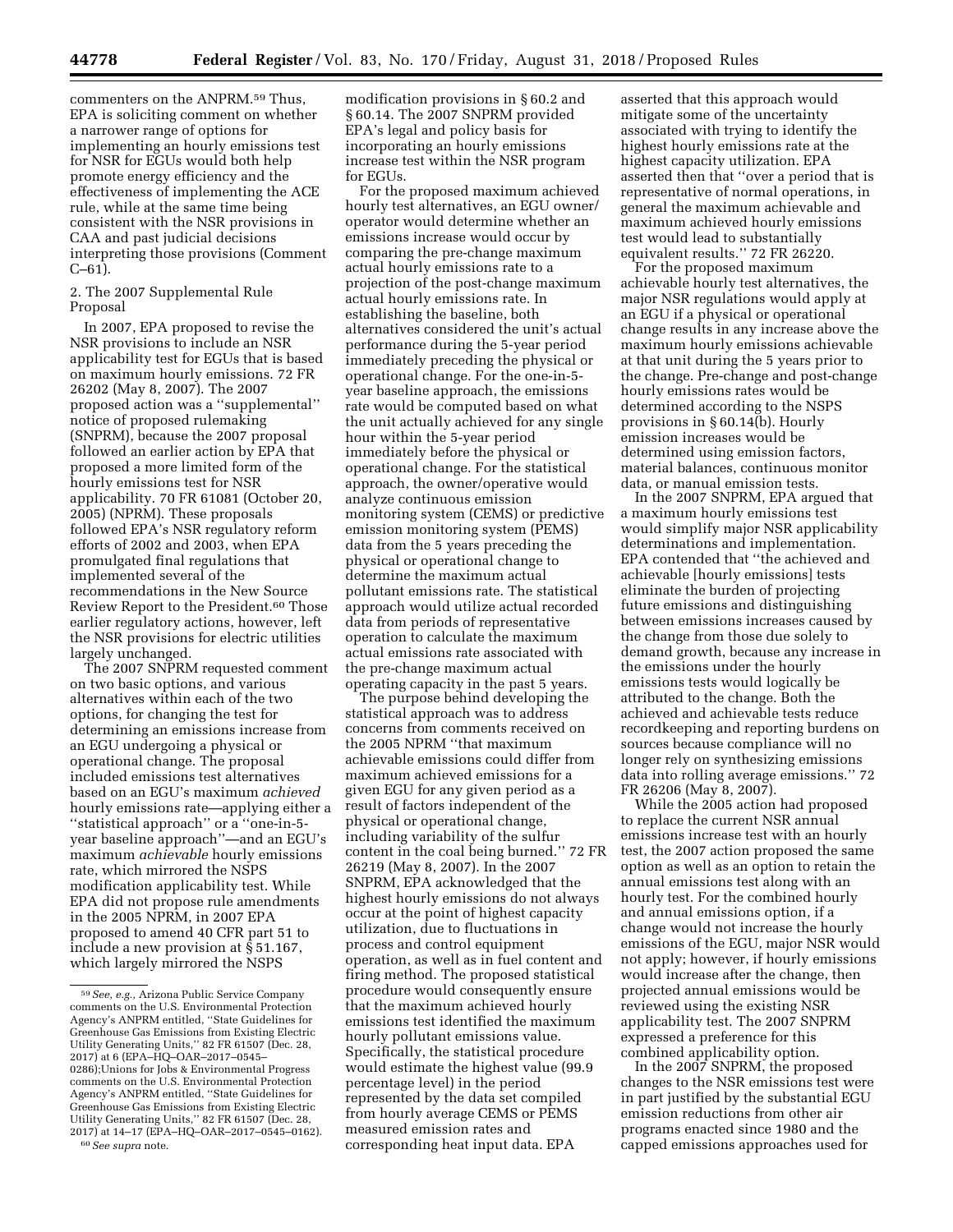$SO<sub>2</sub>$  and nitrogen oxides (NO<sub>X</sub>) since the CAA Amendment of 1990. The analyses conducted for that 2007 SNPRM concluded that, by 2020, more EGUs would install controls than they would in complying with a number of emission cap-based EPA rules that were in play at the time (*i.e.,* Clean Air Interstate Rule, Clean Air Mercury Rule, and Clean Air Visibility Rule). The analysis maintained that the hourly emissions test would allow units to operate more hours each year, and the more hours a unit operates, the more it will control emissions to remain under the emission caps. It concluded that there would be essentially no changes in national emissions of  $SO_2$  and  $NO_X$  by coal-fired power plants, and essentially no impact on county-level emissions or local air quality.

These 2005 and 2007 proposed rules were neither finalized nor withdrawn by EPA. The rulemaking docket for these actions is EPA–HQ–OAR–2005–0163.

3. Legal Basis for Using Hourly Emission Rates To Identify Increases in Emissions

The 2007 SNPRM followed EPA's NPRM from 2005 that would have *replaced* the NSR program's annual emissions test with an hourly test. The proposed regulatory approach taken in 2005 was based on the decision in *United States* v. *Duke Energy Corp.,* 411 F.3d 539 (4th Cir. 2005), in which the court held that the NSPS and NSR programs must have a uniform emissions test. There, in the context of an NSR enforcement case, the meaning of the CAA's definition of ''modification,'' and the proper interpretation of the provisions of the NSR regulations (as promulgated in 1980) that spoke to how an ''emissions increase'' was to be determined were at issue. The Fourth Circuit held that the CAA requires that those NSR regulations ''conform'' to their NSPS counterpart. 411 F.3d at 548. According to the Fourth Circuit, because Congress had relied on a cross-reference to CAA section 111(a)(4)'s definition of ''modification'' (*i.e.,* the original NSPS definition) to define ''modification'' for purposes of the NSR program, this created an ''effectively irrebuttable presumption'' that the two definitions must be the same.'' *Id.* at 550.

The case then went to the Supreme Court, and the Supreme Court disagreed. In *Environmental Defense* v. *Duke Energy Corporation,* 549 U.S. 561 (2007), the Supreme Court held that there was ''no effectively irrebuttable presumption that the same defined term in different provisions of the same statute must be interpreted identically.

Context counts.'' 549 U.S. at 575–76 (internal citation and quotation marks omitted). Moving beyond the procedural question of whether the Fourth Circuit had applied the proper tools of statutory construction, the Court also engaged the underlying substantive question, finding that ''[n]othing in the text or the legislative history'' suggests that Congress intended to *require* that the programs be tied together and thereby ''eliminat[e] the customary agency discretion to resolve questions about a statutory definition by looking to the surroundings of the defined term.'' *Id.* at 576.

Of particular significance here, the Supreme Court also addressed the possibility that the two regulatory programs could be read together as set and subset, such than an NSPS-type modification was a prerequisite to an NSR-type modification—*i.e.,* that ''before a project can become a 'major modification' under the PSD regulations, it must meet the definition of 'modification' under the NSPS regulations.'' 549 U.S. at 581 n.8. This reading ''sounds right,'' the Court opined,'' but then observed that, in its view, the NSPS and NSR regulations as they were then written did not support such a reading. *Id.* Although the Court had no occasion to address whether the Clean Air Act *allows,* rather than directs, EPA to define ''modification'' the same way in both the NSPS and NSR programs, EPA believes that the answer is clearly yes. The Court does generally ''presume that the same term has the same meaning when it occurs here and there in a single statute," 549 U.S. at 575, and, as Justice Thomas pointed out in his concurrence, in the case of the CAA's definition of ''modification,'' Congress's use of a cross-reference ''carries more meaning than mere repetition of the same word in a different statutory context.'' *Id.* at 583 (Thomas, J., concurring).61

In the 2007 SNPRM, EPA argued that the Supreme Court decision left room for EPA to revise the regulations when it has a rational basis for doing so. 72 FR 26202, 26204 (May 8, 2007); *see also Environmental Defense* v. *Duke Energy Corp.,* 549 U.S. 561, 576 (2007) (''EPA's construction [of the definition of modification] need do no more than fall

within the limits of what is reasonable, as set by the Act's common definition.'') EPA also argued that a maximum hourly emissions test for NSR is an appropriate exercise of EPA's discretion citing *Chevron U.S.A., Inc.* v. *NRDC, Inc.* 467 U.S. 37,865 (1984). *Chevron* provides that when a statute is silent or ambiguous with respect to a specific issue, the relevant inquiry for a reviewing court is whether the Agency's interpretation of the statutory provision is permissible. In this case, the Clean Air Act is silent on how to determine whether a physical change or change in method of operation ''increases the amount of any air pollutant emitted.'' 42 U.S.C. 7411(a)(4); *New York I,* 413 F.3d at 22 (''[T]he CAA . . . is silent on how to calculate such 'increases' in emissions.''). Accordingly, EPA has broad discretion to propose a reasonable method by which to calculate the ''amount'' of an emissions ''increase'' for purposes of NSR applicability.

In the 2007 action, EPA also explained how an applicability test based on maximum achievable hourly emissions is, in fact, a test based on actual emissions. The reason is that, as a practical matter, ''for most, if not all EGUs, the hourly rate at which the unit is actually able to emit is substantively equivalent to that unit's historical maximum hourly emissions. That is, most, if not all EGUs will operate at their maximum actual physical and operational capacity at some point in a 5-year period. In general, the highest emissions occur during the period of highest utilization. As a result, both the maximum achievable and maximum achieved hourly emissions increase tests allow an EGU to utilize all of its existing capacity, and in this aspect the hourly rate at which the unit is actually able to emit is substantively equivalent under both tests.'' 72 FR 26219 (May 8, 2007).

Thus, EPA considered the approaches proposed in the 2007 SNPRM to be consistent with the D.C. Circuit precedent which held that the 2002 NSR Reform Rule's ''Clean Unit'' provision was beyond EPA's authority because Congress intended to apply NSR to increases in actual emissions, even though the decision deferred to EPA on the method for calculating baseline emissions. *Compare New York I,* 413 F.3d at 40 *with id.* at 20. In *New York I,* the D.C. Circuit found that the ''Clean Unit'' provision was unlawful because it ''measures 'increases' in terms of Clean Unit status instead of actual emissions.'' 413 F.3d at 39. In defense of the provision, EPA had asserted that the CAA is ''silent'' as to whether an emissions increase ''must be measured in terms of actual emissions, potential

<sup>61</sup>To this point, as Justice Thomas explains, the majority's analysis of the relationship between the NSR and NSPS programs is dicta, because the NSR regulations, as then written, could not be permissibly read to mean the same as the NSPS regulations, and CAA section 307(b) prohibits review of the NSR regulations in the context of an enforcement action. *Duke Energy,* 549 U.S. at 582 (Thomas, J. concurring) (explaining that Justice Thomas joins only Part III.B of the majority opinion).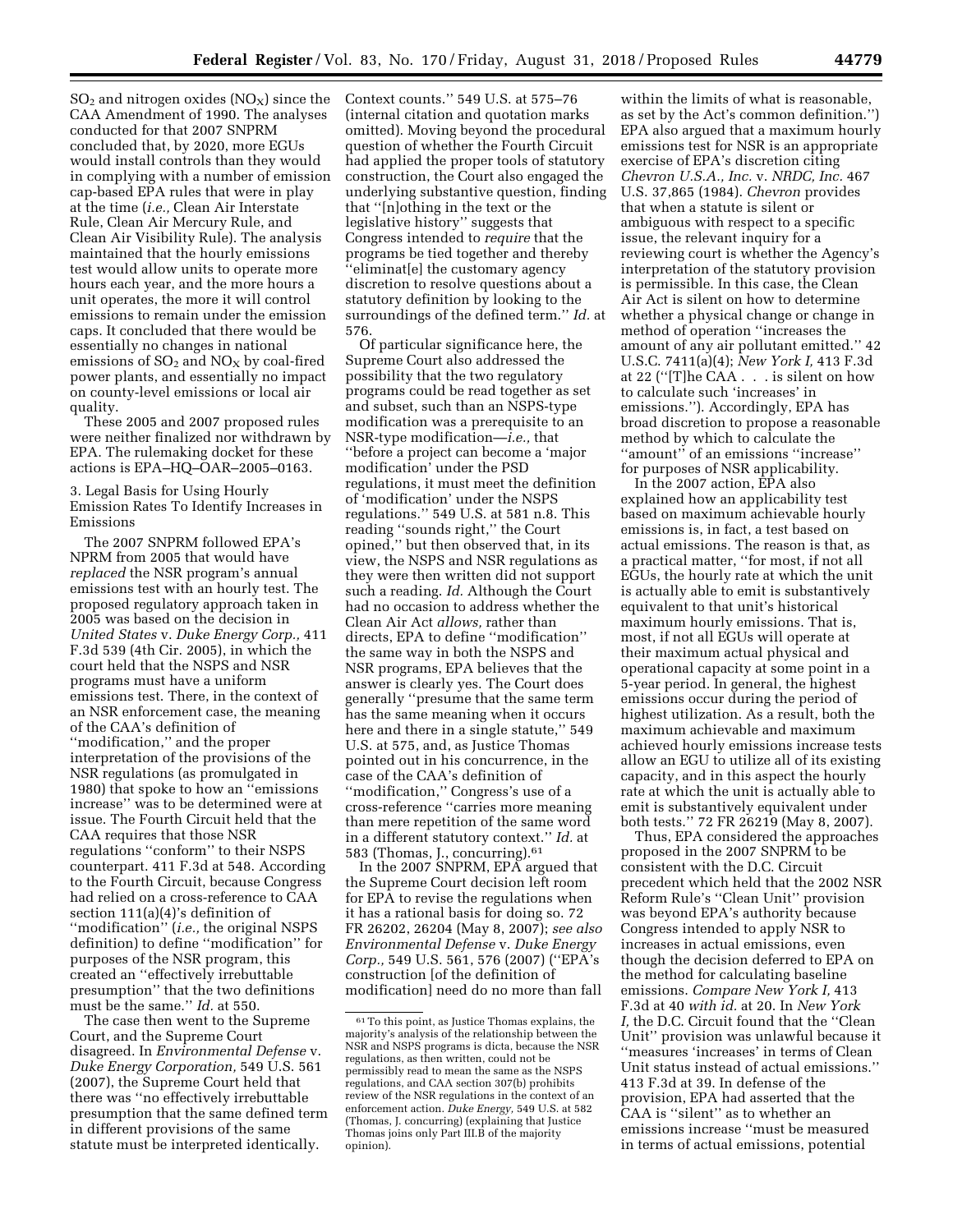emissions, or some other currency,'' and that EPA was therefore owed deference to interpret what type of ''increases'' are relevant for the modification analysis. *Id.* The D.C. Circuit, however, disagreed. The court found that section 111(a)(4)'s reference to ''the *amount* of any air pollutant *emitted* by [the] source plainly refers to actual emissions'' and cannot encompass potential emissions. *Id.* at 40 (emphases in original). According to the court, ''the plain language of the CAA indicates that Congress intended to apply NSR to changes that increase actual emissions instead of potential or allowable emissions.'' *Id.* 

At the same time, the D.C. Circuit affirmed that EPA has wide discretion to interpret the definition of ''modification'' within these bounds. The court rejected challenges brought to the 2002 NSR Reform Rule's then-new baseline period provision, finding that ''[i]n enacting the NSR program, Congress did not specify how to calculate 'increases' in emissions,'' with the result that it was left to EPA ''to fill that gap while balancing the economic and environmental goals of the statute.'' 413 F.3d at 27. Because the CAA is ''silent on how to calculate . . . 'increases' in emissions'' for purposes of determining ''modification,'' the court said, *id.* at 22, EPA has discretion to give meaning to that term by adopting a baseline period that '' 'represents a reasonable accommodation of' '' the Agency's environmental, economic, and administrative concerns. *Id.* at 23 (*quoting Chevron,* 467 U.S. at 845). The D.C. Circuit went on to say that ''[d]ifferent interpretations of the term 'increases' may have different environmental and economic consequences,'' and in ''administering

the NSR program and filling in the gaps left by Congress, EPA has the authority to choose an interpretation that balances those consequences.'' *Id.* at 23–24. The court added that this choice may be informed by both EPA's ''extensive experience and expertise'' in this technical and complex regulatory program and by the ''incumbent administration's view of wise policy.'' *Id* at 24.

As for NRDC's argument in comments on the ANPRM that narrowing the scope of projects subject to NSR requirements would be contrary to the D.C. Circuit's *New York II* decision, EPA notes that what was before the court in that case was an effort by EPA to further define what type of projects are considered RMRR and thus excluded from the types of ''physical change[s] in, or change[s] in the method of operation of'' a source that may trigger NSR. *New York II,* 443 F.3d at 883. While the case focused on the ''physical change'' criterion of ''modification,'' the court's decision does provide some guidance on EPA's discretion to interpret ''emissions increase.'' The court in *New York II*  found that the Equipment Replacement Rule, as promulgated in 2003, violated the CAA because its bright-line RMRR test, which took into account the value of the particular components being replaced, was inconsistent with CAA section 111(a)'s broad applicability to ''any physical change'' that results in increased emissions, subject to only *de minimis* exclusions. *Id.* at 890. But in so finding, the D.C. Circuit contrasted what it found to be the clear meaning of ''any physical change'' with ''Congress's use of the word 'increase,' '' which ''necessitated further definition regarding rate and measurement for the

term to have any contextual meaning.'' *Id.* at 888–889. Accordingly, contrary to NRDC's assertions, *New York II*  confirms the finding in *New York I* that, other than requiring that they be measured in terms of actual emissions, the CAA leaves to EPA the discretion to determine how emission increases will be defined for the purposes of NSR modification.

### 4. This Proposal

Consistent with our policy goal of encouraging efficient use of existing energy capacity and managing the burden on states of developing and implementing their CAA section 111(d) plans, EPA is proposing to amend the NSR regulations to include an hourly emissions increase test for EGUs. These proposed changes could be one tool that states may use to help ensure the efficient and effective implementation of their  $111(d)$  plans.<sup>62</sup>

EPA is proposing some of the same alternatives for an hourly emissions test that EPA proposed in 2007. The 2007 SNPRM solicited comment on 12 alternatives, but EPA is narrowing the number of alternatives for this revised proposal and solicitation of comment. In this case, EPA is proposing only alternatives in which the hourly test is paired with the current NSR annual emissions test (*i.e.,* Option 1 in the 2007 SNPRM) and only the alternatives that have an input-based format (*i.e.,*  Alternatives 1, 3, and 5 in the 2007 SNPRM). Table 1 reflects the three alternatives being proposed in this action, and how they fit within the structure of the proposed combined annual and hourly emissions test for NSR applicability.

### TABLE 5—PROPOSED MAJOR NSR APPLICABILITY FOR AN EXISTING EGU 63

*Step 1:* Physical Change or Change in the Method of Operation. *Step 2:* Hourly Emissions Increase Test.

• Alternative 1—Maximum achieved hourly emissions; statistical approach; input basis.

• Alternative 2—Maximum achieved hourly emissions; one-in-5-year baseline; input basis.

• Alternative 3—Maximum achievable hourly emissions; input basis.

*Step 3:* Significant Emissions Increase Determined Using the Actual-to-Projected-Actual Emissions Test as in the Current NSR Rules. *Step 4:* Significant Net Emissions Increase as in the Current NSR Rules.

Thus, under this proposed approach, the major NSR program would include a four-step applicability process (with the second step inserted as proposed, while retaining the other steps): (1) A physical change or change in the method of operation as in the current

major NSR regulations; (2) an hourly emissions increase test (either maximum achieved hourly emissions rate or maximum achievable hourly emissions rate, each on an input-basis (lb/hr)); (3) a significant emissions increase as in the current major NSR

regulations; and (4) a significant net emissions increase as in the current major NSR regulations. For a major modification to occur, under Step 1, a physical change or change in the method of operation must occur. If there is a physical change or change in

<sup>62</sup>As noted above, EPA is inviting comment regarding whether, if we do not address NSR permitting burden with this proposal, we should provide a mechanism for state and local permitting agencies to consider the costs and delays associated

with NSR permitting. *See* Section VIII.C.1 of this preamble.

<sup>63</sup>For clarity, this table lists all of the steps in the NSR major modification applicability determination

under the three alternatives being proposed in this action. This current action does not propose to change any of the current NSR applicability steps besides inserting Step 2.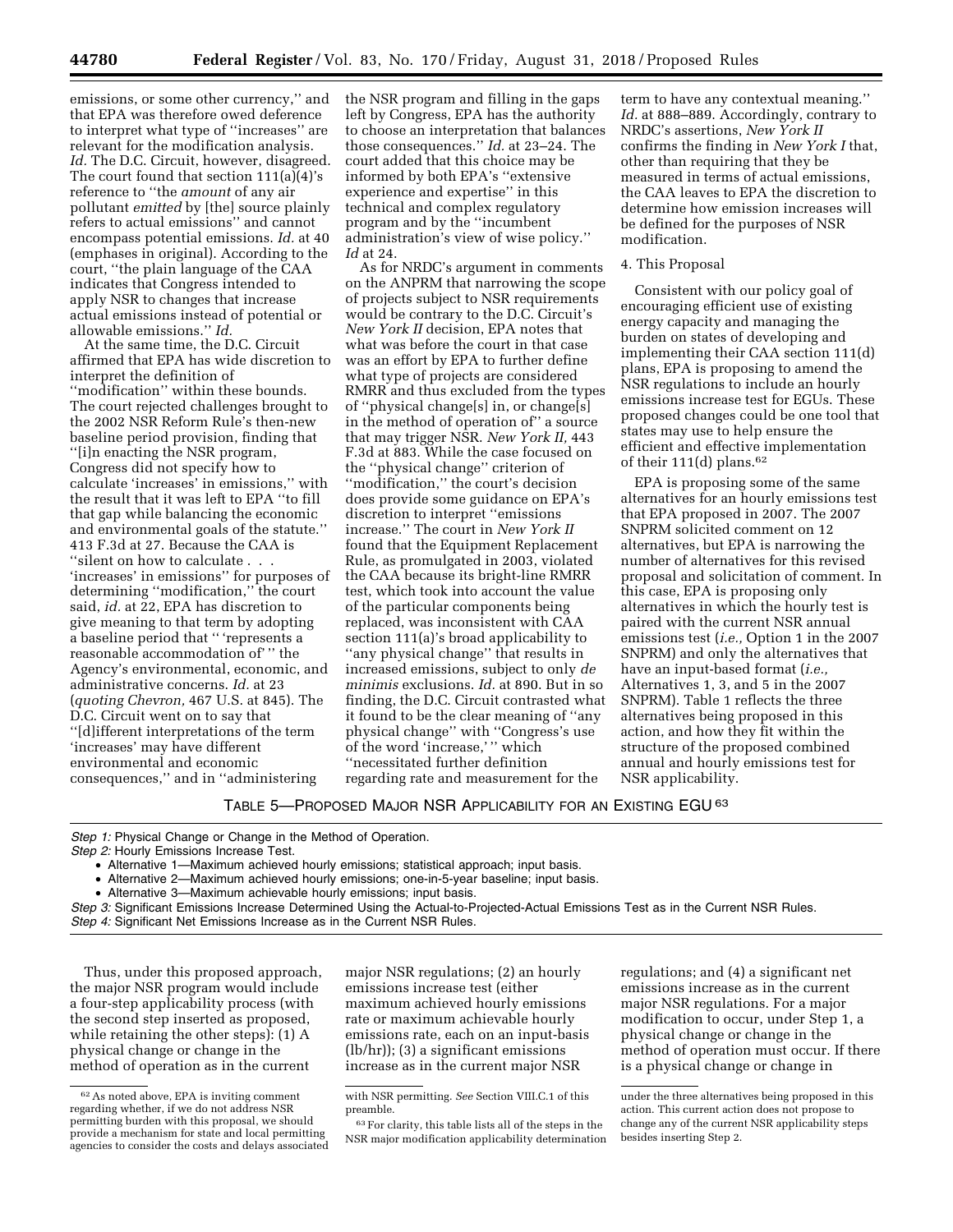method of operation, under Step 2, that change must result in an hourly emissions increase at the existing EGU. If a post-change hourly emissions increase is projected, a source must then proceed to determine whether there is also a significant emissions increase and a significant net emissions increase. In such cases, under Step 3, the owner/ operator would determine whether an emissions increase would occur using the actual-to-projected-actual annual emissions test as provided in the current regulations. There would be no conversion from annual to hourly emissions. Finally, in Step 4, as in the current regulations, if a significant emissions increase is projected to occur, the source would still not be subject to major NSR unless there was a determination that a significant net emissions increase would occur.

This proposed approach would not alter the provisions in the current major NSR regulations pertaining to a significant emissions increase and a significant net emissions increase. Therefore, the NSR regulations would retain the definitions of net emissions increase, significant, projected actual emissions, and baseline actual emissions. *See* 40 CFR 51.166(b)(3), 51.166(b)(23), 51.166(b)(40),  $51.166(b)(47).<sup>64</sup>$  The regulations would also retain all provisions in the current regulations that refer to major modifications, including, but not limited to, those in 40 CFR 51.166(a)(7)(i) through (iii), (b)(9), (b)(12), (b)(14)(ii), (b)(15), (b)(18), (i)(1) through (9), (j)(1) through (4), (m)(1) through  $(3)$ ,  $(p)(1)$  through  $(7)$ ,  $(r)(1)$ through  $(7)$ , and  $(s)(1)$  through  $(4)$ .<sup>65</sup>

To incorporate the four-step modification provisions, EPA is proposing to add two new sections to the major NSR program rules. The first, 40 CFR 51.167, would specify that State Implementation Plans may include a new Step 2 for major NSR applicability at existing EGUs, including those for both attainment and nonattainment areas. The second, 40 CFR 52.25, would contain the requirements for major NSR applicability for existing EGUs where EPA is the reviewing authority or EPA has delegated our authority to a state or local air permitting agency. EPA is also proposing to make the same changes where necessary to conform the general provisions in parts 51 and 52 to the requirements of the major NSR program, such as in the definition of modification in 40 CFR 52.01. The new sections at

§ 51.167 and § 52.25 will be separate and distinct from the other NSR provisions and this will allow our rules to apply this new proposed Step 2 to EGUs while keeping the current distinction in our NSR rules that applies different applicability requirements for EUSGUs and non-EUSGUs that are not EGUs.

While EPA is proposing that this NSR hourly emissions test would apply to all EGUs, as defined in 40 CFR  $51.124(q)$ , EPA is soliciting comment on whether to confine the applicability of the hourly test to a smaller subset of the power sector, such as only the affected EGUs that are making modifications to comply with their state's standards of performance pursuant to these section 111(d) emissions guidelines (*i.e.,*  pursuant to this document's proposed provisions at § 60.5775a and § 60.5780a) (Comment C–62). In addition, while the 2007 SNPRM solicited comment on whether such a test should be limited to the geographic areas covered by several of EPA's rules at the time, because the ACE rule would potentially affect EGUs in all of the contiguous U.S., EPA is proposing in this action to not limit its applicability to specific geographic areas. We are specifically proposing that it would apply to EGUs in all areas of the United States. Finally, although the 2007 SNPRM requested comment on whether the proposed NSR hourly emissions test should be limited to increases of  $SO<sub>2</sub>$  and  $NO<sub>X</sub>$  emissions (due to the analysis that supported the 2007 SNPRM), EPA is proposing in this action that the NSR hourly emissions test would apply to all regulated NSR pollutants because the candidate technologies being considered under this proposal may affect annual emissions of not only GHGs but of all pollutants from the power sector (and because EPA is not relying on the previous proposal's analysis that focused on  $SO_2$  and  $NO<sub>X</sub>$  emissions). EPA solicits comment on these approaches to applicability for the proposed NSR hourly emission increase test.

Recognizing that existing case law dictates that the phrase ''increases the amount of any air pollutant'' in CAA section 111(a)(4) refers to increases in actual emissions for NSR purposes, in 2007 EPA argued that an hourly achievable test is equivalent to a measure of actual emissions because ''for most, if not all EGUs, the hourly rate at which the unit is actually able to emit is substantively equivalent to that unit's historical maximum hourly emissions.'' 72 FR 26219 (May 8, 2007). EPA is taking comment on this prior assertion and whether recent changes to

the energy sector may have rendered it invalid (Comment C–63). EPA is also asking for comment on whether if, practically speaking, maximum achieved and maximum achievable hourly rates are equivalent for most if not all EGUs, EPA has the flexibility under the CAA to implement an hourly achievable emissions test for NSR (Comment C–64).

As noted in the preceding section, EPA's proposal in 2007 to adopt an hourly emissions increase test for NSR included an analysis demonstrating that (1) the proposed regulations would not have an undue adverse impact on local air quality, and (2) increases in the hours of operation at EGUs, to the extent they may increase under a maximum hourly rate test for NSR, would not notably increase national  $SO_2$ ,  $NOx$ , PM2.5, VOC, or CO emissions from the power sector. The analysis in 2007 concluded that the more efficiently and the more cost-effectively an EGU operates, the more likely it is to install controls due to other EPA air regulations. While time has passed since the analyses in the 2007 SNPRM were conducted, the analysis conducted for the ACE rule similarly reflects that, for scenarios that include varying levels and costs of efficiency improvements (reflecting, in part, the proposed changes to NSR in this action), total national emissions of  $CO<sub>2</sub>$  and other pollutants will essentially stay the same or be slightly reduced when compared with a CPP repeal. While it is possible that some individual units may experience an increase in annual emissions due to increases in operation, it is very difficult to project with confidence at which of the units this would actually occur. This is partly due to the framework of the current NSR annual emissions test, which considers a number of source-specific variables including operational history of the unit, projected emissions that may be exempted due to demand growth, other units competing for dispatch, and availability of creditable emission decreases at the facility—that could result in the source ultimately not being subject to major NSR. Consequently, the analysis conducted for the ACE rule estimates the cost and benefits of the different scenarios in a categorical sense and does not attempt to identify the particular sources at which major NSR permitting may be required absent the type of revisions to the NSR regulations proposed here or incorporate a specific cost for NSR permitting within any of the scenarios. This is due in part to limitations in the feasibility of such analysis and in part to the structure of

<sup>64</sup>Analogous provisions are found in 40 CFR 51.165, 52.21, and appendix S to 40 CFR part 51. 65Analogous provisions are found in 40 CFR

<sup>51.165, 52.21,</sup> and appendix S to 40 CFR part 51.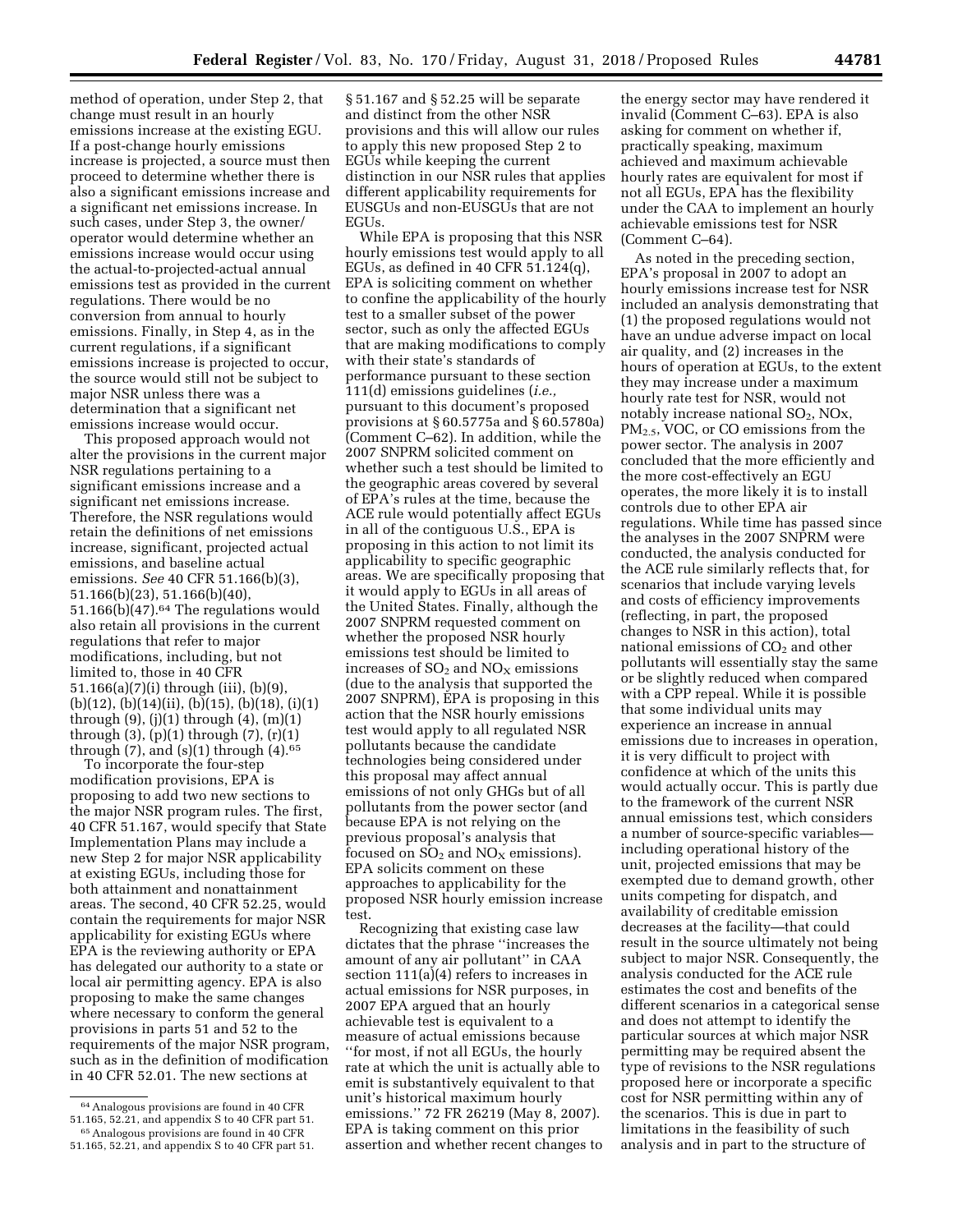section 111(d) and the state-plan development phase which would follow a finalization of this proposed rule. EPA requests comment on the concern about the potential emission increases as part of the proposed NSR changes that some stakeholders have raised (Comment C– 65).

While recognizing that fewer sources will trigger major NSR under an hourly emissions increase, we note that even if a source undertaking a heat rate improvement is not subject to major NSR requirements, it will often require a minor NSR permit from its permitting agency. As noted in Section VIII.A of this preamble, the minor NSR program applies to new and modified sources that are not subject to major NSR permitting. The purpose of a minor NSR program is, along with major NSR, to ensure that sources of air emissions are properly regulated so that the NAAQS are attained and protected. For example, under EPA's tribal minor NSR program, the reviewing authority (*i.e.,* EPA or a delegated Tribe) must ensure that the NAAQS are protected through the permitting process. The reviewing authority has the option to require an air quality impact analysis for individual permits if they deem it necessary based on air quality concerns.66 All minor NSR permits require a public notice process and the permit may potentially require the installation of air pollution controls based on an assessment by the permitting authority.

Furthermore, states use measures contained in their State Implementation Plan (SIP) to ensure that local air quality impacts are addressed or minimized to the extent possible. A SIP may include (1) state-adopted control measures which consist of either regulations or source-specific requirements (*e.g.,*  orders and consent decrees); (2) statesubmitted ''non-regulatory'' components (*e.g.,* maintenance plans and attainment demonstrations); and (3) additional requirements promulgated by EPA to satisfy a mandatory requirement in Section 110 or Part D of the CAA.

Supplementing the Agency's legal and policy rationale provided in the 2007 SNPRM, EPA is taking comment on an important factor that EPA believes supports for moving forward with the addition of an NSR hourly emissions test for EGUs: EPA is now proposing a rule that could result in sources being required to perform HRIs (as determined by their state 111(d) plans) rather than sources independently deciding to do

them (Comment C–66). EPA believes this added factor of the 111(d) GHG emission guidelines for EGUs directing sources to consider HRIs when complying with their state plans may make the case for adopting an NSR hourly emissions test for EGUs more compelling. EPA requests comment on the extent to which EPA should allow the adoption of an NSR hourly emissions test for EGUs in light of EPA's decision to issue these proposed emission guidelines for the power sector (Comment C–67).

EPA is also taking comment on other ways to minimize or eliminate any adverse impact that NSR may have on implementing section 111(d) plans for EGUs (Comment C–68). Specifically, have there been court decisions since *New York I* and *New York II* that can be read to afford EPA more flexibility with respect to its reading of the definition of ''modification'' in the context of the NSR program?

For example, when EPA undertook the challenge of applying the PSD program to GHGs, the Supreme Court pointed to several instances where EPA had permissibly narrowed the scope of the general CAA definition of ''air pollutant'' based on the surrounding context of provisions within which the term is used, including the NSR program. *UARG* v. *EPA,* 134 S.Ct. 2427, 2439–41 (2014). Based in part on this observation, the Court rejected EPA's strict interpretation that the term ''air pollutant'' must apply to greenhouse gases in the context of the definition of ''major emitting facility'' in section 169(1) of the Act in spite of the Agency's recognition that such a reading would dramatically expand the reach of the PSD program to smaller scale construction that Congress had never intended to cover. *Id.* at 2442. In a like manner, does EPA have more flexibility with regard to its interpretation of the definition of ''modification'' in the context of the PSD program than the D.C. Circuit has previously recognized? Where the D.C. Circuit's reading of the definition of ''modification'' in the PSD context would produce results that frustrates Congressional objectives in the CAA section 111 programs, does the reasoning of the Supreme Court in *UARG* supply a basis for EPA to develop a narrower form of a pollution control project exclusion from NSR?

The requirements of the CAA section 111 program were intended to work in harmony with NSR and other provisions of the Act. The complementary relationship of the programs is evident from the statutory requirements. Both programs are intended to protect air quality from stationary sources of

pollution, and they rely on many of the same CAA provisions and definitions namely, the programs' framework for existing sources are both rooted in the same definition for ''modification.'' In addition, there are instances in which the CAA cross links the programs such that a requirement from one program bears an influence on the other program. For example, in accordance with CAA section 169(3), an applicable standard of performance under NSPS establishes the minimum level of stringency for BACT for a source getting a PSD permit. Similarly, LAER must reflect an emission rate that is does not exceed the allowable emission rate under any applicable NSPS. CAA section 171(3). Thus, the NSPS program sets the minimum performance standards for new stationary sources as part of program to ensure air quality is protected, and NSR authorizes the construction or modification of sources of air pollution, taking into account the NSPS as it examines what the source needs to do to control its emissions in order to adequately protect or improve air quality.

Thus, EPA believes the two programs are intended to complement—not conflict with—each other. However, because changes considered under 111(d) plans could result in a source triggering NSR under the current NSR rules and increasing the costs to the point that undertaking HRI are less financially feasible for some sources, can EPA apply the reasoning of *UARG*  to read the definition of ''modification'' in this context to afford more flexibility to exempt sources from NSR requirements when they are compelled to make changes by an NSPS (Comment C–69)?

#### 5. State Adoption

As the hourly emissions test for NSR would be one tool for implementing the ACE rule, EPA expects that some states may determine that they do not need or desire to change the NSR applicability requirements for EGUs. Consequently, EPA does not intend the NSR hourly emissions test to be a mandatory element of state programs (as EPA had proposed in 2007). EPA is proposing for this action that states would have the discretion to decide whether to incorporate the NSR hourly emissions test for EGUs into their rules. However, state and local permitting authorities that are issuing permits on behalf of EPA under a delegation agreement will be required to apply the NSR hourly emissions test for EGUs, since they would follow the Federal NSR program provided in 40 CFR part 52 (which would be amended to include section

<sup>66</sup> 40 CFR 49.154(d). We note that many state (and local) minor NSR permitting programs have similar methods for ensuring that the NAAQS are protected.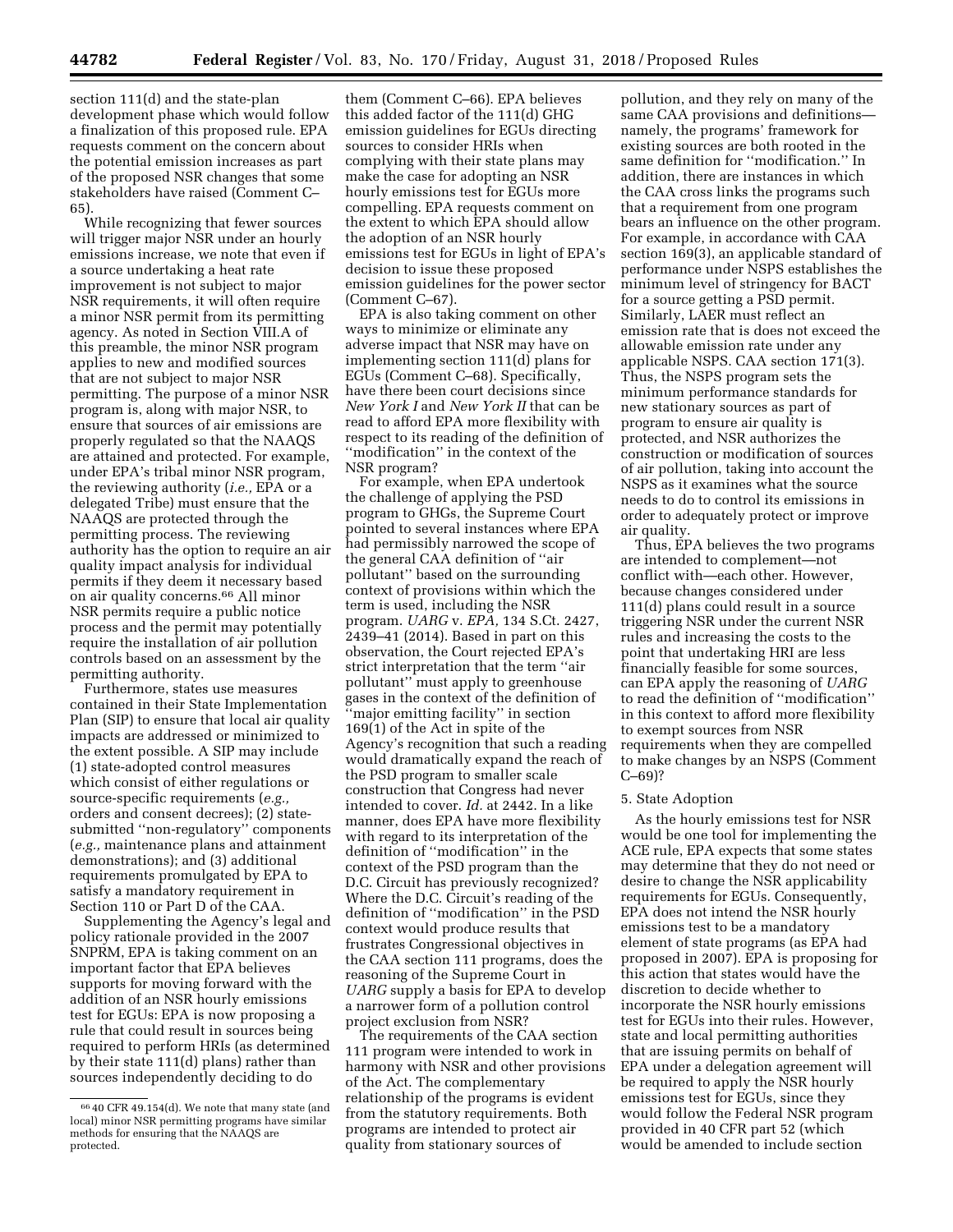52.25). EPA solicits comment on allowing states this flexibility to adopt the proposed NSR rule changes and on any other considerations with respect to state (or local/district agency) adoption and implementation of the proposed NSR changes (Comment C–70).

#### 6. Severability

Although EPA proposes to finalize these NSR revisions as part of an integrated action with the rest of this proposal, EPA views the revisions to the definition of BSER, revisions to the implementing regulations, and emission guideline proposed in this proposal as appropriate policies in their own right and on their own terms. EPA intends that the NSR revisions, if finalized, would be severable from the other provisions on judicial review. EPA solicits comment on whether it would be appropriate to finalize the NSR revisions as a separate action from the remainder of the proposal (Comment C– 71).

#### 7. Submitting Comments

Please submit all comments on this NSR section docket established for this rulemaking (Docket ID number EPA– HQ–OAR–2017–0355). To the extent that you previously commented on the October 20, 2005 NPRM and/or May 8, 2007 SNPRM and desire for your comments to be considered for this proposed action, please resubmit them.

#### **IX. Impacts**

### *A. What are the air impacts?*

In the Regulatory Impact Analysis (RIA) for this proposed rulemaking, the Agency provides a full benefit cost analysis of four illustrative scenarios. The four illustrative scenarios include a scenario modeling the full repeal of the CPP (which can also be conceptualized as the legal state of affairs as of the date of this proposal, given the Supreme Court stay of the CPP) and three policy scenarios modeling heat rate improvements (HRI) at coal-fired EGUs. Throughout the RIA, these three illustrative policy scenarios are compared against a base case, which includes the CPP. By analyzing against the CPP, the reader can understand the combined impact of the CPP repeal and proposed ACE rule. Inclusion of a no CPP case allows for an understanding of the repeal alone and also allows the reader to evaluate the impact of the policy cases against a no CPP scenario. The RIA assumes a mass-based implementation of the CPP for existing affected sources, and does not assume interstate trading. The three illustrative policy scenarios represent potential

outcomes of state determinations of standards of performance, and compliance with those standards by affected coal-fired EGUs. These policy scenarios illustrate the analysis of the world without the CPP, the world with this proposal, and the difference in the effects of this proposal and those of the CPP.

The illustrative policy scenarios model different levels and costs of HRIs applied uniformly at all affected coalfired EGUs in the contiguous U.S. beginning in 2025. EPA has identified the BSER to be HRI. Each of these illustrative scenarios assumes that the affected sources are no longer subject to the state plan requirements of the CPP (*i.e.,* the mass-based requirements assumed for CPP implementation in the base case for the RIA). The cost, suitability, and potential improvement for any of these HRI technologies is dependent on a range of unit-specific factors such as the size, age, fuel use, and the operating and maintenance history of the unit. As such, the HRI potential can vary significantly from unit to unit. EPA does not have sufficient information to assess HRI potential on a unit-by-unit basis. To avoid the impression that EPA can sufficiently distinguish likely standards of performance across individual affected units and their compliance strategies, this analysis assumes different HRI levels and costs are applied uniformly to affected coal-fired EGUs under each of three illustrative policy scenarios:

The first illustrative scenario, 2 Percent HRI at \$50/kW, represents a policy case that reflects modest improvements in HRI absent any revisions to NSR requirements. For many years, industry has indicated to the Agency that many sources have not implemented certain HRI projects because the burdensome costs of NSR cause such projects to not be viable. Thus, absent NSR reform, HRI at affected units might be expected to be modest. Based on numerous studies and statistical analysis, the Agency believes that the HRI potential for coal-fired EGUs will, on average, range from one to three percent at a cost of \$30 to \$60 per kilowatt (kW) of EGU generating capacity. The Agency believes that this scenario (2 percent HRI at \$50/kW) reasonably represents that range of HRI and cost.

The second illustrative scenario, 4.5 Percent HRI at \$50/kW, represents a policy case that includes benefits from the proposed revisions to NSR, with the HRI modeled at a low cost. As mentioned earlier, the Agency is proposing revisions to the NSR program

that will provide owners and operators of existing EGUs greater ability to make efficiency improvements without triggering the provisions of NSR. This scenario is informative in that it represents the ability of all coal-fired EGUs to obtain greater improvements in heat rate because of NSR reform at the \$50/kW cost identified earlier. EPA believes this higher heat rate improvement potential is possible because without NSR a greater number of units may have the opportunity to make cost effective heat rate improvements such as steam turbine upgrades that have the potential to offer greater heat rate improvement opportunities.

The third illustrative scenario, 4.5 Percent HRI at \$100/kW, represents a policy case that includes the benefits from the proposed revisions to NSR, with the HRI modeled at a higher cost. This scenario is informative in that it represents the ability of a typical coalfired EGU to obtain greater improvements in heat rate because of NSR reform but at a much higher cost (\$100/kW) than the \$50/kW cost identified earlier. Particularly for lower capacity units or those with limited remaining useful life, this could ultimately translate into HRI projects with costs beyond what most states might determine to be reasonable.

Combined, the 4.5 percent HRI at \$50/ kW scenario and the 4.5 percent HRI at \$100/kW scenario represent a range of potential costs for the proposed policy option that couples HRI with NSR reform. Modeling this at \$50/kW and \$100/kW provides a sensitivity analysis on the cost of the proposed policy including NSR reform. The \$50/kW cost represents an optimistic bounding where NSR reform unleashes significant new opportunity for low-cost heat rate improvements. The \$100/kW cost scenario, while informative, represents a high-end bound that could overstate potential because, particularly for lower capacity factor units and those with limited remaining useful life, these would represent project costs that states would likely find to be unreasonable.

The Agency understands that there may be interest in comparing the three illustrative policy scenarios against an alternative baseline that does not include the CPP. For those interested in comparing the potential impacts of the policy scenarios in a world without the CPP, results from the three illustrative policy scenarios may be compared against an alternative baseline results from the illustrative No CPP scenario. The presentation of an alternative baseline is consistent with Circular A– 4, which states, ''When more than one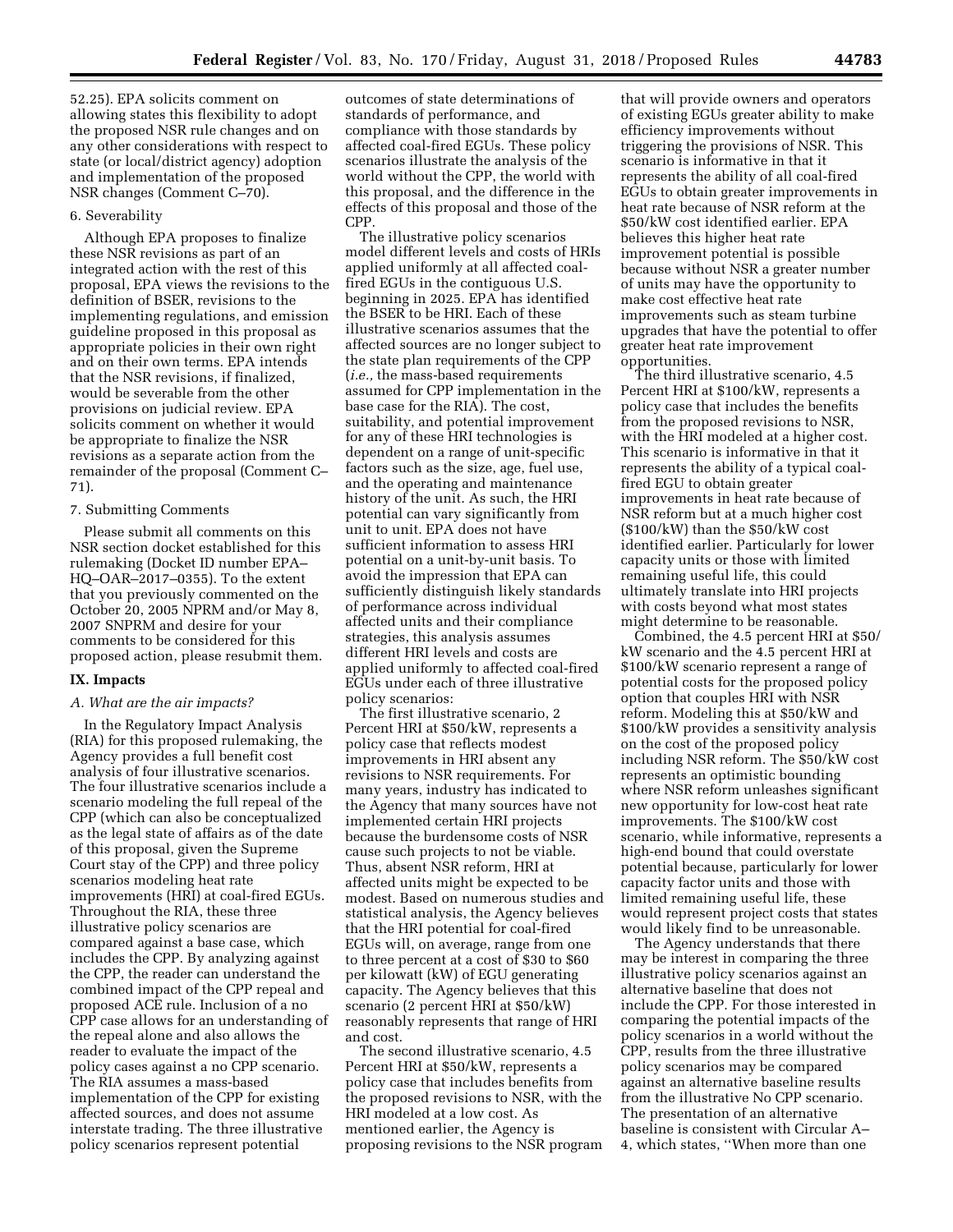baseline is reasonable and the choice of baseline will significantly affect estimated benefits and costs, you should consider measuring benefits and costs against alternative baselines'' 67 In addition, the full suite of model outputs and additional comparisons tables are available in the rulemaking docket.

EPA evaluates the potential regulatory impacts of the illustrative No CPP scenario and the three illustrative policy scenarios using the present value (PV) of

costs, benefits, and net benefits, calculated for the years 2023–2037 from the perspective of 2016, using both a three percent and seven percent beginning-of-period discount rate. In addition, the Agency presents the assessment of costs, benefits, and net benefits for specific snapshot years, consistent with historic practice. In the RIA, the regulatory impacts are evaluated for the specific years of 2025, 2030, and 2035.

Emissions are projected to be higher under the three illustrative policy scenarios and the illustrative No CPP scenario than under the base case, as the base case includes the CPP. Table 6 shows projected emission increases relative to the base case for  $CO<sub>2</sub>$ ,  $SO<sub>2</sub>$ and  $NO<sub>X</sub>$  from the electricity sector. Table 7 shows the same emissions change information, except relative to the No CPP alternative baseline.

### TABLE 6-PROJECTED CO<sub>2</sub>, SO<sub>2</sub>, AND NO<sub>X</sub> ELECTRICITY SECTOR EMISSION INCREASES, RELATIVE TO THE BASE CASE (CPP) (2025–2035)

|                      | CO <sub>2</sub><br>(million<br>short tons) | SO <sub>2</sub><br>(thousand<br>short tons) | NO <sub>x</sub><br>(thousand<br>short tons) |
|----------------------|--------------------------------------------|---------------------------------------------|---------------------------------------------|
| <b>No CPP</b>        |                                            |                                             |                                             |
| 2025                 | 50                                         | 36                                          | 32                                          |
| 2030                 | 74                                         | 60                                          | 47                                          |
| 2035                 | 66                                         | 44                                          | 43                                          |
| 2% HRI at \$50/kW    |                                            |                                             |                                             |
| 2025                 | 37                                         | 35                                          | 24                                          |
| 2030                 | 61                                         | 53                                          | 39                                          |
| 2035                 | 55                                         | 34                                          | 39                                          |
| 4.5% HRI at \$50/kW  |                                            |                                             |                                             |
| 2025                 | 32                                         | 40                                          | 21                                          |
| 2030                 | 60                                         | 53                                          | 39                                          |
| 2035                 | 59                                         | 43                                          | 43                                          |
| 4.5% HRI at \$100/kW |                                            |                                             |                                             |
| 2025                 | 20                                         | 32                                          | 14                                          |
| 2030                 | 47                                         | 45                                          | 32                                          |
| 2035                 | 44                                         | 29                                          | 33                                          |

# TABLE 7-PROJECTED CO<sub>2</sub>, SO<sub>2</sub>, AND NO<sub>X</sub> ELECTRICITY SECTOR EMISSION CHANGES, RELATIVE TO THE NO CPP ALTERNATIVE BASELINE

[2025–2035]

|                        | CO <sub>2</sub><br>(million<br>short tons) | SO <sub>2</sub><br>(thousand<br>short tons) | $NOx$ (thousand<br>short tons) |
|------------------------|--------------------------------------------|---------------------------------------------|--------------------------------|
| <b>Base Case (CPP)</b> |                                            |                                             |                                |
| 2025<br>2030<br>2035   | $-50$<br>$-74$<br>$-66$                    | $-36$<br>- 60<br>- 44                       | $-32$<br>$-47$<br>$-43$        |
| 2% HRI at \$50/kW      |                                            |                                             |                                |
| 2025<br>2030<br>2035   | $-13$<br>$-13$<br>$-11$                    | $-11$                                       | $-8$<br>$-8$<br>$-5$           |
| 4.5% HRI at \$50/kW    |                                            |                                             |                                |
| 2025<br>2030<br>2035   | $-18$<br>$-14$<br>— 1                      | $\overline{\phantom{m}}$                    | $-11$<br>$-8$<br>— 1           |

<sup>67</sup>Office of Management and Budget (OMB), 2003,

Circular A–4, *[https://www.whitehouse.gov/sites/](https://www.whitehouse.gov/sites/whitehouse.gov/files/omb/circulars/A4/a-4.pdf)* 

*[whitehouse.gov/files/omb/circulars/A4/a-4.pdf.](https://www.whitehouse.gov/sites/whitehouse.gov/files/omb/circulars/A4/a-4.pdf)*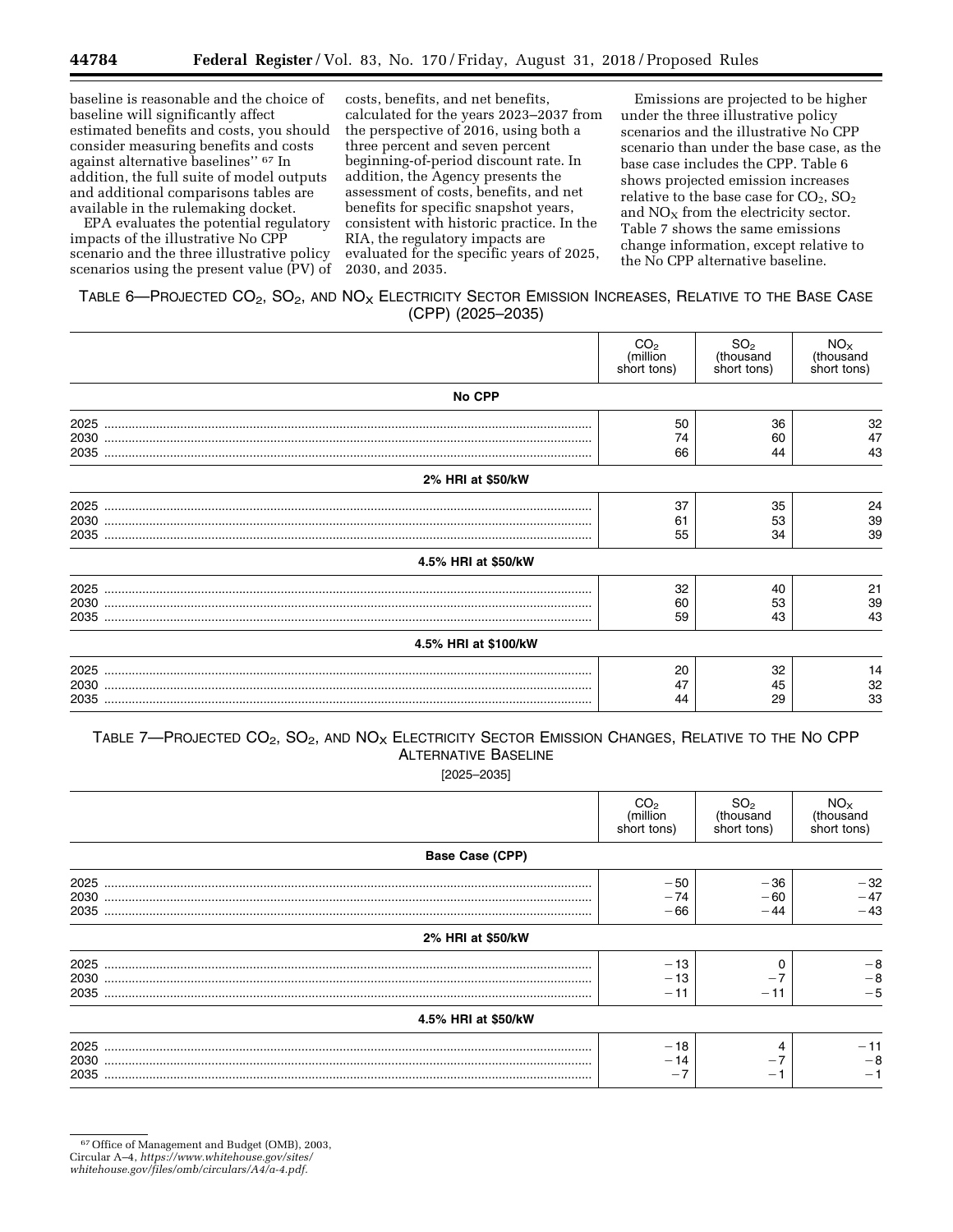# TABLE 7—PROJECTED  $CO_2$ ,  $SO_2$ , and  $NO_X$  Electricity Sector Emission Changes, Relative to the No CPP ALTERNATIVE BASELINE—Continued

[2025–2035]

|                      | ıllıor<br>tons | SO2<br>housand<br>short tons) | NO <sub>X</sub><br>งบรลทด<br>short tons) |  |  |  |  |  |  |  |
|----------------------|----------------|-------------------------------|------------------------------------------|--|--|--|--|--|--|--|
| 4.5% HRI at \$100/kW |                |                               |                                          |  |  |  |  |  |  |  |
| 2025                 | $-30$          | $\overline{\phantom{0}}$      | $-18$                                    |  |  |  |  |  |  |  |
| 2030<br>2035         | $-27$<br>$-22$ | - 15<br>$-16$                 | $-15$<br>$\overline{\phantom{0}}$        |  |  |  |  |  |  |  |

The emissions changes in these tables do not account for changes in hazardous air pollutants (HAPs) that may occur as a result of this rule. For projected impacts on mercury emissions, please see Chapter 3 of the RIA for this proposed rulemaking.

### *B. What are the energy impacts?*

The proposed actions have energy market implications. Overall, the analysis to support this proposed rule

indicates that there are important power sector impacts that are worth noting, although they are relatively small compared to other EPA air regulatory actions for EGUs. The estimated impacts reflect EPA's illustrative analysis of the proposed rule, which applies various levels of heat rate improvements to affected sources in order to ascertain how they might respond, in order to capture the potential systemwide

economic and energy impacts of the requirements. States are afforded considerable flexibility in this proposed rule, and thus the impacts could be different, to the extent states make different choices.

Table 8 presents a variety of energy market impacts for 2025, 2030, and 2035 for the four illustrative scenarios, relative to the base case, which includes the CPP.

### TABLE 8—SUMMARY OF CERTAIN ENERGY MARKET IMPACTS, RELATIVE TO BASE CASE (CPP)

[Percent change]

|                      | 2025   | 2030   | 2035   |
|----------------------|--------|--------|--------|
|                      | (% )   | (% )   | (% )   |
| No CPP               |        |        |        |
|                      | $-0.5$ | $-0.4$ | $-0.1$ |
|                      | $-0.1$ | $-0.2$ | $-0.4$ |
|                      | 6.1    | 9.2    | 9.5    |
|                      | $-1.1$ | $-0.3$ | 0.1    |
|                      | $-1.4$ | $-0.8$ | $-0.2$ |
|                      | $-1.5$ | $-1.5$ | $-0.9$ |
| 2% HRI at \$50/kW    |        |        |        |
|                      | $-0.3$ | $-0.2$ | $-0.1$ |
|                      | 0.2    | $-0.1$ | $-0.4$ |
|                      | 5.5    | 8.0    | 8.4    |
|                      | $-1.1$ | $-0.9$ | $-0.4$ |
|                      | $-1.4$ | $-1.3$ | $-0.6$ |
|                      | $-2.5$ | $-1.7$ | $-1.1$ |
| 4.5% HRI at \$50/kW  |        |        |        |
|                      | $-0.5$ | $-0.4$ | $-0.2$ |
|                      | 0.7    | 0.6    | 0.3    |
|                      | 5.8    | 8.6    | 9.5    |
|                      | $-1.4$ | $-1.1$ | $-0.7$ |
|                      | $-1.7$ | $-1.6$ | $-1.0$ |
|                      | $-3.4$ | $-2.5$ | $-1.9$ |
| 4.5% HRI at \$100/kW |        |        |        |
|                      | $-0.2$ | 0.0    | 0.0    |
|                      | 0.5    | 0.3    | $-0.1$ |
|                      | 4.5    | 7.1    | 7.4    |
|                      | $-1.3$ | $-1.1$ | $-0.7$ |
|                      | $-1.6$ | $-1.6$ | $-1.0$ |
|                      | $-3.4$ | $-2.3$ | $-1.6$ |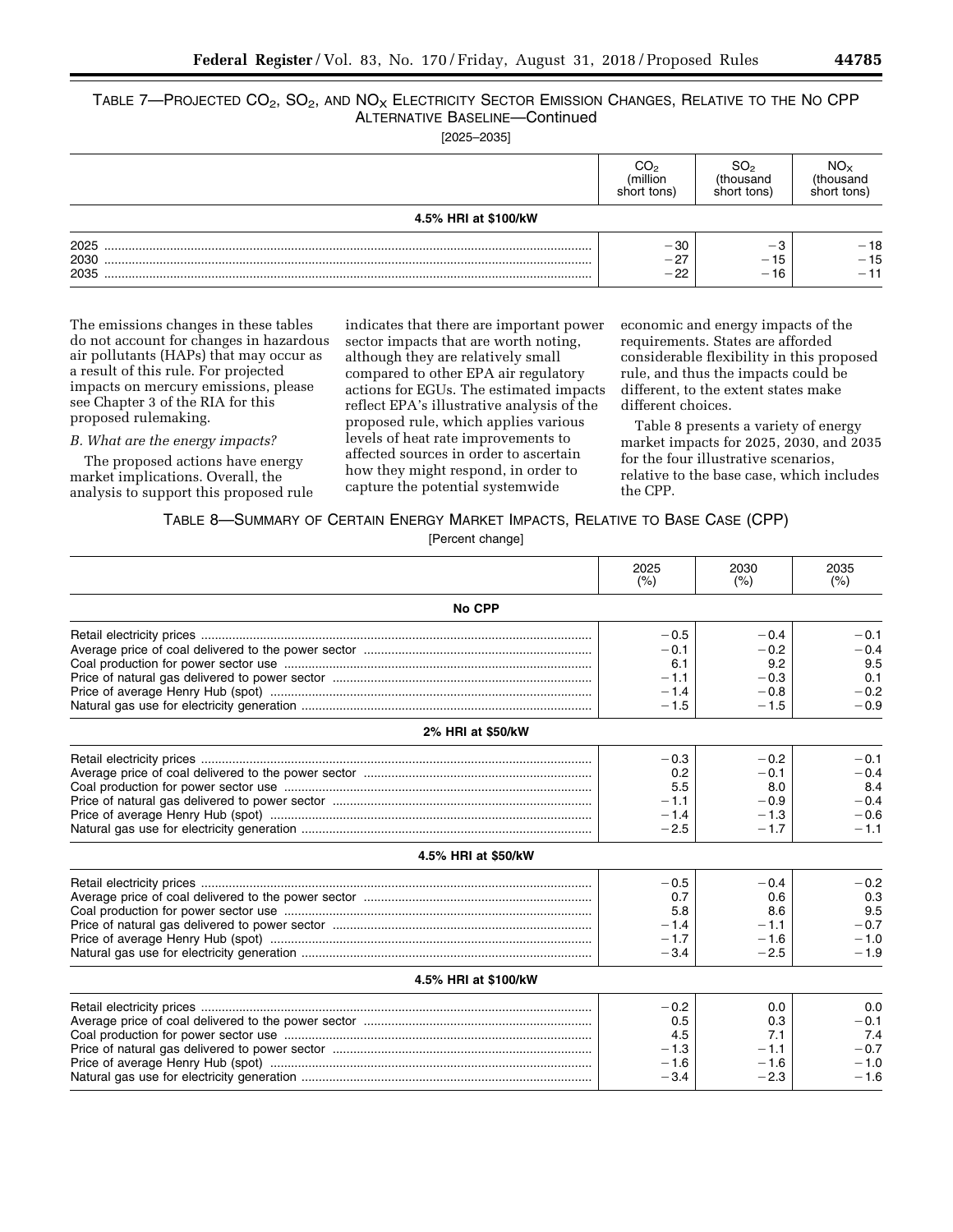Energy market impacts are discussed more extensively in the RIA found in the rulemaking docket.

### *C. What are the compliance costs?*

The power industry's ''compliance costs'' are represented in this analysis as the change in electric power generation costs between the base case and illustrative scenarios, including the cost of monitoring, reporting, and recordkeeping (MR&R). In simple terms, these costs are an estimate of the increased power industry expenditures required to implement the HRI required by the proposed rule, minus the sectoral cost of complying with the CPP assumed in the base case.

The compliance assumptions—and, therefore, the projected compliance costs—set forth in this analysis are illustrative in nature and do not represent the plans that states may ultimately pursue. The illustrative compliance scenarios are designed to reflect, to the extent possible, the scope and nature of the proposed guidelines. However, there is considerable uncertainty with regards to the precise measure that states will adopt to meet the proposed requirements, because there are considerable flexibilities afforded to the states in developing their state plans.

Table 9 presents the annualized compliance costs of the three illustrative policy scenarios and the illustrative No CPP scenario. In this table, and throughout the RIA for this proposed rulemaking, negative costs indicate avoided costs relative to the base case (which includes the CPP), and positive costs indicate an increase in projected compliance costs, relative to the base case. As shown in Table 9, the Agency estimates that there are avoided costs under three out of the four illustrative scenarios. Table 7 shows the same compliance cost information, except relative to the No CPP alternative baseline.

## TABLE 9—COMPLIANCE COSTS, RELATIVE TO BASE CASE (CPP)

[Billions of 2016\$]

|                      | CPP repeal               | 2% HRI<br>at \$50/kW | 4.5% HRI<br>at \$50/kW  | 4.5% HRI<br>at \$100/kW |
|----------------------|--------------------------|----------------------|-------------------------|-------------------------|
| 2025<br>2030<br>2035 | (0.<br>⇁<br>(0.<br>(0.4) | 0.0<br>(0.2)<br>v.   | (0.6)<br>(0.1)<br>(0.6) | 0.5<br>0.2<br>0.5       |

**Notes:** Negative costs indicate that, on net, the illustrative scenario avoids costs relative to the base case with the CPP. Compliance costs equal the projected change in total power sector generating costs, plus the costs of monitoring, reporting, and recordkeeping.

# TABLE 10—COMPLIANCE COSTS, RELATIVE TO THE NO CPP ALTERNATIVE BASELINE

[Billions of 2016\$]

|      | 2% HRI<br>at \$50/kW | 4.5% HRI<br>at \$50/kW | 4.5% HRI<br>at \$100/kW |
|------|----------------------|------------------------|-------------------------|
| 2025 | υ.,                  | ັ.                     | 1.3                     |
| 2030 | 0.5                  | (0.2)                  | 0.9                     |
| 2035 | 0.5                  | (0.2)                  | 0.8                     |

**Notes:** Negative costs indicate that, on net, the illustrative scenario reduces costs relative to the No CPP alternative baseline. Compliance costs equal the projected change in total power sector generating costs, plus the costs of monitoring, reporting, and recordkeeping.

Due to a number of changes in the electricity sector since the CPP was finalized, as documented in the October 2017 RIA conducted for the proposed CPP repeal and Chapter 3 of the RIA for this action, the sector has become less carbon intensive over the past several years, and the trend is projected to continue. These changes and trends are reflected in the modeling used for this analysis. As such, achieving the emissions levels required under CPP requires less effort and expense, relative to a scenario without the CPP, and the estimated compliance costs are significantly lower than what was estimated in the final CPP RIA. More detailed cost estimates are available in the RIA included in the rulemaking docket.

### *D. What are the economic and employment impacts?*

Environmental regulation may affect groups of workers differently, as

changes in abatement and other compliance activities cause labor and other resources to shift. An employment impact analysis describes the characteristics of groups of workers potentially affected by a regulation, as well as labor market conditions in affected occupations, industries, and geographic areas. Market and employment impacts of this proposed action are discussed more extensively in Chapter 5 of the RIA for this proposed rulemaking.

### *E. What are the benefits of the proposed action?*

EPA reports the impact on climate benefits from changes in  $CO<sub>2</sub>$  and the impact on health benefits attributable to changes in  $SO_2$ ,  $NO<sub>X</sub>$  and  $PM<sub>2.5</sub>$ emissions. EPA refers to the climate benefits as ''targeted pollutant benefits'' as they reflect the direct benefits of reducing  $CO<sub>2</sub>$ , and to the ancillary health benefits as ''co-benefits'' as they

are not benefits from reducing the targeted pollutant. To estimate the climate benefits associated with changes in CO<sub>2</sub> emissions, EPA applies a measure of the domestic social cost of carbon (SC–CO<sub>2</sub>). The SC–CO<sub>2</sub> is a metric that estimates the monetary value of impacts associated with marginal changes in  $CO<sub>2</sub>$  emissions in a given year. The  $SC$ – $CO<sub>2</sub>$  estimates used in the RIA for this proposed rulemaking focus on the direct impacts of climate change that are anticipated to occur within U.S. borders.

The estimated health co-benefits are the monetized value of the forgone human health benefits among populations exposed to changes in  $PM_{2.5}$ and ozone. This rule is expected to alter the emissions of  $SO_2$  and  $\overline{NO_X}$ emissions, which will in turn affect the level of PM2.5 and ozone in the atmosphere. Using photochemical modeling, EPA predicted the change in the annual average PM2.5 and summer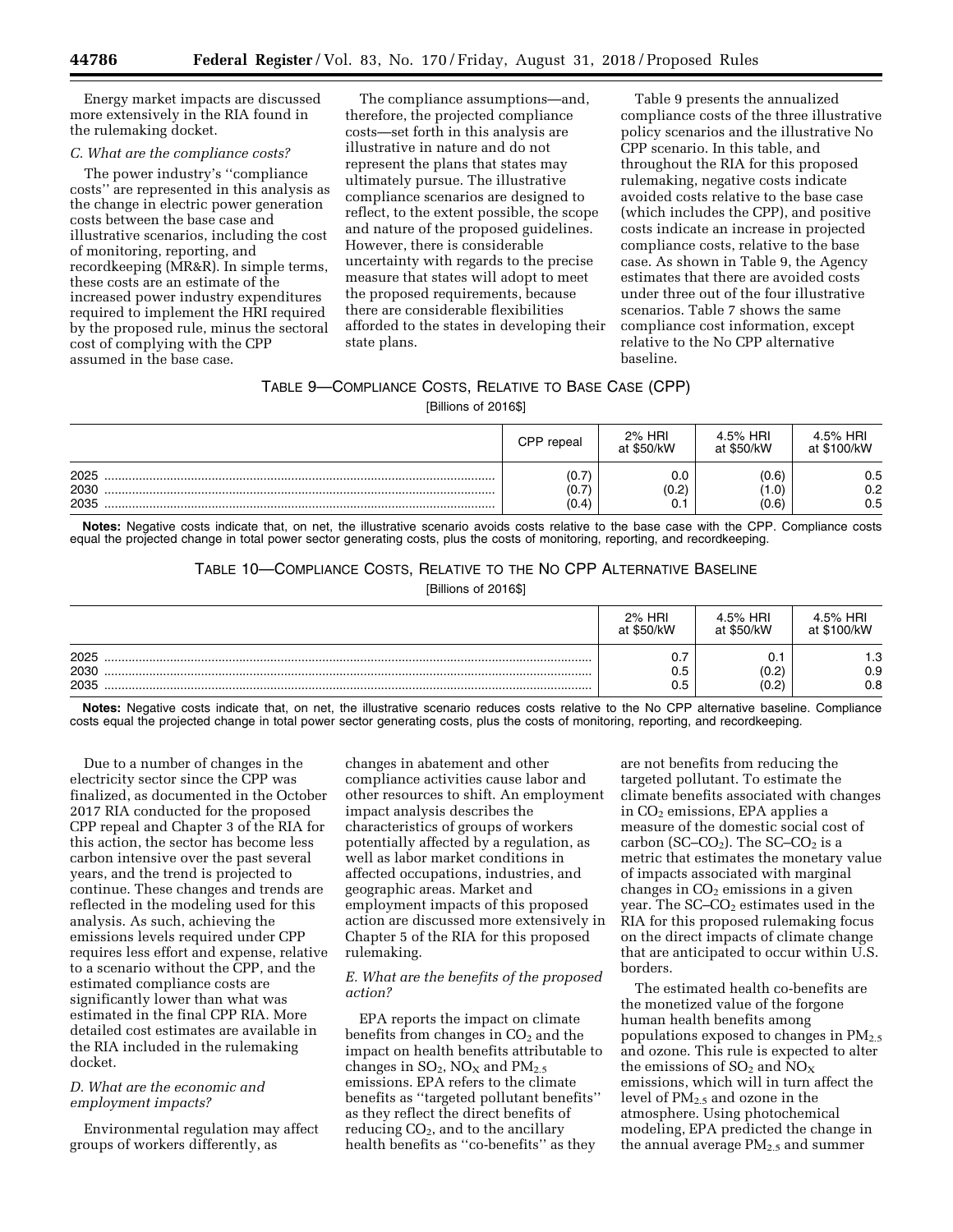season ozone across the U.S. for the years 2025, 2030 and 2035. EPA next quantified the human health impacts and economic value of these changes in air quality using the environmental Benefits Mapping and Analysis

Program—Community Edition. EPA quantified effects using concentrationresponse parameters detailed in the RIA and that are consistent with those employed by the Agency in the PM NAAQS and Ozone NAAQS RIAs (U.S.

EPA, 2012; 2015). In these tables, negative values represent forgone benefits and positive benefits represent realized benefits.

# **Table 11. Forgone Benefits: Estimated Economic Value of Incremental PM2.5 and Ozone-Attributable Deaths and Illnesses for Illustrative Scenarios & Three Alternative Approaches to Representing PM Effects in 2025, Relative to Base Case (CPP) (95% Confidence Interval; Billions of 2016\$)**<sup>A</sup>

|                  |                                          |                                                     | No CPP         |                                                      | 2% HRI at \$50/kW                      |                |                                                      |                                                  | 4.5% HRI at<br>\$50/kW |                                                      |                                                         | 4.5% HRI at<br>\$100/kW |                                                       |  |
|------------------|------------------------------------------|-----------------------------------------------------|----------------|------------------------------------------------------|----------------------------------------|----------------|------------------------------------------------------|--------------------------------------------------|------------------------|------------------------------------------------------|---------------------------------------------------------|-------------------------|-------------------------------------------------------|--|
|                  | Ozone benefits summed with PM benefits:  |                                                     |                |                                                      |                                        |                |                                                      |                                                  |                        |                                                      |                                                         |                         |                                                       |  |
|                  | $No-$<br>threshold<br>model <sup>B</sup> | $- $2.8$<br>$(-\$0.3)$<br>$to -$<br>\$7.7)          | $\iota$        | $-$ \$6.6<br>$(-\$0.6)$<br>$\mathfrak{g}$ -<br>\$19) | $-$ \$2.6<br>$(-\$0.3)$<br>to $$7)$    | $\iota$        | $-$ \$5.9<br>$(-\$0.5)$<br>$\mathfrak{g}$ -<br>\$17) | $-$2.7$<br>$(-\$0.3)$<br>to $-$<br>\$7.4)        | $\iota$                | $-$ \$6.2<br>$(-\$0.6)$<br>$\mathfrak{g}$ -<br>\$18) | $-52.1$<br>$(-\$0.2)$<br>$\mathfrak{t}$ o -<br>$$5.9$ ) | to                      | $-$ \$4.9<br>$(-$0.2)$<br>$\mathfrak{t}$ o -<br>\$14) |  |
| 3% Discount Rate | Effects<br>above<br>LML <sup>C</sup>     | $-$1.8$<br>$(-\$0.1)$<br>$\mathfrak{g}$ -<br>\$5.2) | to             | $-$ \$2.4<br>$(-$0.1$<br>to $-57$ )                  | $-$1.5$<br>$(-\$0.1)$<br>to $-$ \$4)   | $\mathfrak{t}$ | $-$ \$2.2<br>$(-\$0.2)$<br>to $-$ \$6)               | $-$1.6$<br>(\$0.2\$<br>$\mathbf{to}$ -<br>\$4.6) | to                     | $-$ \$2.3<br>$(-$0.2)$<br>to $-$ \$6)                | $-1.1$<br>$(S.1)$ to<br>$-$ \$3.3)                      | to                      | $-$1.8$<br>$(-$0.1)$<br>to $-$ \$5)                   |  |
|                  | Effects<br>above<br>NAAQS <sup>D</sup>   | $-$ \$0.12<br>$(-\$0$ to<br>$-$0.4)$                | $\mathfrak{t}$ | $-$0.4$<br>$(-\$0$ to<br>$-\$1.3)$                   | $-$ \$0.06<br>$(-\$0$ to<br>$-$ \$0.2) | $\mathfrak{t}$ | $-$ \$0.21<br>$(-\$0$ to<br>$-$ \$0.6)               | $-$0.04$<br>$\$0$ to<br>$-50.1$                  | $\mathfrak{t}o$        | $-$ \$0.12<br>$(-\$0$ to<br>$-$ \$0.4)               | \$0.07<br>\$0.2\$<br>to $$0)$                           | $\iota$                 | $-$0.02$<br>$(-\$0.1)$<br>to $$0)$                    |  |
|                  |                                          |                                                     |                |                                                      |                                        |                |                                                      |                                                  |                        |                                                      |                                                         |                         |                                                       |  |
|                  | Ozone benefits summed with PM benefits:  |                                                     |                |                                                      |                                        |                |                                                      |                                                  |                        |                                                      |                                                         |                         |                                                       |  |
|                  | No-<br>threshold<br>model <sup>B</sup>   | $-$ \$2.6<br>$(-\$0.3)$<br>to $-57$ )               | to             | $-$ \$6.1<br>$(-\$0.6)$<br>$10 -$                    | $-$ \$2.4<br>$(-\$0.2)$<br>$to -$      | to             | $-$ \$5.4<br>$(-\$0.5)$<br>$\mathfrak{t}$ -          | $-$2.5$<br>$(-$0.2)$<br>$to -$                   | to                     | $-$ \$5.7<br>$(-\$0.5)$<br>$\mathfrak{g}$ -          | $-$ \$2<br>$(-$0.1$<br>$to -$                           | to                      | $-$4.4$<br>$(-$0.2)$<br>$\mathfrak{g}$ -              |  |
|                  |                                          |                                                     |                | \$17)                                                | \$6.4)                                 |                | \$15)                                                | \$6.7)                                           |                        | \$16)                                                | \$5.4)                                                  |                         | \$13)                                                 |  |
| 7% Discount Rate | Effects<br>above<br>LML <sup>C</sup>     | $-$1.7$<br>$(-\$0$ to<br>$-$ \$5)                   | to             | $-$ \$2.2<br>$(-\$0.1)$<br>to $-$ \$6)               | $-$1.4$<br>$(-$0.1)$<br>to $-$ \$4)    | to             | $-$ \$2<br>$(-\$0.2)$<br>to $-$ \$5)                 | $-$1.5$<br>$(-\$0.1)$<br>$10 -$<br>\$4.2)        | to                     | $- $2.1$<br>$(-$0.2)$<br>to $-$ \$6)                 | $-$0.99$<br>(\$0.1<br>to $-$ \$3)                       | to                      | $-$1.7$<br>$$0$ to<br>$-$ \$4.6)                      |  |
|                  | Effects<br>above<br>NAAQS <sup>D</sup>   | $-$ \$0.12<br>$(-\$0$ to<br>$-$ \$0.4)              | $\iota$        | $-$ \$0.43<br>$(-\$0$ to<br>$-\$1.3)$                | $-$ \$0.06<br>$(-\$0$ to<br>$-$ \$0.2) | to             | $-$ \$0.21<br>$$0$ to<br>$-$ \$0.6)                  | $-$ \$0.04<br>$$0$ to<br>$-$ \$0.1)              | to                     | $-$ \$0.12<br>$(-\$0$ to<br>$-$0.4$                  | \$0.07<br>\$0.2\$<br>to $$0)$                           | to                      | \$0.02<br>(S0.1)<br>to $$0)$                          |  |

<sup>A</sup> Values rounded to two significant figures

B PM effects quantified using a no-threshold model. Low end of range reflects dollar value of effects quantified using concentration-response parameter from Krewski et al. (2009) and Smith et al. (2008) studies; upper end quantified using parameters from Lepeule et al.  $(2012)$  and Jerrett et al.  $(2009)$ .

PM effects quantified at or above the Lowest Measured Level of each long-term epidemiological study. Low end of range reflects dollar value of effects quantified down to LML of Lepeule et al. (2012) study (8  $\mu$ g/m<sup>3</sup>); high end of range reflects dollar value of effects quantified down to LML of Krewski et al. (2009) study (5.8  $\mu$ g/m<sup>3</sup>).

DPM effects only quantified at or above the annual mean of 12 to provide insight regarding the fraction of benefits occurring above the NAAQS. Range reflects effects quantified using concentration-response parameters from Smith et al. (2008) study at the low end and Jerrett et al. (2009) at the high end.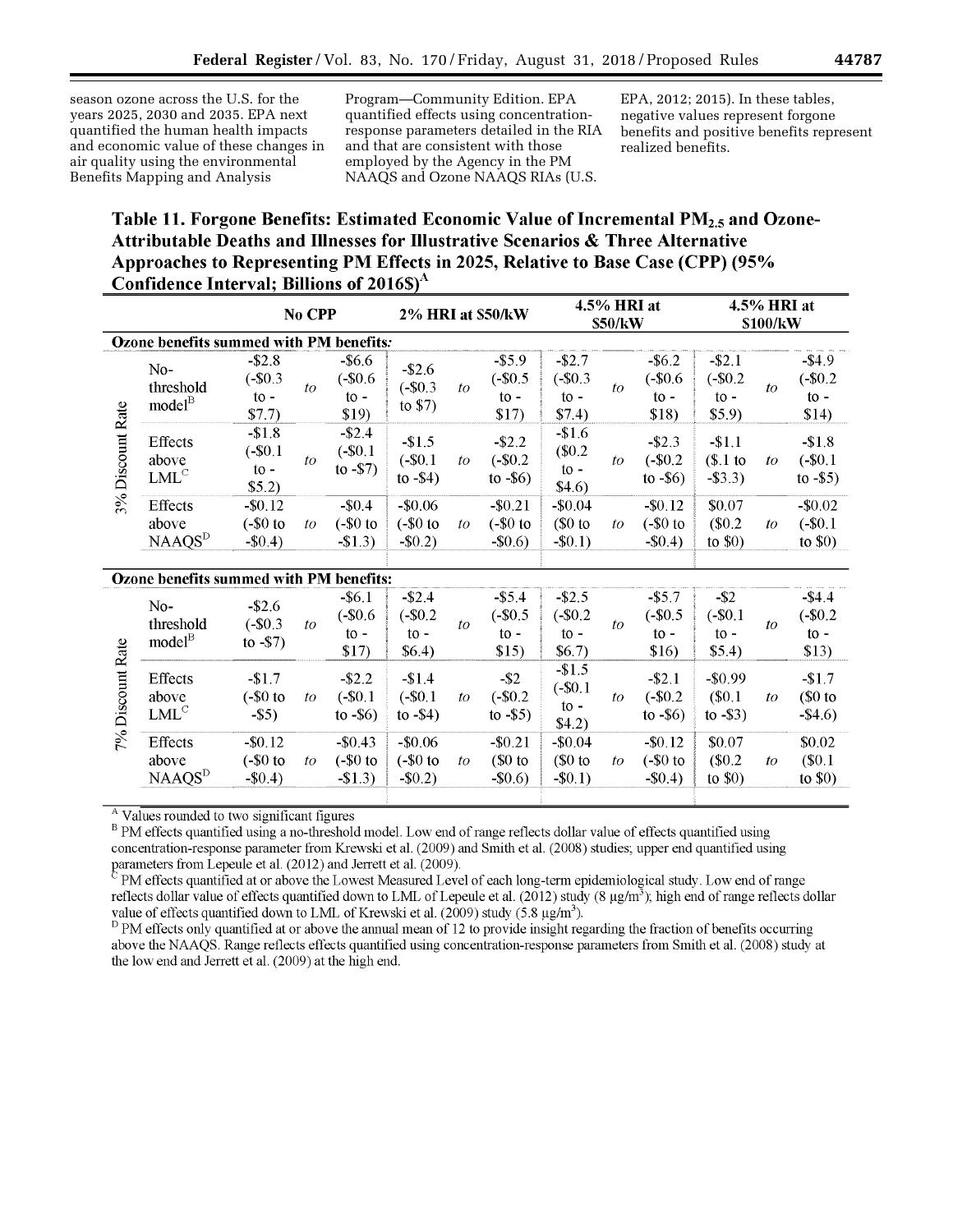| Table 12. Forgone Benefits: Estimated Economic Value of Incremental PM <sub>2.5</sub> and Ozone- |
|--------------------------------------------------------------------------------------------------|
| <b>Attributable Deaths and Illnesses for Illustrative Scenarios &amp; Three Alternative</b>      |
| Approaches to Representing PM Effects in 2030, Relative to Base Case (CPP) (95%                  |
| Confidence Interval; Billions of $2016\$ <sup>A</sup>                                            |

| $-$ \$3.6<br>$-$ \$8.2<br>$-11$<br>$-$ \$4.2<br>$-$ \$9.8<br>$(-\$1)$<br>$(-\$0.4)$<br>$(-\$0.9)$<br>$(-\$0.34)$<br>$(-\$0.8)$                                                                                                                                             |
|----------------------------------------------------------------------------------------------------------------------------------------------------------------------------------------------------------------------------------------------------------------------------|
|                                                                                                                                                                                                                                                                            |
| to<br>to<br>$to -$<br>$to -$<br>$to -$<br>$10 -$<br>$\mathfrak{g}$ -<br>\$30)<br>\$11)<br>\$24)<br>\$28)<br>\$9.7                                                                                                                                                          |
| $-$ \$2.9<br>$-$ \$2.3<br>$- $3.8$<br>$-$ \$3.6<br>$-$ \$3<br>$(-\$0.4)$<br>$(-\$0.3)$<br>$(-\$0.4)$<br>$(-$0.22)$<br>$(-\$0.3)$<br>$\iota$<br>$\iota$<br>$\mathfrak{g}_0$ -<br>$to -$<br>$to -$<br>$\mathfrak{g}_0$ -<br>to $-$ \$8)<br>\$10)<br>\$10)<br>\$8.3)<br>\$6.7 |
| $-$1.5$<br>$-$0.63$<br>$-$0.18$<br>$-$ \$0.13<br>$-$0.46$<br>$(-\$0.1)$<br>$(-\$0.1)$<br>$\$0$ to<br>$(-\$0$ to<br>$$0$ to<br>$\mathfrak{t}$<br>to<br>$\mathfrak{g}$ -<br>$\mathfrak{g}$ -<br>$-$ \$0.5)<br>$-$0.4)$<br>$-\$1.4)$<br>\$4)<br>\$1.9                         |
|                                                                                                                                                                                                                                                                            |
| $-$ \$9.8<br>$-$ \$3.9<br>$-$ \$9<br>$-$ \$3.3<br>$-$7.6$<br>$(-\$0.9)$<br>$(-$0.4)$<br>$(-\$0.3)$<br>$(-$0.7)$<br>$(-\$0.8)$<br>to<br>to<br>$to -$<br>$to -$<br>$\mathbf{to}$ -<br>$to -$<br>$to -$<br>\$28)<br>\$11)<br>\$26)<br>\$8.9<br>\$22)                          |
| $-$ \$3.5<br>$-$ \$3.3<br>$-$2.7$<br>$-$ \$2.2<br>$-$ \$2.8<br>$(-$0.2)$<br>$(-\$0.3)$<br>$(-\$0.3)$<br>$\left($ -<br>$(-\$0.3)$<br>to<br>to<br>\$0.32<br>$to -$<br>$\mathfrak{g}$ -<br>$\mathfrak{g}$ -<br>to $-$ \$8)<br>\$10)<br>\$7.7<br>\$6.2)<br>to $-$ \$9)         |
| $-$1.5$<br>$-$0.18$<br>$-$0.13$<br>$-$0.63$<br>$-$0.46$<br>$(-\$0.1)$<br>$\$0$ to<br>$(-\$0.1)$<br>$(-\$0$ to<br>$(-\$0$ to<br>to<br>to<br>$\mathfrak{g}$ -<br>$-$0.5)$<br>to $-$ \$2)<br>$-$ \$0.4)<br>$-$1.4)$<br>\$4)                                                   |
|                                                                                                                                                                                                                                                                            |

 $A$  Values rounded to two significant figures

B PM effects quantified using a no-threshold model. Low end of range reflects dollar value of effects quantified using concentration-response parameter from Krewski et al. (2009) and Smith et al. (2008) studies; upper end quantified using parameters from Lepeule et al. (2012) and Jerrett et al. (2009).

 $\rm^C$  PM effects quantified at or above the Lowest Measured Level of each long-term epidemiological study. Low end of range reflects dollar value of effects quantified down to LML of Lepeule et al. (2012) study (8  $\mu$ g/m<sup>3</sup>); high end of range reflects dollar value of effects quantified down to LML of Krewski et al.  $(2009)$  study  $(5.8 \text{ µg/m}^3)$ .

 $D$  PM effects only quantified at or above the annual mean of 12 to provide insight regarding the fraction of benefits occurring above the NAAQS. Range reflects effects quantified using concentration-response parameters from Smith et al. (2008) study at the low end and Jerrett et al. (2009) at the high end.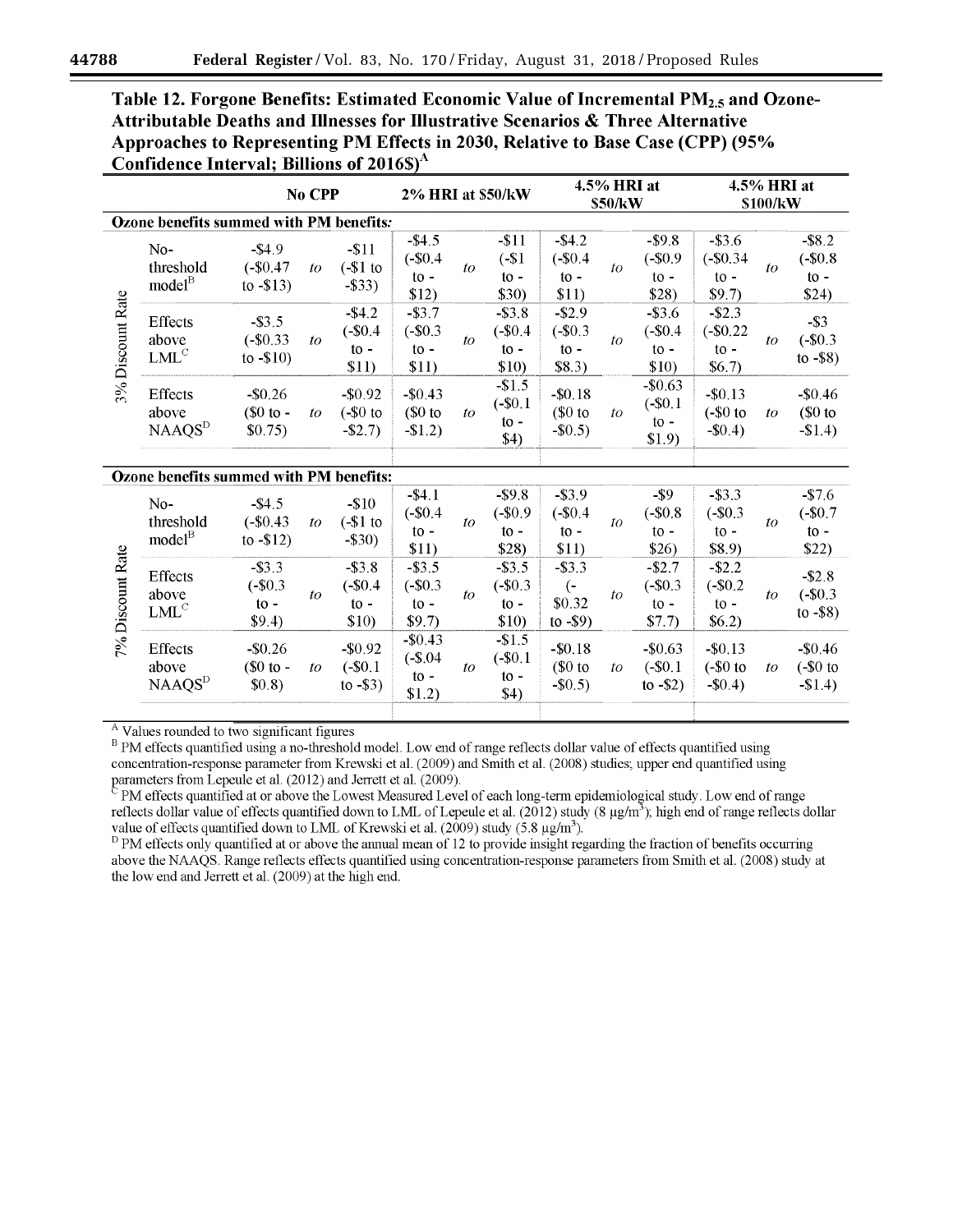| Table 13. Forgone Benefits: Estimated Economic Value of Incremental PM <sub>2.5</sub> and Ozone- |
|--------------------------------------------------------------------------------------------------|
| <b>Attributable Deaths and Illnesses for Illustrative Scenarios &amp; Three Alternative</b>      |
| Approaches to Representing PM Effects in 2035, Relative to Base Case (CPP) (95%                  |
| Confidence Interval; Billions of $2016\$ <sup>A</sup>                                            |

|                  |                                               |                                                       | No CPP |                                        | <b>2% HRI at \$50/kW</b>                   |    |                                                     |                                                    | 4.5% HRI at<br>\$50/kW |                                         |                                                    | 4.5% HRI at<br>\$100/kW |                                        |
|------------------|-----------------------------------------------|-------------------------------------------------------|--------|----------------------------------------|--------------------------------------------|----|-----------------------------------------------------|----------------------------------------------------|------------------------|-----------------------------------------|----------------------------------------------------|-------------------------|----------------------------------------|
|                  | Ozone benefits summed with PM benefits:       |                                                       |        |                                        |                                            |    |                                                     |                                                    |                        |                                         |                                                    |                         |                                        |
|                  | No-<br>threshold<br>model <sup>B</sup>        | $-$ \$3.8<br>$(-\$0.4)$<br>$to -$<br>\$10)            | to     | $-$ \$8.8<br>$(-\$1$ to<br>$-$ \$25)   | $-$ \$3<br>$(-\$0.29)$<br>$to -$<br>\$8.1) | to | $-$ \$7<br>$(-\$0.6)$<br>$\mathfrak{to}$ -<br>\$20) | $-$ \$4<br>$(-\$0.4)$<br>$\mathbf{to}$ -<br>\$11)  | to                     | $-$ \$9.3<br>$(-\$1$ to<br>$-$ \$27)    | $-$ \$2.6<br>$(-\$0.25)$<br>to $-57$ )             | to                      | $-$ \$6<br>$(-\$1$ to<br>$-17$         |
| 3% Discount Rate | <b>Effects</b><br>above<br>LML <sup>C</sup>   | $-$ \$2.9<br>$(-\$0.3)$<br>$\mathfrak{t}$ .<br>\$8.4) | to     | $-$ \$3.3<br>$(-\$0.3)$<br>to $-$ \$9) | $-$ \$2.4<br>$(-\$0.2)$<br>to $-57$ )      | to | $-$ \$2.6<br>$(-\$0.3)$<br>to $-57$ )               | $-$ \$3<br>$(-\$0.3)$<br>$\mathfrak{g}$ -<br>\$8.6 | to                     | $-$ \$3.5<br>$(-\$0.3)$<br>to $-$ \$9)  | $-$ \$2<br>$(-\$0.2)$<br>to $-$ \$6)               | to                      | $-$ \$2.3<br>$(-\$0.2)$<br>to $-$ \$6) |
|                  | Effects<br>above<br><b>NAAQS</b> <sup>D</sup> | $-$0.21$<br>$$0$ to<br>$-$ \$0.6)                     | to     | $-$0.73$<br>$(-\$0.1)$<br>to $-$ \$2)  | $-$ \$0.2<br>$$0 to -$<br>\$0.6)           | to | $-$0.69$<br>$(-\$0.1)$<br>to $-52$ )                | $-$0.24$<br>$$0$ to<br>$-$0.7$                     | to                     | $-$ \$0.86<br>$(-\$0.1)$<br>to $-$ \$3) | $-$0.14$<br>$\$0$ to -<br>\$0.4)                   | to                      | $-$0.48$<br>$$0$ to<br>$-11$           |
|                  | Ozone benefits summed with PM benefits:       |                                                       |        |                                        |                                            |    |                                                     |                                                    |                        |                                         |                                                    |                         |                                        |
|                  | $No-$<br>threshold<br>model <sup>B</sup>      | $-$ \$3.5<br>$(-\$0.3)$<br>to $-$ \$9)                | to     | $-$ \$8.1<br>$(-\$1$ to<br>$-$ \$23)   | $-$ \$2.7<br>$(-\$0.3)$<br>to $-$ \$8)     | to | $-$ \$6.5<br>$(-\$1$ to<br>$-519$                   | $-$ \$3.7<br>$(-\$0.4)$<br>$to -$<br>\$10)         | to                     | $-$ \$8.6<br>$(-\$1$ to<br>$-$ \$25)    | $-$ \$2.4<br>$(-\$0.2)$<br>to $-$ \$6)             | to                      | $-$ \$5.5<br>$(-\$1$ to<br>$-\$16)$    |
| 7% Discount Rate | <b>Effects</b><br>above<br>LML <sup>C</sup>   | $-$ \$2.7<br>$(-\$0.3)$<br>to $-$ \$8)                | to     | $-$ \$3<br>$(-\$0.3)$<br>to $-$ \$8)   | $-$ \$2.2<br>$(-$0.2)$<br>$to -$<br>\$6.4) | to | $-$ \$2.4<br>$(-$0.2)$<br>to $-57$ )                | $-$ \$2.8<br>$(-$<br>\$0.26<br>to $-$ \$8)         | $\iota$                | $-$ \$3.2<br>$(-\$0.3)$<br>to $-$ \$9)  | $-1.8$<br>$(-$0.17)$<br>$\mathfrak{g}$ -<br>\$5.3) | to                      | $-$ \$2.1<br>$(-\$0.2)$<br>to $-$ \$6) |
|                  | Effects<br>above<br><b>NAAQS</b> <sup>D</sup> | $-$ \$0.21<br>$\$0$ to<br>$-$ \$0.6)                  | to     | $-$0.73$<br>$(-\$0.1)$<br>to $-$ \$2)  | $-$ \$0.2<br>$(-\$0$ to<br>$-$ \$0.6)      | to | $-$ \$0.69<br>$(-\$0.1)$<br>to $-52$ )              | $-$0.24$<br>$(-\$0$ to<br>$-$ \$0.7)               | to                     | $-$ \$0.86<br>$(-\$0.1)$<br>to $-$ \$3) | $-$0.14$<br>$(S0 to -$<br>\$0.4)                   | to                      | $-$0.48$<br>$$0$ to<br>$-11$           |
|                  |                                               |                                                       |        |                                        |                                            |    |                                                     |                                                    |                        |                                         |                                                    |                         |                                        |

<sup>A</sup> Values rounded to two significant figures

<sup>B</sup> PM effects quantified using a no-threshold model. Low end of range reflects dollar value of effects quantified using concentration-response parameter from Krewski et al. (2009) and Smith et al. (2008) studies; upper end quantified using parameters from Lepeule et al. (2012) and Jerrett et al. (2009).<br><sup>C</sup> PM effects quantified at or above the Lowest Measured Level of each long-term epidemiological study. Low end of range

reflects dollar value of effects quantified down to LML of Lepeule et al.  $(2012)$  study  $(8 \text{ µg/m}^3)$ ; high end of range reflects dollar value of effects quantified down to LML of Krewski et al.  $(2009)$  study  $(5.8 \text{ µg/m}^3)$ .

<sup>D</sup> PM effects only quantified at or above the annual mean of 12 to provide insight regarding the fraction of benefits occurring above the NAAQS. Range reflects effects quantified using concentration-response parameters from Smith et al. (2008) study at the low end and Jerrett et al. (2009) at the high end.

Table 14 reports the combined domestic climate benefits and ancillary health co-benefits attributable to changes in  $SO<sub>2</sub>$  and  $NO<sub>x</sub>$  emissions estimated for 3 percent and 7 percent discount rates in the years 2025, 2030 and 2035, in 2016 dollars. This table reports the air pollution effects

calculated using PM2.5 log-linear no threshold concentration-response functions that quantify risk associated with the full range of  $PM_{2.5}$  exposures experienced by the population (U.S. EPA, 2009; U.S. EPA, 2011; NRC, 2002).

In this table, negative benefits indicate forgone benefits, relative to the base case, which includes the CPP. As

all benefit estimates in this table are negative values, this indicates that the Agency estimates there to be forgone climate benefits and forgone ancillary health co-benefits under all four illustrative scenarios in the years and discount rates analyzed relative to the base case.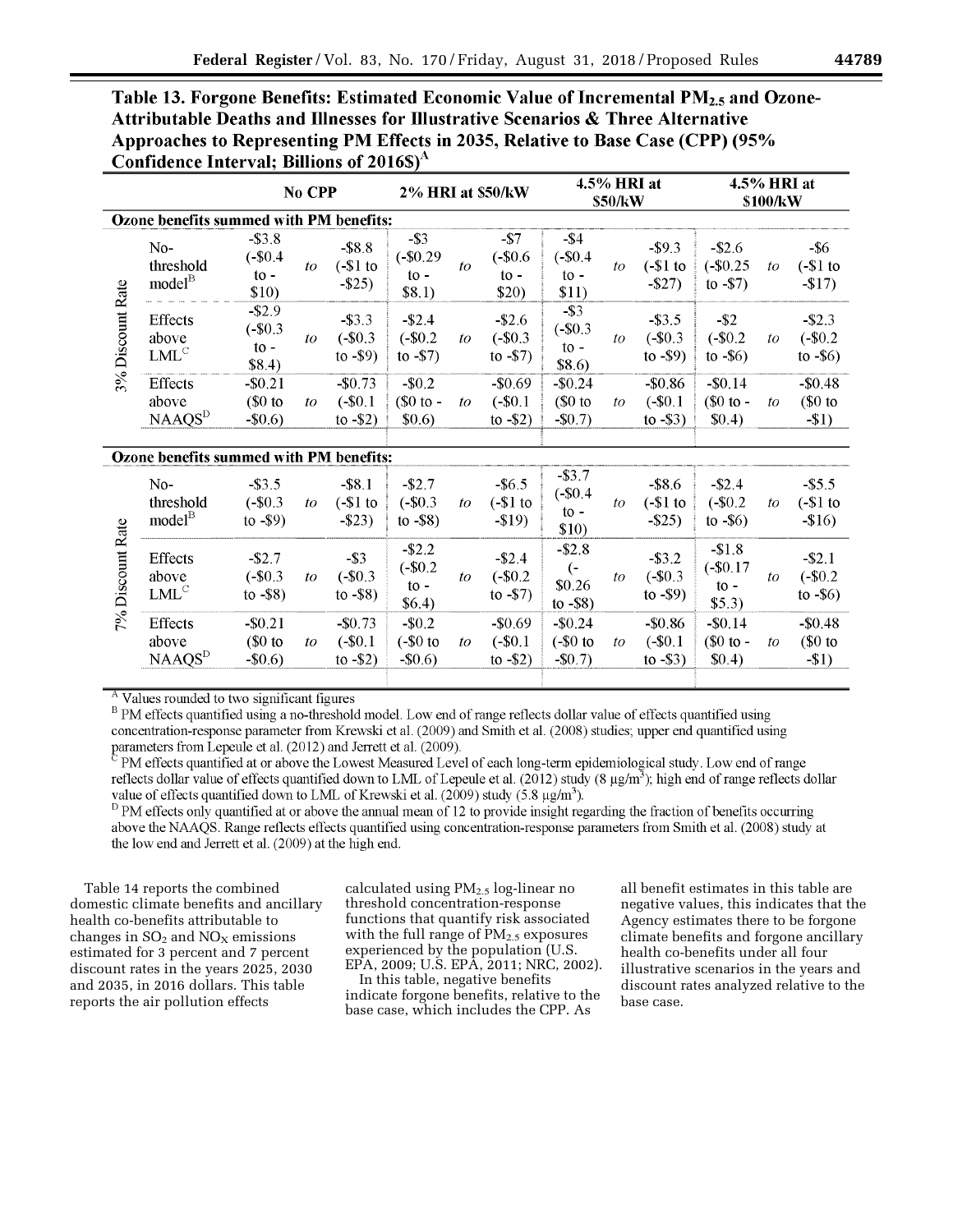### TABLE 14—MONETIZED BENEFITS, RELATIVE TO BASE CASE (CPP) [billions of 2016\$]

|                         |                                 | Values calculated using 3% discount rate        |                                                                                                                           |                                 | Values calculated using 7% discount rate                                                                                          |                   |
|-------------------------|---------------------------------|-------------------------------------------------|---------------------------------------------------------------------------------------------------------------------------|---------------------------------|-----------------------------------------------------------------------------------------------------------------------------------|-------------------|
|                         | Domestic<br>climate<br>benefits | Ancillary<br>health<br>co-benefits              | Total<br>benefits                                                                                                         | Domestic<br>climate<br>benefits | Ancillary<br>health<br>co-benefits                                                                                                | Total<br>benefits |
|                         |                                 |                                                 | No CPP                                                                                                                    |                                 |                                                                                                                                   |                   |
| 2025   <br>2030<br>2035 | (0.3)<br>(0.5)                  | $(0.5)$ $(4.9)$ to $(11.4)$ $(5.4)$ to $(11.9)$ | $(2.8)$ to $(6.6)$ $(3.2)$ to $(7.0)$<br>$(3.8)$ to $(8.8)$ $(4.3)$ to $(9.3)$                                            | (0.1)<br>(0.1)                  | $(2.6)$ to $(6.1)$ $(2.7)$ to $(6.1)$<br>$(0.1)$ $(4.5)$ to $(10.5)$ $(4.6)$ to $(10.6)$<br>$(3.5)$ to $(8.1)$ $(3.6)$ to $(8.2)$ |                   |
|                         |                                 |                                                 | 2% HRI at \$50/kW                                                                                                         |                                 |                                                                                                                                   |                   |
| 2025   <br>2030<br>2035 | (0.2)<br>(0.4)<br>(0.4)         |                                                 | $(2.6)$ to $(5.9)$ $(2.8)$ to $(6.2)$<br>$(4.5)$ to $(10.6)$ $(4.9)$ to $(11.0)$<br>$(3.0)$ to $(7.0)$ $(3.4)$ to $(7.4)$ | (0.0)<br>(0.1)<br>(0.1)         | $(2.4)$ to $(5.4)$ $(2.4)$ to $(5.5)$<br>$(4.1)$ to $(9.8)$ $(4.2)$ to $(9.9)$<br>$(2.7)$ to $(6.5)$ $(2.8)$ to $(6.6)$           |                   |
|                         |                                 |                                                 | 4.5% HRI at \$50/kW                                                                                                       |                                 |                                                                                                                                   |                   |
| 2025 !<br>2030<br>2035  | (0.2)<br>(0.5)                  | $(0.4)$ $(4.2)$ to $(9.8)$ $(4.6)$ to $(10.2)$  | $(2.7)$ to $(6.2)$ $(2.9)$ to $(6.4)$<br>$(4.0)$ to $(9.3)$ $(4.4)$ to $(9.8)$                                            | (0.0)<br>(0.1)<br>(0.1)         | $(2.5)$ to $(5.7)$ $(2.5)$ to $(5.7)$<br>$(3.9)$ to $(9.0)$ $(3.9)$ to $(9.1)$<br>$(3.7)$ to $(8.6)$ $(3.7)$ to $(8.7)$           |                   |
|                         |                                 |                                                 | 4.5% HRI at \$100/kW                                                                                                      |                                 |                                                                                                                                   |                   |
| 2025<br>2030<br>2035    | (0.1)<br>(0.3)<br>(0.3)         | $(2.6)$ to $(6.0)$ $(2.9)$ to $(6.3)$           | $(2.1)$ to $(4.9)$ $(2.3)$ to $(5.0)$<br>$(3.6)$ to $(8.2)$ $(3.9)$ to $(8.6)$                                            | (0.0)<br>(0.1)                  | $(2.0)$ to $(4.4)$ $(2.0)$ to $(4.4)$<br>$(3.3)$ to $(7.6)$ $(3.3)$ to $(7.6)$<br>$(0.1)$ $(2.4)$ to $(5.5)$ $(2.4)$ to $(5.6)$   |                   |

**Notes:** Negative benefit values indicate forgone benefits relative to the base case, which includes the CPP. All estimates are rounded to one decimal point, so figures may not sum due to independent rounding. Climate benefits reflect the value of domestic impacts from CO<sub>2</sub> emissions changes. The ancillary health co-benefits reflect the sum of the PM<sub>2.5</sub> and ozone benefits from changes in electricity sector SO<sub>2</sub>, NO<sub>X</sub>, and PM<sub>2.5</sub><br>emissions and reflect the range based on adult mortality functions ( (2012) with Jerrett *et al.* (2009)) using a log-linear no threshold model.

In general, EPA is more confident in the size of the risks estimated from simulated  $PM<sub>2.5</sub>$  concentrations that coincide with the bulk of the observed PM concentrations in the epidemiological studies that are used to estimate the benefits. Likewise, EPA is less confident in the risk EPA estimates from simulated  $PM<sub>2.5</sub>$  concentrations that fall below the bulk of the observed data in these studies.<sup>68</sup> Furthermore, when setting the 2012 PM NAAQS, the Administrator also acknowledged greater uncertainty in specifying the ''magnitude and significance'' of PMrelated health risks at PM concentrations below the NAAQS. As noted in the preamble to the 2012 PM NAAQS final rule, ''EPA concludes that it is not appropriate to place as much confidence in the magnitude and significance of the associations over the

lower percentiles of the distribution in each study as at and around the longterm mean concentration.'' (78 FR 3154, January 15, 2013). In general, we are more confident in the size of the risks we estimate from simulated  $PM_{2.5}$ concentrations that coincide with the bulk of the observed PM concentrations in the epidemiological studies that are used to estimate the benefits. Likewise, we are less confident in the risk we estimate from simulated  $PM<sub>2.5</sub>$ concentrations that fall below the bulk of the observed data in these studies.

To give readers insight to the distribution of estimated forgone benefits displayed in Table 14, EPA also reports the PM benefits according to alternative concentration cut-points and concentration-response parameters. The percentage of estimated PM<sub>2.5</sub>-related deaths occurring below the lowest measured levels (LML) of the two longterm epidemiological studies EPA uses to estimate risk varies between 16 percent (Krewski et al. 2009) and 79 percent (Lepeule et al. 2012). The percentage of estimated premature deaths occurring above the LML and below the NAAQS ranges between 84 percent (Krewski et al. 2009) and 21 percent (Lepeule et al. 2012). Less than 1% of the estimated premature deaths

occur above the annual mean PM<sub>2.5</sub> NAAQS of 12  $\mu$ g/m<sup>3</sup>.

Monetized co-benefits estimates shown here do not include several important benefit categories, such as direct exposure to  $SO_2$ ,  $NO_X$  and hazardous air pollutants including mercury and hydrogen chloride. Although EPA does not have sufficient information or modeling available to provide monetized estimates of changes in exposure to these pollutants for this rule, EPA includes a qualitative assessment of these unquantified benefits in the RIA. For more information on the benefits analysis, please refer to the RIA for this rule, which is available in the rulemaking docket.

### **X. Statutory and Executive Order Reviews**

Additional information about these Statutory and Executive Orders can be found at *[https://www.epa.gov/laws](https://www.epa.gov/laws-regulations/laws-and-executive-orders)[regulations/laws-and-executive-orders.](https://www.epa.gov/laws-regulations/laws-and-executive-orders)* 

*A. Executive Order 12866: Regulatory Planning and Review and Executive Order 13563: Improving Regulation and Regulatory Review* 

This proposed action is an economically significant action that was

<sup>68</sup>The **Federal Register** notice for the 2012 PM NAAQS indicates that ''[i]n considering this additional population level information, the Administrator recognizes that, in general, the confidence in the magnitude and significance of an association identified in a study is strongest at and around the long-term mean concentration for the air quality distribution, as this represents the part of the distribution in which the data in any given study are generally most concentrated. She also recognizes that the degree of confidence decreases as one moves towards the lower part of the distribution.''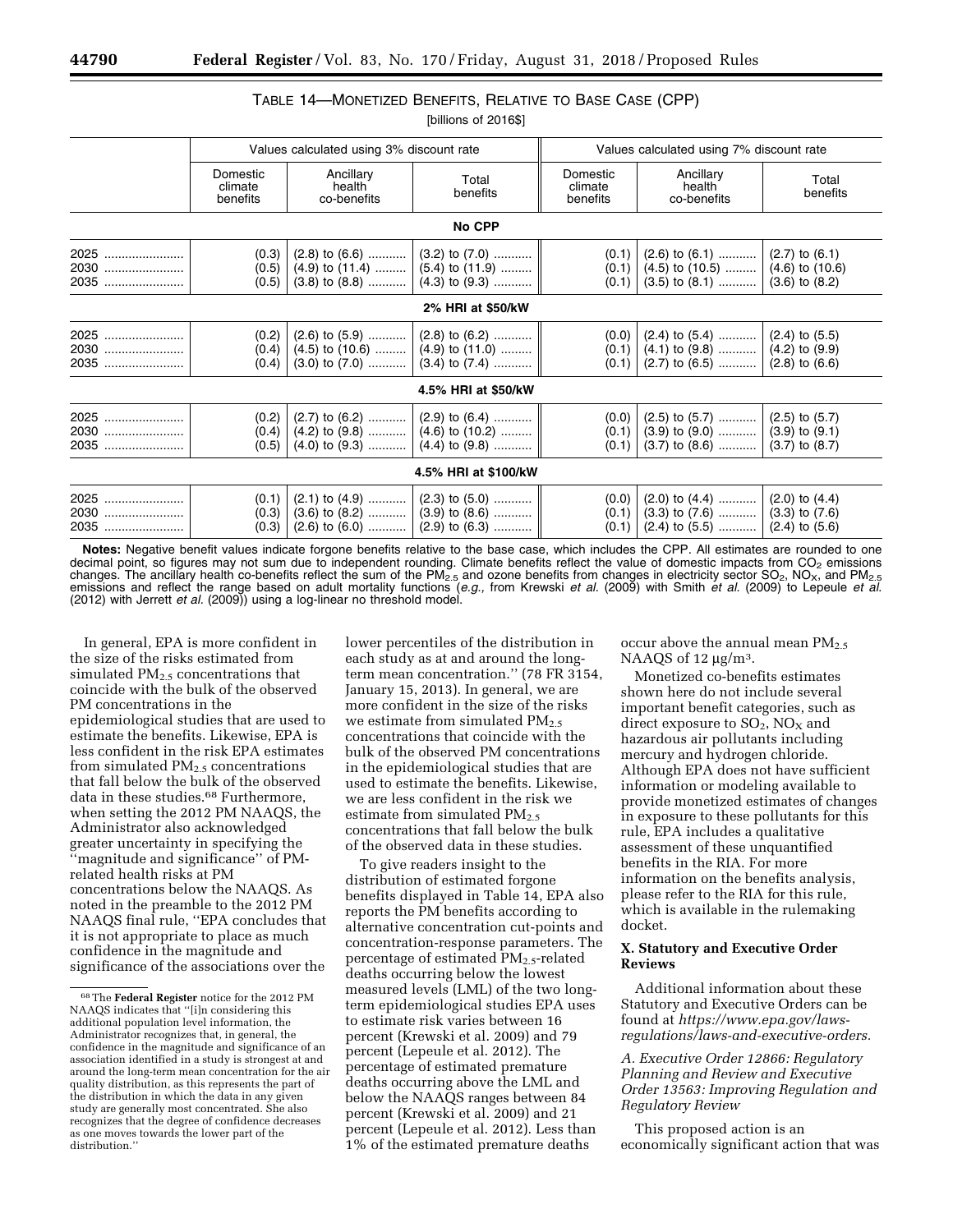submitted to the OMB for review. Any changes made in response to OMB recommendations have been documented in the docket. EPA prepared an analysis of the compliance cost, benefit, and net benefit impacts associated with this action in the analysis years of 2025, 2030, and 2035. This analysis, which is contained in the Regulatory Impact Analysis (RIA) for this proposed rulemaking, is consistent with Executive Order 12866 and is available in the rulemaking docket.

In the RIA for this proposed rulemaking, the Agency presents full benefit cost analysis of four illustrative scenarios. The four illustrative scenarios include a scenario modeling the full repeal of the CPP and three policy scenarios modeling heat rate improvements (HRI) at coal-fired EGUs. Throughout the RIA, these three illustrative policy scenarios are compared against a base case, which includes the CPP. By analyzing against the CPP, the reader can understand the combined impact of a CPP repeal and proposed ACE rule. Inclusion of a No CPP case allows for an understanding of the repeal alone and also allows the reader to evaluate the impact of the policy cases against a No CPP scenario. The RIA assumes a mass-based implementation of the CPP for existing affected sources, and does not assume interstate trading. The three illustrative policy scenarios represent potential outcomes of state determinations of standards of performance, and compliance with those standards by affected coal-fired EGUs.

The Agency understands that there may be interest in comparing the three illustrative policy scenarios against a scenario that does not include the CPP. For those interested in comparing the potential impacts of policy scenarios in a world without the CPP, results from the three illustrative policy scenarios may be compared against results from the illustrative No CPP scenario. We provide information here on compliance costs, emissions impacts and present value net benefits compared to the No CPP alternative baseline. In addition, the Executive Summary and Chapter 3 of the RIA compares the three illustrative policy scenarios to the scenario of a full CPP repeal. Also, the full suite of model outputs is available in the rulemaking docket.

The three illustrative policy scenarios model different levels and costs of HRIs applied uniformly at all affected coalfired EGUs in the contiguous U.S. beginning in 2025. EPA has identified the BSER to be HRI. Each of these illustrative scenarios assumes that the affected sources are no longer subject to

the state plan requirements of the CPP (*i.e.,* the mass-based requirements assumed for CPP implementation in the base case for the RIA). The cost, suitability, and potential improvement for any of these HRI technologies is dependent on a range of unit-specific factors such as the size, age, fuel use, and the operating and maintenance history of the unit. As such, the HRI potential can vary significantly from unit to unit. EPA does not have sufficient information to assess HRI potential on a unit-by-unit basis.

To avoid the impression that EPA can sufficiently distinguish likely standards of performance across individual affected units and their compliance strategies, this analysis assumes different HRI levels and costs are applied uniformly to affected coal-fired EGUs under each of three illustrative policy scenarios.

The first illustrative scenario, 2 Percent HRI at \$50/kW, represents a policy case that reflects modest improvements in HRI absent any revisions to NSR requirements. For many years, industry has indicated to the Agency that many sources have not implemented certain HRI projects because the burdensome costs of NSR cause such projects to not be viable. Thus, absent NSR reform, HRI at affected units might be expected to be modest. Based on numerous studies and statistical analysis, the Agency believes that the HRI potential for coal-fired EGUs will, on average, range from one to three percent at a cost of \$30 to \$60 per kilowatt (kW) of EGU generating capacity. The Agency believes that this scenario (2 percent HRI at \$50/kW) reasonably represents that range of HRI and cost.

The second illustrative scenario, 4.5 Percent HRI at \$50/kW, represents a policy case that includes benefits from the proposed revisions to NSR, with the HRI modeled at a low cost. As mentioned earlier, the Agency is proposing revisions to the NSR program that will provide owners and operators of existing EGUs greater ability to make efficiency improvements without triggering provisions of NSR. This scenario is informative in that it represents the ability of all coal-fired EGUs to obtain greater improvements in heat rate because of NSR reform at the \$50/kW cost identified earlier. EPA believes this higher heat rate improvement potential is possible because without NSR a greater number of units may have the opportunity to make cost effective heat rate improvements such as turbine upgrades that have the potential to offer greater heat rate improvement opportunities.

The third illustrative scenario, 4.5 Percent HRI at \$100/kW, represents a policy case that includes the benefits from the proposed revisions to NSR, with the HRI modeled at a higher cost. This scenario is informative in that it represents the ability of a typical coalfired EGUs to obtain greater improvements in heat rate because of NSR reform but at a much higher cost (\$100/kW) than the \$50/kW cost identified earlier. Particularly for lower capacity units or those with limited remaining useful life, this could ultimately translate into HRI projects with costs beyond what most states might determine to be reasonable.

Combined, the 4.5 percent HRI at \$50/ kW scenario and the 4.5 percent HRI at \$100/kW scenario represent a range of potential costs for the proposed policy option that couples HRI with NSR reform. Modeling this at \$50/kW and \$100/kW provides a sensitivity analysis on the cost of the proposed policy including NSR reform. The \$50/kW cost represents an optimistic bounding where NSR reform unleashes significant new opportunity for low-cost heat rate improvements. The \$100/kW cost scenario, while informative, represents a high-end bound that could overstate potential because, particularly for lower capacity factor units and those with limited remaining useful life, these would represent project costs that states would likely find to be unreasonable.

We evaluate the potential regulatory impacts of the illustrative No CPP scenario and the three illustrative policy scenarios using the present value (PV) of costs, benefits, and net benefits, calculated for the years 2023–2037 from the perspective of 2016, using both a three percent and seven percent beginning-of-period discount rate. In addition, the Agency presents the assessment of costs, benefits, and net benefits for specific snapshot years, consistent with historic practice. In the RIA, the regulatory impacts are evaluated for the specific years of 2025, 2030, and 2035.

The power industry's ''compliance costs'' are represented in this analysis as the change in electric power generation costs between the base case and illustrative scenarios, including the cost of monitoring, reporting, and recordkeeping (MR&R). In simple terms, these costs are an estimate of the increased power industry expenditures required to implement the HRI required by the proposed rule, minus the sectoral cost of complying with the CPP assumed in the base case.

The compliance assumptions—and, therefore, the projected compliance costs—set forth in this analysis are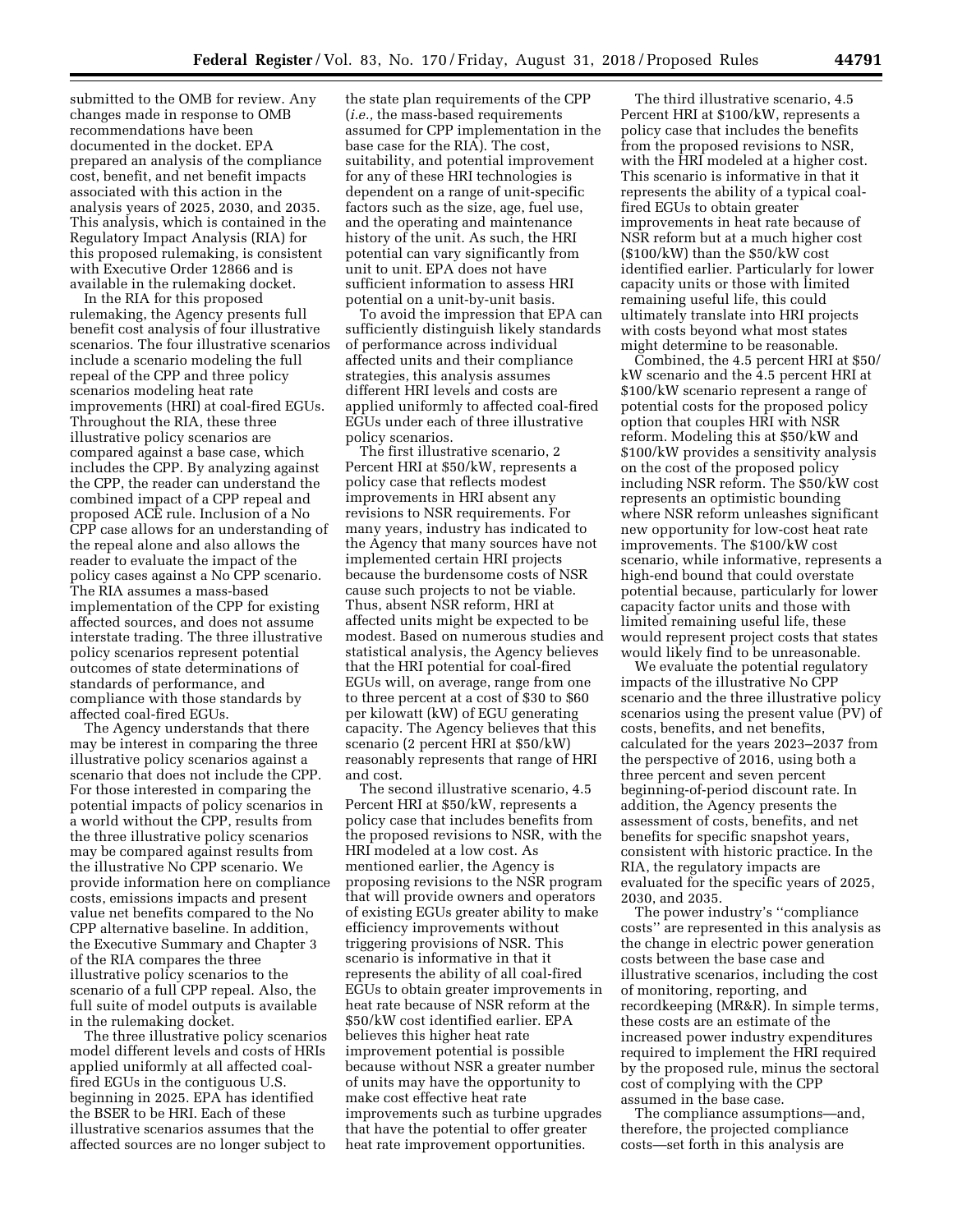illustrative in nature and do not represent the plans that states may ultimately pursue. The illustrative compliance scenarios are designed to reflect, to the extent possible, the scope and nature of the proposed guidelines. However, there is considerable uncertainty with regards to the precise measure that states will adopt to meet the proposed requirements, because there are considerable flexibilities afforded to the states in developing their state plans.

EPA reports the impact on climate benefits from changes in  $CO<sub>2</sub>$  and the impact on health benefits attributable to changes in  $SO_2$ ,  $NO<sub>X</sub>$  and  $PM<sub>2.5</sub>$ emissions. We refer to the climate benefits as ''targeted pollutant benefits'' as they reflect the direct benefits of reducing  $CO<sub>2</sub>$ , and to the ancillary health benefits as ''co-benefits'' as they are not benefits from reducing the targeted pollutant. To estimate the climate benefits associated with changes in  $CO<sub>2</sub>$  emissions, we apply a measure of the domestic social cost of carbon (SC-CO<sub>2</sub>). The SC-CO<sub>2</sub> is a metric that estimates the monetary value of impacts associated with marginal changes in  $CO<sub>2</sub>$  emissions in a given year. The SC- $CO<sub>2</sub>$  estimates used in the RIA for this proposed rulemaking focus on the direct impacts of climate change that are anticipated to occur within U.S. borders.

The health co-benefits estimates represent the monetized value of the forgone human health benefits among populations exposed to changes in  $PM_{2.5}$ and ozone. This rule is expected to alter the emissions of  $SO_2$ ,  $NO_X$ , and  $PM_{2.5}$ emissions, which will in turn affect the level of PM2.5 and ozone in the atmosphere. Using photochemical modeling, we predicted the change in the annual average  $PM_{2.5}$  and summer season ozone across the U.S. for the years 2025, 2030 and 2035. We next quantified the human health impacts and economic value of these changes in air quality using the environmental Benefits Mapping and Analysis Program—Community Edition. We quantified effects using concentrationresponse parameters detailed in the RIA and that are consistent with those employed by the Agency in the PM NAAQS and Ozone NAAQS RIAs (U.S. EPA, 2012; 2015).

In general, we are more confident in the size of the risks we estimate from

simulated PM<sub>2.5</sub> concentrations that coincide with the bulk of the observed PM concentrations in the epidemiological studies that are used to estimate the benefits. Likewise, we are less confident in the risk we estimate from simulated  $PM<sub>2.5</sub>$  concentrations that fall below the bulk of the observed data in these studies.<sup>69</sup>

Furthermore, when setting the 2012 PM NAAQS, the Administrator also acknowledged greater uncertainty in specifying the ''magnitude and significance'' of PM-related health risks at PM concentrations below the NAAQS. As noted in the preamble to the 2012 PM NAAQS final rule, ''EPA concludes that it is not appropriate to place as much confidence in the magnitude and significance of the associations over the lower percentiles of the distribution in each study as at and around the long-term mean concentration.'' (78 FR 3154, 15 January 2013). In general, we are more confident in the size of the risks we estimate from simulated  $PM<sub>2.5</sub>$  concentrations that coincide with the bulk of the observed PM concentrations in the epidemiological studies that are used to estimate the benefits. Likewise, we are less confident in the risk we estimate from simulated  $PM<sub>2.5</sub>$  concentrations that fall below the bulk of the observed data in these studies.

To give readers insight to the distribution of estimated forgone benefits displayed in Table 14, EPA also reports the PM benefits according to alternative concentration cut-points and concentration-response parameters. To give readers insight to the uncertainty in the estimated forgone  $PM_{2.5}$  mortality benefits occurring at lower ambient levels, we also report the PM benefits according to alternative concentration cut-points and concentration-response parameters. The percentage of estimated PM2.5-related deaths occurring below the lowest measured levels (LML) of the two long-term epidemiological studies

we use to estimate risk varies between 16 percent (Krewski et al. 2009) and 79 percent (Lepeule et al. 2012). The percentage of estimated premature deaths occurring above the LML and below the NAAQS ranges between 84 percent (Krewski et al. 2009) and 21 percent (Lepeule et al. 2012). Less than 1% of the estimated premature deaths occur above the annual mean PM<sub>2.5</sub> NAAQS of 12  $\mu$ g/m<sup>3</sup>.

Monetized co-benefits estimates shown here do not include several important benefit categories, such as direct exposure to  $SO_2$ ,  $NO<sub>X</sub>$  and hazardous air pollutants including mercury and hydrogen chloride. Although we do not have sufficient information or modeling available to provide monetized estimates of changes in exposure to these pollutants for this rule, we include a qualitative assessment of these unquantified benefits in the RIA. For more information on the benefits analysis, please refer to the RIA for this rule, which is available in the rulemaking docket.

In the decision-making process it is useful to consider the change in benefits due to the targeted pollutant relative to the costs. Therefore, in Chapter 6 of the RIA for this proposed rulemaking we present a comparison of the benefits from the targeted pollutant— $CO<sub>2</sub>$ —with the compliance costs. Excluded from this comparison are the benefits from changes in  $PM<sub>2.5</sub>$  and ozone concentrations from changes in  $SO<sub>2</sub>$ ,  $NO<sub>X</sub>$  and  $PM<sub>2.5</sub>$  emissions that are projected to accompany changes in  $CO<sub>2</sub>$ emissions.

Table 15 presents the present value (PV) and equivalent annualized value (EAV) of the estimated costs, benefits, and net benefits associated with the targeted pollutant,  $CO<sub>2</sub>$ , for the timeframe of 2023–2037, relative to the base case, which includes the CPP. The EAV represents an even-flow of figures over the timeframe of 2023–2037 that would yield an equivalent present value. The EAV is identical for each year of the analysis, in contrast to the year-specific estimates presented earlier for the snapshot years of 2025, 2030, and 2035.

In Table 15, and all net benefit tables, negative costs indicate avoided costs, negative benefits indicate forgone benefits, and negative net benefits indicate forgone net benefits.

<sup>69</sup>The **Federal Register** notice for the 2012 PM NAAQS indicates that ''[i]n considering this additional population level information, the Administrator recognizes that, in general, the confidence in the magnitude and significance of an association identified in a study is strongest at and around the long-term mean concentration for the air quality distribution, as this represents the part of the distribution in which the data in any given study are generally most concentrated. She also recognizes that the degree of confidence decreases as one moves towards the lower part of the distribution.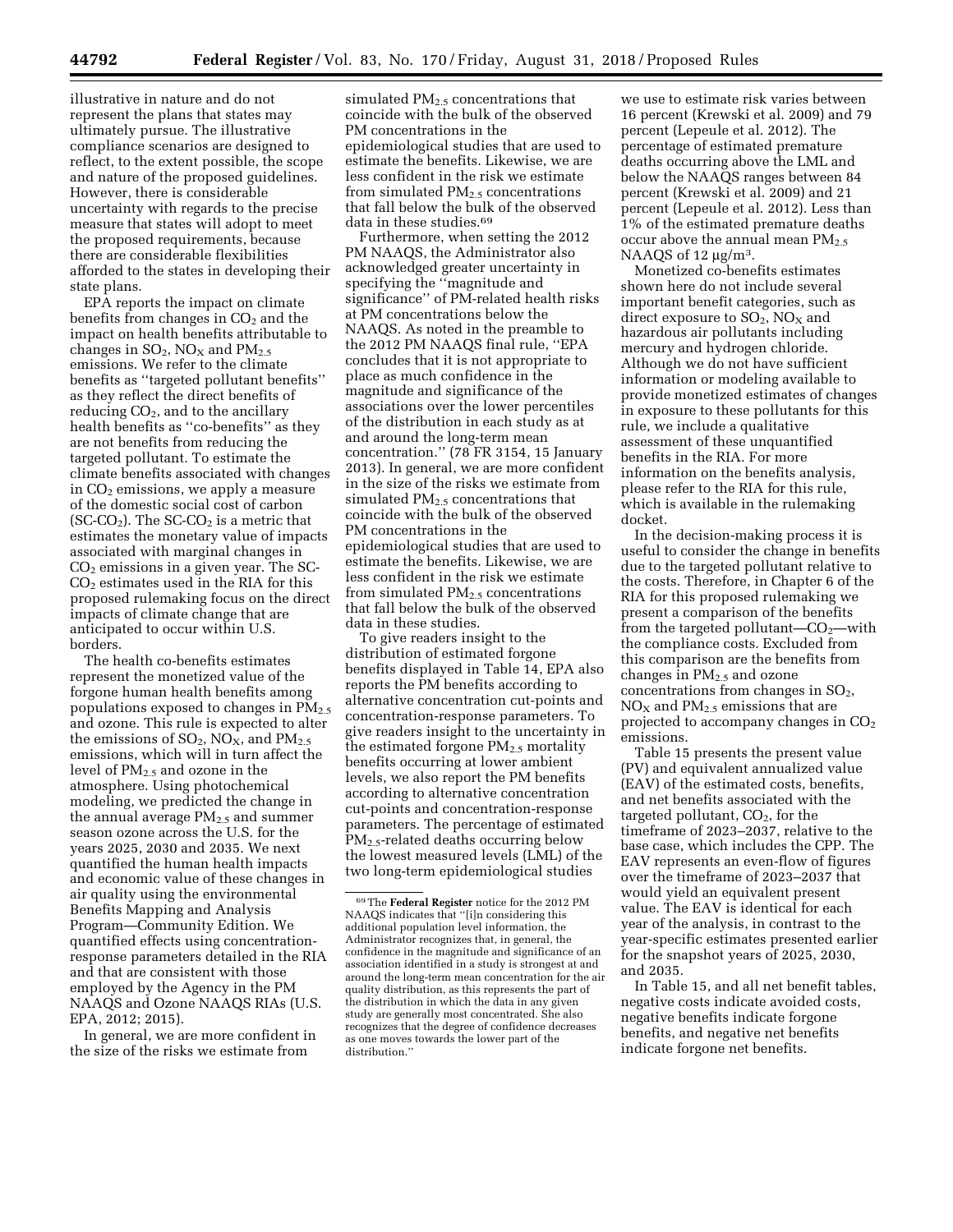TABLE 15—PRESENT VALUE AND EQUIVALENT ANNUALIZED VALUE OF COMPLIANCE COSTS, CLIMATE BENEFITS, AND NET BENEFITS ASSOCIATED WITH TARGETED POLLUTANT (CO<sub>2</sub>), RELATIVE TO BASE CASE (CPP), 3 AND 7 PERCENT DIS-COUNT RATES, 2023–2037

|                                    | [Billions of 2016\$]           |                                  |                                  |                                     |                                          |  |
|------------------------------------|--------------------------------|----------------------------------|----------------------------------|-------------------------------------|------------------------------------------|--|
| Costs                              |                                | Domestic<br>climate benefits     |                                  | Net benefits<br>associated with the |                                          |  |
| 3%<br>7%                           |                                | 3%                               |                                  | 7%                                  | targeted pollutant<br>(CO <sub>2</sub> ) |  |
|                                    |                                |                                  |                                  | 3%                                  | 7%                                       |  |
|                                    | <b>Present Value</b>           |                                  |                                  |                                     |                                          |  |
| (5.2)<br>(0.4)<br>(6.4)<br>3.0     | (3.1)<br>(0.3)<br>(3.7)        | (3.9)<br>(3.2)<br>(3.2)<br>(2.4) | (0.4)<br>(0.3)<br>(0.3)<br>(0.2) | 1.2<br>(2.8)<br>3.2<br>(5.4)        | 2.7<br>(0.1)<br>3.4<br>(2.0)             |  |
| <b>Equivalent Annualized Value</b> |                                |                                  |                                  |                                     |                                          |  |
| (0.4)<br>(0.0)<br>(0.5)<br>0.3     | (0.3)<br>(0.0)<br>(0.4)<br>0.2 | (0.3)<br>(0.3)<br>(0.3)<br>(0.2) | (0.0)<br>(0.0)<br>(0.0)<br>(0.0) | 0.1<br>(0.2)<br>0.3<br>(0.5)        | 0.3<br>(0.0)<br>0.4<br>(0.2)             |  |

**Notes:** Negative costs indicate avoided costs, negative benefits indicate forgone benefits, and negative net benefits indicate forgone net benefits. All estimates are rounded to one decimal point, so figures may not sum due to independent rounding. Climate benefits reflect the value of domestic impacts from CO<sub>2</sub> emissions changes. This table does not include estimates of ancillary health co-benefits from changes in electricity sector  $SO_2$  and  $NO<sub>x</sub>$  emissions.

Table 16 presents the costs, benefits, and net benefits associated with the targeted pollutant for specific years,

rather than as a PV or EAV as found in Table 18.

TABLE 16—COMPLIANCE COSTS, CLIMATE BENEFITS, AND NET BENEFITS ASSOCIATED WITH TARGETED POLLUTANT (CO2), RELATIVE TO BASE CASE (CPP), 3 AND 7 PERCENT DISCOUNT RATES, 2025, 2030, AND 2035 [Billions of 2016\$]

| Costs             |                      | Domestic<br>climate benefits |       | Net benefits<br>associated with the      |       |
|-------------------|----------------------|------------------------------|-------|------------------------------------------|-------|
| 3%                | 7%                   | 3%                           | 7%    | targeted pollutant<br>(CO <sub>2</sub> ) |       |
|                   |                      |                              |       | 3%                                       | 7%    |
|                   | No CPP               |                              |       |                                          |       |
| (0.7)             | (0.7)                | (0.3)                        | (0.1) | 0.4                                      | 0.7   |
| (0.7)             | (0.7)                | (0.5)                        | (0.1) | 0.2                                      | 0.6   |
| (0.4)             | (0.4)                | (0.5)                        | (0.1) | (0.1)                                    | 0.3   |
| 2% HRI at \$50/kW |                      |                              |       |                                          |       |
| 0.0               | 0.0                  | (0.2)                        | (0.0) | (0.3)                                    | (0.1) |
| (0.2)             | (0.2)                | (0.4)                        | (0.1) | (0.2)                                    | 0.2   |
| 0.1               | 0.1                  | (0.4)                        | (0.1) | (0.6)                                    | (0.2) |
|                   | 4.5% HRI at \$50/kW  |                              |       |                                          |       |
| (0.6)             | (0.6)                | (0.2)                        | (0.0) | 0.4                                      | 0.6   |
| (1.0)             | (1.0)                | (0.4)                        | (0.1) | 0.5                                      | 0.9   |
| (0.6)             | (0.6)                | (0.5)                        | (0.1) | 0.2                                      | 0.5   |
|                   | 4.5% HRI at \$100/kW |                              |       |                                          |       |
| 0.5               | 0.5                  | (0.1)                        | (0.0) | (0.7)                                    | (0.5) |
| 0.2               | 0.2                  | (0.3)                        | (0.1) | (0.5)                                    | (0.2) |
| 0.5               | 0.5                  | (0.3)                        | (0.1) | (0.8)                                    | (0.5) |

**Notes:** Negative costs indicate avoided costs, negative benefits indicate forgone benefits, and negative net benefits indicate forgone net benefits. All estimates are rounded to one decimal point, so figures may not sum due to independent rounding. Climate benefits reflect the value of domestic impacts from  $CO<sub>2</sub>$  emissions changes. This table does not include estimates of ancillary health co-benefits from changes in electricity sector  $SO<sub>2</sub>$  and  $NO<sub>X</sub>$  emissions.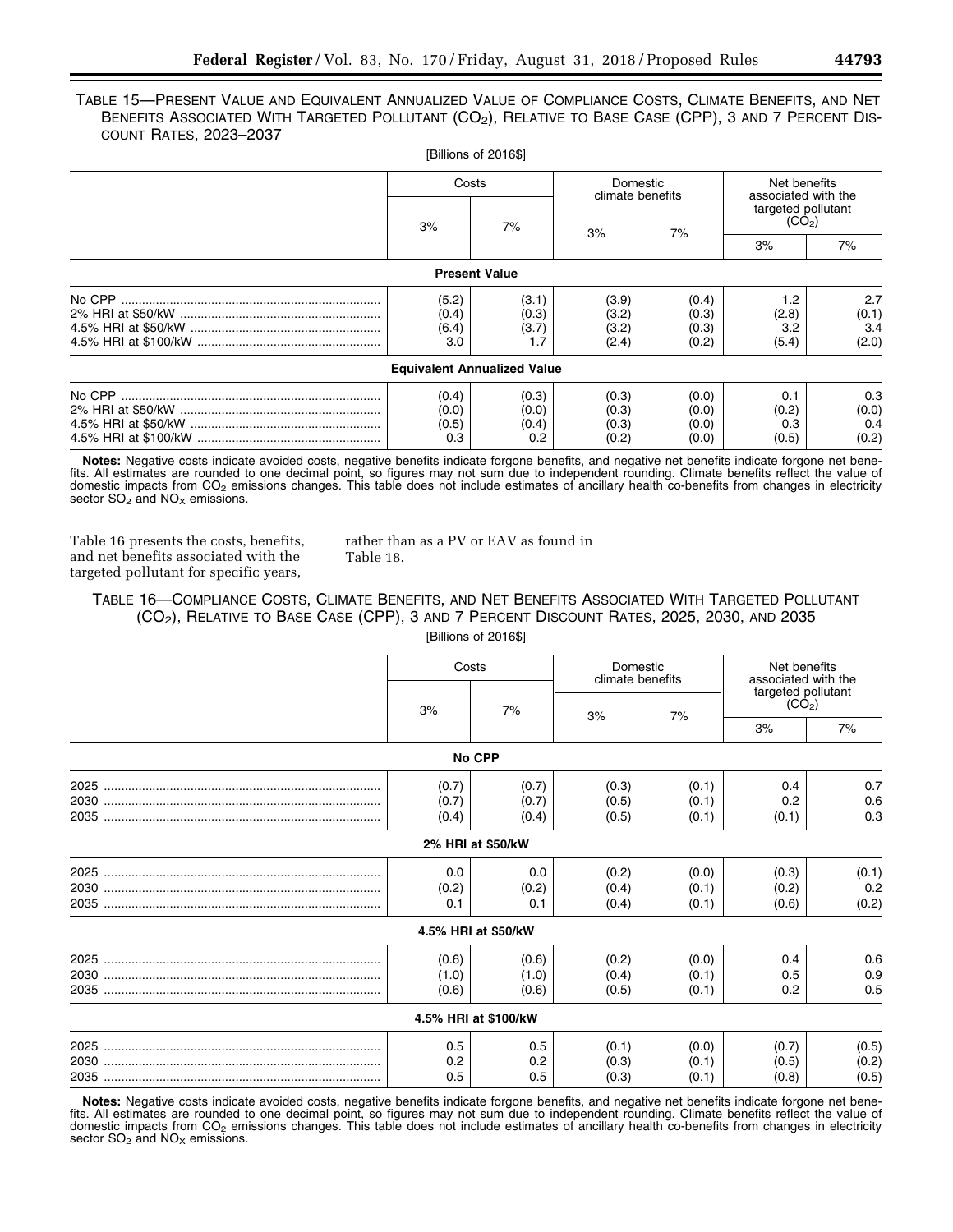Table 17 presents the present value (PV) benefits associated with the targeted and equivalent annualized value (EAV) of the estimated costs, benefits, and net

pollutant,  $CO<sub>2</sub>$ , for the timeframe of

2023–2037, relative to the No CPP alternative baseline.

### TABLE 17—PRESENT VALUE AND EQUIVALENT ANNUALIZED VALUE OF COMPLIANCE COSTS, CLIMATE BENEFITS, AND NET BENEFITS ASSOCIATED WITH TARGETED POLLUTANT (CO<sub>2</sub>), RELATIVE TO THE NO CPP ALTERNATIVE BASELINE, 3 AND 7 PERCENT DISCOUNT RATES, 2023–2037

[Billions of 2016\$]

| Costs |                                    | Domestic<br>climate benefits |     | Net benefits<br>associated with the      |       |  |
|-------|------------------------------------|------------------------------|-----|------------------------------------------|-------|--|
| 3%    | 7%                                 |                              | 7%  | targeted pollutant<br>(CO <sub>2</sub> ) |       |  |
|       |                                    | 3%                           |     | 3%                                       | 7%    |  |
|       | <b>Present Value</b>               |                              |     |                                          |       |  |
| 4.8   | 2.8                                | 0.8                          | 0.1 | (4.1)                                    | (2.8) |  |
| (1.2) | (0.6)                              | 0.7                          | 0.1 | 2.0                                      | 0.7   |  |
| 8.2   | 4.8                                | 1.6                          | 0.2 | (6.6)                                    | (4.7) |  |
|       | <b>Equivalent Annualized Value</b> |                              |     |                                          |       |  |
| 0.4   | 0.3                                | 0.1                          | 0.0 | (0.3)                                    | (0.3) |  |
| (0.1) | (0.1)                              | 0.1                          | 0.0 | 0.2                                      | 0.1   |  |
| 0.7   | 0.5                                | 0.1                          | 0.0 | (0.6)                                    | (0.5) |  |

**Notes:** Negative costs indicate avoided costs, negative benefits indicate forgone benefits, and negative net benefits indicate forgone net benefits. All estimates are rounded to one decimal point, so figures may not sum due to independent rounding. Climate benefits reflect the value of domestic impacts from  $CO<sub>2</sub>$  emissions changes. This table does not include estimates of ancillary health co-benefits from changes in electricity sector  $SO<sub>2</sub>$  and  $NO<sub>X</sub>$  emissions.

Table 18 and Table 19 provide the estimated costs, benefits, and net benefits, inclusive of the ancillary

health-co benefits and relative to the base case (CPP). Table 18 presents the PV and EAV estimates, and Table 19

presents the estimates for the specific years of 2025, 2030, and 2035.

# TABLE 18—PRESENT VALUE AND EQUIVALENT ANNUALIZED VALUE OF COMPLIANCE COSTS, TOTAL BENEFITS, AND NET BENEFITS, RELATIVE TO BASE CASE (CPP), 3 AND 7 PERCENT DISCOUNT RATES, 2023–2037

| [Billions of 2016\$] |  |
|----------------------|--|
|----------------------|--|

|                                                                            | Costs                          |    |                                    | <b>Benefits</b> | Net benefits                                                                                                                                                                                                                                                                                                                                                                      |    |  |
|----------------------------------------------------------------------------|--------------------------------|----|------------------------------------|-----------------|-----------------------------------------------------------------------------------------------------------------------------------------------------------------------------------------------------------------------------------------------------------------------------------------------------------------------------------------------------------------------------------|----|--|
|                                                                            | 3%                             | 7% | 3%                                 | 7%              | 3%                                                                                                                                                                                                                                                                                                                                                                                | 7% |  |
|                                                                            |                                |    | <b>Present Value</b>               |                 |                                                                                                                                                                                                                                                                                                                                                                                   |    |  |
| No CPP<br>2% HRI at \$50/kW<br>4.5% HRI at \$50/kW<br>4.5% HRI at \$100/kW | (5.2)<br>(0.4)<br>(6.4)<br>3.0 |    |                                    |                 | $(3.1)$ $(37.2)$ to $(81.5)$ $(17.9)$ to $(41.3)$ $(32.0)$ to $(76.3)$ $(14.8)$ to $(38.2)$<br>$(0.3)$ $(32.7)$ to $(72.4)$ $(15.9)$ to $(36.9)$ $(32.3)$ to $(72.0)$ $(15.7)$ to $(36.7)$<br>$(3.7)$ (34.3) to (75.2)  (16.6) to (39.4)  (27.9) to (68.8)  (12.8) to (35.6)<br>1.7 $\parallel$ (27.2) to (60.2)  (13.9) to (31.9) $\parallel$ (30.2) to (63.2)  (15.6) to (33.7) |    |  |
|                                                                            |                                |    | <b>Equivalent Annualized Value</b> |                 |                                                                                                                                                                                                                                                                                                                                                                                   |    |  |
| No CPP<br>2% HRI at \$50/kW<br>4.5% HRI at \$50/kW<br>4.5% HRI at \$100/kW | (0.4)<br>(0.0)<br>(0.5)<br>0.3 |    |                                    |                 | $(0.3)$ $(3.1)$ to $(6.8)$ $(2.0)$ to $(4.5)$ $(2.7)$ to $(6.4)$ $(1.6)$ to $(4.2)$<br>$(0.0)$ $(2.7)$ to $(6.1)$ $(1.7)$ to $(4.1)$ $(2.7)$ to $(6.0)$ $(1.7)$ to $(4.0)$<br>0.2 $\parallel$ (2.3) to (5.0)  (1.5) to (3.5)  (2.5) to (5.3)  (1.7) to (3.7)                                                                                                                      |    |  |

**Notes:** Negative costs indicate avoided costs, negative benefits indicate forgone benefits, and negative net benefits indicate forgone net benefits. All estimates are rounded to one decimal point, so figures may not sum due to independent rounding. Total benefits include both climate benefits and ancillary health co-benefits. Climate benefits reflect the value of domestic impacts from CO<sub>2</sub> emissions changes. The ancillary health co-benefits reflect the sum of the PM<sub>2.5</sub> and ozone benefits from changes in electricity sector SO<sub>2</sub>, NO<sub>X</sub> and PM<sub>2.5</sub> emissions and reflect the range based on adult mortality functions (*e.g.,* from Krewski *et al.* (2009) with Smith *et al.* (2009) to Lepeule *et al.* (2012) with Jerrett *et al.*  (2009)). PM premature mortality benefits estimated using a log-linear no-threshold model.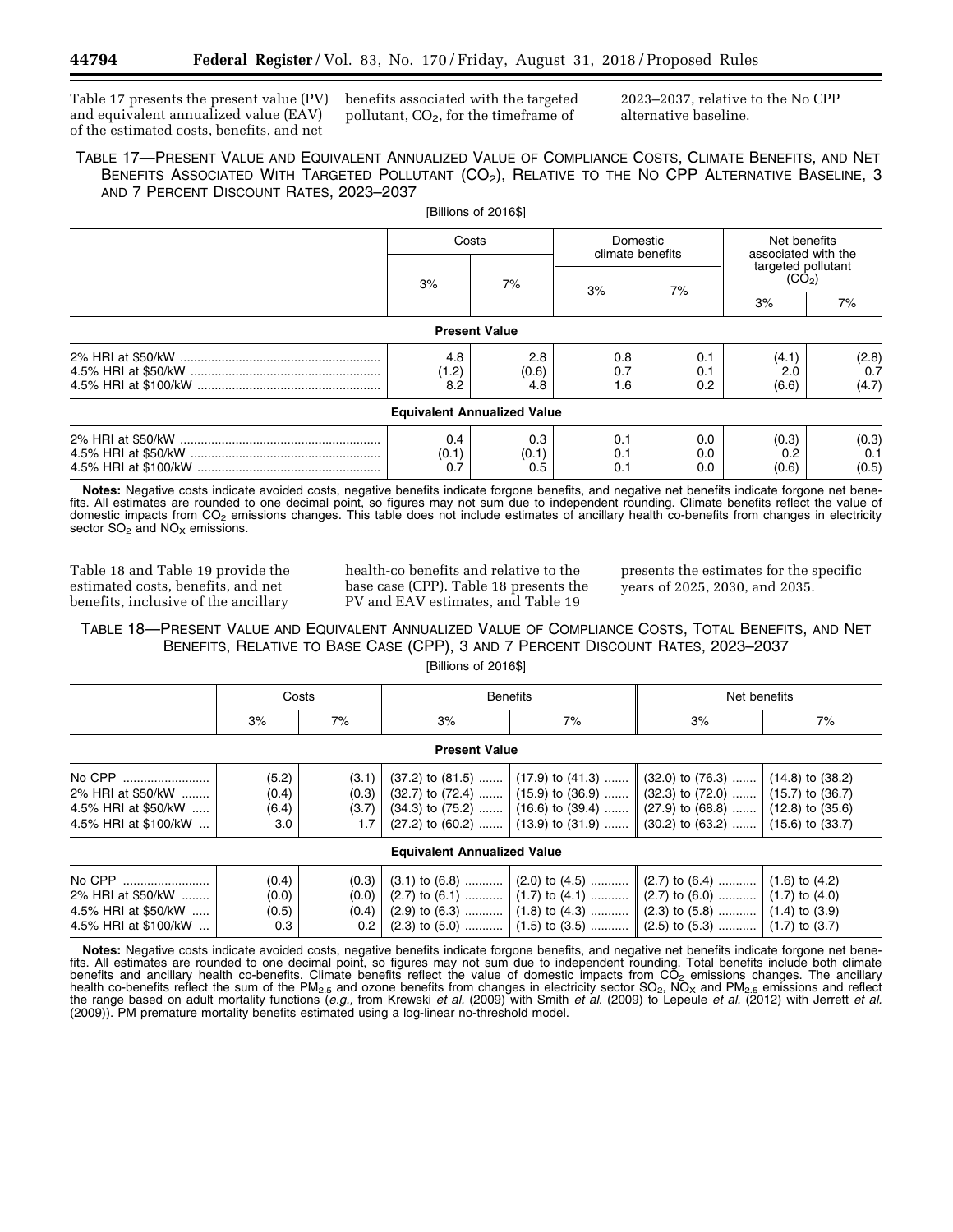### TABLE 19—COMPLIANCE COSTS, TOTAL BENEFITS, AND NET BENEFITS, RELATIVE TO BASE CASE (CPP), 3 AND 7 PERCENT DISCOUNT RATES, 2025, 2030, AND 2035 [Billions of 2016\$]

|                      | Costs                   |       |                      | <b>Benefits</b> | Net benefits                                                                                                                                                                                                                                                                                                                          |                                          |  |
|----------------------|-------------------------|-------|----------------------|-----------------|---------------------------------------------------------------------------------------------------------------------------------------------------------------------------------------------------------------------------------------------------------------------------------------------------------------------------------------|------------------------------------------|--|
|                      | 3%                      | 7%    | 3%                   | 7%              | 3%                                                                                                                                                                                                                                                                                                                                    | 7%                                       |  |
|                      |                         |       | No CPP               |                 |                                                                                                                                                                                                                                                                                                                                       |                                          |  |
| 2025<br>2030<br>2035 | (0.7)<br>(0.7)<br>(0.4) | (0.7) |                      |                 | $(3.2)$ to $(7.0)$ $ (2.7)$ to $(6.1)$ $ (2.4)$ to $(6.2)$<br>$(0.7)$ $(5.4)$ to $(11.9)$ $(4.6)$ to $(10.6)$ $(4.7)$ to $(11.2)$ $(3.8)$ to $(9.8)$<br>$(0.4)$ $(4.3)$ to $(9.3)$ $(3.6)$ to $(8.2)$ $(3.9)$ to $(8.9)$                                                                                                              | $(1.9)$ to $(5.4)$<br>$(3.2)$ to $(7.8)$ |  |
|                      |                         |       | 2% HRI at \$50/kW    |                 |                                                                                                                                                                                                                                                                                                                                       |                                          |  |
| 2025<br>2030<br>2035 | 0.0<br>(0.2)<br>0.1     | 0.1   |                      |                 | $(0.2)$ $(4.9)$ to $(11.0)$ $(4.2)$ to $(9.9)$ $(4.7)$ to $(10.8)$ $(3.9)$ to $(9.7)$<br>$(3.4)$ to $(7.4)$ $ (2.8)$ to $(6.6)$ $ (3.5)$ to $(7.6)$                                                                                                                                                                                   | $(3.0)$ to $(6.7)$                       |  |
|                      |                         |       | 4.5% HRI at \$50/kW  |                 |                                                                                                                                                                                                                                                                                                                                       |                                          |  |
| 2025<br>2030<br>2035 | (0.6)<br>(1.0)<br>(0.6) |       |                      |                 | $(1.0)$ (4.6) to (10.2)  (3.9) to (9.1)  (3.7) to (9.2)  (3.0) to (8.1)                                                                                                                                                                                                                                                               | $(3.1)$ to $(8.1)$                       |  |
|                      |                         |       | 4.5% HRI at \$100/kW |                 |                                                                                                                                                                                                                                                                                                                                       |                                          |  |
| 2025<br>2030<br>2035 | 0.5<br>0.2<br>0.5       |       |                      |                 | $0.5 \parallel (2.3)$ to $(5.0)$ $\parallel (2.0)$ to $(4.4)$ $\parallel (2.8)$ to $(5.5)$ $\parallel (2.5)$ to $(5.0)$<br>0.2 $\parallel$ (3.9) to (8.6)  (3.3) to (7.6) $\parallel$ (4.1) to (8.7)  (3.5) to (7.8)<br>$0.5 \parallel (2.9)$ to $(6.3)$ $\mid (2.4)$ to $(5.6)$ $\parallel (3.4)$ to $(6.8)$ $\mid (2.9)$ to $(6.0)$ |                                          |  |

**Notes:** Negative costs indicate avoided costs, negative benefits indicate forgone benefits, and negative net benefits indicate forgone net benefits. All estimates are rounded to one decimal point, so figures may not sum due to independent rounding. Total benefits include both climate benefits and ancillary health co-benefits. Climate benefits reflect the value of domestic impacts from  $CO<sub>2</sub>$  emissions changes. The ancillary health co-benefits reflect the sum of the PM<sub>2.5</sub> and ozone benefits from changes in electricity sector SO<sub>2</sub>, NO<sub>x</sub> and PM<sub>2.5</sub> emissions and reflect<br>the range based on adult mortality functions (*e.g.,* from Krewski *et* Schwartz. (2008)). PM premature mortality benefits estimated using a log-linear no-threshold model.

Table 20 provides the estimated costs, benefits, and net benefits, inclusive of the ancillary health-co benefits and

relative to the No CPP alternative baseline.

### TABLE 20—PRESENT VALUE AND EQUIVALENT ANNUALIZED VALUE OF COMPLIANCE COSTS, TOTAL BENEFITS, AND NET BENEFITS, RELATIVE TO THE NO CPP ALTERNATIVE BASELINE, 3 AND 7 PERCENT DISCOUNT RATES, 2023–2037 [Billions of 2016\$]

|                                                                  | Costs               |    |                                    | <b>Benefits</b> | Net benefits                                                           |    |  |  |  |
|------------------------------------------------------------------|---------------------|----|------------------------------------|-----------------|------------------------------------------------------------------------|----|--|--|--|
|                                                                  | 3%                  | 7% | 3%                                 | 7%              | 3%                                                                     | 7% |  |  |  |
| <b>Present Value</b>                                             |                     |    |                                    |                 |                                                                        |    |  |  |  |
| 2% HRI at \$50/kW<br>4.5% HRI at \$50/kW<br>4.5% HRI at \$100/kW | 4.8<br>(1.2)<br>8.2 |    |                                    |                 | 4.8    10.0 to 21.3     4.1 to 9.4     1.8 to 13.2     (0.8) to 4.5    |    |  |  |  |
|                                                                  |                     |    | <b>Equivalent Annualized Value</b> |                 |                                                                        |    |  |  |  |
| 2% HRI at \$50/kW<br>4.5% HRI at \$50/kW<br>4.5% HRI at \$100/kW | 0.4<br>(0.1)<br>0.7 |    |                                    |                 | 0.5 0.8 to 1.8 , 0.4 to 1.0 , 0.1 to 1.1 , 0.1 to 1.1 , $(0.1)$ to 0.5 |    |  |  |  |

**Notes:** Negative costs indicate avoided costs, negative benefits indicate forgone benefits, and negative net benefits indicate forgone net benefits. All estimates are rounded to one decimal point, so figures may not sum due to independent rounding. Total benefits include both climate benefits and ancillary health co-benefits. Climate benefits reflect the value of domestic impacts from  $CO<sub>2</sub>$  emissions changes. The ancillary health co-benefits reflect the sum of the PM<sub>2.5</sub> and ozone benefits from changes in electricity sector SO<sub>2</sub>, NO<sub>X</sub> and PM<sub>2.5</sub> emissions and reflect the range based on adult mortality functions (*e.g.,* from Krewski *et al.* (2009) with Smith *et al.* (2009) to Lepeule *et al.* (2012) with Jerrett *et al.*  (2009)). PM premature mortality benefits estimated using a log-linear no-threshold model.

Throughout the RIA for this proposed rulemaking, EPA examines a number of sources of uncertainty, both quantitatively and qualitatively, on

benefits and costs. Some of these elements are evaluated using probabilistic techniques. For other elements, where the underlying

likelihoods of certain outcomes are unknown, we use scenario analysis to evaluate their potential effect on the benefits and costs of this proposed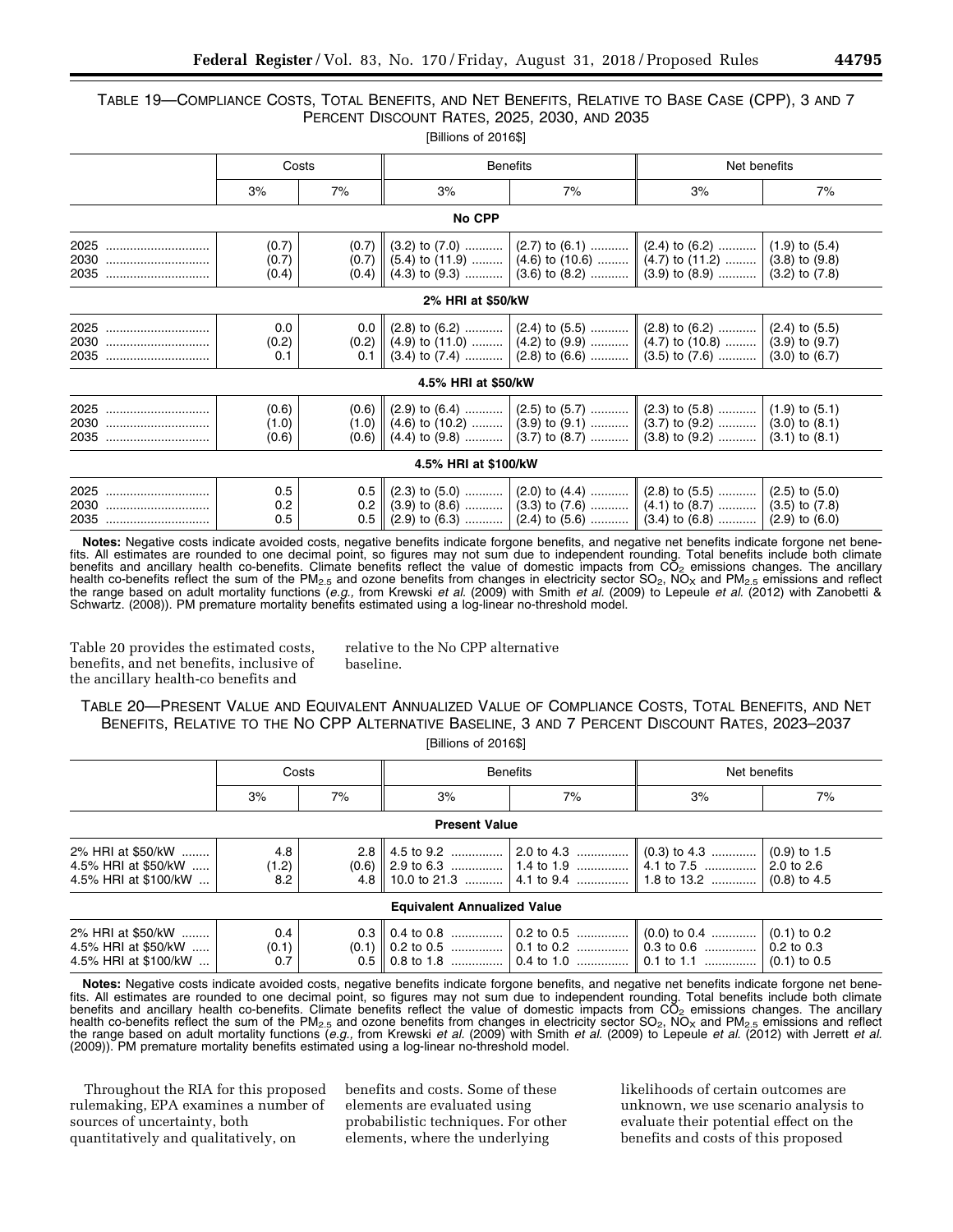rulemaking. We summarize key elements of our analysis of uncertainty here:

• The extent to which all coal-fired EGUs will improve heat rates under this proposal, on average;

• The cost to improve heat rates at all affected coal-fired EGUs nationally;

• Uncertainty in monetizing climaterelated benefits; and,

• Uncertainty in the estimated health impacts attributable to changes in particulate matter.

In the RIA for this proposed rulemaking, EPA also summarize other potential sources of benefits and costs that may result from this proposed rule that have not been quantified or monetized.

### *B. Executive Order 13771: Reducing Regulation and Controlling Regulatory Costs*

This action is expected to be an Executive Order 13771 deregulatory action. Details on the estimated cost savings of this proposed rule can be found in the rule's RIA.

#### *C. Paperwork Reduction Act (PRA)*

The information collection activities in this proposed rule have been submitted for approval to the Office of Management and Budget (OMB) under the PRA. The Information Collection Request (ICR) document that EPA prepared has been assigned EPA ICR number 2503.03. You can find a copy of the ICR in the docket for this rule, and it is briefly summarized here.

The information collection requirements are based on the recordkeeping and reporting burden associated with developing, implementing, and enforcing a state plan to limit  $CO<sub>2</sub>$  emissions from existing sources in the power sector. These recordkeeping and reporting requirements are specifically authorized by CAA section 114 (42 U.S.C. 7414). All information submitted to EPA pursuant to the recordkeeping and reporting requirements for which a claim of confidentiality is made is safeguarded according to Agency policies set forth in 40 CFR part 2, subpart Ba.

*Respondents/affected entities:* 48. *Respondent's obligation to respond:*  EPA expects state plan submissions from the 43 contiguous states and negative declarations from Vermont, California, Maine, Idaho, and Rhode Island.

*Frequency of response:* Yearly. *Total estimated burden:* 192,640 hours (per year). Burden is defined at 5 CFR 1320.3(b).

*Total estimated cost:* \$21,500 annualized capital or operation & maintenance costs.

An agency may not conduct or sponsor, and a person is not required to respond to, a collection of information unless it displays a currently valid OMB control number. The OMB control numbers for EPA's regulations in 40 CFR are listed in 40 CFR part 9.

Submit your comments on the Agency's need for this information, the accuracy of the provided burden estimates and any suggested methods for minimizing respondent burden to EPA using the docket identified at the beginning of this rule (Comment C–72). You may also send your ICR-related comments to OMB's Office of Information and Regulatory Affairs via email to *OIRA*\_*[submission@](mailto:OIRA_submission@omb.eop.gov) [omb.eop.gov,](mailto:OIRA_submission@omb.eop.gov)* Attention: Desk Officer for EPA. Since OMB is required to make a decision concerning the ICR between 30 and 60 days after receipt, OMB must receive comments no later than October 1, 2018. EPA will respond to any ICRrelated comments in the final rule.

### *D. Regulatory Flexibility Act (RFA)*

After considering the economic impacts of this proposed rule on small entities, I certify that this action will not have a significant economic impact on a substantial number of small entities. The proposed rule will not impose any requirements on small entities. Specifically, emission guidelines established under CAA section 111(d) do not impose any requirements on regulated entities and, thus, will not have a significant economic impact upon a substantial number of small entities. After emission guidelines are promulgated, states establish emission standards on existing sources, and it is those state requirements that could potentially impact small entities. Our analysis in the accompanying RIA is consistent with the analysis of the analogous situation arising when EPA establishes NAAQS, which do not impose any requirements on regulated entities. As with the description in the RIA, any impact of a NAAQS on small entities would only arise when states take subsequent action to maintain and/ or achieve the NAAQS through their state implementation plans. *See American Trucking Assoc.* v. *EPA,* 175 F.3d 1029, 1043–45 (D.C. Cir. 1999) (NAAQS do not have significant impacts upon small entities because NAAQS themselves impose no regulations upon small entities).

Nevertheless, EPA is aware that there is substantial interest in the proposed rule among small entities (municipal and rural electric cooperatives) and we

invite comments on all aspects of the proposal and its impacts, including potential impacts on small entities (Comment C–73).

### *E. Unfunded Mandates Reform Act (UMRA)*

This action does not contain a federal mandate that may result in expenditures of \$100 million or more for state, local and tribal governments, in the aggregate or the private sector in any one year. Specifically, the emission guidelines proposed under CAA section 111(d) do not impose any direct compliance requirements on regulated entities, apart from the requirement for states to develop state plans. The burden for states to develop state plans in the three-year period following promulgation of the rule was estimated and is listed in Section IX.C above, but this burden is estimated to be below \$100 million in any one year. Thus, this proposed rule is not subject to the requirements of section 203 or section 205 of the Unfunded Mandates Reform Act (UMRA).

This proposed rule is also not subject to the requirements of section 203 of UMRA because, as described in 2 U.S.C. 1531–38, it contains no regulatory requirements that might significantly or uniquely affect small governments. This action imposes no enforceable duty on any state, local, or tribal governments or the private sector.

### *F. Executive Order 13132: Federalism*

Under Executive Order 13132, EPA may not issue an action that has federalism implications, that imposes substantial direct compliance costs and that is not required by statute unless the federal government provides the funds necessary to pay the direct compliance costs incurred by state and local governments, or EPA consults with state and local officials early in the process of developing the proposed action.

EPA has concluded that this action may have federalism implications because it might impose substantial direct compliance costs on state or local governments, and the federal government will not provide the funds necessary to pay those costs. The development of state plans will entail many hours of staff time to develop and coordinate programs for compliance with the proposed rule, as well as time to work with state legislatures as appropriate, and develop a plan submittal.

In the spirit of Executive Order 13132, and consistent with EPA's policy to promote communications between EPA and state and local governments, EPA specifically solicits comment on this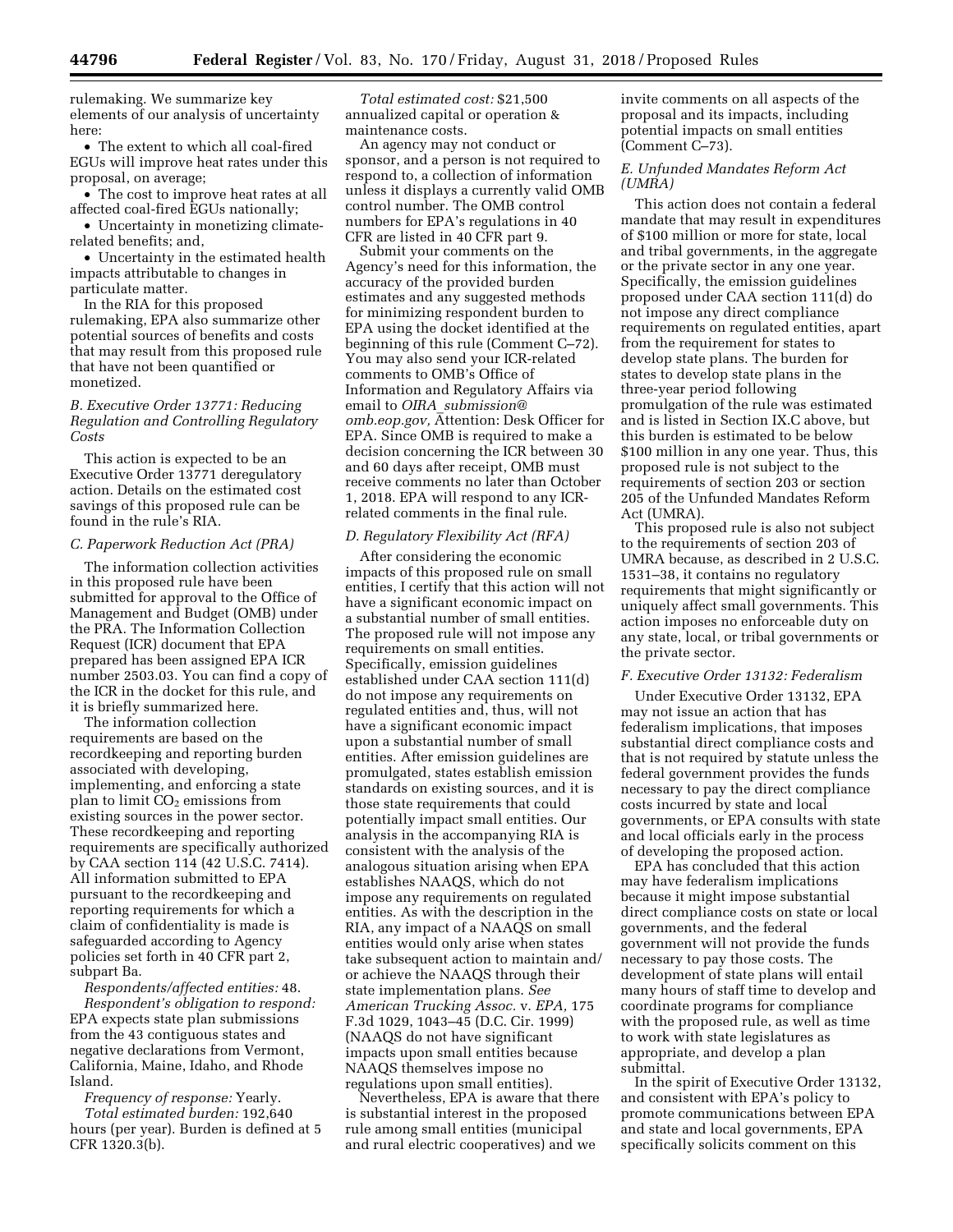proposed action from state and local officials (Comment C–74).

### *G. Executive Order 13175: Consultation and Coordination With Indian Tribal Governments*

This action does not have tribal implications as specified in Executive Order 13175. It would not impose substantial direct compliance costs on tribal governments that have affected EGUs located in their area of Indian country. Tribes are not required to develop plans to implement the guidelines under CAA section 111(d) for affected EGUs. EPA notes that this proposal does not directly impose specific requirements on EGU sources, including those located in Indian country, but before developing any standards for sources on tribal land, EPA would consult with leaders from affected tribes. This proposed action also will not have substantial direct effects on the relationship between the federal government and Indian tribes or on the distribution of power and responsibilities between the federal government and Indian tribes, as specified in Executive Order 13175. Thus, Executive Order 13175 does not apply to the action.

Consistent with EPA Policy on Consultation and Coordination with Indian Tribes, EPA will engage in consultation with tribal officials during the development of this action.

### *H. Executive Order 13045: Protection of Children From Environmental Health Risks and Safety Risks*

This proposed action is subject to Executive Order 13045 because it is an economically significant regulatory action as defined by Executive Order 12866. The CPP, as discussed in the RIA,70 was anticipated to reduce emissions of PM<sub>2.5</sub> and ozone, and some of the benefits of reducing these pollutants would have accrued to children. While the proposed ACE rule does not project to achieve reductions at the level of the CPP, EPA believes that this proposal will achieve  $CO<sub>2</sub>$  emission reductions resulting from implementation of these proposed guidelines, as well as ozone and  $PM_{2.5}$ emission reductions as a co-benefit, and will further improve children's health as discussed in the RIA.

Moreover, this proposed action does not affect the level of public health and environmental protection already being provided by existing NAAQS, including ozone and PM2.5, and other mechanisms in the CAA. This proposed action does

not affect applicable local, state, or federal permitting or air quality management programs that will continue to address areas with degraded air quality and maintain the air quality in areas meeting current standards. Areas that need to reduce criteria air pollution to meet the NAAQS will still need to rely on control strategies to reduce emissions.

### *I. Executive Order 13211: Actions Concerning Regulations That Significantly Affect Energy Supply, Distribution, or Use*

This proposed action, which is a significant regulatory energy action under Executive Order 12866, is likely to have a significant effect on the supply, distribution, or use of energy. Specifically, EPA estimated in the RIA that the proposed rule could result in up to a 3 percent reduction in natural gas use in the power sector (or more than a 25 MM MCF reduction in production on an annual basis).

The energy impacts EPA estimates from the proposed rule may be underor over-estimates of the true energy impacts associated with this action. For example, some states are likely to pursue emissions reduction strategies independent of EPA action.

### *J. National Technology Transfer and Advancement Act (NTTAA)*

This proposed rulemaking does not involve technical standards. EPA welcomes comments on this aspect of the proposed rulemaking and specifically invites the public to identify potentially-applicable voluntary consensus standards and to explain why such standards should be used in this action (Comment C–75).

### *K. Executive Order 12898: Federal Actions To Address Environmental Justice in Minority Populations and Low-Income Populations*

EPA believes that this proposed action is unlikely to have disproportionately high and adverse human health or environmental effects on minority populations, low-income populations and/or indigenous peoples as specified in Executive Order 12898 (59 FR 7629, February 16, 1994). The CPP, as discussed in the RIA,71 was anticipated to reduce emissions of  $PM_{2.5}$ and ozone, and some of the benefits of reducing these pollutants would have accrued to minority populations, lowincome populations and/or indigenous peoples. While this proposal does not project to achieve reductions at the level

of the CPP, EPA believes that this proposal will achieve  $CO<sub>2</sub>$  emission reductions resulting from implementation of these proposed guidelines, as well as ozone and  $PM_{2.5}$ emission reductions as a co-benefit, and will further improve children's health as discussed in the RIA.

Moreover, this proposed action does not affect the level of public health and environmental protection already being provided by existing NAAQS, including ozone and  $PM<sub>2.5</sub>$ , and other mechanisms in the CAA. This proposed action does not affect applicable local, state, or federal permitting or air quality management programs that will continue to address areas with degraded air quality and maintain the air quality in areas meeting current standards. Areas that need to reduce criteria air pollution to meet the NAAQS will still need to rely on control strategies to reduce emissions.

### **XI. Statutory Authority**

The statutory authority for this action is provided by sections 111, 301, and  $307(d)(1)(V)$  of the CAA, as amended (42) U.S.C. 7411, 7601, 7607(d)(1)(V)). This action is also subject to section 307(d) of the CAA (42 U.S.C. 7607(d)).

#### **List of Subjects**

### *40 CFR Part 51*

Environmental protection, Intergovernmental relations, Reporting and recordkeeping requirements.

### *40 CFR Part 52*

Environmental protection, Air pollution control, Incorporation by reference, Intergovernmental relations, Reporting and recordkeeping requirements.

#### *40 CFR Part 60*

Environmental protection, Administrative practice and procedure, Incorporation by reference, Intergovernmental relations, Reporting and recordkeeping requirements.

Dated: August 20, 2018.

#### **Andrew R. Wheeler,**

*Acting Administrator.* 

For the reasons stated in the preamble, EPA proposes to amend 40 CFR parts 51, 52, and 60 as set forth below:

### **PART 51—REQUIREMENTS FOR PREPARATION, ADOPTION, AND SUBMITTAL OF IMPLEMENTATION PLANS**

■ 1. The authority citation for part 51 continues to read as follows:

<sup>70</sup>See Chapter 5, ''Economic and Employment Impacts'', of the RIA.

<sup>71</sup>See Chapter 5, ''Economic and Employment Impacts,'' of the RIA.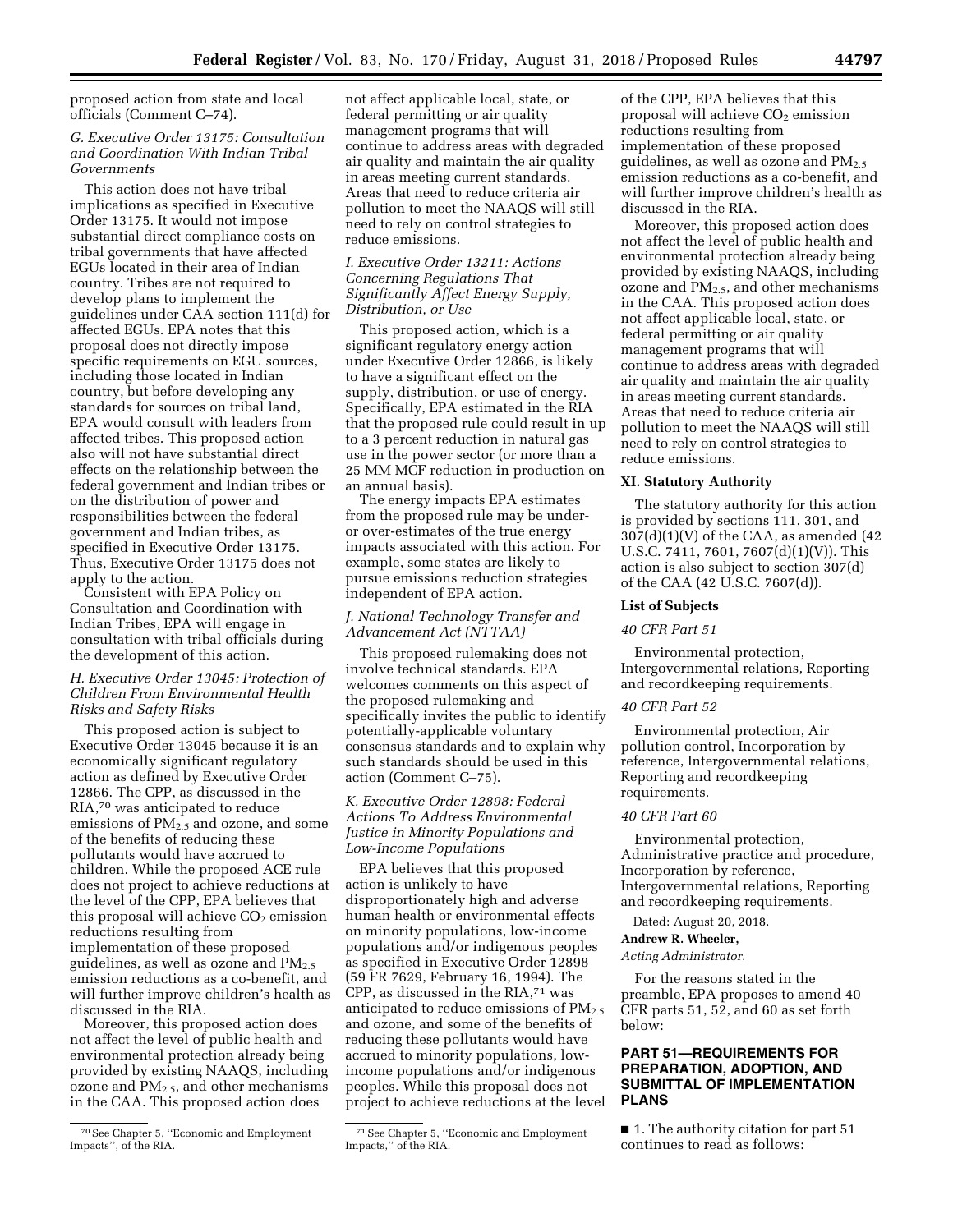**Authority:** 23 U.S.C. 101; 42 U.S.C. 7401– 7671q.

### **Subpart I—Review of New Sources and Modifications**

 $\blacksquare$  2. Add § 51.167 to read as follows:

### **§ 51.167 Preliminary major NSR applicability test for electric generating units (EGUs).**

(a) *What is the purpose of this section?* State Implementation Plans (SIP) may incorporate the requirements in paragraphs (b) through (h) of this section for determining whether a change to an electric generating unit (EGU), as defined in  $\overline{\S}$  51.124(q), is a modification for purposes of major NSR applicability. Deviations from these provisions will be approved only if the State demonstrates that the submitted provisions are at least as stringent in all respects as the corresponding provisions in paragraphs (b) through (h) of this section.

(b) *Am I subject to this section?* You must meet the requirements of this section if your State incorporates these provisions in its SIP, and you own or operate an EGU that is located at a major stationary source, and you plan to make a change to the EGU.

(c) *What happens if a change to my EGU is determined to be a modification according to the procedures of this section?* If the change to your EGU is a modification according to the procedures of this section, you must determine whether the change is a major modification according to the procedures of the major NSR program that applies in the area in which your EGU is located. That is, you must evaluate your modification according to the requirements set out in the applicable regulations approved pursuant to § 51.165 or § 51.166 depending on the regulated NSR pollutants emitted and the attainment status of the area in which your EGU is located for those pollutants. Section 51.165 sets out the requirements for State nonattainment major NSR programs, while § 51.166 sets out the requirements for State PSD programs.

(d) *What is the process for determining if a change to an EGU is a modification?* The two-step process set out in paragraphs (d)(1) and (2) of this section is used to determine (before beginning actual construction) whether a change to an EGU located at a major stationary source is a modification. Regardless of any preconstruction projections, a modification has occurred if a change satisfies both steps in the process.

(1) *Step 1.* Is the change a physical change in, or change in the method of operation of, the EGU? (See paragraph (e) of this section for a list of actions that are not physical or operational changes.) If so, go on to Step 2 (paragraph (d)(2) of this section).

(2) *Step 2.* Will the physical or operational change to the EGU increase the amount of any regulated NSR pollutant emitted into the atmosphere by the source (as determined according to paragraph (f) of this section) or result in the emissions of any regulated NSR pollutant(s) into the atmosphere that the source did not previously emit? If so, the change is a modification.

(e) *What types of actions are not physical changes or changes in the method of operation? (Step 1)* For purposes of this section, a physical change or change in the method of operation shall not include:

(1) Routine maintenance, repair, and replacement;

(2) Use of an alternative fuel or raw material by reason of an order under sections 2(a) and (b) of the Energy Supply and Environmental Coordination Act of 1974 (or any superseding legislation) or by reason of a natural gas curtailment plan pursuant to the Federal Power Act;

(3) Use of an alternative fuel by reason of an order or rule under section 125 of the Act;

(4) Use of an alternative fuel at a steam generating unit to the extent that the fuel is generated from municipal solid waste;

(5) Use of an alternative fuel or raw material by a stationary source which the source is approved to use under any permit issued under 40 CFR 52.21 or under regulations approved pursuant to § 51.165 or § 51.166, or which:

(i) For purposes of evaluating attainment pollutants, the source was capable of accommodating before January 6, 1975, unless such change would be prohibited under any federally enforceable permit condition which was established after January 6, 1975 pursuant to 40 CFR 52.21 or under regulations approved pursuant to subpart I of this part; or

(ii) For purposes of evaluating nonattainment pollutants, the source was capable of accommodating before December 21, 1976, unless such change would be prohibited under any federally enforceable permit condition which was established after December 21, 1976 pursuant to 40 CFR 52.21 or under regulations approved pursuant to subpart I of this part;

(6) An increase in the hours of operation or in the production rate, unless such change is prohibited under any federally enforceable permit condition which was established after

January 6, 1975 (for purposes of evaluating attainment pollutants) or after December 21, 1976 (for purposes of evaluating nonattainment pollutants) pursuant to 40 CFR 52.21 or regulations approved pursuant to subpart I of this part;

(7) Any change in ownership at a stationary source;

(8) The installation, operation, cessation, or removal of a temporary clean coal technology demonstration project, provided that the project complies with:

(i) The State Implementation Plan for the State in which the project is located; and

(ii) Other requirements necessary to attain and maintain the national ambient air quality standard during the project and after it is terminated;

(9) For purposes of evaluating attainment pollutants, the installation or operation of a permanent clean coal technology demonstration project that constitutes repowering, provided that the project does not result in an increase in the potential to emit of any regulated pollutant emitted by the unit. This exemption shall apply on a pollutantby-pollutant basis; or

(10) For purposes of evaluating attainment pollutants, the reactivation of a very clean coal-fired EGU.

(f) *How do I determine if there is an emissions increase? (Step 2)* You must determine if the physical or operational change to your EGU increases the amount of any regulated NSR pollutant emitted to the atmosphere using the method in paragraph (f)(1) of this section, subject to the limitations in paragraph (f)(2) of this section. If the physical or operational change to your EGU increases the amount of any regulated NSR pollutant emitted into the atmosphere or results in the emission of any regulated NSR pollutant(s) into the atmosphere that your EGU did not previously emit, the change is a modification as defined in paragraph (h)(2) of this section.

*Alternative 1 for paragraph (f)(1):*  (1) *Emissions increase test.* For each regulated NSR pollutant for which you have hourly average CEMS or PEMS emissions data with corresponding fuel heat input data, compare the pre-change maximum actual hourly emissions rate in pounds per hour (lb/hr) to a projection of the post-change maximum actual hourly emissions rate in lb/hr, subject to the provisions in paragraphs (f)(1)(i) through (iii) of this section.

(i) *Pre-change emissions.* Determine the pre-change maximum actual hourly emissions rate as follows:

(A) Select a period of 365 consecutive days within the 5-year period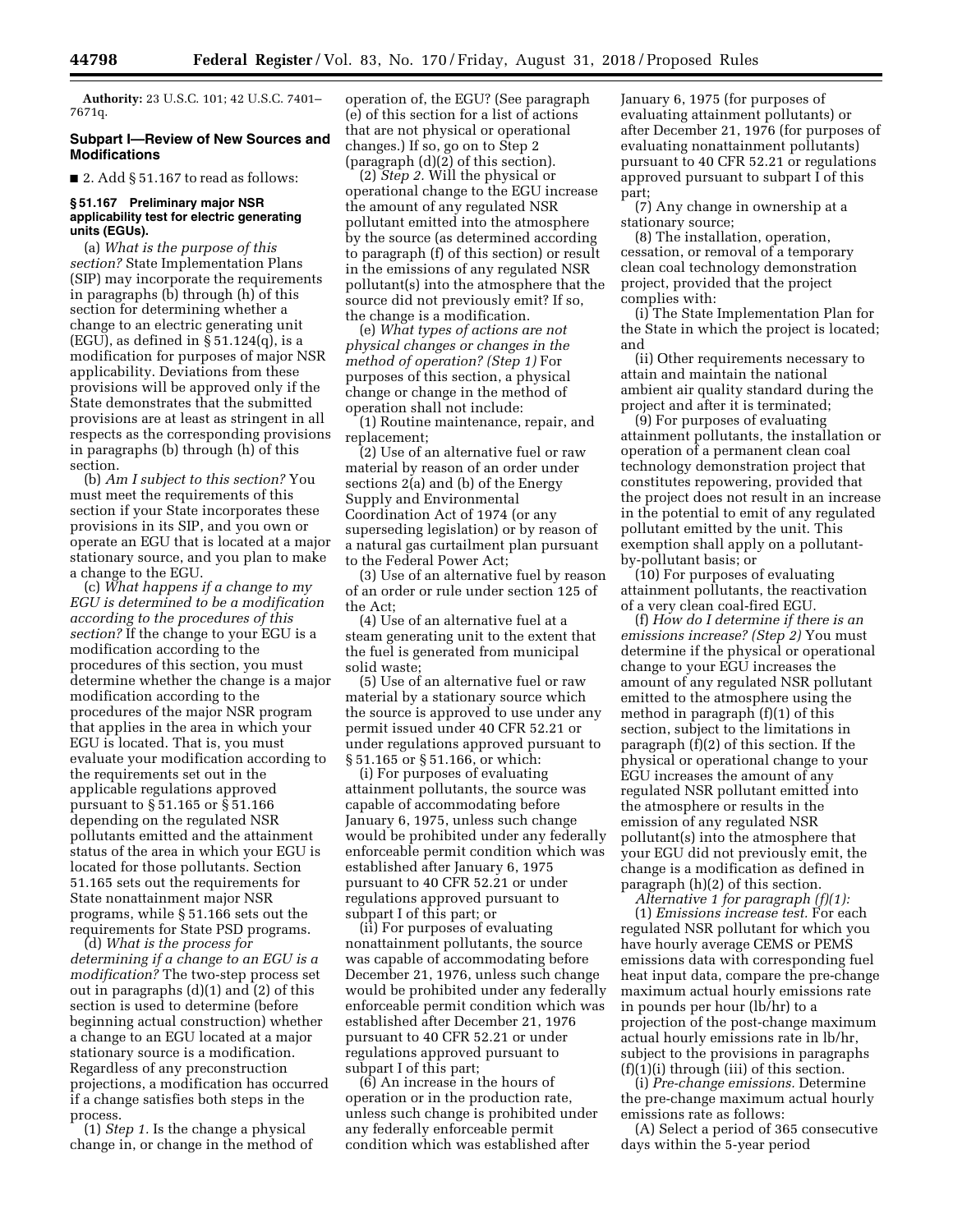immediately preceding when you begin actual construction of the physical or operational change. Compile a data set (for example, in a spreadsheet) with the hourly average CEMS or PEMS (as applicable) measured emissions rates and corresponding heat input data for all of the hours of operation for that 365 day period for the pollutant of interest.

(B) Delete any unacceptable hourly data from this 365-day period in accordance with the data limitations in paragraph (f)(2) of this section.

(C) Extract the hourly data for the 10 percent of the remaining data set corresponding to the highest heat input rates for the selected period. This step may be facilitated by sorting the data set

Equation 1

for the remaining operating hours from the lowest to the highest heat input rates.

(D) Calculate the average emissions rate from the extracted (*i.e.,* highest 10 percent heat input rates) data set, using Equation 1:

 $\bar{x}$  = average emissions rate, lb/hr;

n = number of emissions rate values; and  $x_i = i$ <sup>th</sup> emissions rate value, lb/hr.

(E) Calculate the standard deviation of the data set using Equation 2:

Equation 2

$$
= \sqrt{\frac{\sum_{i=1}^{n} X_i^2 - \frac{(\sum_{i=1}^{n} X_i)^2}{n}}{n-1}}
$$

 $\bar{x} = \frac{1}{n} \sum_{i=1}^{n} x_i$ 

### (F) Calculate the Upper Tolerance Limit of the data set using Equation 3:

S

### Where:

Where:

s = standard deviation of the data set.

Equation 3

$$
UTL = \bar{x} + s * \left[\frac{Z_{1-p} + \sqrt{(Z_{1-p}^2) - \left[1 - \frac{Z_{1-q}^2}{2*(n-1)}\right] * \left[Z_{1-p}^2 - \frac{Z_{1-q}^2}{n}\right]}}{1 - \frac{Z_{1-q}^2}{2*(n-1)}}\right]
$$

#### Where:

UTL = Upper Tolerance Limit of the data set;  $Z_{1-p} = 3.090$ , Z score for the 99.9 percentage

of interval; and  $Z_{1-q} = 2.326$ , Z score for the 99 percent confidence level.

(G) Use the UTL calculated in paragraph  $(f)(1)(i)(F)$  of this section as the pre-change maximum actual hourly emissions rate.

(ii) *Post-change emissions preconstruction projections.* For each regulated NSR pollutant, you must project the maximum emissions rate that your EGU will actually achieve in any 1 hour in the 5 years following the date the EGU resumes regular operation after the physical or operational change. An emissions increase results from the physical or operational change if this projected maximum actual hourly

emissions rate exceeds the pre-change maximum actual hourly emissions rate.

(iii) *Post-change emissions-actually achieved.* Regardless of any preconstruction projections, an emissions increase has occurred if the hourly emissions rate actually achieved in the 5 years after the change exceeds the pre-change maximum actual hourly emissions rate.

### *Alternative 2 for paragraph (f)(1):*

(1) *Emissions increase test.* For each regulated NSR pollutant, compare the pre-change maximum actual hourly emissions rate in pounds per hour (lb/ hr) to a projection of the post-change maximum actual hourly emissions rate in lb/hr, subject to the provisions in paragraphs (f)(1)(i) through (iv) of this section.

(i) *Pre-change emissions—general procedures.* The pre-change maximum actual hourly emissions rate for the pollutant is the highest emissions rate (lb/hr) actually achieved by the EGU for 1 hour at any time during the 5-year period immediately preceding when you begin actual construction of the physical or operational change.

(ii) *Pre-change emissions—data sources.* You must determine the highest pre-change hourly emissions rate for each regulated NSR pollutant using the best data available to you. Use the highest available source of data in the following hierarchy, unless your reviewing authority has determined that a data source lower in the hierarchy will provide better data for your EGU:

(A) Continuous emissions monitoring system (CEMS).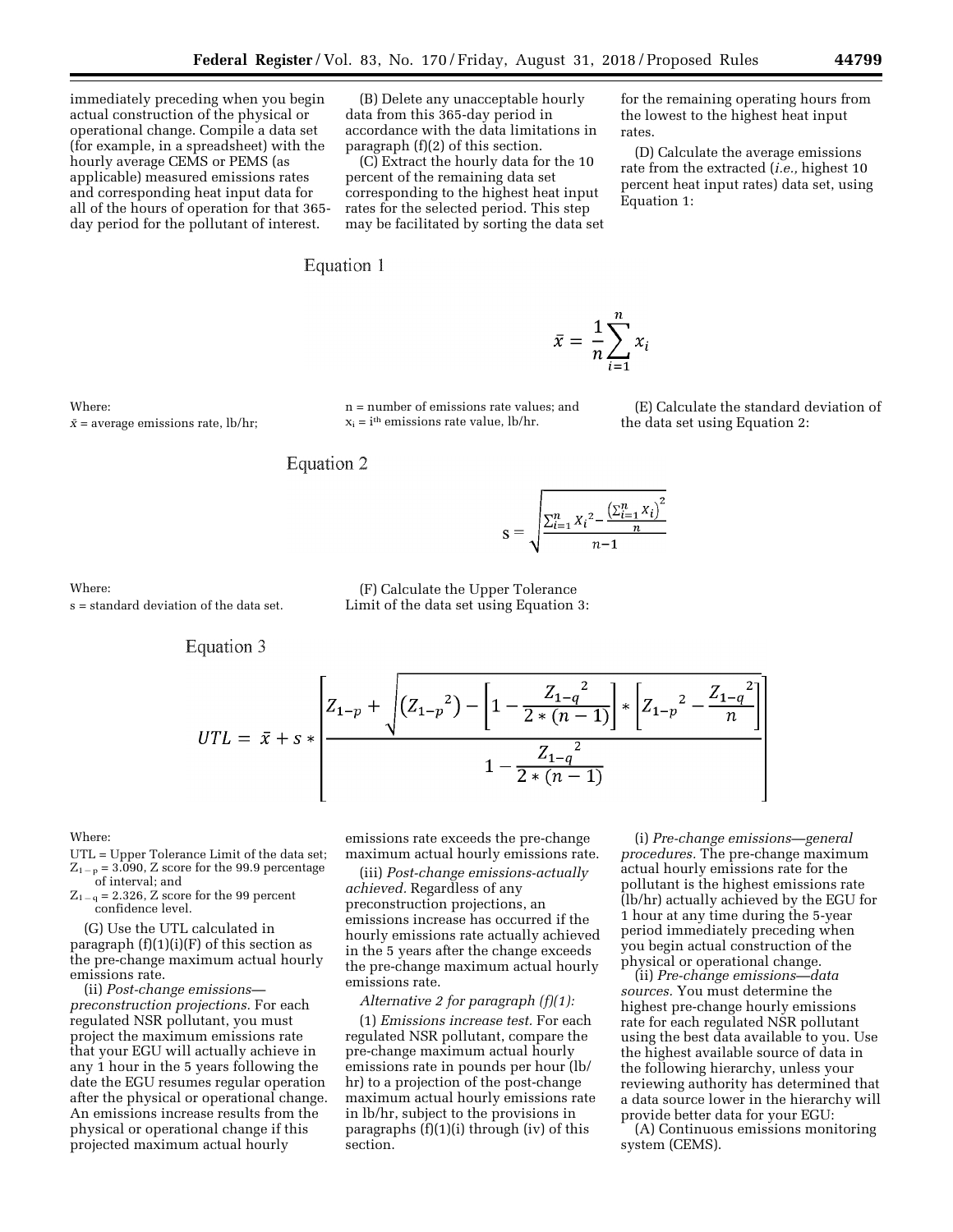(B) Approved predictive emissions monitoring system (PEMS).

(C) Emission tests/emission factor specific to the EGU to be changed.

(D) Material balance calculations.

(E) Published emission factor.

(iii) *Post-change emissions preconstruction projections.* For each regulated NSR pollutant, you must project the maximum emissions rate that your EGU will actually achieve in any 1 hour in the 5 years following the date the EGU resumes regular operation after the physical or operational change. An emissions increase results from the physical or operational change if this projected maximum actual hourly emissions rate exceeds the pre-change maximum actual hourly emissions rate.

(iv) *Post-change emissions—actually achieved.* Regardless of any preconstruction projections, an emissions increase has occurred if the hourly emissions rate actually achieved in the 5 years after the change exceeds the pre-change maximum actual hourly emissions rate.

*Alternative 3 for paragraph (f)(1):*  (1) *Emissions increase test.* For each regulated NSR pollutant, compare the maximum achievable hourly emissions rate before the physical or operational change to the maximum achievable hourly emissions rate after the change. Determine these maximum achievable hourly emissions rates according to § 60.14(b) of this chapter. No physical change, or change in the method of operation, at an existing EGU shall be treated as a modification for the purposes of this section provided that such change does not increase the maximum hourly emissions of any regulated NSR pollutant above the maximum hourly emissions achievable at that unit during the 5 years prior to the change.

(2) *Data limitations for maximum emissions rates.* For purposes of determining pre-change and postchange maximum emissions rates under paragraph (f)(1) of this section, the following limitations apply to the types of data that you may use:

(i) *Data limitations for Alternatives 1– 2.* (A) You must not use emissions rate data associated with startups, shutdowns, or malfunctions of your EGU, as defined by applicable regulation(s) or permit term(s), or malfunctions of an associated air pollution control device. A malfunction means any sudden, infrequent, and not reasonably preventable failure of the EGU or the air pollution control equipment to operate in a normal or usual manner.

(B) You must not use continuous emissions monitoring system (CEMS) or predictive emissions monitoring system (PEMS) data recorded during monitoring system out-of-control periods. Out-of-control periods include those during which the monitoring system fails to meet quality assurance criteria (for example, periods of system breakdown, repair, calibration checks, or zero and span adjustments) established by regulation, by permit, or in an approved quality assurance plan.

(C) You must not use emissions rate data from periods of noncompliance when your EGU was operating above an emission limitation that was legally enforceable at the time the data were collected.

(D) You must not use data from any period for which the information is inadequate for determining emissions rates, including information related to the limitations in paragraphs  $(f)(2)(i)(A)$ through (C) of this section.

(ii) *Data limitations for Alternative 3.*  (A) You must not use emissions rate data associated with startups, shutdowns, or malfunctions of your EGU, as defined by applicable regulation(s) or permit term(s), or malfunctions of an associated air pollution control device. A malfunction means any sudden, infrequent, and not reasonably preventable failure of the EGU or the air pollution control equipment to operate in a normal or usual manner.

(B) You must not use continuous emissions monitoring system (CEMS) or predictive emissions monitoring system (PEMS) data recorded during monitoring system out-of-control periods. Out-of-control periods include those during which the monitoring system fails to meet quality assurance criteria (for example, periods of system breakdown, repair, calibration checks, or zero and span adjustments) established by regulation, by permit, or in an approved quality assurance plan.

(C) You must not use data from any period for which the information is inadequate for determining emissions rates, including information related to the limitations in paragraphs  $(f)(2)(ii)(A)$ and (B) of this section.

(g) *What are my requirements for recordkeeping?* You must maintain a file of all information related to determinations that you make under this section of whether a change to an EGU is a modification, subject to the following provisions:

(1) The file must include, but is not limited to, the following information recorded in permanent form suitable for inspection:

(i) Continuous monitoring system, monitoring device, and performance testing measurements;

(ii) All continuous monitoring system performance evaluations;

(iii) All continuous monitoring system or monitoring device calibration checks;

(iv) All adjustments and maintenance performed on these systems or devices; and

(v) All other information relevant to any determination made under this section of whether a change to an EGU is a modification.

(2) You must retain the file until the later of:

(i) The date 5 years following the date the EGU resumes regular operation after the physical or operational change; and

(ii) The date 5 years following the date of such measurements, maintenance, reports, and records.

(h) *What definitions apply under this section?* The definitions of terms in § 51.124(q) apply. Terms used in this section have the meaning accorded them under § 51.165(a)(1) or § 51.166(b), as appropriate. Terms not defined here or in § 51.165(a)(1) or § 51.166(b) (as appropriate) have the meaning accorded them under the applicable requirements of the Clean Air Act.

### **PART 52—APPROVAL AND PROMULGATION OF IMPLEMENTATION PLANS**

■ 3. The authority citation for part 52 continues to read as follows:

**Authority:** 42 U.S.C. 7401 *et seq.* 

#### **Subpart A—General Provisions**

 $\blacksquare$  4. Add § 52.25 to read as follows:

#### **§ 52.25 Preliminary major NSR applicability test for electric generating units (EGUs).**

(a) *What is the purpose of this section?* The provisions of this section are applicable to any State implementation plan which has been disapproved with respect to prevention of significant deterioration of air quality in any portion of any State where the existing air quality is better than the national ambient air quality standards. Specific disapprovals are listed where applicable, in subparts B through DDD and FFF of this part. The provisions of this section have been incorporated by reference into the applicable implementation plans for various States, as provided in subparts B through DDD and FFF of this part. Where this section is so incorporated, the provisions shall also be applicable to all lands owned by the Federal Government and Indian Reservations located in such State. No disapproval with respect to a State's failure to prevent significant deterioration of air quality shall invalidate or otherwise affect the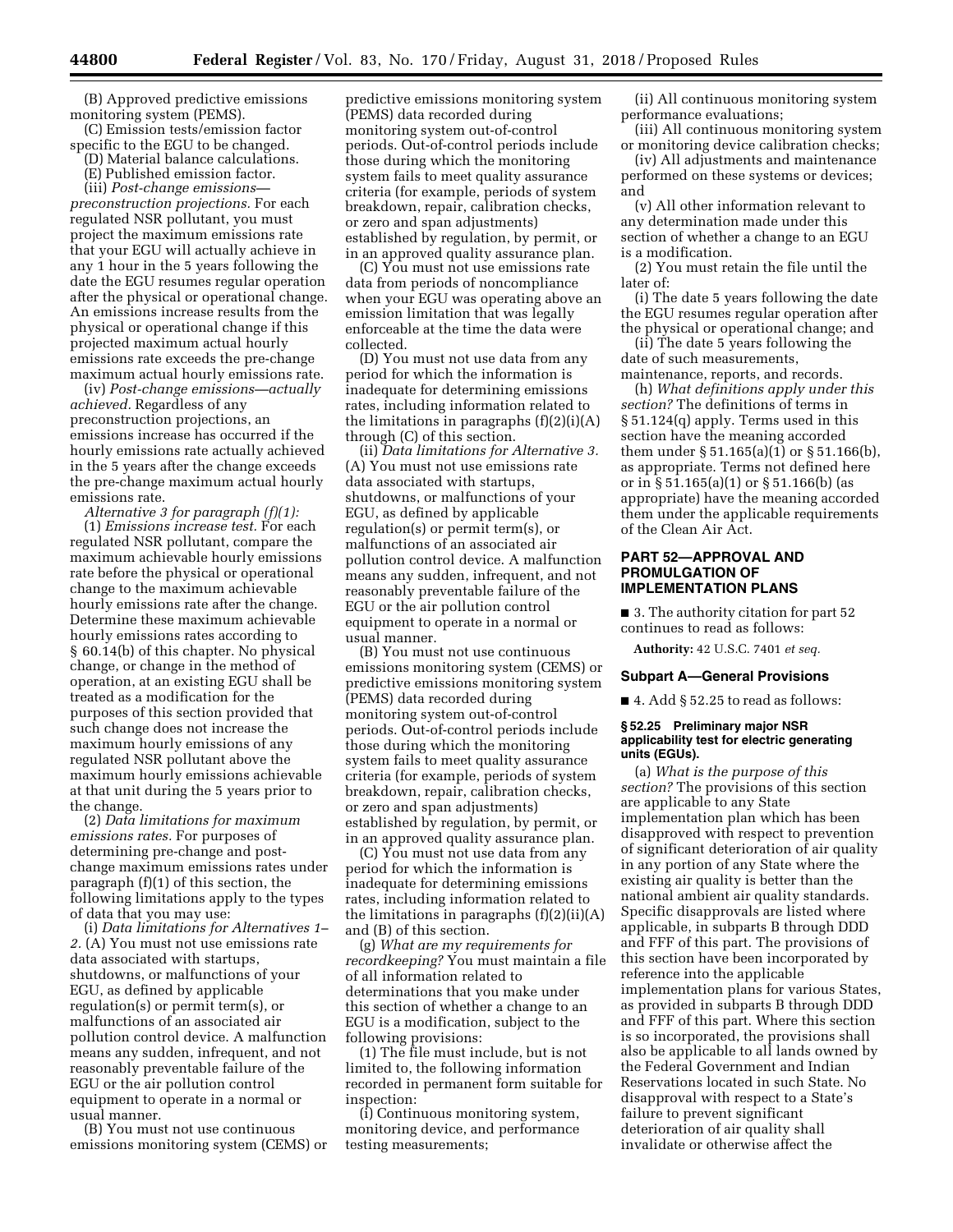obligations of States, emission sources, or other persons with respect to all portions of plans approved or promulgated under this part.

(b) *Am I subject to this section?* You must meet the requirements of this section if you own or operate an EGU that is located at a major stationary source, and you plan to make a change to the EGU.

(c) *What happens if a change to my EGU is determined to be a modification according to the procedures of this section?* If the change to your electric generating unit (EGU), as defined in § 51.124(q) of this chapter, is a modification according to the procedures of this section, you must determine whether the change is a major modification according to the procedures of the major NSR program that applies in the area in which your EGU is located. That is, you must evaluate your modification according to the requirements set out in the applicable regulations approved pursuant to § 52.21.

(d) *What is the process for determining if a change to an EGU is a modification?* The two-step process set out in paragraphs (d)(1) and (2) of this section is used to determine (before beginning actual construction) whether a change to an EGU located at a major stationary source is a modification. Regardless of any preconstruction projections, a modification has occurred if a change satisfies both steps in the process.

(1) *Step 1.* Is the change a physical change in, or change in the method of operation of, the EGU? (See paragraph (e) of this section for a list of actions that are not physical or operational changes.) If so, go on to Step 2 (paragraph (d)(2) of this section).

(2) *Step 2.* Will the physical or operational change to the EGU increase the amount of any regulated NSR pollutant emitted into the atmosphere by the source (as determined according to paragraph (f) of this section) or result in the emissions of any regulated NSR pollutant(s) into the atmosphere that the source did not previously emit? If so, the change is a modification.

(e) *What types of actions are not physical changes or changes in the method of operation? (Step 1)* For purposes of this section, a physical change or change in the method of operation shall not include:

(1) Routine maintenance, repair, and replacement;

(2) Use of an alternative fuel or raw material by reason of an order under sections 2(a) and (b) of the Energy Supply and Environmental Coordination Act of 1974 (or any superseding legislation) or by reason of a natural gas curtailment plan pursuant to the Federal Power Act;

(3) Use of an alternative fuel by reason of an order or rule under section 125 of the Act;

(4) Use of an alternative fuel at a steam generating unit to the extent that the fuel is generated from municipal solid waste;

(5) Use of an alternative fuel or raw material by a stationary source which the source is approved to use under any permit issued under 40 CFR 52.21 or under regulations approved pursuant to § 51.166 of this chapter, or which the source was capable of accommodating before January 6, 1975, unless such change would be prohibited under any federally enforceable permit condition which was established after January 6, 1975 pursuant to 40 CFR 52.21 or under regulations approved pursuant to 40 CFR part 51, subpart I; or

(6) An increase in the hours of operation or in the production rate, unless such change is prohibited under any federally enforceable permit condition which was established after January 6, 1975 pursuant to 40 CFR 52.21 or regulations approved pursuant to 40 CFR part 51, subpart I;

(7) Any change in ownership at a stationary source;

(8) The installation, operation, cessation, or removal of a temporary clean coal technology demonstration project, provided that the project complies with:

(i) The State Implementation Plan for the State in which the project is located; and

(ii) Other requirements necessary to attain and maintain the national ambient air quality standard during the project and after it is terminated;

(9) For purposes of evaluating attainment pollutants, the installation or operation of a permanent clean coal technology demonstration project that constitutes repowering, provided that the project does not result in an increase in the potential to emit of any regulated pollutant emitted by the unit. This exemption shall apply on a pollutantby-pollutant basis; or

(10) For purposes of evaluating attainment pollutants, the reactivation of a very clean coal-fired EGU.

(f) *How do I determine if there is an emissions increase? (Step 2)* You must determine if the physical or operational change to your EGU increases the amount of any regulated NSR pollutant emitted to the atmosphere using the method in paragraph (f)(1) of this section, subject to the limitations in paragraph (f)(2) of this section. If the physical or operational change to your EGU increases the amount of any regulated NSR pollutant emitted into the atmosphere or results in the emission of any regulated NSR pollutant(s) into the atmosphere that your EGU did not previously emit, the change is a modification as defined in paragraph (h)(2) of this section.

#### *Alternative 1 for paragraph (f)(1):*

(1) *Emissions increase test.* For each regulated NSR pollutant for which you have hourly average CEMS or PEMS emissions data with corresponding fuel heat input data, compare the pre-change maximum actual hourly emissions rate in pounds per hour (lb/hr) to a projection of the post-change maximum actual hourly emissions rate in lb/hr, subject to the provisions in paragraphs (f)(1)(i) through (iii) of this section.

(i) *Pre-change emissions.* Determine the pre-change maximum actual hourly emissions rate as follows:

(A) Select a period of 365 consecutive days within the 5-year period immediately preceding when you begin actual construction of the physical or operational change. Compile a data set (for example, in a spreadsheet) with the hourly average CEMS or PEMS (as applicable) measured emissions rates and corresponding heat input data for all of the hours of operation for that 365 day period for the pollutant of interest.

(B) Delete any unacceptable hourly data from this 365-day period in accordance with the data limitations in paragraph (f)(2) of this section.

(C) Extract the hourly data for the 10 percent of the remaining data set corresponding to the highest heat input rates for the selected period. This step may be facilitated by sorting the data set for the remaining operating hours from the lowest to the highest heat input rates.

(D) Calculate the average emissions rate from the extracted (*i.e.,* highest 10 percent heat input rates) data set, using Equation 1: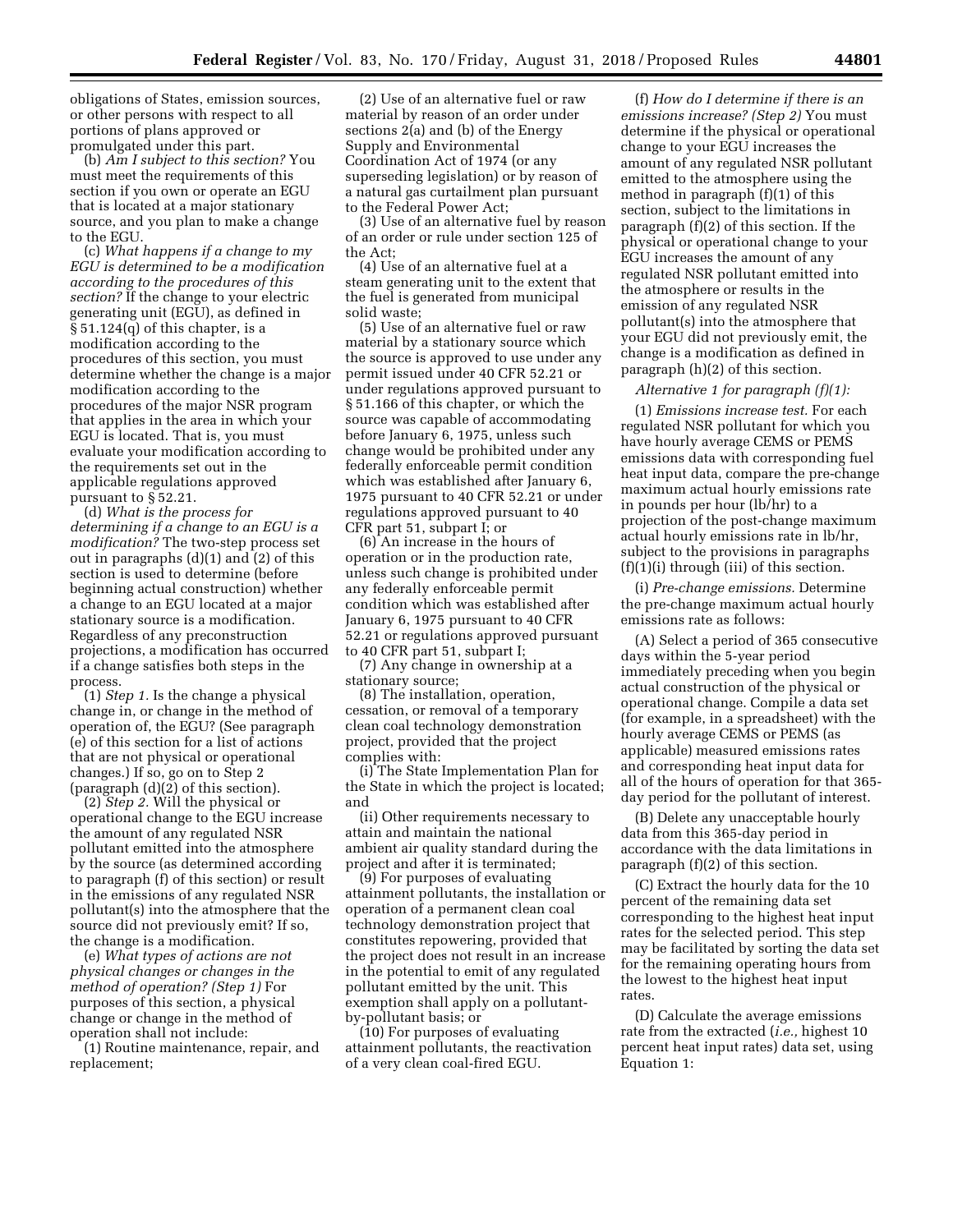n = number of emissions rate values; and  $x_i = i$ <sup>th</sup> emissions rate value, lb/hr.

### Equation 1

 $\bar{x} = \frac{1}{n} \sum_{i=1}^{n} x_i$ 

Where:

 $\bar{x}$  = average emissions rate, lb/hr;



$$
s = \sqrt{\frac{\sum_{i=1}^{n} X_i^2 - \frac{\left(\sum_{i=1}^{n} X_i\right)^2}{n}}{n-1}}
$$

Where:

s = standard deviation of the data set.

Equation 3

(F) Calculate the Upper Tolerance Limit of the data set using Equation 3:

$$
UTL = \bar{x} + s * \left[\frac{Z_{1-p} + \sqrt{(Z_{1-p}^2) - \left[1 - \frac{Z_{1-q}^2}{2*(n-1)}\right] * \left[Z_{1-p}^2 - \frac{Z_{1-q}^2}{n}\right]}}{1 - \frac{Z_{1-q}^2}{2*(n-1)}}\right]
$$

### Where:

UTL = Upper Tolerance Limit of the data set;  $Z_{1-p} = 3.090$ , Z score for the 99.9 percentage of interval; and

 $Z_{1-q} = 2.326$ , Z score for the 99 percent confidence level.

(G) Use the UTL calculated in paragraph  $(f)(1)(i)(F)$  of this section as the pre-change maximum actual hourly emissions rate.

(ii) *Post-change emissions preconstruction projections.* For each regulated NSR pollutant, you must project the maximum emissions rate that your EGU will actually achieve in any 1 hour in the 5 years following the date the EGU resumes regular operation after the physical or operational change. An emissions increase results from the physical or operational change if this projected maximum actual hourly emissions rate exceeds the pre-change maximum actual hourly emissions rate.

(iii) *Post-change emissions—actually achieved.* Regardless of any preconstruction projections, an emissions increase has occurred if the hourly emissions rate actually achieved in the 5 years after the change exceeds the pre-change maximum actual hourly emissions rate.

*Alternative 2 for paragraph (f)(1):* 

(1) *Emissions increase test.* For each regulated NSR pollutant, compare the pre-change maximum actual hourly emissions rate in pounds per hour (lb/ hr) to a projection of the post-change maximum actual hourly emissions rate in lb/hr, subject to the provisions in paragraphs (f)(1)(i) through (iv) of this section.

(i) *Pre-change emissions—general procedures.* The pre-change maximum actual hourly emissions rate for the pollutant is the highest emissions rate (lb/hr) actually achieved by the EGU for 1 hour at any time during the 5-year period immediately preceding when you begin actual construction of the physical or operational change.

(ii) *Pre-change emissions—data sources.* You must determine the highest pre-change hourly emissions rate for each regulated NSR pollutant using the best data available to you. Use the highest available source of data in the following hierarchy, unless your reviewing authority has determined that a data source lower in the hierarchy will provide better data for your EGU:

(A) Continuous emissions monitoring system (CEMS).

(B) Approved predictive emissions monitoring system (PEMS).

(C) Emission tests/emission factor specific to the EGU to be changed.

(E) Calculate the standard deviation of

the data set using Equation 2:

(D) Material balance calculations.

(E) Published emission factor.

(iii) *Post-change emissions preconstruction projections.* For each regulated NSR pollutant, you must project the maximum emissions rate that your EGU will actually achieve in any 1 hour in the 5 years following the date the EGU resumes regular operation after the physical or operational change. An emissions increase results from the physical or operational change if this projected maximum actual hourly emissions rate exceeds the pre-change maximum actual hourly emissions rate.

(iv) *Post-change emissions—actually achieved.* Regardless of any preconstruction projections, an emissions increase has occurred if the hourly emissions rate actually achieved in the 5 years after the change exceeds the pre-change maximum actual hourly emissions rate.

*Alternative 3 for paragraph (f)(1):* 

(1) *Emissions increase test.* For each regulated NSR pollutant, compare the maximum achievable hourly emissions rate before the physical or operational change to the maximum achievable hourly emissions rate after the change. Determine these maximum achievable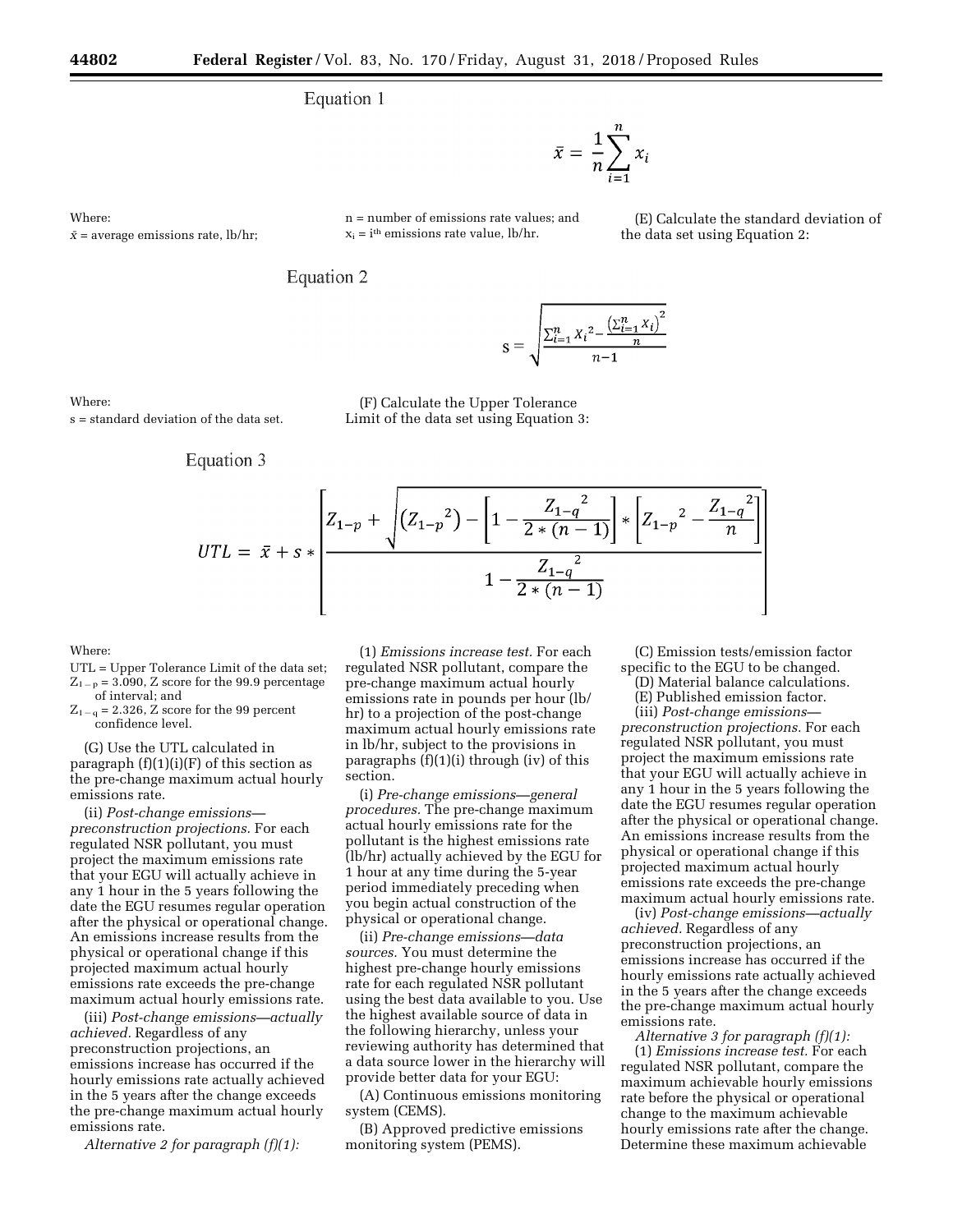hourly emissions rates according to § 60.14(b) of this chapter. No physical change, or change in the method of operation, at an existing EGU shall be treated as a modification for the purposes of this section provided that such change does not increase the maximum hourly emissions of any regulated NSR pollutant above the maximum hourly emissions achievable at that unit during the 5 years prior to the change.

(2) *Data limitations for maximum emissions rates.* For purposes of determining pre-change and postchange maximum emissions rates under paragraph (f)(1) of this section, the following limitations apply to the types of data that you may use:

(i) *Data limitations for Alternatives 1– 2.* (A) You must not use emissions rate data associated with startups, shutdowns, or malfunctions of your EGU, as defined by applicable regulation(s) or permit term(s), or malfunctions of an associated air pollution control device. A malfunction means any sudden, infrequent, and not reasonably preventable failure of the EGU or the air pollution control equipment to operate in a normal or usual manner.

(B) You must not use continuous emissions monitoring system (CEMS) or predictive emissions monitoring system (PEMS) data recorded during monitoring system out-of-control periods. Out-of-control periods include those during which the monitoring system fails to meet quality assurance criteria (for example, periods of system breakdown, repair, calibration checks, or zero and span adjustments) established by regulation, by permit, or in an approved quality assurance plan.

(C) You must not use emissions rate data from periods of noncompliance when your EGU was operating above an emission limitation that was legally enforceable at the time the data were collected.

(D) You must not use data from any period for which the information is inadequate for determining emissions rates, including information related to the limitations in paragraphs (f)(2)(i)(A) through (C) of this section.

(ii) *Data limitations for Alternative 3.*  (A) You must not use emissions rate data associated with startups, shutdowns, or malfunctions of your EGU, as defined by applicable regulation(s) or permit term(s), or malfunctions of an associated air pollution control device. A malfunction means any sudden, infrequent, and not reasonably preventable failure of the EGU or the air pollution control

equipment to operate in a normal or usual manner.

(B) You must not use continuous emissions monitoring system (CEMS) or predictive emissions monitoring system (PEMS) data recorded during monitoring system out-of-control periods. Out-of-control periods include those during which the monitoring system fails to meet quality assurance criteria (for example, periods of system breakdown, repair, calibration checks, or zero and span adjustments) established by regulation, by permit, or in an approved quality assurance plan.

(C) You must not use data from any period for which the information is inadequate for determining emissions rates, including information related to the limitations in paragraphs  $(f)(2)(ii)(A)$ and (B) of this section.

(g) *What are my requirements for recordkeeping?* You must maintain a file of all information related to determinations that you make under this section of whether a change to an EGU is a modification, subject to the following provisions:

(1) The file must include, but is not limited to, the following information recorded in permanent form suitable for inspection:

(i) Continuous monitoring system, monitoring device, and performance testing measurements;

(ii) All continuous monitoring system performance evaluations;

(iii) All continuous monitoring system or monitoring device calibration checks;

(iv) All adjustments and maintenance performed on these systems or devices; and

(v) All other information relevant to any determination made under this section of whether a change to an EGU is a modification.

(2) You must retain the file until the later of:

(i) The date 5 years following the date the EGU resumes regular operation after the physical or operational change; and

(ii) The date 5 years following the date of such measurements, maintenance, reports, and records.

(h) *What definitions apply under this section?* The definitions of terms in § 51.124(q) of this chapter apply. Terms used in this section have the meaning accorded them under § 52.21. Terms not defined here or in § 52.21 have the meaning accorded them under the applicable requirements of the Clean Air Act.

### **PART 60—STANDARDS OF PERFORMANCE FOR NEW STATIONARY SOURCES**

■ 5. The authority citation for part 60 continues to read as follows:

**Authority:** 42 U.S.C. 7401 *et seq.* 

■ 6. Add subpart Ba to read as follows:

### **Subpart Ba—Adoption and Submittal of State Plans for Designated Facilities**

- Sec.
- 60.20a Applicability.
- 60.21a Definitions.
- 60.22a Publication of emission guidelines.<br>60.23a Adoption and submittal of State Adoption and submittal of State
- plans; public hearings. 60.24a Standards of performance and
- compliance schedules. 60.25a Emission inventories, source
- surveillance, reports.
- 60.26a Legal authority.<br>60.27a Actions by the  $\ell$
- 60.27a Actions by the Administrator.<br>60.28a Plan revisions by the State. Plan revisions by the State.
- 60.29a Plan revisions by the Administrator.

### **Subpart Ba—Adoption and Submittal of State Plans for Designated Facilities**

#### **§ 60.20a Applicability.**

(a) The provisions of this subpart apply to States upon publication of a final emission guideline under § 60.22a(a), if such final guideline is published after [date of publication of final rule in the **Federal Register**].

(1) Each emission guideline promulgated under this part is subject to the requirements of this subpart, except that each emission guideline may include specific provisions in addition to or that supersede requirements of this subpart. Each emission guideline must identify explicitly any provision of this subpart that is superseded.

(2) Terms used throughout this part are defined in § 60.21a or in the Clean Air Act (Act) as amended in 1990, except that emission guidelines promulgated as individual subparts of this part may include specific definitions in addition to or that supersede definitions in § 60.21a.

(b) No standard of performance or other requirement established under this part shall be interpreted, construed, or applied to diminish or replace the requirements of a more stringent emission limitation or other applicable requirement established by the Administrator pursuant to other authority of the Act (section 112, Part C or D, or any other authority of the Act), or a standard issued under State authority. The Administrator may specify in a specific standard under this part that facilities subject to other provisions under the Act need only comply with the provisions of that standard.

#### **§ 60.21a Definitions.**

Terms used but not defined in this subpart shall have the meaning given them in the Act and in subpart A:

(a) *Designated pollutant* means any air pollutant, the emissions of which are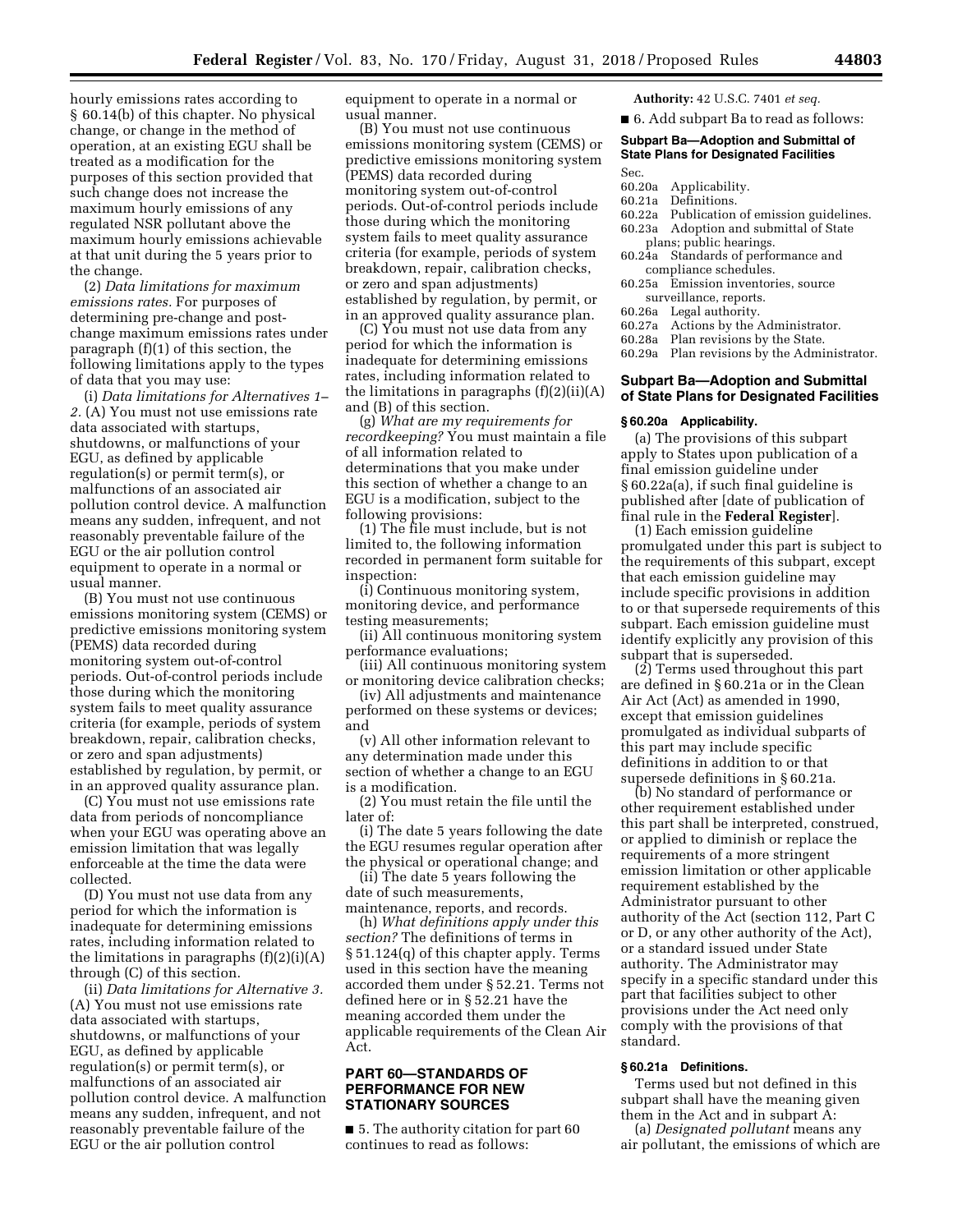subject to a standard of performance for new stationary sources, but for which air quality criteria have not been issued and that is not included on a list published under section 108(a) or section 112(b) of the Act.

(b) *Designated facility* means any existing facility (see § 60.2a(aa)) which emits a designated pollutant and which would be subject to a standard of performance for that pollutant if the existing facility were an affected facility (see § 60.2a(e)).

(c) *Plan* means a plan under section 111(d) of the Act which establishes standards of performance for designated pollutants from designated facilities and provides for the implementation and enforcement of such standards of performance.

(d) *Applicable plan* means the plan, or most recent revision thereof, which has been approved under § 60.27a(b) or promulgated under § 60.27a(d).

(e) *Emission guideline* means a final guideline document published under § 60.22a(a), which includes information on the degree of emission reduction achievable through the application of the best system of emission reduction which (taking into account the cost of such reduction and any nonair quality health and environmental impact and energy requirements) the Administrator has determined has been adequately demonstrated for designated facilities.

(f) *Standard of performance* means a standard for emissions of air pollutants which reflects the degree of emission limitation achievable through the application of the best system of emission reduction which (taking into account the cost of achieving such reduction and any nonair quality health and environmental impact and energy requirements) the Administrator determines has been adequately demonstrated, including, but not limited to,a legally enforceable regulation setting forth an allowable rate or limit of emissions into the atmosphere, or prescribing a design, equipment, work practice, or operational standard, or combination thereof.

(g) *Compliance schedule* means a legally enforceable schedule specifying a date or dates by which a source or category of sources must comply with specific standards of performance contained in a plan or with any increments of progress to achieve such compliance.

(h) *Increments of progress* means steps to achieve compliance which must be taken by an owner or operator of a designated facility, including:

(1) Submittal of a final control plan for the designated facility to the appropriate air pollution control agency;

(2) Awarding of contracts for emission control systems or for process modifications, or issuance of orders for the purchase of component parts to accomplish emission control or process modification;

(3) Initiation of on-site construction or installation of emission control equipment or process change;

(4) Completion of on-site construction or installation of emission control equipment or process change; and

(5) Final compliance.

(i) *Region* means an air quality control region designated under section 107 of the Act and described in part 81 of this chapter.

(j) *Local agency* means any local governmental agency.

#### **§ 60.22a Publication of emission guidelines.**

(a) Concurrently upon or after proposal of standards of performance for the control of a designated pollutant from affected facilities, the Administrator will publish a draft emission guideline containing information pertinent to control of the designated pollutant from designated facilities. Notice of the availability of the draft emission guideline will be published in the **Federal Register** and public comments on its contents will be invited. After consideration of public comments, a final emission guideline will be published and notice of its availability will be published in the **Federal Register**.

(b) Emission guidelines published under this section will provide information for the development of State plans, such as:

(1) A description of systems of emission reduction which, in the judgment of the Administrator, have been adequately demonstrated.

(2) Information on the degree of emission reduction which is achievable with each system, together with information on the costs, nonair quality health environmental effects, and energy requirements of applying each system to designated facilities.

(3) Incremental periods of time normally expected to be necessary for the design, installation, and startup of identified control systems.

(4) An emission guideline that reflects the application of the best system of emission reduction (considering the cost of such achieving reduction and any nonair quality health and environmental impact and energy requirements) that has been adequately demonstrated for designated facilities, and the time

within which compliance with standards of performance can be achieved. The Administrator may specify different emission guidelines or compliance times or both for different sizes, types, and classes of designated facilities when costs of control, physical limitations, geographical location, or similar factors make subcategorization appropriate.

(5) Such other available information as the Administrator determines may contribute to the formulation of State plans.

#### **§ 60.23a Adoption and submittal of State plans; public hearings.**

(a)(1) Unless otherwise specified in the applicable subpart, within three years after notice of the availability of a final emission guideline is published under § 60.22a(a), each State shall adopt and submit to the Administrator, in accordance with § 60.4, a plan for the control of the designated pollutant to which the emission guideline applies.

(2) At any time, each State may adopt and submit to the Administrator any plan revision necessary to meet the requirements of this subpart or an applicable subpart of this part.

(b) If no designated facility is located within a State, the State shall submit a letter of certification to that effect to the Administrator within the time specified in paragraph (a) of this section. Such certification shall exempt the State from the requirements of this subpart for that designated pollutant.

(c) The State shall, prior to the adoption of any plan or revision thereof, conduct one or more public hearings within the State on such plan or plan revision.

(d) Any hearing required by paragraph (c) of this section shall be held only after reasonable notice. Notice shall be given at least 30 days prior to the date of such hearing and shall include:

(1) Notification to the public by prominently advertising the date, time, and place of such hearing in each region affected. This requirement may be satisfied by advertisement on the internet;

(2) Availability, at the time of public announcement, of each proposed plan or revision thereof for public inspection in at least one location in each region to which it will apply. This requirement may be satisfied by posting each proposed plan or revision on the internet;

(3) Notification to the Administrator; (4) Notification to each local air pollution control agency in each region to which the plan or revision will apply; and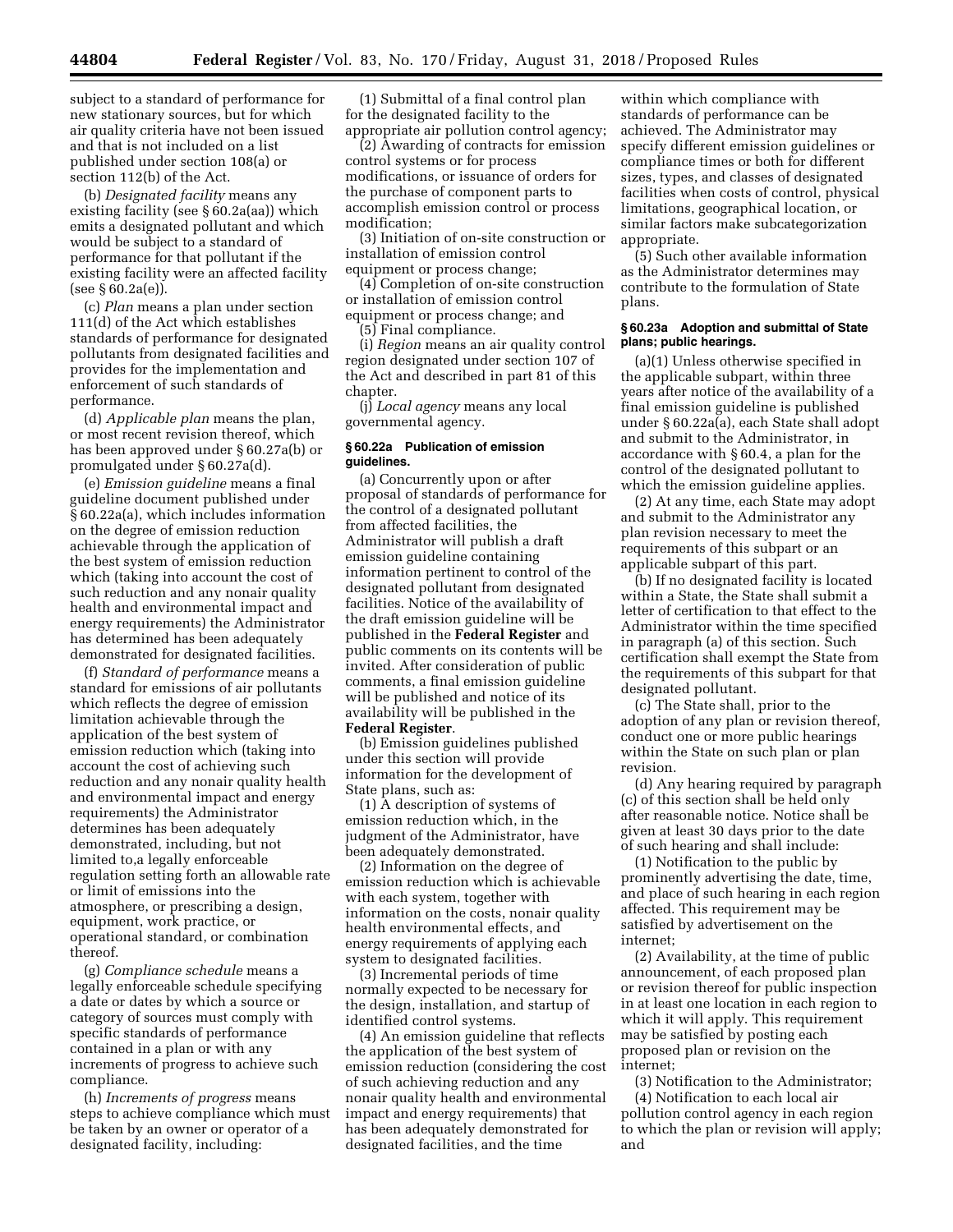(5) In the case of an interstate region, notification to any other State included in the region.

(e) The State may cancel the public hearing through a method it identifies if no request for a public hearing is received during the 30 day notification period under subsection (d) and the original notice announcing the 30 day notification period states that if no request for a public hearing is received the hearing will be cancelled; identifies the method and time for announcing that the hearing has been cancelled; and provides a contact phone number for the public to call to find out if the hearing has been cancelled.

(f) The State shall prepare and retain, for a minimum of 2 years, a record of each hearing for inspection by any interested party. The record shall contain, as a minimum, a list of witnesses together with the text of each presentation.

(g) The State shall submit with the plan or revision:

(1) Certification that each hearing required by paragraph (c) of this section was held in accordance with the notice required by paragraph (d) of this section; and

(2) A list of witnesses and their organizational affiliations, if any, appearing at the hearing and a brief written summary of each presentation or written submission.

(h) Upon written application by a State agency (through the appropriate Regional Office), the Administrator may approve State procedures designed to insure public participation in the matters for which hearings are required and public notification of the opportunity to participate if, in the judgment of the Administrator, the procedures, although different from the requirements of this subpart, in fact provide for adequate notice to and participation of the public. The Administrator may impose such conditions on his approval as he deems necessary. Procedures approved under this section shall be deemed to satisfy the requirements of this subpart regarding procedures for public hearings.

### **§ 60.24a Standards of performance and compliance schedules.**

(a) Each plan shall include standards of performance and compliance schedules.

(b) Standards of performance shall either be based on allowable rate or limit of emissions, except when it is not feasible to prescribe or enforce a standard of performance. The EPA shall identify such cases in the emission guidelines issued under § 60.22a. Where

standards of performance prescribing design, equipment, work practice, or operational standard, or combination thereof are established, the plan shall, to the degree possible, set forth the emission reductions achievable by implementation of such standards, and may permit compliance by the use of equipment determined by the State to be equivalent to that prescribed.

(1) Test methods and procedures for determining compliance with the standards of performance shall be specified in the plan. Methods other than those specified in appendix A to this part or an applicable subpart of this part may be specified in the plan if shown to be equivalent or alternative methods as defined in § 60.2(t) and (u).

(2) Standards of performance shall apply to all designated facilities within the State. A plan may contain standards of performance adopted by local jurisdictions provided that the standards are enforceable by the State.

(c) Except as provided in paragraph (e) of this section, standards of performance shall be no less stringent than the corresponding emission guideline(s) specified in subpart C of this part, and final compliance shall be required as expeditiously as practicable, but no later than the compliance times specified in an applicable subpart of this part.

(d)(1) Any compliance schedule extending more than 24 months from the date required for submittal of the plan must include legally enforceable increments of progress to achieve compliance for each designated facility or category of facilities. Unless otherwise specified in the applicable subpart, increments of progress must include, where practicable, each increment of progress specified in § 60.21a(h) and must include such additional increments of progress as may be necessary to permit close and effective supervision of progress toward final compliance.

(2) A plan may provide that compliance schedules for individual sources or categories of sources will be formulated after plan submittal. Any such schedule shall be the subject of a public hearing held according to § 60.23a and shall be submitted to the Administrator within 60 days after the date of adoption of the schedule but in no case later than the date prescribed for submittal of the first semiannual report required by § 60.25a(e).

(e) In applying a standard of performance to a particular source, the State may take into consideration factors, such as the remaining useful life of such source, provided that the State

demonstrates with respect to each such facility (or class of such facilities):

(1) Unreasonable cost of control resulting from plant age, location, or basic process design;

(2) Physical impossibility of installing necessary control equipment; or

(3) Other factors specific to the facility (or class of facilities) that make application of a less stringent standard or final compliance time significantly more reasonable.

(f) Nothing in this subpart shall be construed to preclude any State or political subdivision thereof from adopting or enforcing:

(1) Standards of performance more stringent than emission guidelines specified in subpart C of this part or in applicable emission guidelines; or

(2) Compliance schedules requiring final compliance at earlier times than those specified in subpart C or in applicable emission guidelines.

### **§ 60.25a Emission inventories, source surveillance, reports.**

(a) Each plan shall include an inventory of all designated facilities, including emission data for the designated pollutants and information related to emissions as specified in appendix D to this part. Such data shall be summarized in the plan, and emission rates of designated pollutants from designated facilities shall be correlated with applicable standards of performance. As used in this subpart, ''correlated'' means presented in such a manner as to show the relationship between measured or estimated amounts of emissions and the amounts of such emissions allowable under applicable standards of performance.

(b) Each plan shall provide for monitoring the status of compliance with applicable standards of performance. Each plan shall, as a minimum, provide for:

(1) Legally enforceable procedures for requiring owners or operators of designated facilities to maintain records and periodically report to the State information on the nature and amount of emissions from such facilities, and/or such other information as may be necessary to enable the State to determine whether such facilities are in compliance with applicable portions of the plan. Submission of electronic documents shall comply with the requirements of 40 CFR part 3— (Electronic reporting).

(2) Periodic inspection and, when applicable, testing of designated facilities.

(c) Each plan shall provide that information obtained by the State under paragraph (b) of this section shall be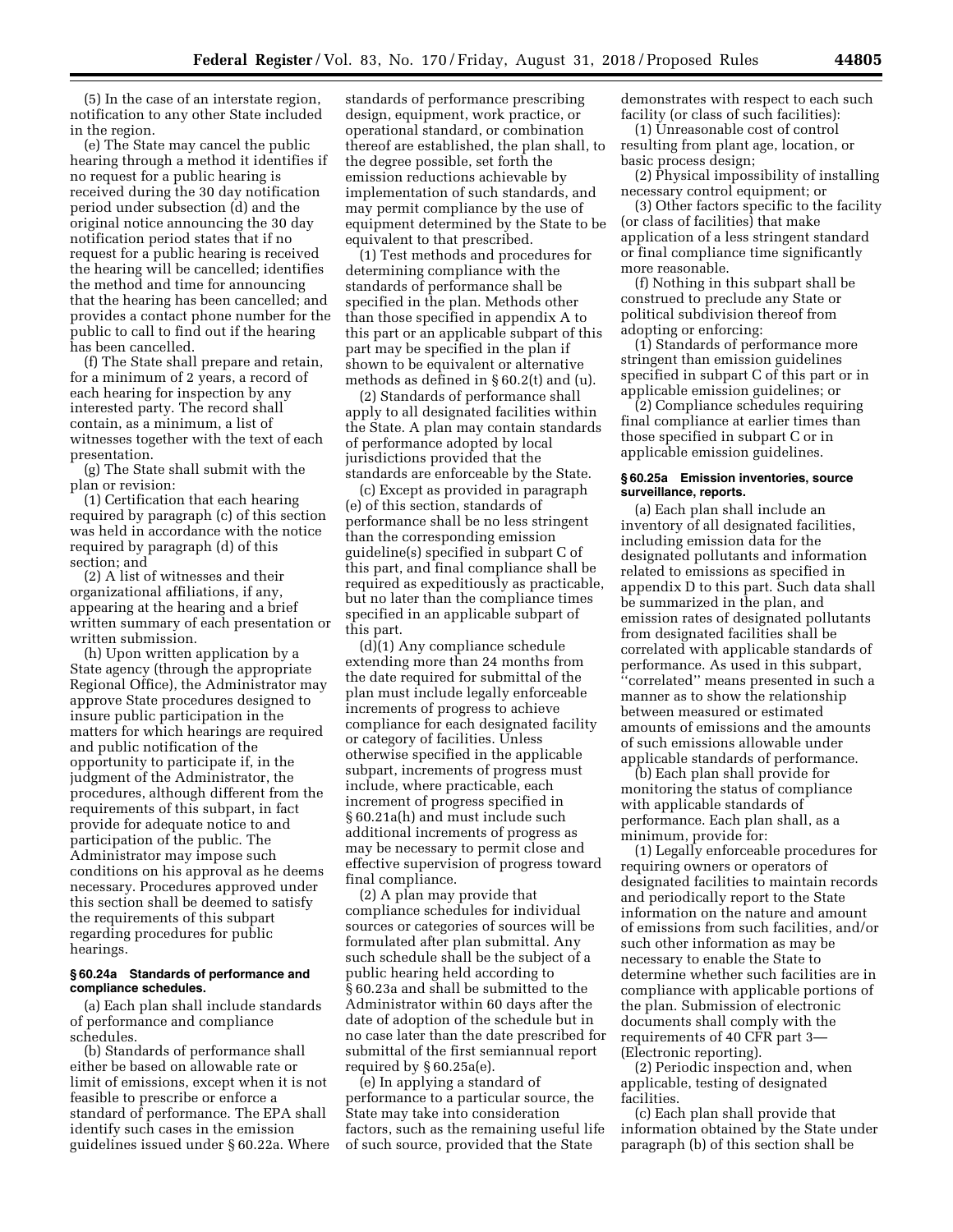correlated with applicable standards of performance (see § 60.25a(a)) and made available to the general public.

(d) The provisions referred to in paragraphs (b) and (c) of this section shall be specifically identified. Copies of such provisions shall be submitted with the plan unless:

(1) They have been approved as portions of a preceding plan submitted under this subpart or as portions of an implementation plan submitted under section 110 of the Act, and

(2) The State demonstrates:

(i) That the provisions are applicable to the designated pollutant(s) for which the plan is submitted, and

(ii) That the requirements of § 60.26a are met.

(e) The State shall submit reports on progress in plan enforcement to the Administrator on an annual (calendar year) basis, commencing with the first full report period after approval of a plan or after promulgation of a plan by the Administrator. Information required under this paragraph must be included in the annual report required by § 51.321 of this chapter.

(f) Each progress report shall include:

(1) Enforcement actions initiated against designated facilities during the reporting period, under any standard of performance or compliance schedule of the plan.

(2) Identification of the achievement of any increment of progress required by the applicable plan during the reporting period.

(3) Identification of designated facilities that have ceased operation during the reporting period.

(4) Submission of emission inventory data as described in paragraph (a) of this section for designated facilities that were not in operation at the time of plan development but began operation during the reporting period.

(5) Submission of additional data as necessary to update the information submitted under paragraph (a) of this section or in previous progress reports.

(6) Submission of copies of technical reports on all performance testing on designated facilities conducted under paragraph (b)(2) of this section, complete with concurrently recorded process data.

#### **§ 60.26a Legal authority.**

(a) Each plan shall show that the State has legal authority to carry out the plan, including authority to:

(1) Adopt standards of performance and compliance schedules applicable to designated facilities.

(2) Enforce applicable laws, regulations, standards, and compliance schedules, and seek injunctive relief.

(3) Obtain information necessary to determine whether designated facilities are in compliance with applicable laws, regulations, standards, and compliance schedules, including authority to require recordkeeping and to make inspections and conduct tests of designated facilities.

(4) Require owners or operators of designated facilities to install, maintain, and use emission monitoring devices and to make periodic reports to the State on the nature and amounts of emissions from such facilities; also authority for the State to make such data available to the public as reported and as correlated with applicable standards of performance.

(b) The provisions of law or regulations which the State determines provide the authorities required by this section shall be specifically identified. Copies of such laws or regulations shall be submitted with the plan unless:

(1) They have been approved as portions of a preceding plan submitted under this subpart or as portions of an implementation plan submitted under section 110 of the Act, and

(2) The State demonstrates that the laws or regulations are applicable to the designated pollutant(s) for which the plan is submitted.

(c) The plan shall show that the legal authorities specified in this section are available to the State at the time of submission of the plan. Legal authority adequate to meet the requirements of paragraphs (a)(3) and (4) of this section may be delegated to the State under section 114 of the Act.

(d) A State governmental agency other than the State air pollution control agency may be assigned responsibility for carrying out a portion of a plan if the plan demonstrates to the Administrator's satisfaction that the State governmental agency has the legal authority necessary to carry out that portion of the plan.

(e) The State may authorize a local agency to carry out a plan, or portion thereof, within the local agency's jurisdiction if the plan demonstrates to the Administrator's satisfaction that the local agency has the legal authority necessary to implement the plan or portion thereof, and that the authorization does not relieve the State of responsibility under the Act for carrying out the plan or portion thereof.

#### **§ 60.27a Actions by the Administrator.**

(a) The Administrator may, whenever he determines necessary, shorten the period for submission of any plan or plan revision or portion thereof.

(b) After determination that a plan or plan revision is complete per the

requirements of paragraph (g) of this section, the Administrator will take action on the plan or revision. The Administrator will, within twelve months of finding that a plan or plan revision is complete, approve or disapprove such plan or revision or each portion thereof.

(c) The Administrator will propose to promulgate, through notice and comment rulemaking, a federal plan, or portion thereof, for a State if:

(1) The Administrator finds that a State fails to submit a required complete plan or complete plan revision within the time prescribed; or

(2) The Administrator disapproves the required State plan or plan revision or any portion thereof, as unsatisfactory because the applicable requirements of this subpart or an applicable subpart under this part have not been met.

(d) The Administrator will, at any time within two years after the finding of failure to submit a complete plan or disapproval described under paragraph (c) of this section, promulgate a final federal plan unless, prior to such promulgation, the State has adopted and submitted a plan or plan revision which the Administrator determines to be approvable.

(e)(1) Except as provided in paragraph (e)(2) of this section, a federal plan promulgated by the Administrator under this section will prescribe standards of performance of the same stringency as the corresponding emission guideline(s) specified in the final emission guideline published under § 60.22a(a) and will require compliance with such standards as expeditiously as practicable but no later than the times specified in the emission guideline.

(2) Upon application by the owner or operator of a designated facility to which regulations proposed and promulgated under this section will apply, the Administrator may provide for the application of less stringent standards of performance or longer compliance schedules than those otherwise required by this section in accordance with the criteria specified in § 60.24a(f).

(f) Prior to promulgation of a federal plan under paragraph (d) of this section, the Administrator will provide the opportunity for at least one public hearing in either:

(1) Each State that failed to hold a public hearing as required by § 60.23a(c); or

(2) Washington, DC or an alternate location specified in the **Federal Register**.

(g) Each plan or plan revision that is submitted to the Administrator shall be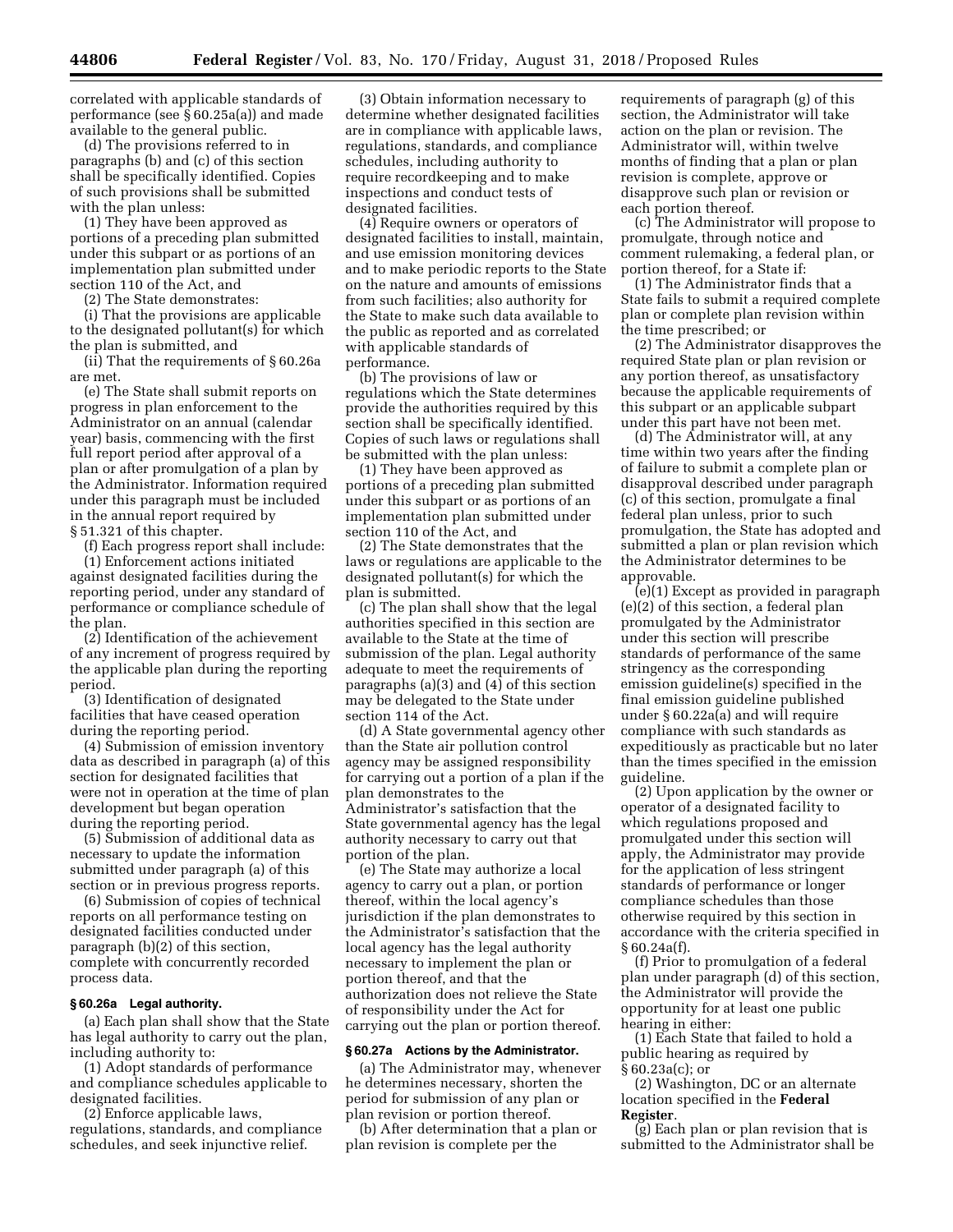reviewed for completeness as described in paragraphs (g)(1) through (g)(3) of this section.

(1) *General.* Within 60 days of the Administrator's receipt of a state submission, but no later than 6 months after the date, if any, by which a State is required to submit the plan or revision, the Administrator shall determine whether the minimum criteria for completeness have been met. Any plan or plan revision that a State submits to the EPA, and that has not been determined by the EPA by the date 6 months after receipt of the submission to have failed to meet the minimum criteria, shall on that date be deemed by operation of law to meet such minimum criteria. Where the Administrator determines that a plan submission does not meet the minimum criteria of this paragraph, the State will be treated as not having made the submission and the requirements of this section regarding promulgation of a federal plan shall apply.

(2) *Administrative criteria.* In order to be deemed complete, a State plan must contain each of the following administrative criteria:

(i) A formal letter of submittal from the Governor or her designee requesting EPA approval of the plan or revision thereof;

(ii) Evidence that the State has adopted the plan in the state code or body of regulations. That evidence must include the date of adoption or final issuance as well as the effective date of the plan, if different from the adoption/ issuance date;

(iii) Evidence that the State has the necessary legal authority under state law to adopt and implement the plan;

(iv) A copy of the actual regulation, or document submitted for approval and incorporation by reference into the plan. The submittal must be a copy of the official state regulation or document signed, stamped and dated by the appropriate state official indicating that it is fully enforceable by the State. The effective date of the regulation or document must, whenever possible, be indicated in the document itself. The State's electronic copy must be an exact duplicate of the hard copy. For revisions to the approved plan, the submittal must indicate the changes made (for example, by redline/strikethrough) to the approved plan;

(v) Evidence that the State followed all of the procedural requirements of the state's laws and constitution in conducting and completing the adoption and issuance of the plan;

(vi) Evidence that public notice was given of the proposed change with procedures consistent with the

requirements of § 60.23, including the date of publication of such notice;

(vii) Certification that public hearing(s) were held in accordance with the information provided in the public notice and the State's laws and constitution, if applicable and consistent with the public hearing requirements in § 60.23;

(viii) Compilation of public comments and the State's response thereto; and

(ix) Such other criteria for completeness as may be specified by the Administrator under the applicable emission guidelines.

(3) *Technical criteria.* In order to be deemed complete, a State plan must contain each of the following technical criteria:

(i) Description of the plan approach and geographic scope;

(ii) Identification of each affected source, identification of emission standards for the affected sources, and monitoring, recordkeeping and reporting requirements that will determine compliance by each affected source;

(iii) Identification of compliance schedules and/or increments of progress;

(iv) Demonstration that the State plan submittal is projected to achieve emissions performance under the applicable emission guidelines;

(v) Documentation of state recordkeeping and reporting requirements to determine the performance of the plan as a whole; and

(vi) Demonstration that each emission standard is quantifiable, nonduplicative, permanent, verifiable, and enforceable.

#### **§ 60.28a Plan revisions by the State.**

(a) Plan revisions shall be submitted to the Administrator within 12 months, or shorter if required by the Administrator, after notice of the availability of a final revised emission guideline is published under § 60.22a, in accordance with the procedures and requirements applicable to development and submission of the original plan.

(b) A revision of a plan, or any portion thereof, shall not be considered part of an applicable plan until approved by the Administrator in accordance with this subpart.

### **§ 60.29a Plan revisions by the Administrator.**

After notice and opportunity for public hearing in each affected State, the Administrator may revise any provision of an applicable federal plan if:

(a) The provision was promulgated by the Administrator, and

(b) The plan, as revised, will be consistent with the Act and with the requirements of this subpart.

■ 7. Add subpart UUUUa to read as follows:

#### **Subpart—UUUUa Emission Guidelines for Greenhouse Gas Emissions and Compliance Times for Electric Utility Generating Units**

#### **Introduction**

Sec.

60.5700a What is the purpose of this subpart?

- 60.5705a *Which pollutants are regulated by this subpart?*
- 60.5710a Am I affected by this subpart?
- 60.5715a What is the review and approval process for my plan?
- 60.5720a *What if I do not submit a plan or my plan is not approvable?*
- 60.5725a In lieu of a State plan submittal, are there other acceptable option(s) for a State to meet its CAA section 111(d) obligations?
- 60.5730a Is there an approval process for a negative declaration letter?

#### **State Plan Requirements**

- 60.5735a What must I include in my federally enforceable State plan?
- 60.5740a What must I include in my plan submittal?
- 60.5745a What are the timing requirements for submitting my plan?
- 60.5750a What schedules, performance periods, and compliance periods must I include in my plan?
- 60.5755a What standards of performance must I include in my plan?
- 60.5760a What is the procedure for revising my plan?
- 60.5765a What must I do to meet my plan obligations?

#### **Applicablity of Plans to Affected EGUs**

- 60.5770a Does this subpart directly affect EGU owners or operators in my State?
- 60.5775a What affected EGUs must I address in my State plan?
- 60.5780a What EGUs are excluded from being affected EGUs?
- 60.5785a *What applicable monitoring, recordkeeping, and reporting requirements do I need to include in my plan for affected EGUs?*

#### **Recordkeeping and Reporting Requirements**

- 60.5790a What are my recordkeeping requirements?
- 60.5795a What are my reporting and notification requirements?
- 60.5800a How do I submit information required by these Emission Guidelines to the EPA?

#### **Definitions**

60.5805a What definitions apply to this subpart?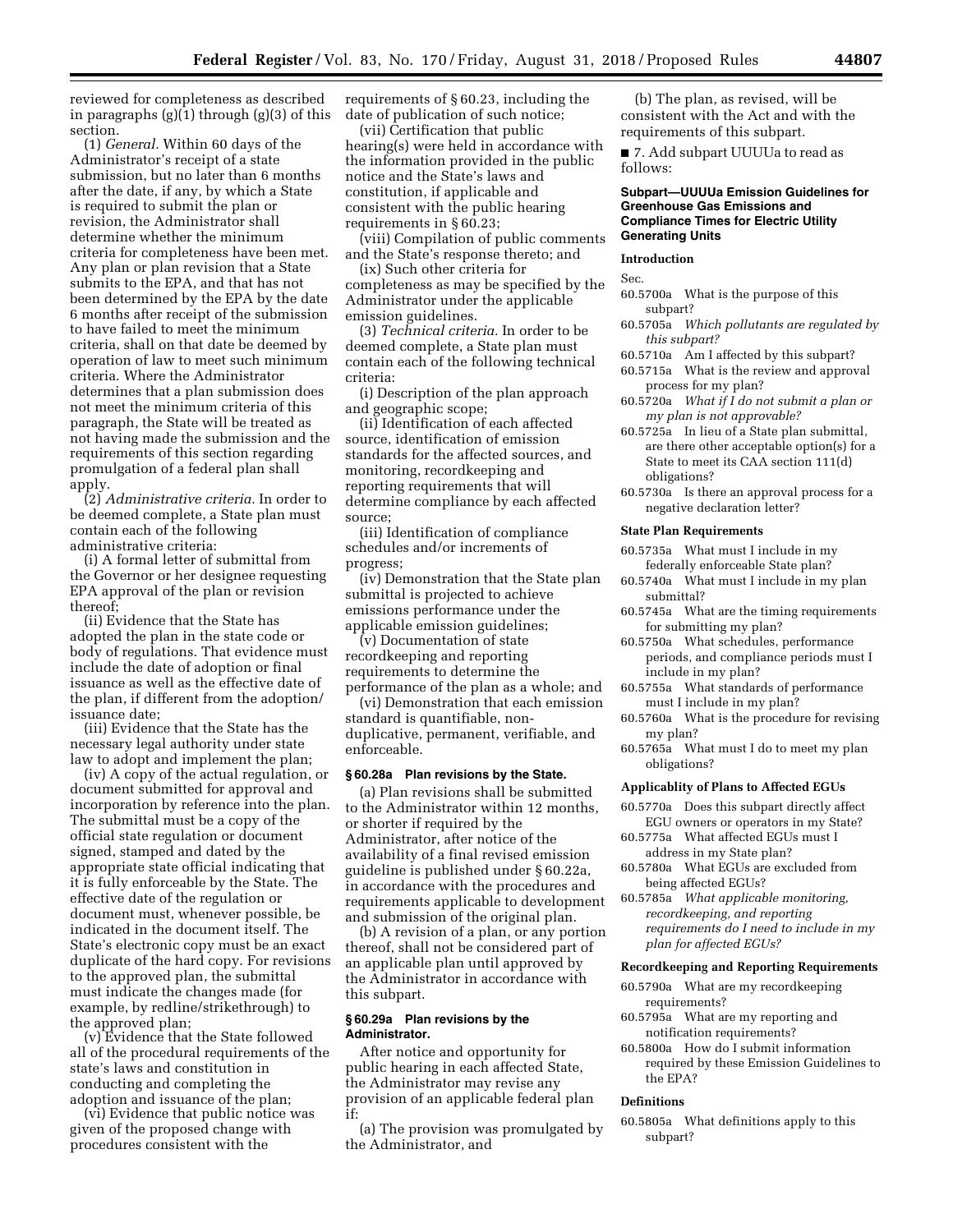### **Subpart—UUUUa Emission Guidelines for Greenhouse Gas Emissions and Compliance Times for Electric Utility Generating Units**

#### **Introduction**

### **§ 60.5700a What is the purpose of this subpart?**

This subpart establishes emission guidelines and approval criteria for State plans that establish standards of performance limiting greenhouse gas (GHG) emissions from an affected steam generating unit. An affected steam generating unit for the purposes of this subpart, is referred to as an affected EGU. These emission guidelines are developed in accordance with section 111(d) of the Clean Air Act and subpart Ba of this part. To the extent any requirement of this subpart is inconsistent with the requirements of subparts A or subpart Ba of this part, the requirements of this subpart will apply.

#### **§ 60.5705a Which pollutants are regulated by this subpart?**

(a) The pollutants regulated by this subpart are greenhouse gases. The emission guidelines for greenhouse gases established in this subpart are heat rate improvements which target achieving lower carbon dioxide  $(CO<sub>2</sub>)$ emission rates at affected EGUs.

(b) PSD and Title V thresholds for greenhouse gases are set out in this paragraph (b).

(1) For the purposes of § 51.166(b)(49)(ii), with respect to GHG emissions from facilities, the ''pollutant that is subject to the standard promulgated under section 111 of the Act'' shall be considered to be the pollutant that otherwise is subject to

regulation under the Act as defined in § 51.166(b)(48) and in any State Implementation Plan (SIP) approved by the EPA that is interpreted to incorporate, or specifically incorporates, § 51.166(b)(48) of this chapter.

(2) For the purposes of § 52.21(b)(50)(ii), with respect to GHG emissions from facilities regulated in the plan, the ''pollutant that is subject to the standard promulgated under section 111 of the Act'' shall be considered to be the pollutant that otherwise is subject to regulation under the Act as defined in § 52.21(b)(49) of this chapter.

(3) For the purposes of § 70.2 of this chapter, with respect to greenhouse gas emissions from facilities regulated in the plan, the ''pollutant that is subject to any standard promulgated under section 111 of the Act'' shall be considered to be the pollutant that otherwise is ''subject to regulation'' as defined in § 70.2 of this chapter.

(4) For the purposes of § 71.2, with respect to greenhouse gas emissions from facilities regulated in the plan, the ''pollutant that is subject to any standard promulgated under section 111 of the Act'' shall be considered to be the pollutant that otherwise is ''subject to regulation'' as defined in § 71.2 of this chapter.

#### **§ 60.5710a Am I affected by this subpart?**

If you are the Governor of a State in the contiguous United States with one or more affected EGUs that commenced construction on or before August 31, 2018, you are subject to this action and you must submit a State plan to the U.S. Environmental Protection Agency (EPA) that implements the emission guidelines contained in this subpart. If you are the Governor of a State in the United States with no affected EGUs for which construction commenced on or before August 31, 2018, in your State, you must submit a negative declaration letter in place of the State plan.

#### **§ 60.5715a What is the review and approval process for my plan?**

The EPA will review your plan according to § 60.27a to approve or disapprove such plan or revision or each portion thereof.

#### **§ 60.5720a What if I do not submit a plan or my plan is not approvable?**

(a) If you do not submit an approvable plan the EPA will develop a Federal plan for your State according to § 60.27a. The Federal plan will implement the emission guidelines contained in this subpart. Owners and operators of affected EGUs not covered by an approved plan must comply with a Federal plan implemented by the EPA for the State.

(b) After a Federal plan has been implemented in your State, it will be withdrawn when your State submits, and the EPA approves, a plan.

#### **§ 60.5725a In lieu of a State plan submittal, are there other acceptable option(s) for a State to meet its CAA section 111(d) obligations?**

A State may meet its CAA section 111(d) obligations only by submitting a State plan submittal or a negative declaration letter (if applicable).

#### **§ 60.5730a Is there an approval process for a negative declaration letter?**

The EPA has no formal review process for negative declaration letters. Once your negative declaration letter has been received, the EPA will place a copy in the public docket and publish a notice in the **Federal Register**. If, at a later date, an affected EGU for which construction commenced on or before

August 31, 2018 is found in your State, you will be found to have failed to submit a final plan as required, and a Federal plan implementing the emission guidelines contained in this subpart, when promulgated by the EPA, will apply to that affected EGU until you submit, and the EPA approves, a final State plan.

### **State Plan Requirements**

#### **§ 60.5735a What must I include in my federally enforceable State plan?**

(a) You must include the components described in paragraphs (a)(1) through (4) of this section in your plan submittal. The final plan must meet the requirements of, and include the information required under, § 60.5740a.

(1) *Identification of affected EGUs.*  Consistent with § 60.25a(a), you must identify the affected EGUs covered by your plan and all affected EGUs in your State that meet the applicability criteria in § 60.5775a. In addition, you must include an inventory of  $CO<sub>2</sub>$  emissions from the affected EGUs during the most recent calendar year for which data is available prior to the submission of the plan.

(2) *Standards of performance.* You must provide a standard of performance for each affected EGU according to § 60.5755a and compliance periods for each standard of performance according to § 60.5750a. In establishing a standard of performance, the state must evaluate all of the heat rate improvements described in § 60.5740a.

(3) *Identification of applicable monitoring, reporting, and recordkeeping requirements for each affected EGU.* You must include in your plan all applicable monitoring, reporting and recordkeeping requirements for each affected EGU and the requirements must be consistent with or no less stringent than the requirements specified in § 60.5785a.

(4) *State reporting.* Your plan must include a description of the process, contents, and schedule for State reporting to the EPA about plan implementation and progress, including information required under § 60.5795a.

(b) You must follow the requirements of subpart Ba of this part and demonstrate that they were met in your State plan.

#### **§ 60.5740a What must I include in my plan submittal?**

(a) In addition to the components of the plan listed in § 60.5735a, a state plan submittal to the EPA must include the information in paragraphs (a)(1) through (8) of this section. This information must be submitted to the EPA as part of your plan submittal but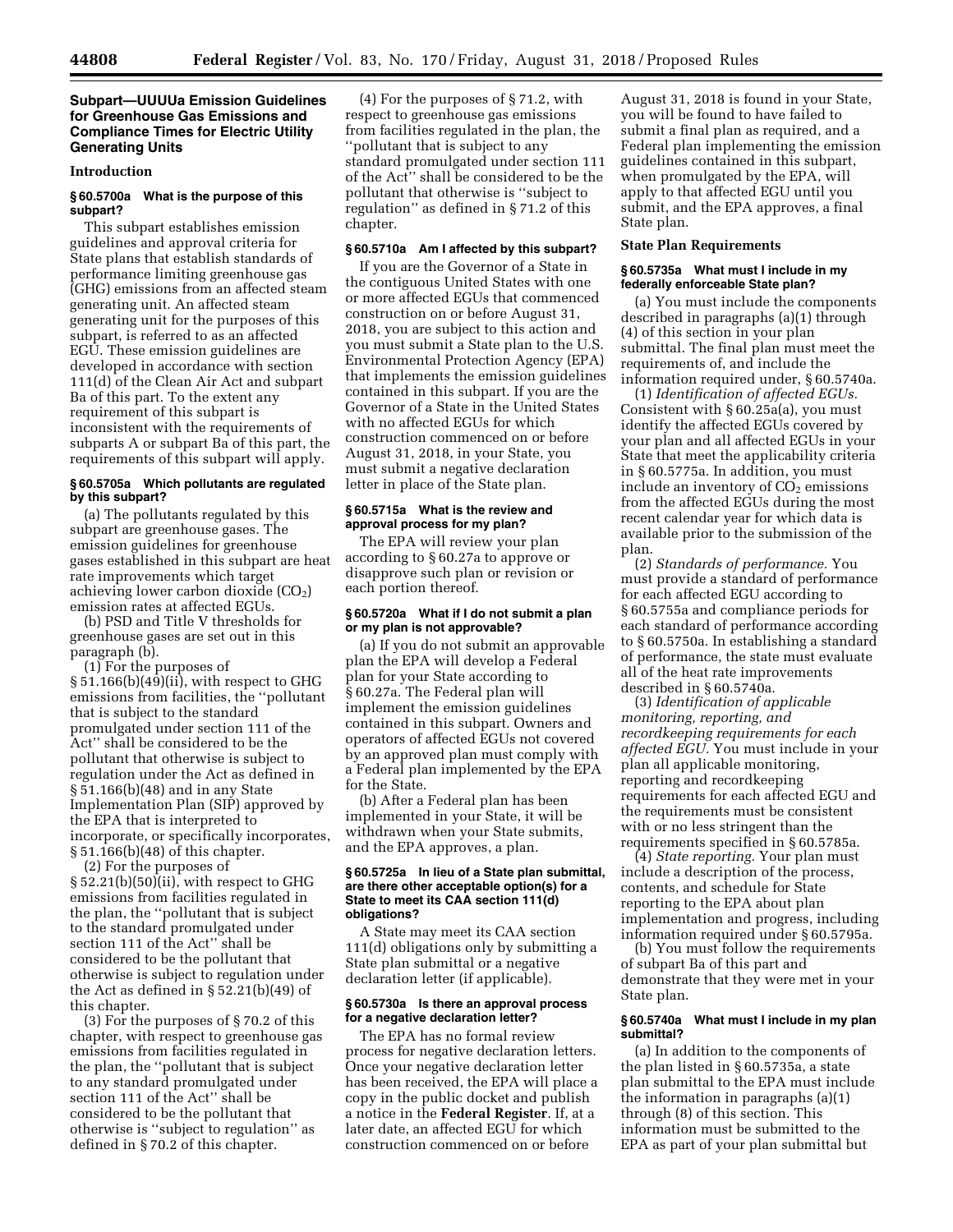will not be codified as part of the federally enforceable plan upon approval by EPA.

(1) You must include a summary of how you determined each standard of performance for each affected EGU according to § 60.5755a(a). You must include in the summary an evaluation of the applicability of each of the following heat rate improvements to each affected EGU:

(i) Neural network/intelligent sootblowers

(ii) Boiler feed pumps

(iii) Air heater and duct leakage control

(iv) Variable frequency drives

(v) Blade path upgrades for steam turbines

(vi) Redesign or replacement of economizer

(vii) Improved operating and maintenance practices

(2) In applying a standard of performance, if you consider remaining useful life and other factors for an affected EGU as provided in § 60.24a(e), you must include a summary of the application of the relevant factors in deriving a standard of performance.

(3) You must include a demonstration that each affected EGU's standard of performance is quantifiable, nonduplicative, permanent, verifiable, and enforceable according to § 60.5755a.

(4) Your plan demonstration, if applicable, must include the information listed in paragraphs (a)(4)(i) through (v) of this section as applicable.

(i) A summary of each affected EGU's anticipated future operation

characteristics, including:

(A) Annual generation;

 $(B)$  CO<sub>2</sub> emissions;

(C) Fuel use, fuel prices (when applicable), fuel carbon content;

(D) Fixed and variable operations and maintenance costs (when applicable);

(E) Heat rates; and

(F) Electric generation capacity and capacity factors.

(ii) A timeline for implementation of EGU-specific actions (if applicable).

(iii) All wholesale electricity prices. (iv) A time period of analysis, which

must extend through at least 2035.

(v) A demonstration that each standard of performance included in your plan meets the requirements of § 60.5755a.

(5) Your plan submittal must include a timeline with all the programmatic milestone steps the State intends to take between the time of the State plan submittal and [date three years after the notice of availability of a final emission guideline is published in the **Federal Register**] to ensure the plan is effective as of [date plan takes effect].

(6) Your plan submittal must adequately demonstrate that your State has the legal authority (*e.g.,* through regulations or legislation) and funding to implement and enforce each component of the State plan submittal, including federally enforceable standards of performance for affected EGUs.

(7) Your plan submittal must include certification that a hearing required under § 60.23a(c)on the State plan was held, a list of witnesses and their organizational affiliations, if any, appearing at the hearing, and a brief written summary of each presentation or written submission, pursuant to the requirements of § 60.27a(f).

(8) Your plan submittal must include supporting material for your plan including:

(i) Materials demonstrating the State's legal authority to implement and enforce each component of its plan, including standards of performance, pursuant to the requirements of § 60.27a(f) and § 60.5740a(a)(6);

(ii) Materials supporting calculations for affected EGU's standards of performance according to § 60.5755a; and

(iii) Any other materials necessary to support evaluation of the plan by the EPA.

(b) You must submit your final plan to the EPA electronically according to § 60.5800a.

#### **§ 60.5745a What are the timing requirements for submitting my plan?**

You must submit a plan with the information required under § 60.5740a by [date three years after the notice of availability of a final emission guideline is published in the **Federal Register**].

#### **§ 60.5750a What schedules, performance periods, and compliance periods must I include in my plan?**

The standards of performance for affected EGUs regulated under the plan must include compliance periods. Any compliance period extending more than 24 months from the date required for submittal of the plan must include legally enforceable increments of progress to achieve compliance for each designated facility or category of facilities.

### **§ 60.5755a What standards of performance must I include in my plan?**

(a) You must set a standard of performance for each affected EGU within the state.

(1) The standard of performance must be an emission performance rate relating mass of  $CO<sub>2</sub>$  emitted per unit of energy (*e.g.* pounds of CO<sub>2</sub> emitted per MWh).

(2) In establishing any standard of performance, you must consider the applicability of each of the heat rate improvements included in § 60.5740a(1) to the affected EGU.

(i) In applying a standard of performance to any affected EGU, you may consider the source-specific factors included in § 60.24(e).

(ii) If you consider source-specific factors to apply a standard of performance, you must include a demonstration in your plan submission for how you considered such factors.

(b) Standards of performance for affected EGUs included under your plan must be demonstrated to be quantifiable, verifiable, non-duplicative, permanent, and enforceable with respect to each affected EGU. The plan submittal must include the methods by which each standard of performance meets each of the requirements in paragraphs (c) through (f) of this section.

(c) An affected EGU's standard of performance is quantifiable if it can be reliably measured in a manner that can be replicated.

(d) An affected EGU's standard of performance is verifiable if adequate monitoring, recordkeeping and reporting requirements are in place to enable the State and the Administrator to independently evaluate, measure, and verify compliance with the standard of performance.

(e) An affected EGU's standard of performance is permanent if the standard of performance must be met for each compliance period, unless it is replaced by another standard of performance in an approved plan revision.

(f) An affected EGU's standard of performance is enforceable if:

(1) A technically accurate limitation or requirement and the time period for the limitation or requirement are specified;

(2) Compliance requirements are clearly defined;

(3) The affected EGU responsible for compliance and liable for violations can be identified;

(4) Each compliance activity or measure is enforceable as a practical matter; and

(5) The Administrator, the State, and third parties maintain the ability to enforce against violations (including if an affected EGU does not meet its standard of performance based on its emissions) and secure appropriate corrective actions, in the case of the Administrator pursuant to CAA sections 113(a)–(h), in the case of a State, pursuant to its plan, State law or CAA section 304, as applicable, and in the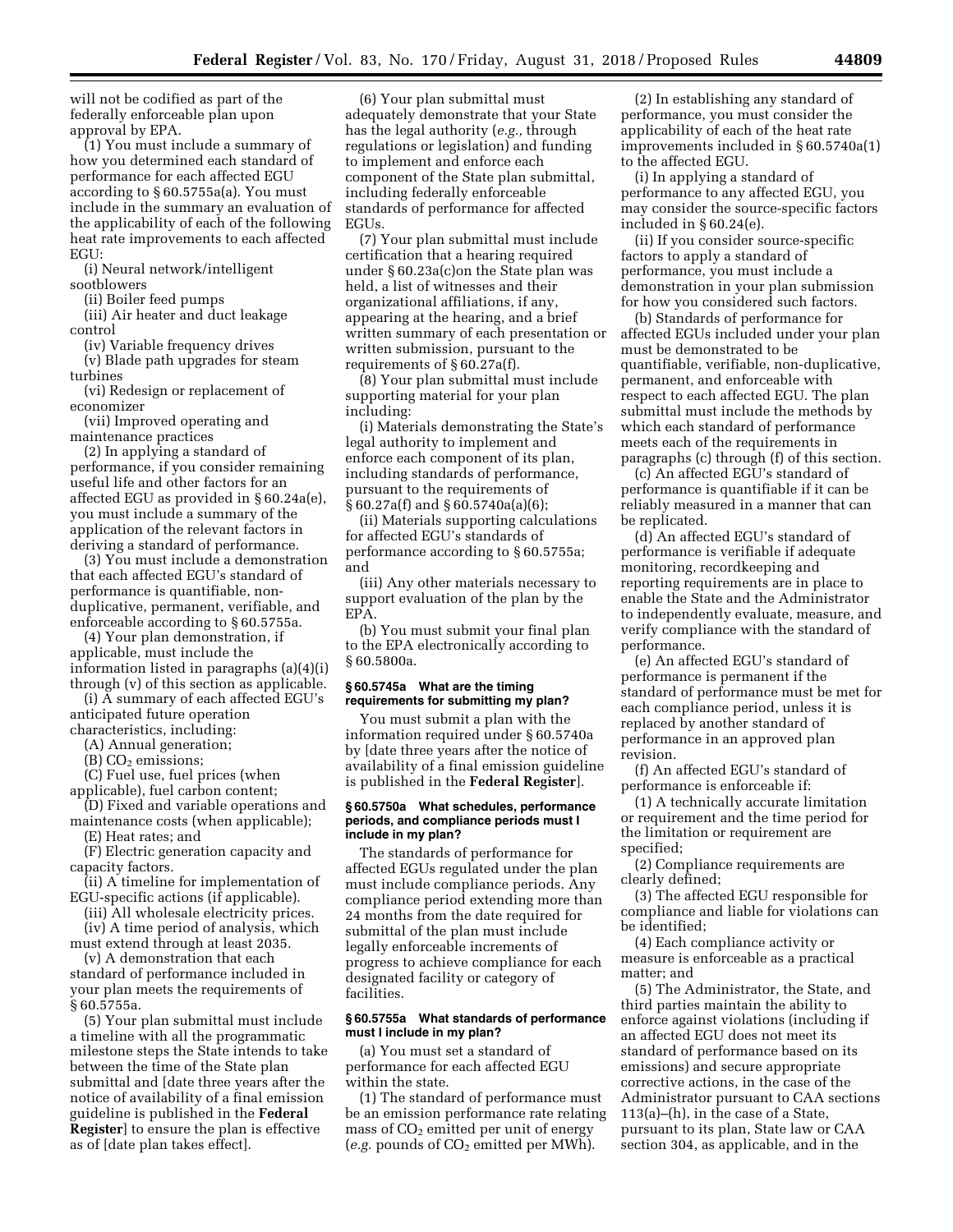case of third parties, pursuant to CAA section 304.

#### **§ 60.5760a What is the procedure for revising my plan?**

EPA-approved plans can be revised only with approval by the Administrator. The Administrator will approve a plan revision if it is satisfactory with respect to the applicable requirements of this subpart and any applicable requirements of subpart Ba of this part, including the requirements in § 60.5740a. If one (or more) of the elements of the plan set in § 60.5735a require revision, a request must be submitted to the Administrator indicating the proposed revisions to the plan to ensure the  $CO<sub>2</sub>$  emission performance are met.

### **§ 60.5765a What must I do to meet my plan obligations?**

To meet your plan obligations, you must demonstrate that your affected EGUs are complying with their standards of performance as specified in § 60.5755a.

### **Applicability of Plans to Affected EGUs**

#### **§ 60.5770a Does this subpart directly affect EGU owners or operators in my State?**

(a) This subpart does not directly affect EGU owners or operators in your State. However, affected EGU owners or operators must comply with the plan that a State develops to implement the emission guidelines contained in this subpart.

(b) If a State does not submit a plan to implement and enforce the emission guidelines contained in this subpart by [date three years after the notice of availability of a final emission guideline is published in the **Federal Register**], or the date that EPA disapproves a final plan, the EPA will implement and enforce a Federal plan, as provided in § 60.27a(c), applicable to each affected EGU within the State that commenced construction on or before January 8, 2014.

### **§ 60.5775a What affected EGUs must I address in my State plan?**

(a) The EGUs that must be addressed by your plan are any affected EGU that commenced construction on or before August 31, 2018.

(b) An affected EGU is a steam generating unit that meets the relevant applicability conditions specified in paragraph (b)(1) through (2), as applicable, of this section except as provided in § 60.5780a.

(1) Serves a generator connected to a utility power distribution system with a nameplate capacity greater than 25 MW- net (*i.e.,* capable of selling greater than 25 MW of electricity);

(2) Has a base load rating (*i.e.,* design heat input capacity) greater than 260 GJ/ hr (250 MMBtu/hr) heat input of fossil fuel (either alone or in combination with any other fuel).

#### **§ 60.5780a What EGUs are excluded from being affected EGUs?**

(a) An EGU that is excluded from being an affected EGU is:

(1) An EGU that is subject to subpart TTTT of this part as a result of commencing construction, reconstruction or modification after the subpart TTTT applicability date;

(2) A steam generating unit that is, and always has been, subject to a federally enforceable permit limiting annual net-electric sales to one-third or less of its potential electric output, or 219,000 MWh or less;

(3) A stationary combustion turbine that meets the definition of either a combined cycle or combined heat and power combustion turbine;

(4) An IGCC unit;

(5) A non-fossil unit (*i.e.,* a unit that is capable of combusting 50 percent or more non-fossil fuel) that has always limited the use of fossil fuels to 10 percent or less of the annual capacity factor or is subject to a federally enforceable permit limiting fossil fuel use to 10 percent or less of the annual capacity factor;

(6) An EGU that is a combined heat and power unit that has always limited, or is subject to a federally enforceable permit limiting, annual net-electric sales to a utility distribution system to no more than the greater of either 219,000 MWh or the product of the design efficiency and the potential electric output;

(7) An EGU that serves a generator along with other steam generating unit(s), IGCC(s), or stationary combustion turbine(s) where the effective generation capacity (determined based on a prorated output of the base load rating of each steam generating unit, IGCC, or stationary combustion turbine) is 25 MW or less;

(8) An EGU that is a municipal waste combustor unit that is subject to subpart Eb of this part; or

(9) An EGU that is a commercial or industrial solid waste incineration unit that is subject to subpart CCCC of this part.

(b) [Reserved]

#### **§ 60.5785a What applicable monitoring, recordkeeping, and reporting requirements do I need to include in my plan for affected EGUs?**

(a) Your plan must include monitoring, recordkeeping, and reporting requirements for affected EGUs. To satisfy this requirement, you have the option of either:

(1) Specifying that sources must report emission and electricity generation data according to part 75 of this chapter; or

(2) Describing an alternative monitoring, recordkeeping, and reporting program that includes specifications for the following program elements:

(i) Monitoring plans that specify the monitoring methods, systems, and formulas that will be used to measure CO<sub>2</sub> emissions;

(ii) Monitoring methods to continuously and accurately measure all  $CO<sub>2</sub>$  emissions,  $CO<sub>2</sub>$  emission rates, and other data necessary to determine compliance or assure data quality;

(iii) Quality assurance test requirements to ensure monitoring systems provide reliable and accurate data for assessing and verifying compliance;

(iv) Recordkeeping requirements;

(v) Electronic reporting procedures and systems; and

(vi) Data validation procedures for ensuring data are complete and calculated consistent with program rules, including procedures for determining substitute data in instances where required data would otherwise be incomplete.

(b) [Reserved]

### **Recordkeeping and Reporting Requirements**

### **§ 60.5790a What are my recordkeeping requirements?**

(a) You must keep records of all information relied upon in support of any demonstration of plan components, plan requirements, supporting documentation, and the status of meeting the plan requirements defined in the plan for each interim step and the interim period. After [date plan takes effect], States must keep records of all information relied upon in support of any continued demonstration that the final  $CO<sub>2</sub>$  emission performance rates or CO2 emissions goals are being achieved.

(b) You must keep records of all data submitted by the owner or operator of each affected EGU that is used to determine compliance with each affected EGU emissions standard or requirements in an approved State plan, consistent with the affected EGU requirements listed in § 60.5785a.

(c) If your State has a requirement for all hourly  $CO<sub>2</sub>$  emissions and net generation information to be used to calculate compliance with an annual emissions standard for affected EGUs,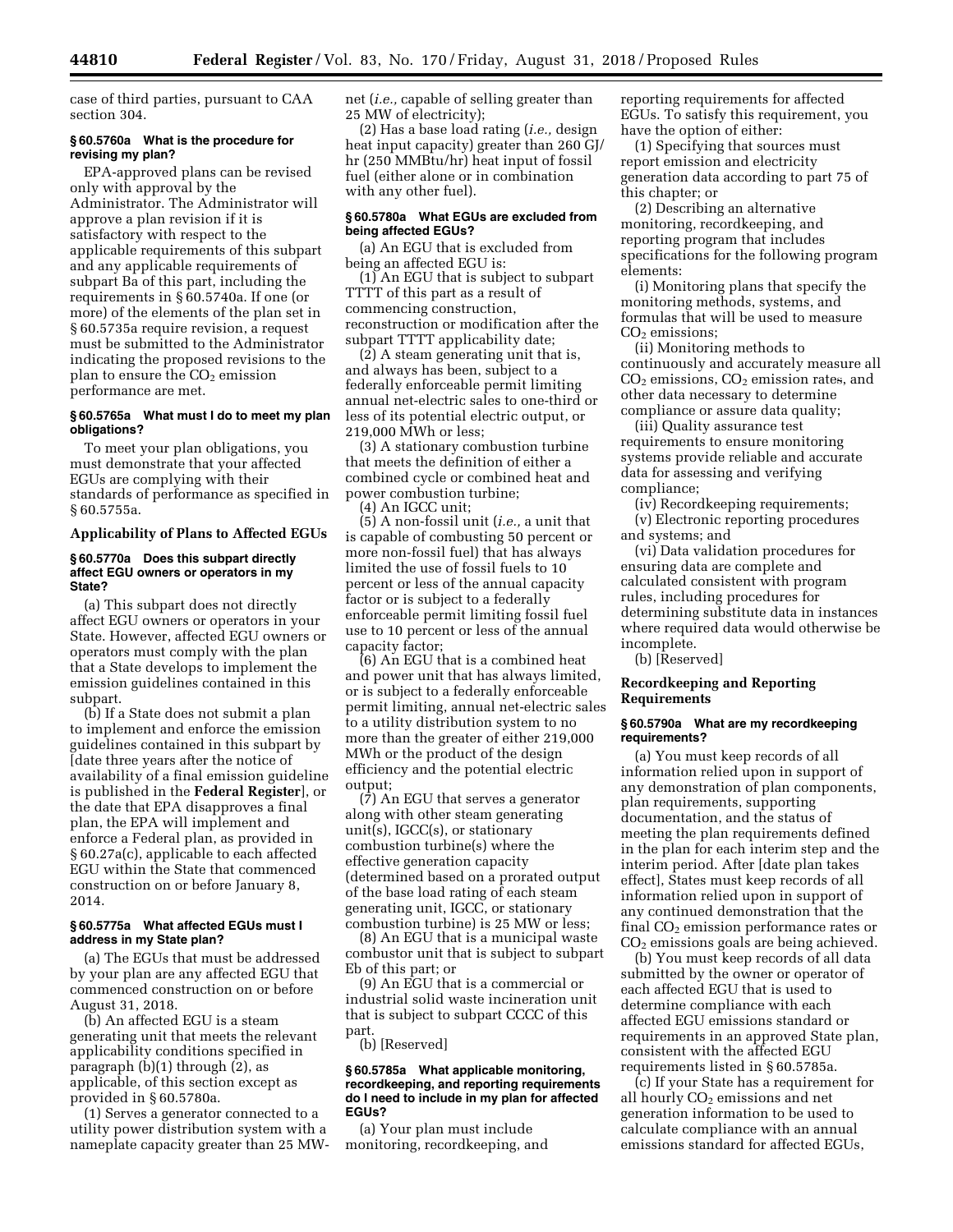any information that is submitted by the owners or operators of affected EGUs to the EPA electronically pursuant to requirements in Part 75 meets the recordkeeping requirement of this section and you are not required to keep records of information that would be in duplicate of paragraph (b) of this section.

(d) You must keep records at a minimum for 5 years from the date the record is used to determine compliance with a standard of performance or plan requirement. Each record must be in a form suitable and readily available for expeditious review.

### **§ 60.5795a What are my reporting and notification requirements?**

You must submit an annual report as required under § 60.25a(e) and (f).

#### **§ 60.5800a How do I submit information required by these Emission Guidelines to the EPA?**

(a) You must submit to the EPA the information required by the emission guidelines in this subpart following the procedures in paragraphs (b) through (e) of this section.

(b) All negative declarations, State plan submittals, supporting materials that are part of a State plan submittal, any plan revisions, and all State reports required to be submitted to the EPA by the State plan must be reported through EPA's State Plan Electronic Collection System (SPeCS). SPeCS is a web accessible electronic system accessed at the EPA's Central Data Exchange (CDX) (*<http://www.epa.gov/cdx/>*). States who claim that a State plan submittal or supporting documentation includes confidential business information (CBI) must submit that information on a compact disc, flash drive, or other commonly used electronic storage media to the EPA. The electronic media must be clearly marked as CBI and mailed to U.S. EPA/OAQPS/CORE CBI Office, Attention: State and Local Programs Group, MD C539–01, 4930 Old Page Rd., Durham, NC 27703.

(c) Only a submittal by the Governor or the Governor's designee by an electronic submission through SPeCS shall be considered an official submittal to the EPA under this subpart. If the Governor wishes to designate another responsible official the authority to submit a State plan, the EPA must be notified via letter from the Governor prior to the [date three years after the notice of availability of a final emission guideline is published in the **Federal Register**], deadline for plan submittal so that the official will have the ability to submit a plan in the SPeCS. If the Governor has previously delegated

authority to make CAA submittals on the Governor's behalf, a State may submit documentation of the delegation in lieu of a letter from the Governor. The letter or documentation must identify the designee to whom authority is being designated and must include the name and contact information for the designee and also identify the State plan preparers who will need access to SPeCS. A State may also submit the names of the State plan preparers via a separate letter prior to the designation letter from the Governor in order to expedite the State plan administrative process. Required contact information for the designee and preparers includes the person's title, organization, and email address.

(d) The submission of the information by the authorized official must be in a non-editable format. In addition to the non-editable version all plan components designated as federally enforceable must also be submitted in an editable version.

(e) You must provide the EPA with non-editable and editable copies of any submitted revision to existing approved federally enforceable plan components. The editable copy of any such submitted plan revision must indicate the changes made at the State level, if any, to the existing approved federally enforceable plan components, using a mechanism such as redline/strikethrough. These changes are not part of the State plan until formal approval by EPA.

### **Definitions**

#### **§ 60.5805a What definitions apply to this subpart?**

As used in this subpart, all terms not defined herein will have the meaning given them in the Clean Air Act and in subparts TTTT, A (General Provisions) and subpart Ba of this part.

*Affected electric generating unit* or *Affected EGU* means a steam generating unit that meets the relevant applicability conditions in section § 60.5775a, except as provided in § 60.5780a.

*Air heater* means a device that recovers heat from the flue gas for use in pre-heating the incoming combustion air and potentially for other uses such as coal drying.

*Annual capacity factor* means the ratio between the actual heat input to an EGU during a calendar year and the potential heat input to the EGU had it been operated for 8,760 hours during a calendar year at the base load rating.

*Base load rating* means the maximum amount of heat input (fuel) that an EGU can combust on a steady-state basis, as determined by the physical design and

characteristics of the EGU at ISO conditions.

*Boiler feed pump (*or *boiler feedwater pump*) means a device used to pump feedwater into a steam boiler at an EGU. The water may be either freshly supplied or returning condensate produced from condensing steam produced by the boiler.

*CO2 emission rate* means for an affected EGU, the reported  $CO<sub>2</sub>$  emission rate of an affected EGU used by an affected EGU to demonstrate compliance with its  $CO<sub>2</sub>$  standard of performance.

*Combined heat and power unit* or *CHP unit,* (also known as

''cogeneration'') means an electric generating unit that uses a steamgenerating unit or stationary combustion turbine to simultaneously produce both electric (or mechanical) and useful thermal output from the same primary energy source.

*Compliance period* means a discrete time period for an affected EGU to comply with a standard of performance.

*Economizer* means a heat exchange device used to capture waste heat from boiler flue gas which is then used to heat the boiler feedwater.

*Fossil fuel* means natural gas, petroleum, coal, and any form of solid fuel, liquid fuel, or gaseous fuel derived from such material to create useful heat.

*Integrated gasification combined cycle facility* or *IGCC* means a combined cycle facility that is designed to burn fuels containing 50 percent (by heat input) or more solid-derived fuel not meeting the definition of natural gas plus any integrated equipment that provides electricity or useful thermal output to either the affected facility or auxiliary equipment. The Administrator may waive the 50 percent solid-derived fuel requirement during periods of the gasification system construction, startup and commissioning, shutdown, or repair. No solid fuel is directly burned in the unit during operation.

*Intelligent sootblower* means an automated system that use process measurements to monitor the heat transfer performance and strategically allocate steam to specific areas to remove ash buildup at a steam generating unit.

*ISO conditions* means 288 Kelvin (15 °C), 60 percent relative humidity and 101.3 kilopascals pressure.

*Nameplate capacity* means, starting from the initial installation, the maximum electrical generating output that a generator, prime mover, or other electric power production equipment under specific conditions designated by the manufacturer is capable of producing (in MWe, rounded to the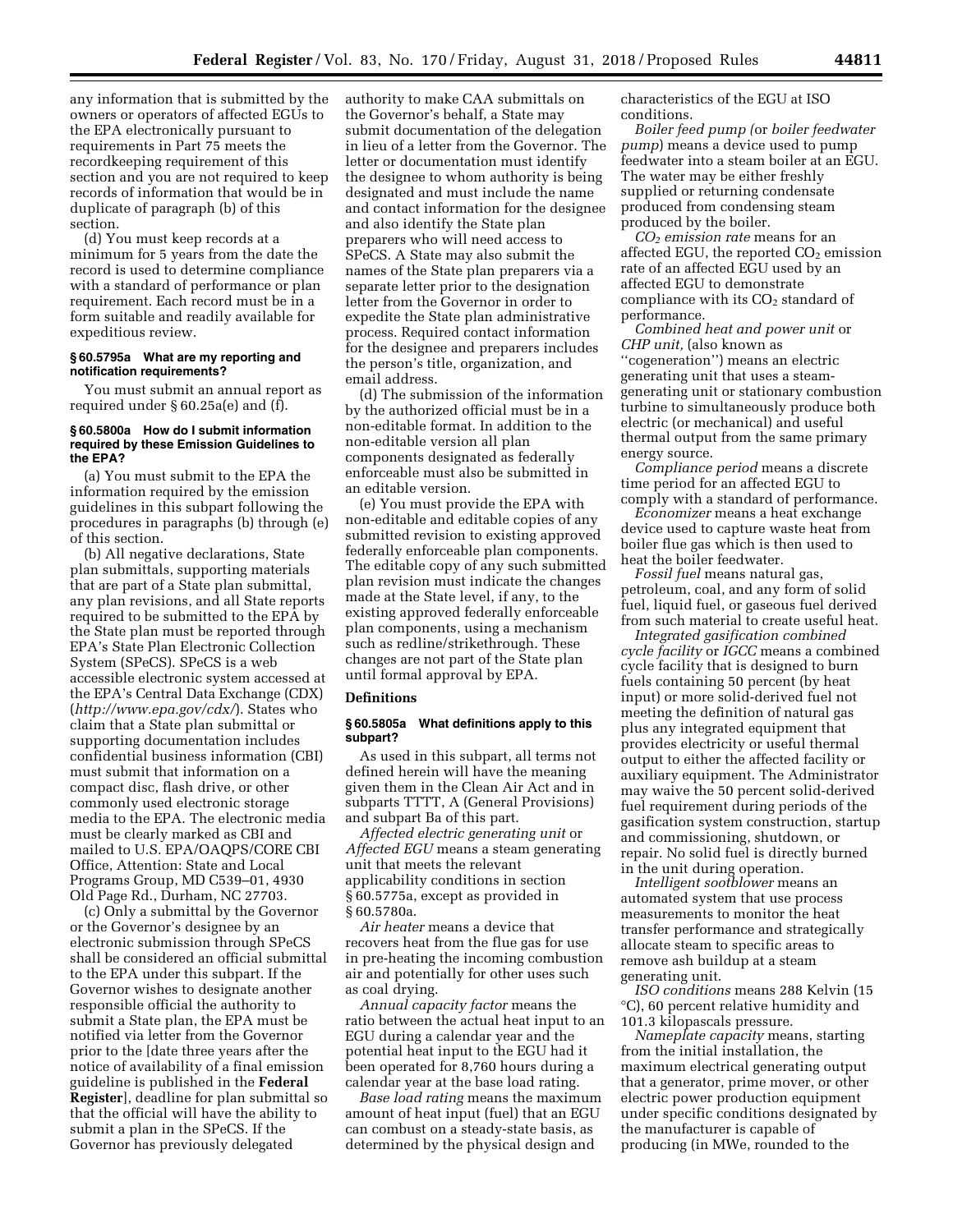nearest tenth) on a steady-state basis and during continuous operation (when not restricted by seasonal or other deratings) as of such installation as specified by the manufacturer of the equipment, or starting from the completion of any subsequent physical change resulting in an increase in the maximum electrical generating output that the equipment is capable of producing on a steady-state basis and during continuous operation (when not restricted by seasonal or other deratings), such increased maximum amount (in MWe, rounded to the nearest tenth) as of such completion as specified by the person conducting the physical change.

*Natural gas* means a fluid mixture of hydrocarbons (*e.g.,* methane, ethane, or propane), composed of at least 70 percent methane by volume or that has a gross calorific value between 35 and 41 megajoules (MJ) per dry standard cubic meter (950 and 1,100 Btu per dry standard cubic foot), that maintains a gaseous State under ISO conditions. In addition, natural gas contains 20.0 grains or less of total sulfur per 100 standard cubic feet. Finally, natural gas does not include the following gaseous fuels: landfill gas, digester gas, refinery gas, sour gas, blast furnace gas, coalderived gas, producer gas, coke oven gas, or any gaseous fuel produced in a process which might result in highly variable sulfur content or heating value.

*Net electric output* means the amount of gross generation the generator(s) produce (including, but not limited to, output from steam turbine(s), combustion turbine(s), and gas expander(s)), as measured at the generator terminals, less the electricity used to operate the plant (*i.e.,* auxiliary loads); such uses include fuel handling equipment, pumps, fans, pollution control equipment, other electricity needs, and transformer losses as measured at the transmission side of the step up transformer (*e.g.,* the point of sale).

*Net energy output* means:

(1) The net electric or mechanical output from the affected facility, plus 100 percent of the useful thermal output measured relative to SATP conditions that is not used to generate additional electric or mechanical output or to enhance the performance of the unit (*e.g.,* steam delivered to an industrial process for a heating application).

(2) For combined heat and power facilities where at least 20.0 percent of the total gross or net energy output

consists of electric or direct mechanical output and at least 20.0 percent of the total gross or net energy output consists of useful thermal output on a 12 operating month rolling average basis, the net electric or mechanical output from the affected EGU divided by 0.95, plus 100 percent of the useful thermal output; (*e.g.,* steam delivered to an industrial process for a heating application).

*Neural network* means a computer model that can be used to optimize combustion conditions, steam temperatures, and air pollution at steam generating unit.

*Programmatic milestone* means the implementation of measures necessary for plan progress, including specific dates associated with such implementation. Prior to [date plan takes effect], programmatic milestones are applicable to all state plan approaches and measures.

*Standard ambient temperature* and pressure (SATP) conditions means 298.15 Kelvin (25 °C, 77 °F)) and 100.0 kilopascals (14.504 psi, 0.987 atm) pressure. The enthalpy of water at SATP conditions is 50 Btu/lb.

*State agent* means an entity acting on behalf of the State, with the legal authority of the State.

*Stationary combustion turbine* means all equipment, including but not limited to the turbine engine, the fuel, air, lubrication and exhaust gas systems, control systems (except emissions control equipment), heat recovery system, fuel compressor, heater, and/or pump, post-combustion emissions control technology, and any ancillary components and sub-components comprising any simple cycle stationary combustion turbine, any combined cycle combustion turbine, and any combined heat and power combustion turbine based system plus any integrated equipment that provides electricity or useful thermal output to the combustion turbine engine, heat recovery system or auxiliary equipment. Stationary means that the combustion turbine is not self-propelled or intended to be propelled while performing its function. It may, however, be mounted on a vehicle for portability. If a stationary combustion turbine burns any solid fuel directly it is considered a steam generating unit.

*Steam generating unit* means any furnace, boiler, or other device used for combusting fuel and producing steam (nuclear steam generators are not included) plus any integrated

equipment that provides electricity or useful thermal output to the affected facility or auxiliary equipment.

*Useful thermal output* means the thermal energy made available for use in any heating application (*e.g.,* steam delivered to an industrial process for a heating application, including thermal cooling applications) that is not used for electric generation, mechanical output at the affected EGU, to directly enhance the performance of the affected EGU (*e.g.,* economizer output is not useful thermal output, but thermal energy used to reduce fuel moisture is considered useful thermal output), or to supply energy to a pollution control device at the affected EGU. Useful thermal output for affected EGU(s) with no condensate return (or other thermal energy input to the affected EGU(s)) or where measuring the energy in the condensate (or other thermal energy input to the affected EGU(s)) would not meaningfully impact the emission rate calculation is measured against the energy in the thermal output at SATP conditions. Affected EGU(s) with meaningful energy in the condensate return (or other thermal energy input to the affected EGU) must measure the energy in the condensate and subtract that energy relative to SATP conditions from the measured thermal output.

*Valid data* means quality-assured data generated by continuous monitoring systems that are installed, operated, and maintained according to part 75 of this chapter. For CEMS, the initial certification requirements in § 75.20 of this chapter and appendix A to part 75 of this chapter must be met before quality-assured data are reported under this subpart; for on-going quality assurance, the daily, quarterly, and semiannual/annual test requirements in sections 2.1, 2.2, and 2.3 of appendix B to part 75 of this chapter must be met and the data validation criteria in sections 2.1.5, 2.2.3, and 2.3.2 of appendix B to part 75 of this chapter apply. For fuel flow meters, the initial certification requirements in section 2.1.5 of appendix D to part 75 of this chapter must be met before qualityassured data are reported under this subpart (except for qualifying commercial billing meters under section 2.1.4.2 of appendix D), and for on-going quality assurance, the provisions in section 2.1.6 of appendix D to part 75 of this chapter apply (except for qualifying commercial billing meters).